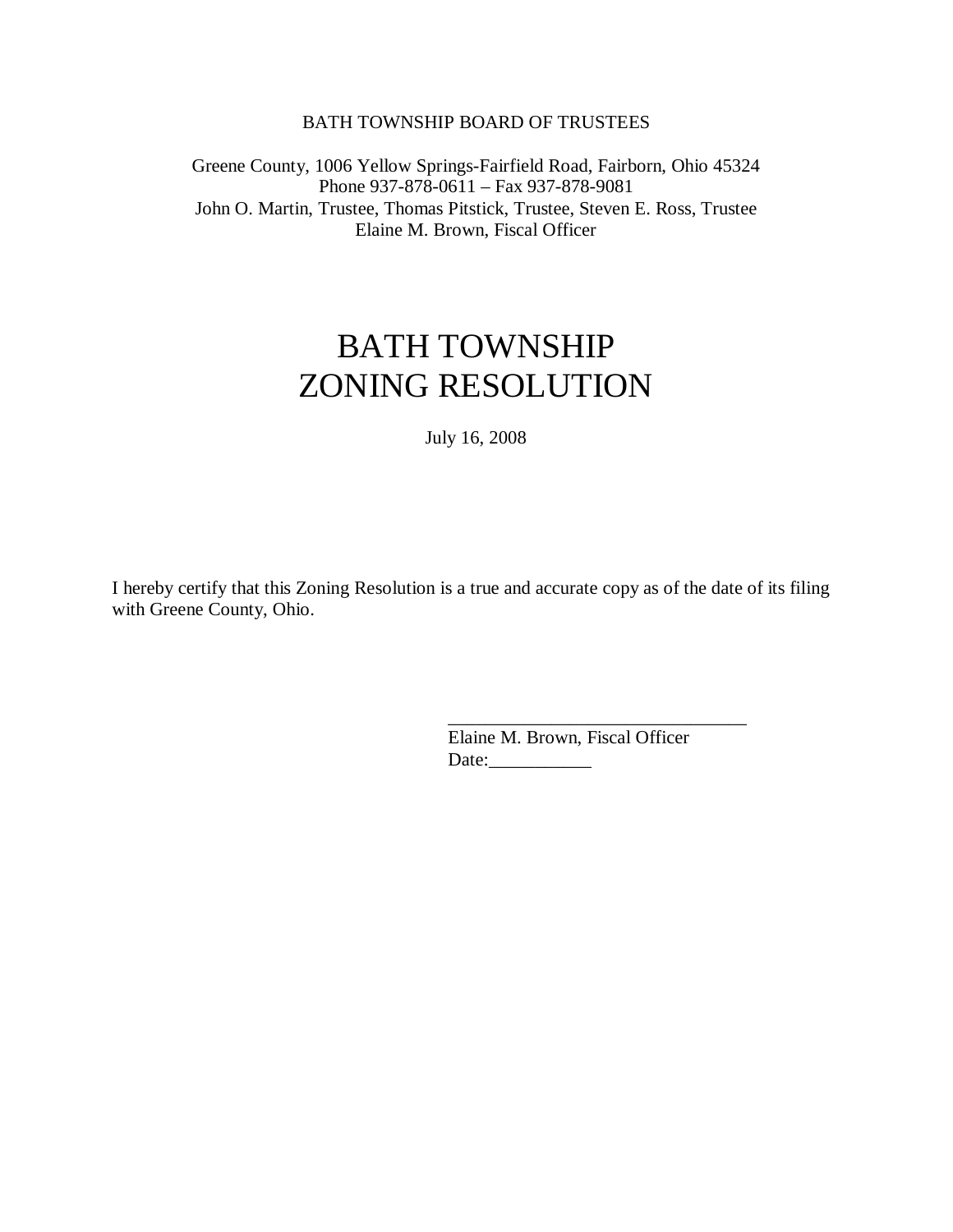#### AMENDMENT

Certified to be the text adopted and approved by the Bath Township Zoning Commission on **March 6, 2017** and certified to the Bath Township Board of Trustees.

## CERTIFIED:

\_\_\_\_\_\_\_\_\_\_\_\_\_\_\_\_\_\_\_\_\_\_\_\_\_\_\_\_\_\_\_\_\_\_\_\_\_\_\_ ATTEST: Marc Smith Chairman, Bath Township Zoning Commission

\_\_\_\_\_\_\_\_\_\_\_\_\_\_\_\_\_\_\_\_\_\_\_\_\_\_\_\_ Teresa Phillips Clerk, Bath Township Zoning Commission

Certified to be true and correct copy of the Text Amendment of the Bath Township Zoning Resolutions as adopted by the Bath Township Board of Trustees on **April 5, 2017**.

CERTIFIED:

\_\_\_\_\_\_\_\_\_\_\_\_\_\_\_\_\_\_\_\_\_\_\_\_\_\_\_\_\_\_\_\_\_\_\_\_\_\_\_ ATTEST: John O. Martin

Elaine Brown<br>
Fiscal Officer. Bath Township<br>
Thomas Pitstick Fiscal Officer, Bath Township Board of Trustees

\_\_\_\_\_\_\_\_\_\_\_\_\_\_\_\_\_\_\_\_\_\_\_\_\_\_\_\_

Steven E. Ross

\_\_\_\_\_\_\_\_\_\_\_\_\_\_\_\_\_\_\_\_\_\_\_\_\_\_\_\_\_\_\_\_\_\_\_\_\_\_\_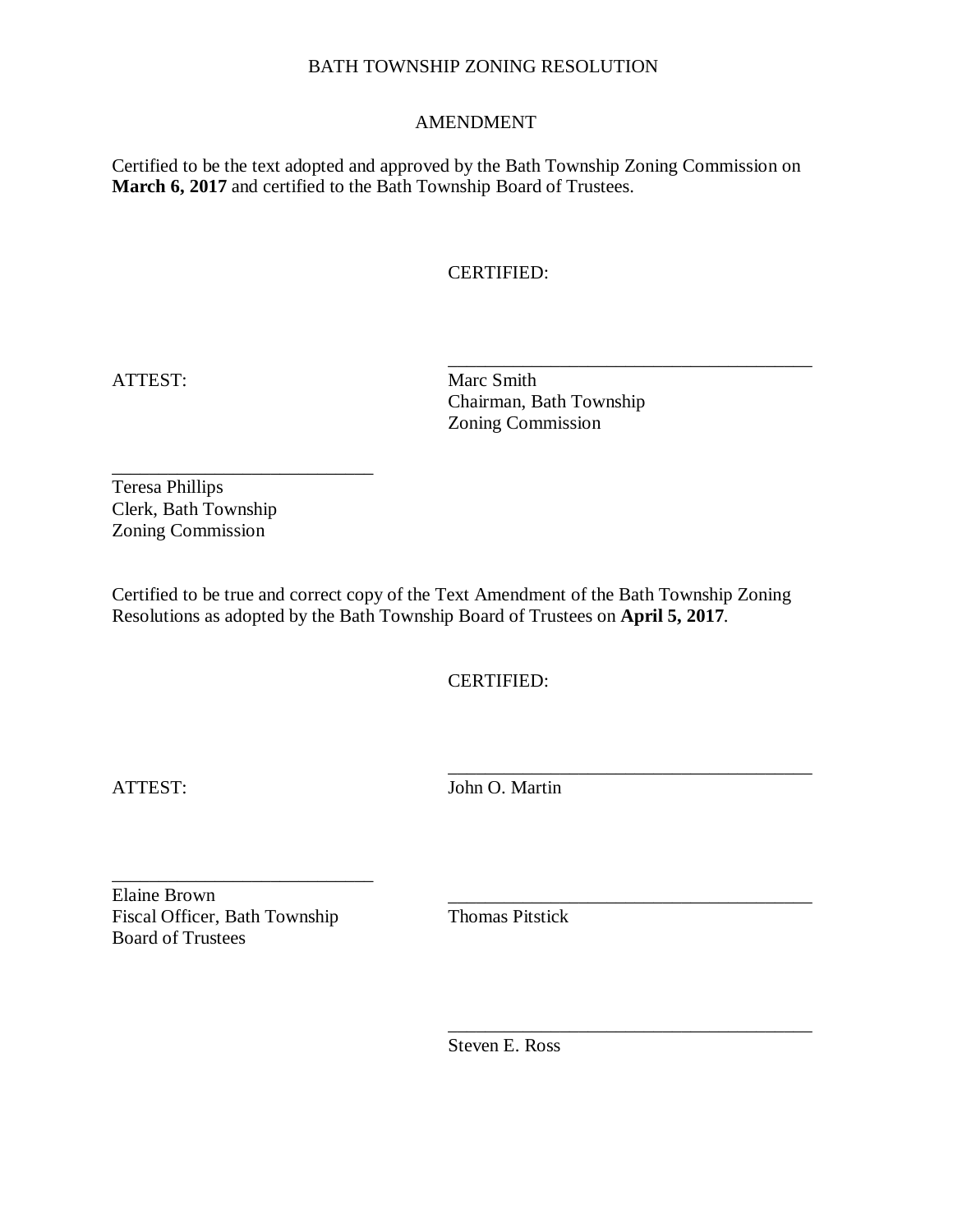# **TABLE OF CONTENTS**

| <b>SECTION 103</b> |                                                                     |  |
|--------------------|---------------------------------------------------------------------|--|
| <b>SECTION 104</b> |                                                                     |  |
| <b>SECTION 105</b> |                                                                     |  |
| <b>SECTION 106</b> |                                                                     |  |
|                    | SECTION 107 WRIGHT-PATTERSON AIR FORCE BASE ZONING REGULATIONS  1-3 |  |
|                    |                                                                     |  |
|                    |                                                                     |  |
|                    |                                                                     |  |
|                    |                                                                     |  |
|                    |                                                                     |  |
|                    |                                                                     |  |
|                    |                                                                     |  |
|                    |                                                                     |  |
| <b>SECTION 401</b> |                                                                     |  |
|                    |                                                                     |  |
| <b>SECTION 403</b> |                                                                     |  |
| <b>SECTION 404</b> |                                                                     |  |
| <b>SECTION 405</b> |                                                                     |  |
| <b>SECTION 406</b> |                                                                     |  |
| <b>SECTION 407</b> |                                                                     |  |
| <b>SECTION 408</b> |                                                                     |  |
| <b>SECTION 409</b> |                                                                     |  |
| <b>SECTION 410</b> |                                                                     |  |
| <b>SECTION 411</b> |                                                                     |  |
|                    |                                                                     |  |
|                    |                                                                     |  |
| <b>SECTION 414</b> |                                                                     |  |
| <b>SECTION 415</b> |                                                                     |  |
|                    |                                                                     |  |
|                    |                                                                     |  |
| <b>SECTION 418</b> | Q-M MINERAL EXTRACTION, STORAGE, PROCESSING - MANUFACTURING         |  |
| DISTRICT           |                                                                     |  |
| <b>SECTION 419</b> |                                                                     |  |
| <b>SECTION 420</b> |                                                                     |  |
| <b>SECTION 421</b> |                                                                     |  |
| <b>SECTION 422</b> | WRIGHT-PATTERSON AIR FORCE BASE ZONING REGULATION  4-47             |  |
| <b>SECTION 423</b> |                                                                     |  |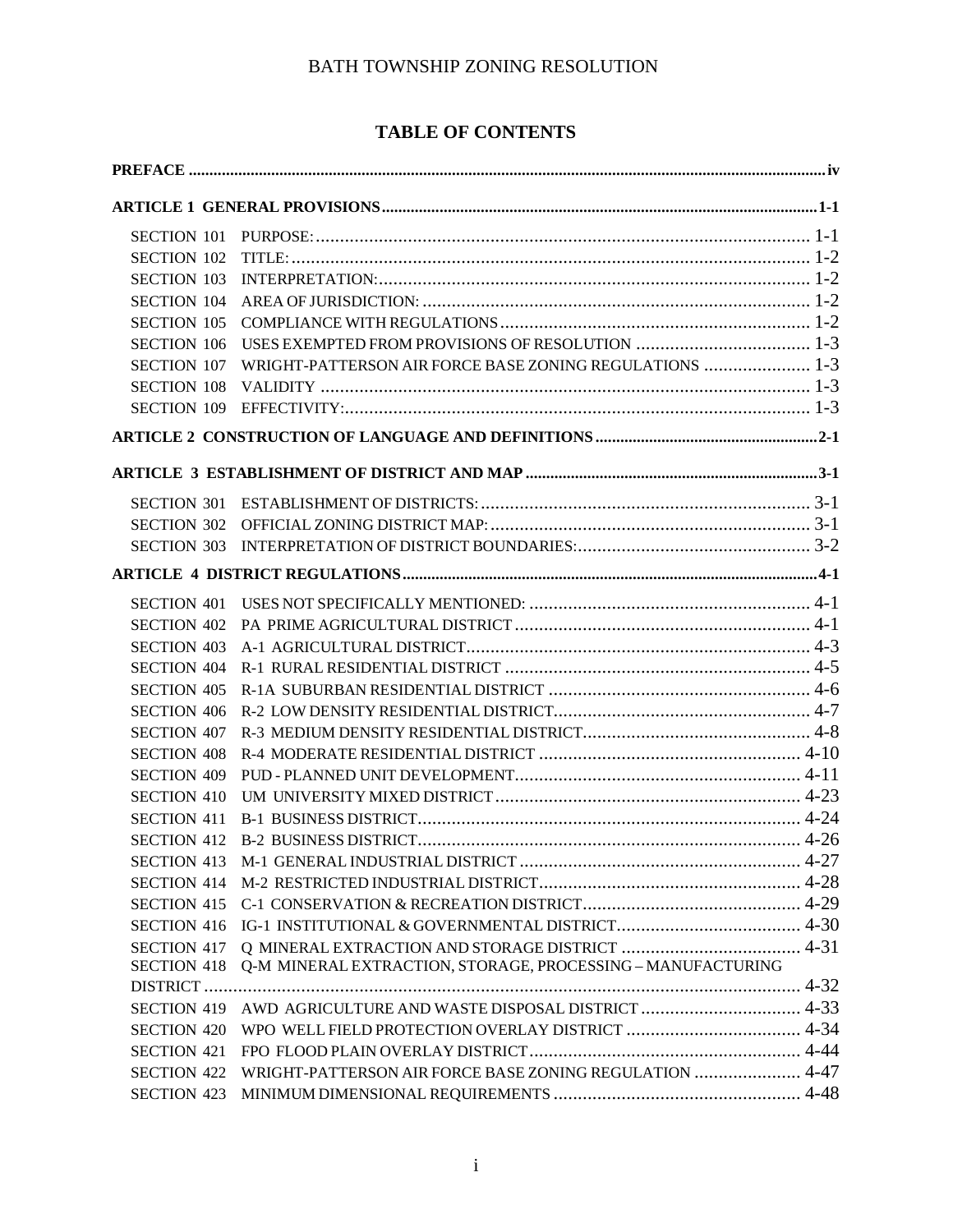| <b>SECTION 501</b> |                                                                  |  |
|--------------------|------------------------------------------------------------------|--|
| <b>SECTION 502</b> | PARKING OF TRAILERS. RECREATIONAL VEHICLES AND MOBILE HOMES 5-2  |  |
| <b>SECTION 503</b> |                                                                  |  |
| <b>SECTION 504</b> |                                                                  |  |
| <b>SECTION 505</b> |                                                                  |  |
| <b>SECTION 506</b> |                                                                  |  |
| <b>SECTION 507</b> |                                                                  |  |
| <b>SECTION 508</b> |                                                                  |  |
| <b>SECTION 509</b> |                                                                  |  |
| <b>SECTION 510</b> |                                                                  |  |
| <b>SECTION 511</b> |                                                                  |  |
| <b>SECTION 512</b> |                                                                  |  |
| <b>SECTION 513</b> | ANIMAL HUSBANDRY AND BEES IN RESIDENTIAL DISTRICTS5-20           |  |
|                    |                                                                  |  |
|                    |                                                                  |  |
| <b>SECTION 601</b> |                                                                  |  |
| <b>SECTION 602</b> |                                                                  |  |
| <b>SECTION 603</b> |                                                                  |  |
|                    |                                                                  |  |
|                    |                                                                  |  |
|                    |                                                                  |  |
| <b>SECTION 701</b> | PROHIBITED PERMANENT AND TEMPORARY SIGNS AND SIGN STRUCTURES 7-1 |  |
| <b>SECTION 702</b> |                                                                  |  |
| <b>SECTION 703</b> |                                                                  |  |
|                    |                                                                  |  |
| <b>SECTION 705</b> |                                                                  |  |
| <b>SECTION 706</b> |                                                                  |  |
|                    |                                                                  |  |
|                    |                                                                  |  |
|                    |                                                                  |  |
|                    |                                                                  |  |
|                    |                                                                  |  |
|                    |                                                                  |  |
| <b>SECTION 800</b> |                                                                  |  |
| <b>SECTION 801</b> |                                                                  |  |
|                    |                                                                  |  |
|                    |                                                                  |  |
|                    |                                                                  |  |
|                    |                                                                  |  |
| <b>SECTION 900</b> |                                                                  |  |
| <b>SECTION 901</b> |                                                                  |  |
|                    |                                                                  |  |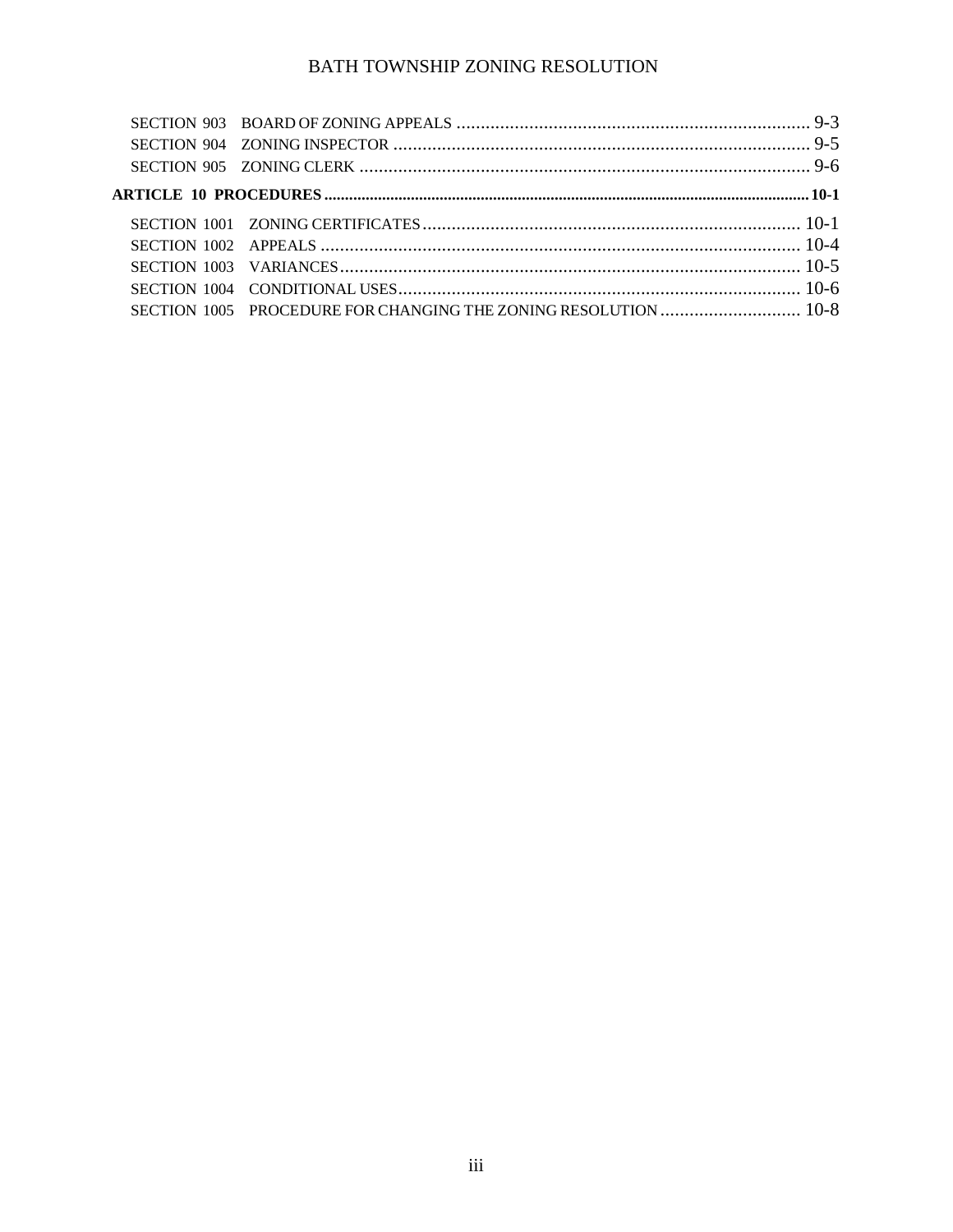## Bath Township Zoning Effective Date **April 5, 2017 Pages 5-6, 5-8, 5-13-15, 5-19, 5-20, 21**

## **PREFACE**

<span id="page-5-0"></span>A RESOLUTION AMENDING THE TEXT OF THE ZONING RESOLUTION FOR BATH TOWNSHIP, Greene County, Ohio under the authority of Bath Township Resolutions adopted November 1954 and Amendments and the official Zoning District Map.

This Resolution is for the purpose of protecting and promoting public health and safety, convenience, comfort, prosperity and general welfare, conserving and protecting property and facilitating adequate but economical provisions of public improvements.

Further, this Resolution will establish additional guidelines and categories for the Zoning Commission, Township Trustees, Board of Zoning Appeals and Zoning Inspector to operate by.

It is not the intent nor purpose to eliminate the "Zoning Resolutions of Bath Township, Greene County, Ohio as adopted November 1954," but to amend to meet the present day needs of Bath Township zoning requirements for orderly growth.

The Official Zoning District Map which is on file in the office of the Bath Township Board of Trustees is a part of the Zoning Resolution of Bath Township. This map is periodically revised as provided by law by official action of the Governing Body of Bath Township to reflect the current changes in Zoning Districts.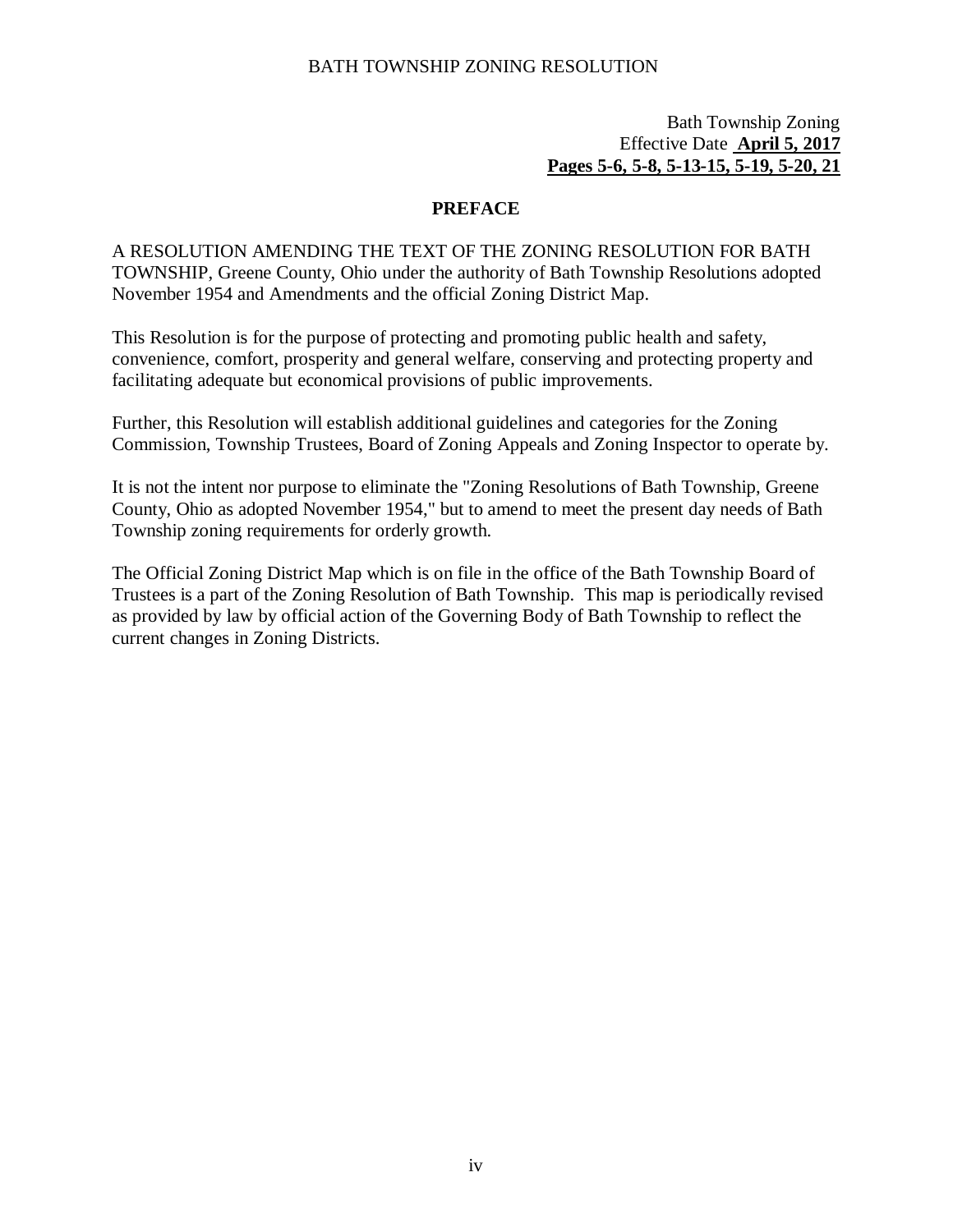#### **ARTICLE 1 GENERAL PROVISIONS**

#### <span id="page-6-1"></span><span id="page-6-0"></span>**SECTION 101 PURPOSE:**

This is a Zoning Resolution for Bath Township, Greene County, Ohio, adopted and amended pursuant to Chapter 519 of the Ohio Revised Code (ORC) for the following purposes, among others:

101.1 To promote the public health, safety and general welfare of the present and future inhabitants of Bath Township:

101.2 To protect the agriculturally based economy and promote the orderly development of residential, business, industrial, recreational, and public areas within Bath Township in accordance with the Perspectives 2020: A Future Land Use Plan for Greene County, Ohio (or current version);

101.3 To protect the quality of life within Bath Township through the protection of the total environment, the prevention of nuisances, and the provision of adequate light, air, and convenience of access to property;

101.4 To achieve timing, density, and distribution of land development and use that will prevent environmental pollution and the overloading of systems for providing water supply, wastewater disposal, storm drainage, police protection, fire protection, education, and other public services within Bath Township.

101.5 To achieve an accessibility, design, and density of land development and use to promote safety from fire, floods, and other dangers within Bath Township;

101.6 To achieve such density, distribution, and design of land development and use as will protect and preserve the designed capacity of the streets and roads within Bath Township and prevent traffic congestion or hazards;

101.7 To achieve such density, design, and distribution of housing as will protect and enhance residential property and promote adequate housing for every citizen within Bath Township; and

101.8 To ensure the compatibility of land uses, and to ensure land uses follow the stated intent and purpose in Article 4 for each District.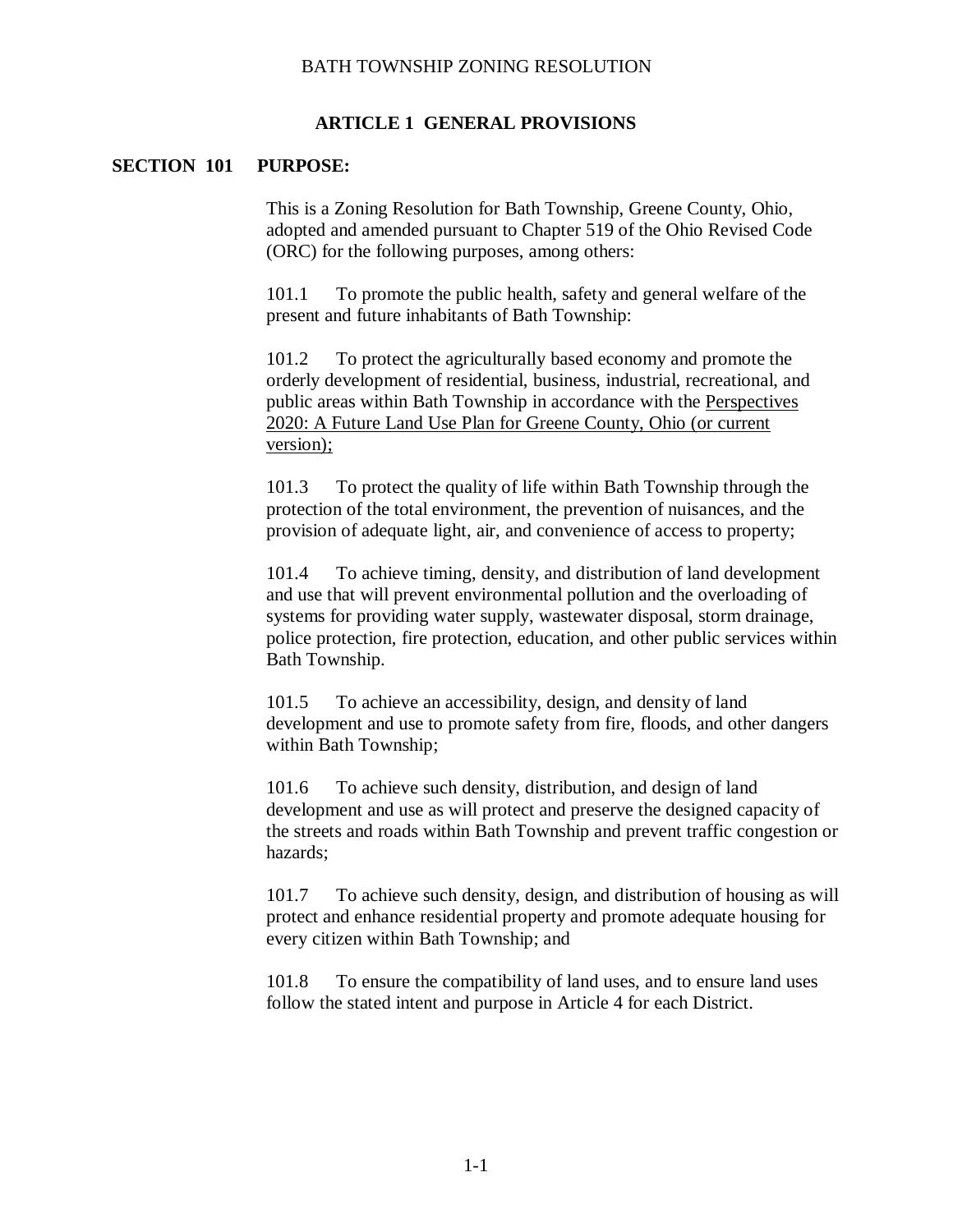#### <span id="page-7-0"></span>**SECTION 102 TITLE:**

This Resolution, including the Official Zoning District Map made a part hereof, shall be known and may be referred or cited to as the "Bath Township Zoning Resolution."

#### <span id="page-7-1"></span>**SECTION 103 INTERPRETATION:**

In their interpretation and application, the provisions of this Resolution shall be held to be minimum requirements, adopted for the promotion of the public health, safety and general welfare. Whenever the requirements of this Resolution are at variance with the requirements of any other lawfully adopted rules, regulations, ordinances, resolutions, or private deed restriction or private covenant, the most restrictive, or that imposing the higher standards shall govern but Bath Township has no authority to govern private deed restrictions or covenants. Uses not identified in the Zoning Districts identified in Article 4 shall not be permitted unless a similar use determination is approved by the Board of Zoning Appeals.

#### <span id="page-7-2"></span>**SECTION 104 AREA OF JURISDICTION:**

The provisions of this Resolution shall apply to all land within the unincorporated area of Bath Township, Greene County, Ohio.

#### <span id="page-7-3"></span>**SECTION 105 COMPLIANCE WITH REGULATIONS**

105.1 No structure shall be located, erected, constructed, reconstructed, enlarged or structurally altered except in conformity with the area, height and yard regulations of the District in which such structure is located.

105.2 No structure or lot shall be used for any purpose other than that which is permitted in the District in which such structure or lot is located.

105.3 No yard or other open space within the same parcel or any structure shall be so reduced in area or dimension as to make it less than the minimum required by this Resolution.

105.4 No lot held under one (1) ownership at the time of the effective date of this Resolution and all prior Bath Township Resolutions versions and Amendments shall be reduced or subdivided in any manner below the minimum area and yard provision required by this Resolution.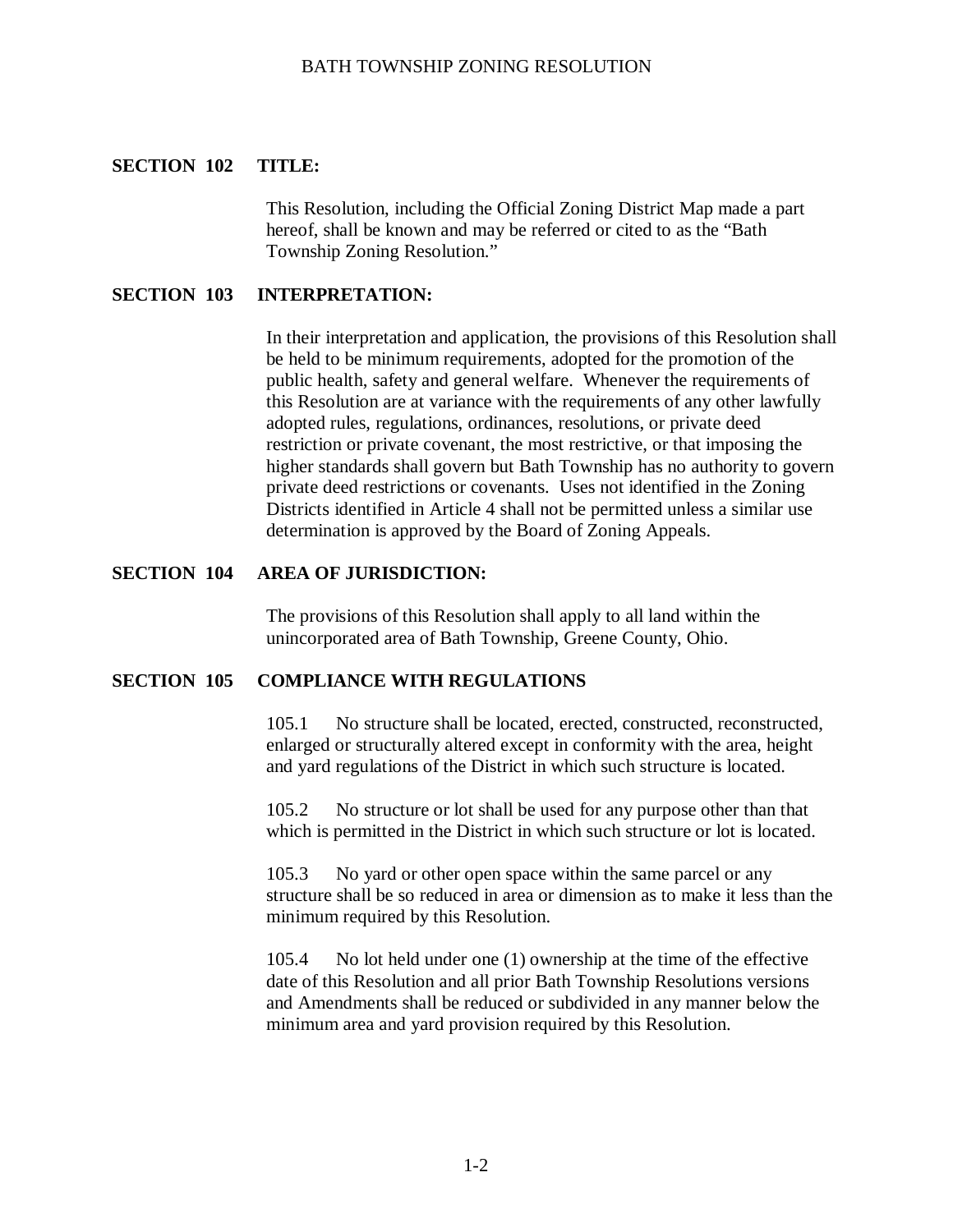105.5 Article 8 and Article 10 of this Resolution provide for specific exceptions and explains the processes to modify the foregoing compliance regulations.

#### <span id="page-8-0"></span>**SECTION 106 USES EXEMPTED FROM PROVISIONS OF RESOLUTION**

106.1 The use of land for agricultural purposes or the construction or use of structures incidental to the use for agricultural purpose of the land on which such structures are located shall be permitted in all Districts established by this Resolution, and no Zoning Certificate shall be required for any such structure, except as stated in Article 4, Agricultural uses.

106.2 Except for wireless telecommunication towers and facilities in "R" Districts, the location, erection, construction, reconstruction, change, alteration, maintenance, removal, use and/or enlargement of any structures of any public utility or railroad, whether publicly or privately owned, or the use of land by any public utility or railroad for the operation of its business or the use of land for essential services as herein defined shall be permitted in any Districts established by this Resolution and no Zoning Certificate shall be required for any structure or for the use of any land essential to the operations of a public utility or railroad, but the determination as to the qualification of public utility or railroad shall be made by the Zoning Inspector after submittal of documented criteria.

## <span id="page-8-1"></span>**SECTION 107 WRIGHT-PATTERSON AIR FORCE BASE ZONING REGULATIONS**

All requests for Zoning changes, variances, conditional uses, and Zoning Certificates in the Township shall conform to the Wright-Patterson Air Force Base Zoning Regulations.

#### <span id="page-8-2"></span>**SECTION 108 VALIDITY**

If any article, action, subsection, paragraph, sentence or phrase of this Resolution is for any reason held to be invalid by a Court of competent jurisdiction, such decision shall not affect the validity of the remaining portions of this Resolution.

#### <span id="page-8-3"></span>**SECTION 109 EFFECTIVITY:**

This Resolution shall become effective from and after the date of its approval and adoption as provided by law.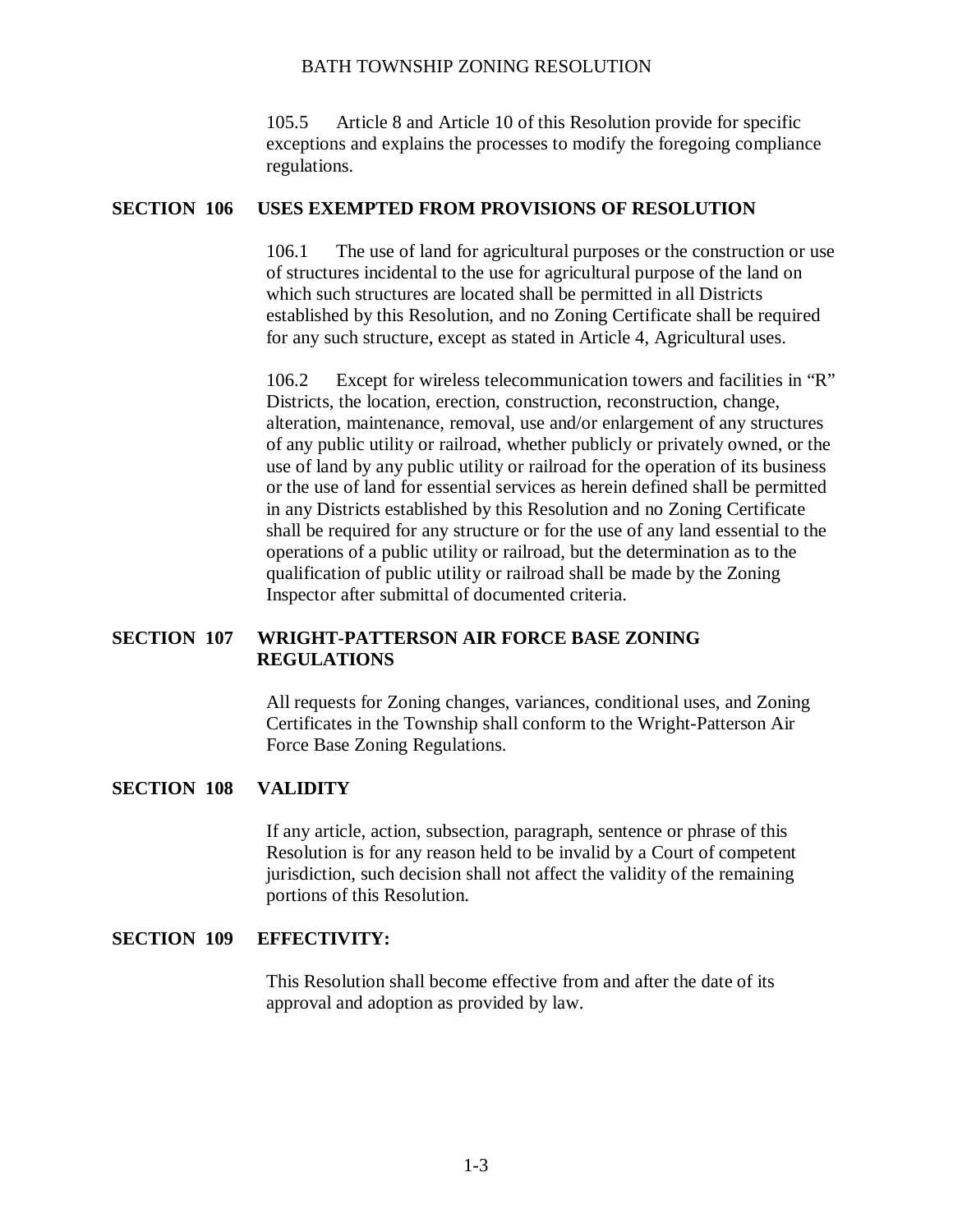## **ARTICLE 2 CONSTRUCTION OF LANGUAGE AND DEFINITIONS**

<span id="page-9-0"></span>For the purpose of this Resolution certain terms and words are defined as follows: Words used in the present tense include the future, and the plural includes the singular, and the singular the plural. The word "shall" is intended to be mandatory; "occupied" or "used" shall be considered as though followed by the words "or intended, and arranged, and designed to be used or occupied." Except where specifically defined all words used in this Resolution shall carry their customary meaning as defined in Webster's New World Dictionary.

ABATTOIR: A slaughterhouse where animals are butchered for food, including incidental activities thereto, such as, holding pens, transient feed lots, steam generators, washing and packaging machines and equipment.

ACCESSORY STRUCTURE: A structure physically unattached (such as a garage) and incidental to the principal structure or conditionally permitted structure.

ACCESSORY USES: Accessory uses incident to a principal permitted use or a conditionally permitted use within the District.

ACTUAL START OF CONSTRUCTION: The first placement or permanent construction of a structure on a site, such as the pouring of a slab, footings or the installation of piles.

ADULT ENTERTAINMENT FACILITY: A facility having any portion of its use listed in the following categories.

a. Adult Book or Video Store: A business having any portion of its stock devoted to the sale and/or display and/or trade of materials such as: books, magazines, videos, or other periodicals which are distinguished or characterized by their emphasis on matter depicting or relating to "specified sexual activities" or specified anatomical areas" as herein defined.

b. Adult Motion Picture Theater: A facility used for presenting material distinguished or characterized by an emphasis on matter depicting or relating to "specified sexual activities" or specified anatomical areas" as herein defined.

c. Adult Entertainment Business: A business involved in the sale of services or products characterized by salacious conduct appealing to prurient interest for the observation or participation in by patrons, the exposure or presentation of "specified sexual activities" and/or "specified anatomical areas" and/or physical contact of live males or females, and which is characterized and/or portrayed by either photography, dancing, stripping, reading, massage, male or female impersonation, or similar activity or medium.

d. Sexual Oriented Social/Recreational Facility: Any facility involved in the sale, service, presentation, or activities relating to "specified sexual activities" and/or "specified anatomical areas" for-profit or non-profit.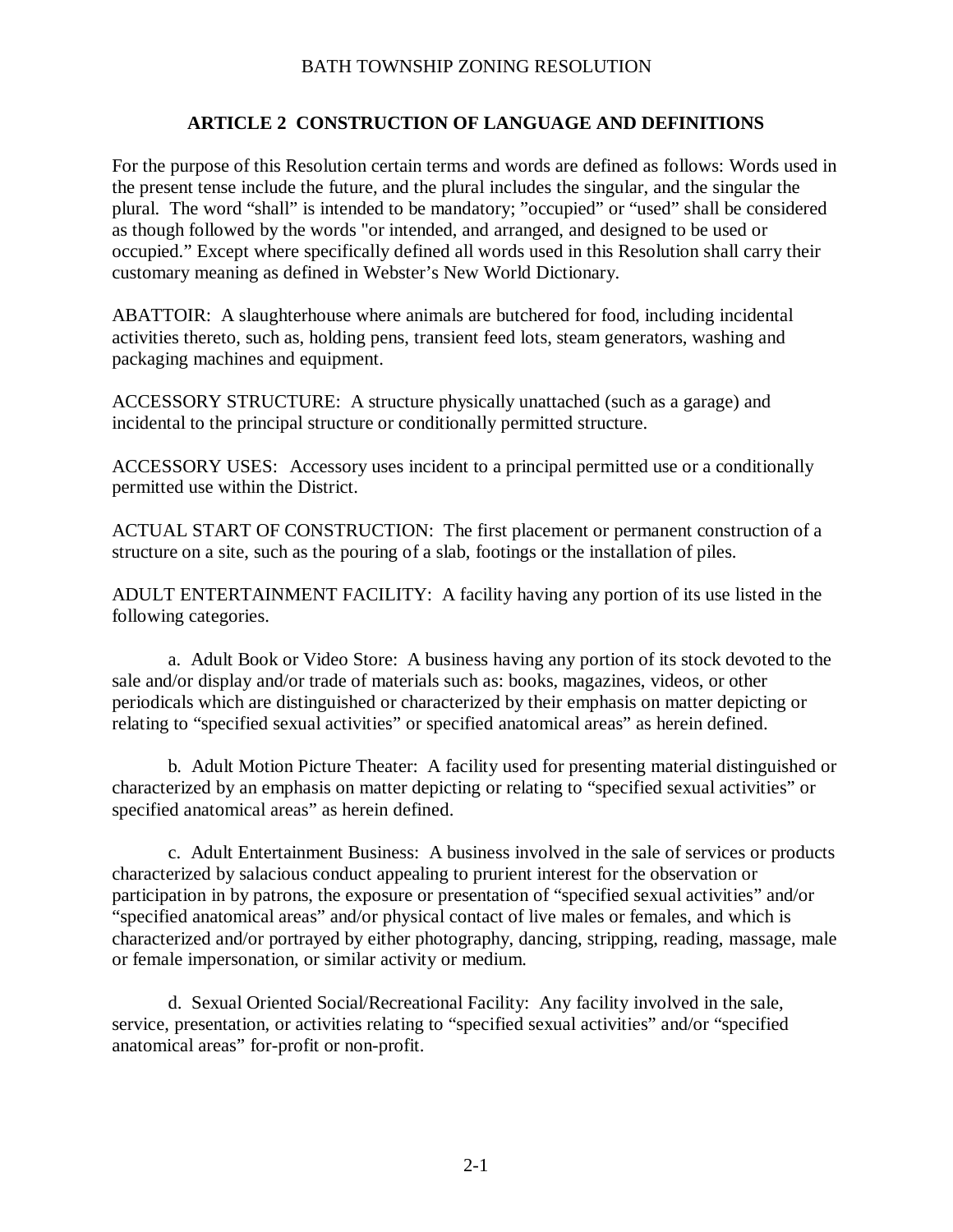e. Sexually oriented Activity or Event: A meeting, gathering, or event to take place on non-residential used property within the Township for the purpose of sexual activities herein defined that is sponsored, organized, promoted, or spontaneous.

f. Adult Cabaret: A nightclub, bar, restaurant, or similar establishment in which persons appear in a state of full or partial (exposed specified anatomical areas) nudity in the performance of their duties.

AGRICULTURAL PRODUCTION: See Ohio Revised Code Chapter 929.01 Agriculture districts definitions, and Ohio Revised Code Chapter 5713.30 Agricultural land definitions.

AGRICULTURE: See ORC 519.01.

AGRIBUSINESS: Manufacturing, warehousing, storage, and related industrial and commercial activities that provide service for or are dependent upon agricultural activities found within the Agricultural or Prime Agriculture District, and are not necessarily suited to locations within an established community. Agribusiness include concentrated animal feeding operations as defined by ORC Section 903.01(M) or major concentrated animal feeding facilities as defined by ORC Section 903.01(N).

AGRITOURISM: An agriculturally related educational, entertainment, historical, cultural, or recreational activity, including you-pick operations or farm markets, conducted on farm that allows or invites members of the general public to observe, participate in, or enjoy that activity.

AGRITOURISM PROVIDER: A person who owns, operates, provides, or sponsors an agritourism activity or an employee of such a person who engages in or provides agritourism activities whether or not for a fee.

ALCOHOLIC BEVERAGES DISPENSING FACILITY: Restaurants, Hotels, Motels, Night Clubs, Taverns, Bars, Clubs and similar establishments serving or selling alcoholic beverages for consumption on and/or off the premises.

ANIMAL HOSPITALS or CLINICS: A place where animals are given medical care and the boarding of animals is limited to short-term care incidental to the hospital/clinic use.

AUCTION HOUSE: A place of business offering for sale or resale goods, which periodically holds auctions on the premises for the purpose of selling said goods to the highest bidder at public auction.

ANIMAL HUSBANDRY: Any domestic species of animal that is kept and usually raised for use as food, in production of food or in the operation of a farm and is not a wild or exotic animal as defined in the Ohio Revised Code 935.01 and is not a house pet such as a dog, cat or similar animal.

AUTOMOTIVE REPAIR: The repair, rebuilding or reconditioning of motor vehicles or parts thereof, including collision service, painting and steam cleaning of vehicles.

AWNING: A secondary covering attached to the exterior wall of a structure. It is typically composed of metal, wood, canvas or acrylic cloth that is stretched tightly over a light structure of aluminum, iron or steel or wood.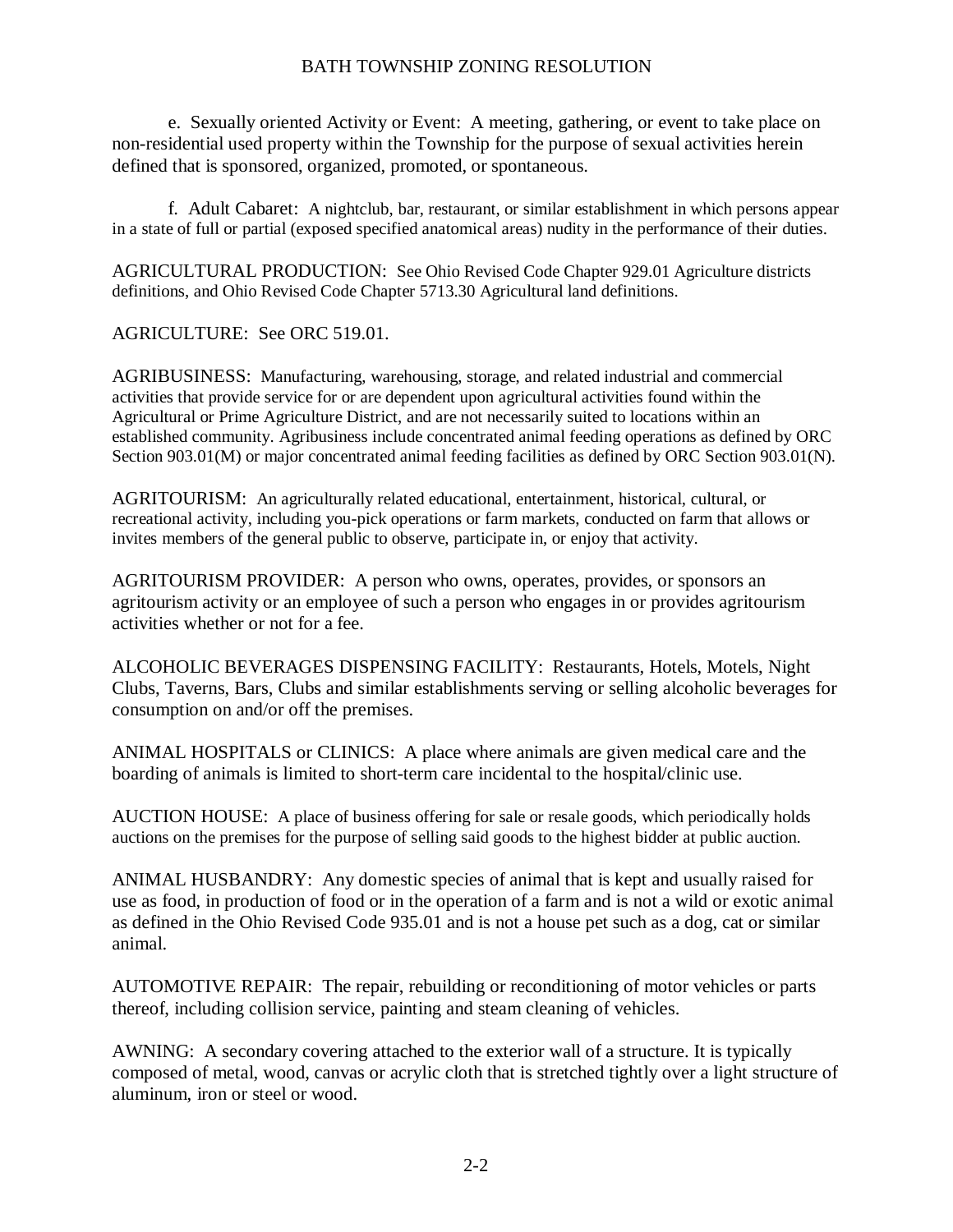BED & BREAKFAST RESIDENCE: A single family dwelling unit (with the appropriate occupancy permit from the Greene County Building Inspection Department) in which the principal use is permanent residential quarters of the resident owner, and in which not more than five (5) bedrooms in the principal structure are made available for transient occupancy for a fee. Such occupancy shall be less than seven (7) consecutive days per person in a thirty (30) day period, and occupied by no more than ten (10) guests at any one time, with breakfast being served upon the premises as part of the accommodations. It shall not contain separate or additional kitchen facilities for guests. All access to guest rooms shall be only through the principal structure.

BILLBOARD OR SIGNBOARD: Any sign situated on private premises with an area greater than 100 square feet on which written or pictorial information is posted.

BOARD: The Board of Zoning Appeals of Bath Township, Greene County, Ohio.

BOARDING HOUSE: See Room and Boarding House.

BOARD OF TOWNSHIP TRUSTEES: The Board of Township Trustees for Bath Township, Greene County, Ohio.

BUILDING: Any structure having a roof supported by poles, columns, or by walls, which are designed for the shelter, or enclosure of persons, animals, or property of any kind.

BUILDING, FRONT LINE OF: The line of that face of the structure, excluding uncovered steps, nearest the front line of the lot.

BUILDING, HEIGHT OF: The vertical distance from the floor of the main entry level to the highest point of the roof.

BUILDING, PRINCIPAL: A structure in which the main or principal use of the lot on which said structure is situated.

BULLETIN BOARD: A sign where temporary messages are displayed to highlight information.

BUSINESS: Retail, commercial, and service establishments which, cater to the community residents, workers, and businesses needs for goods and services. Business includes, but is not limited to, supermarkets and stores for the sale of food, drugs, hardware, appliances, furniture, apparel, footwear, business and personal services, professional services, offices and other similar or related activities. This includes motels, gas stations, restaurants, drive-in establishments, auto and farm implement sales and services, building trades and services, commercial recreation and similar commercial activities.

BUSINESS, NEIGHBORHOOD: Retail and service establishments which cater to and can be located in close proximity to residential Districts without creating undue vehicular congestion, excessive noise or other objectionable influence. Neighborhood Business uses include drug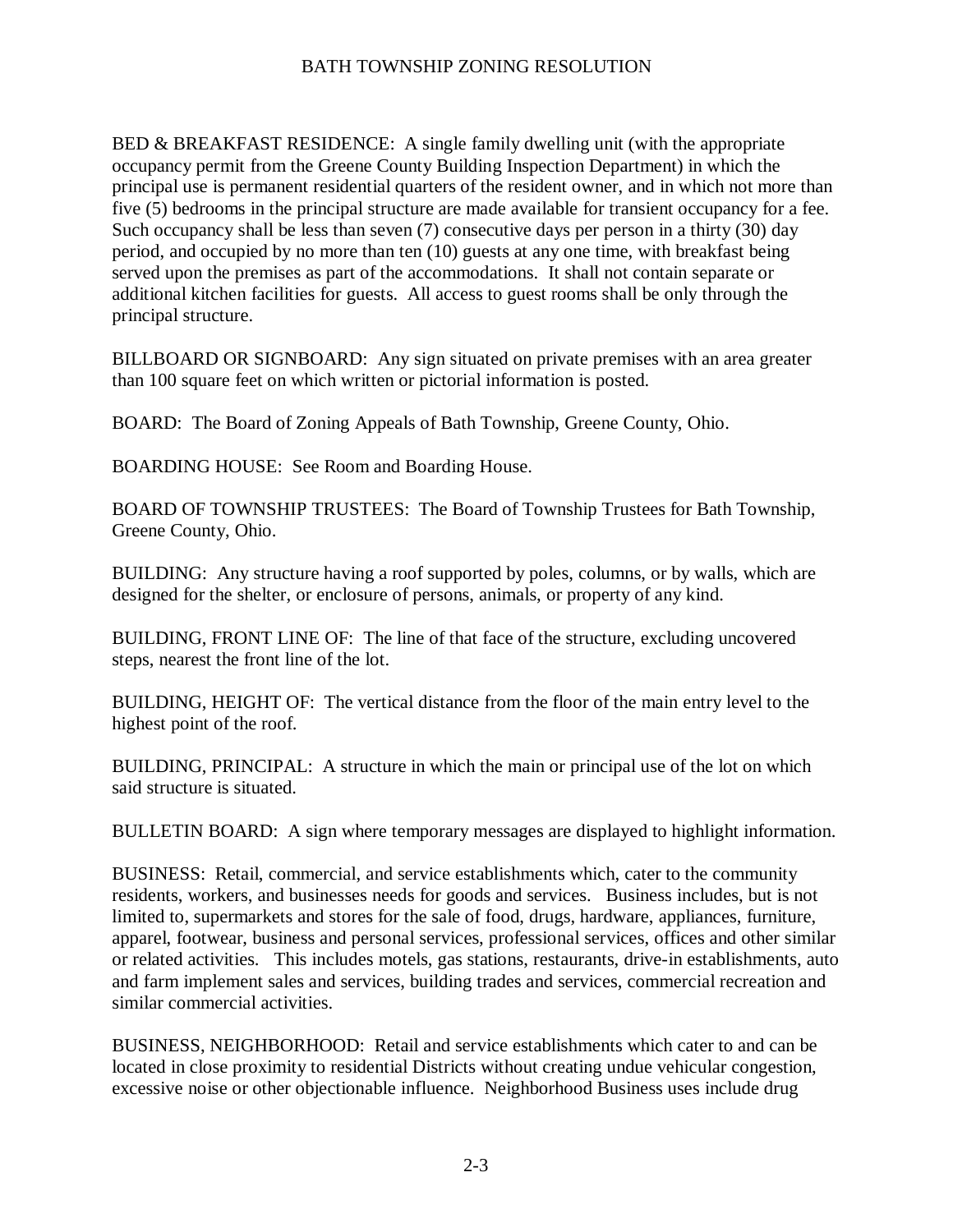stores, beauty salons, barber shops, carry-outs, dry cleaning and laundry pickup facilities, offices, banks, restaurants, child/day care, nursing homes, and hardware and grocery stores, if less than 10,000 square feet of floor area. Other small businesses of an equal restricted and local nature may be permitted, based on the discretion of the Board of Appeals.

CEMETERY: Land used or intended to be used for the burial of animal or human dead and dedicated for cemetery purposes, including crematories, mausoleums and mortuaries if operated in connection with and within the boundaries of such cemetery.

CHILD CARE/DAY CARE: A facility, including playground premises, used for the commercial care of three (3) or more children who are not members or wards of the owner or his/her immediate family, and are not lodged overnight.

CLINIC: An establishment where patients who are admitted for examination and treatment by a physician or physicians practicing medicine together or professionals licensed to practice the healing arts.

CLUB: A structure or portion thereof or premises owned or operated by a corporation, association, person or persons for a social, educational, or recreational purpose, but not primarily for profit or to render a service which is customarily carried on as a business.

COMMISSION: The Township Zoning Commission of Bath Township, Greene County, Ohio.

COMMERCIAL SCHOOLS: Any structure or part thereof which is designed, constructed, or used for education or instruction, excluding public schools.

COMMUNITY BASED RESIDENTIAL FACILITIES: Facilities providing resident services for the care and/or rehabilitation of individuals who require protective supervision within a residential environment, including the following three (3) types of facilities.

a. CARE HOME: A residential facility which is operated by private citizens or a social service agency to provide room and board, personal care, habilitation services, and supervision in a family setting to persons with developmental disabilities. A developmental disability shall be defined as that originated before the attainment of eighteen (18) years of ages and can be expected to continue indefinitely, constitutes a substantial handicap to the person's ability to function normally in society, and is attributable to mental retardation, cerebral palsy, epilepsy, autism, or any other condition found to be closely related to mental retardation because such condition results in similar impairment or general intellectual functioning or adaptive behavior or require similar treatment and services. All family care homes shall possess a license from the appropriate state or local agencies having authority under law to license the operation. There are two types of Care Homes: Family Care Home – no more than eight (8) persons, and Group Care Home - more than eight (8) persons but not more than sixteen (16) persons.

b. HOME FOR ADJUSTMENT: A residential facility operated by a court, a social service agency, or a private citizen which provides therapy, counseling, and a residential environment for eight (8) or less adolescents or adults for the following purposes: 1 ) to assist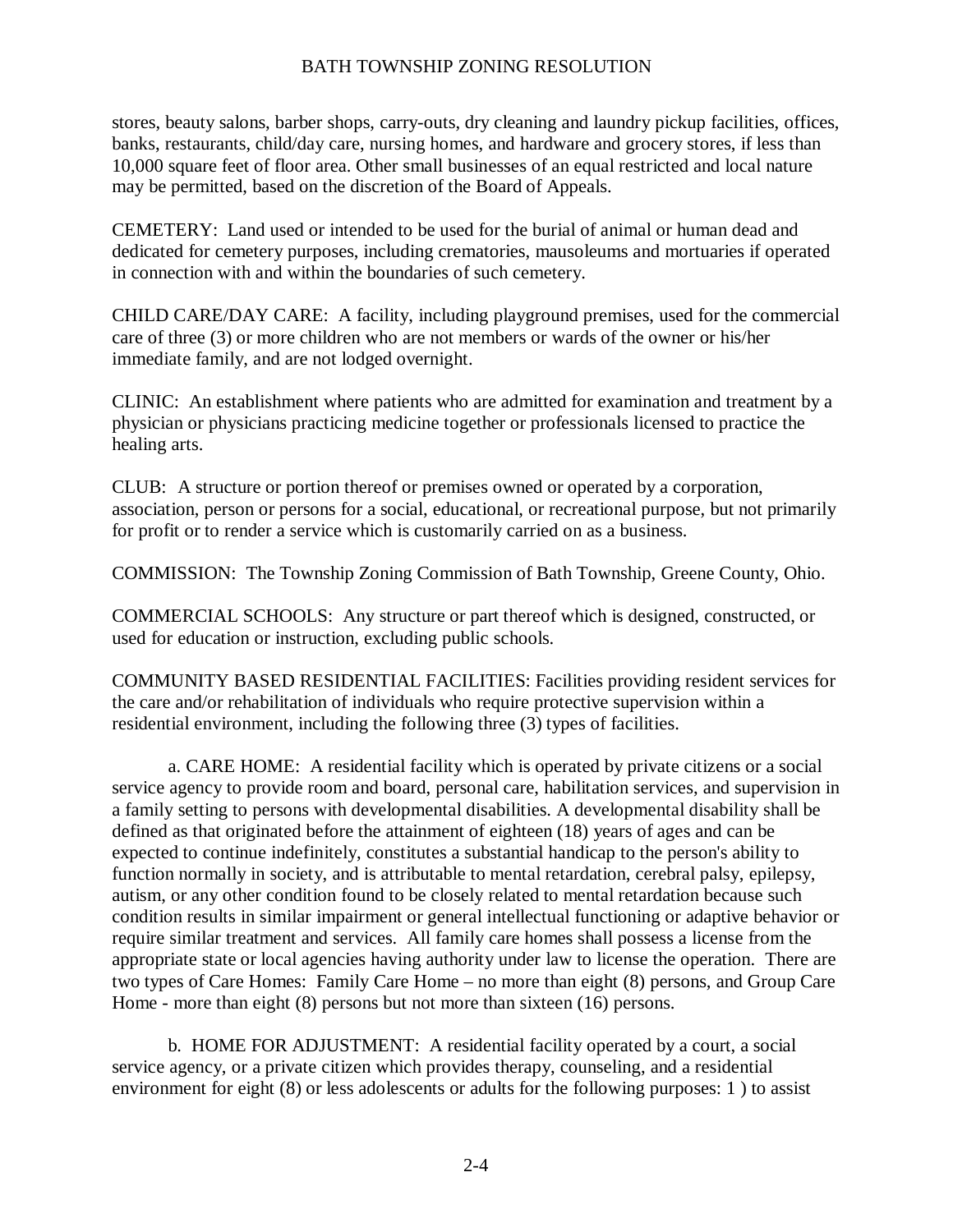them in recuperating from the effects of drugs or alcohol; 2) to assist them in adjusting to living with handicaps or emotional or mental disorders in lieu of or subsequent to confinement within a institution; or 3) to provide housing and a supervised living arrangement in lieu of or subsequent to placement within a correctional institution. The residents of any home for adjustment shall be limited to those individuals who will not pose a threat to life or property within the community, as determined by the responsible court or social service agency. All homes for adjustment shall possess a license from the appropriate court or state or local agency having authority under law to license the operation.

c. INSTITUTION: A facility such as a hospital, rest home, or a correctional facility. An institution shall also be defined as any residential facility designed or used for more than sixteen (16) persons functioning under the purposes of a family care home, or any residential facility designed or used for more than eight (8) persons under the purposes of a home for adjustment. All institutions shall possess a license from the appropriate state or local agency having authority under law to license the operation and may be operated by private citizens, a social service agency or governmental authority.

COMMUNITY AND CLUB SWIMMING POOL: See Article 5 Section 504.2.

COMMUNITY WATER SUPPLY SYSTEM: See Protected Public Water Supply.

COMPREHENSIVE PLAN: Perspectives 2020: A Future Land Use Plan for Greene County, Ohio (or the most current version).

CONDITIONAL USE: A use that may have an impact within a Zoning District and requires a hearing and approval by the Bath Township Board of Zoning Appeals prior to the use being allowed. Such uses will comply with all conditions and standards for the location or operations of the use as specified by this Zoning Resolution, and all specific conditions dictated by the Board of Zoning Appeals.

CONSERVATION PRACTICES: Practices used to abate soil erosion as required in the management of the farming operation, and include, but are not limited to, the installation, construction, development, planning, or use of grass waterways, terraces, diversions, filter strips, field borders, windbreaks, riparian buffers, wetlands, ponds, and cover crops for that purpose.

COOP AND CAGE: A structure, not necessarily attached to the ground, with a top and sides and designed to provide shelter and protection for small animals or birds.

DECK: A flat surface capable of supporting weight, similar to a floor, but typically constructed outdoors, often elevated from the ground, and usually connected to a structure.

DEMINIMIS QUANTITY: A specified amount of regulated substances, expressed in gallons and/or pounds, that is excluded from the provisions of the "WPO" Well Field Protection Overlay District regulations. Any use of regulated substances in excess of the deminimis quantities and not explicitly subject to exclusion is considered non-conforming or illegal.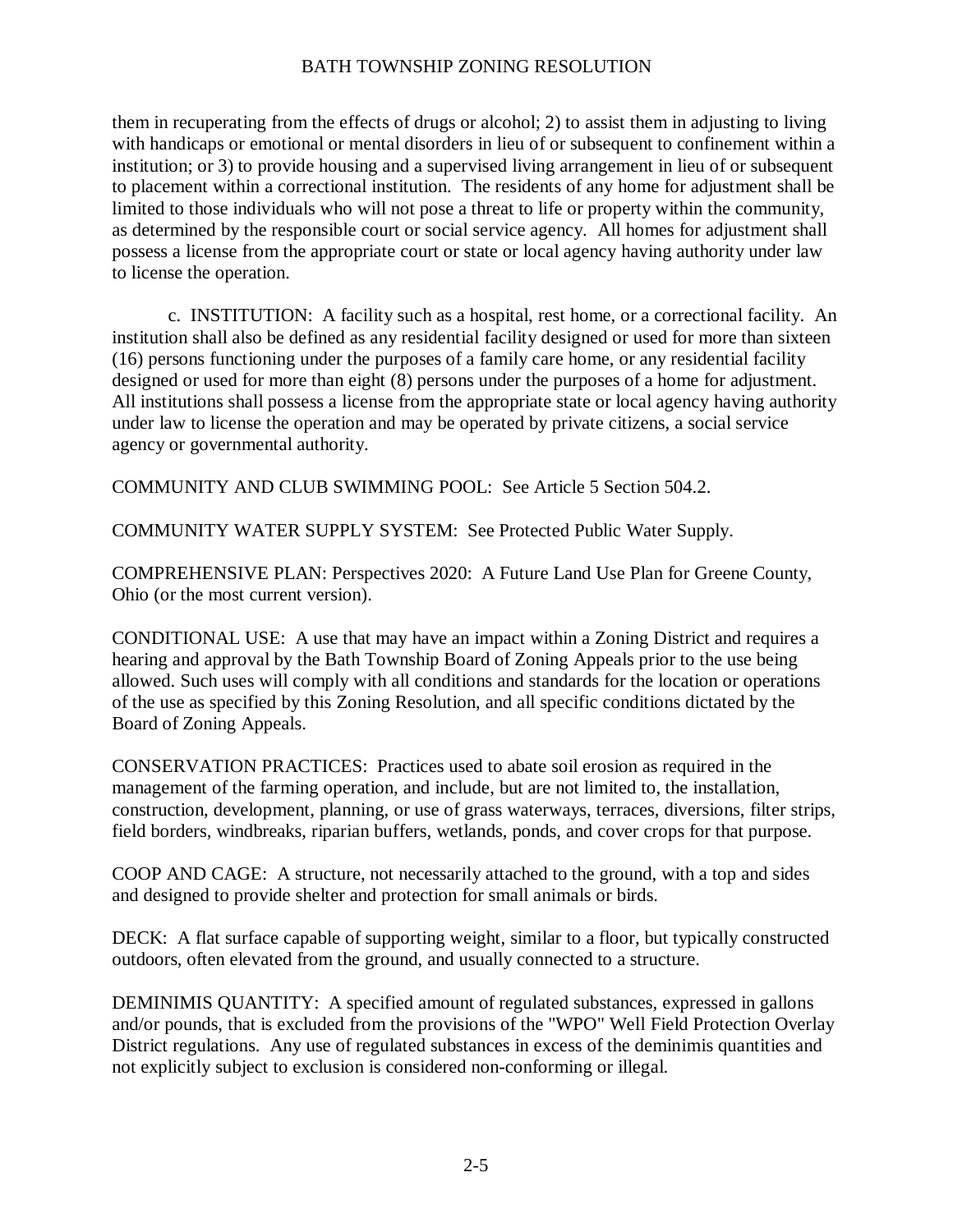DISTRICTS, ZONING: Areas, parcels, or tracts designating the uses to which the land can be legally utilized. Boundaries of the District are shown on the "Zoning District Map" which is part of this Resolution.

DORMITORIES (INCLUDING FRATERNITY AND SORORITY HOUSES): A structure used or designed as group living quarters (bedrooms and shared living space such as living rooms, dining room, etc.) for groups, such as students, religious orders, etc., where by compensation or other arrangement(s), living quarters are provided for two (2) or more persons, and associated with, but not limited to, a college, university, school, church, monastery, or similar institutional uses.

DRIVE-IN USES: Any use providing off-street access or parking and catering the primarily use to the occupants of vehicles while in the vehicle.

DWELLING: Any structure or portion thereof which is used primarily for human habitation, including mobile homes.

DWELLING, SINGLE FAMILY: A structure designed for or occupied exclusively by one (1) family.

DWELLING, TWO FAMILY: A structure designed for or occupied exclusively by two (2) families with living areas physically separated and having separate entrances and addresses.

DWELLING, MULTIPLE-FAMILY: A structure used or designed as a residence for three (3) or more families living independently of each other, with living areas physically separated and having separate entrances and addresses. This includes apartment houses, apartment hotels and flats.

ENCLOSURE: A set of walls or fences designed to confine animals or birds to a space that is large enough to permit the animals or birds to roam relatively free in an open yard area.

ENTERTAINMENT FACILITIES: A facility or lot used for entertainment, such as motion picture theaters, carnivals, concerts halls and open air concerts and similar entertainment activities.

ESSENTIAL SERVICES: The erection, construction, alteration, or maintenance of public utilities or municipal or other government agencies, or underground or overhead gas, electrical, steam or water transmission or distribution systems, collection, communication, supply or disposal systems, including poles, wires, mains, drains, sewers, pipes, roadways, traffic signals, hydrants and other similar equipment and accessories in connection therewith; reasonably necessary for the furnishing or adequate service by such public utilities or municipal or other governmental agencies or for the public health, safety and general welfare, but not including structures.

EXISTING GRADE: The grade of the land around a sign or structure prior to any excavation in preparation for the actual start of construction.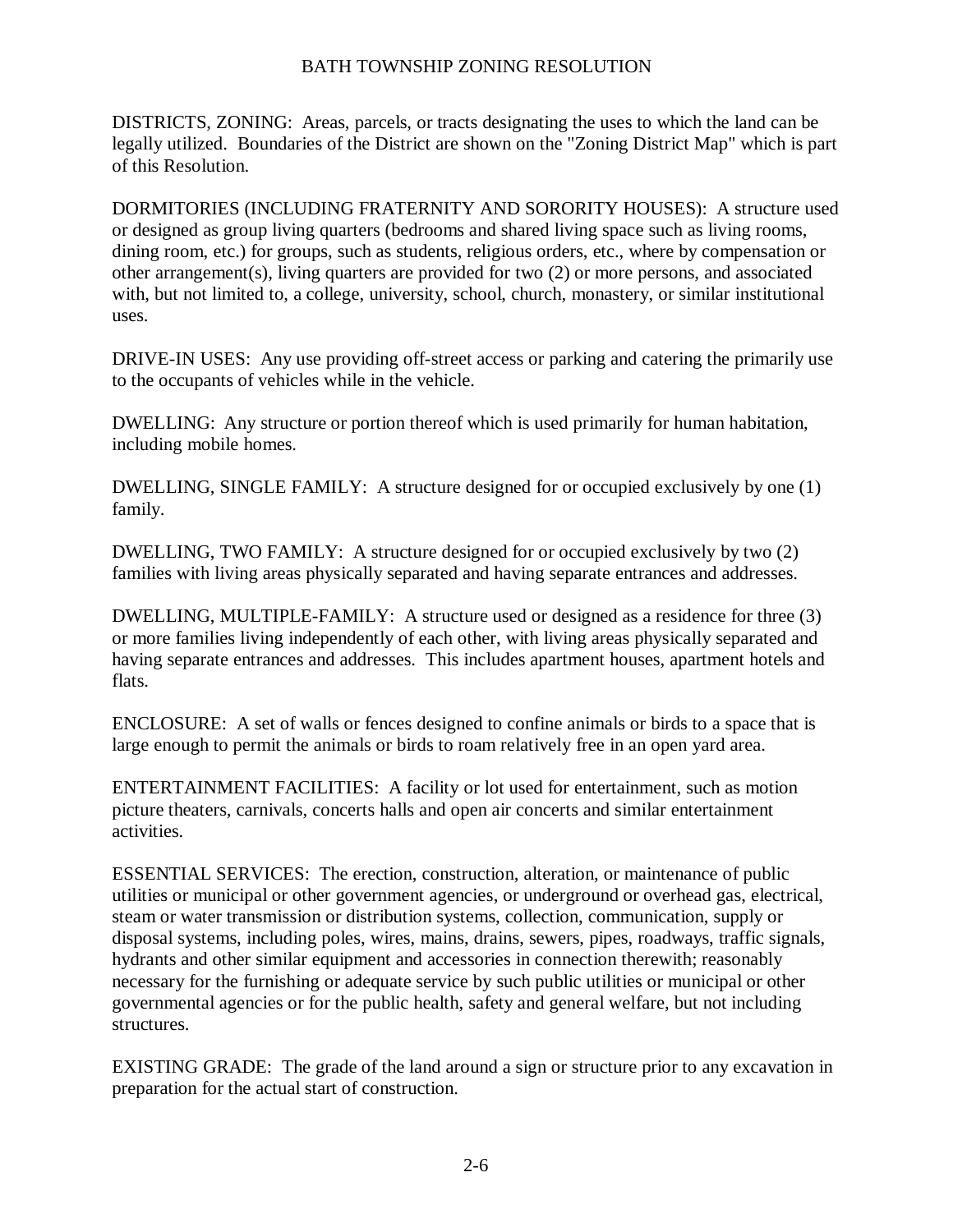FAMILY: One (1) or more person or persons having a common domestic bond who live together as a traditional family or its functional equivalent, headed by residents who have authority over the care, financial responsibility, functioning and management of their common household, as distinguished from a group of people occupying a boarding house, dormitory, hotel, or other residential type use.

FARM: Land that is composed of tracts, lots, or parcels totaling not less than ten acres devoted to agricultural production or totaling less than ten acres devoted to agricultural production if the land produces an average yearly gross income of at least twenty-five hundred dollars from agricultural production.

FARMSTEAD DWELLING: A single-family dwelling incidental to agriculture in a Prime Agriculture District.

FEDERAL USES: Those structures/dwellings/facilities/properties operated by the Federal Government of the United States of America.

FOOD PROCESSING: The preparation or processing of food products not consumed on site. Examples but not limited to include bakeries and dairies.

FOOT PRINT: The base square footage of a structure, which sets upon the ground.

FRONTAGE: Any property line of a lot abutting on a street.

GARAGE, PRIVATE: A structure designed for the storage of motor vehicles and used by the occupants of the dwelling.

GARAGE, PUBLIC: A structure or portion thereof, other than a private or storage garage, used primarily for the parking and storage of vehicles and is available to the general public.

GAS STATION, SERVICE STATION: Any structure or land used for the retail dispensing or sales of any automobile fuels, oils or accessories, including lubrication of automobiles and replacement or installation of minor parts and accessories but not including major repair work, such as motor replacement, body and fender repair or spray painting, or storage of junk or inoperable vehicles.

GREEN/OPEN SPACE: An area that contains natural environmental features, water features, trees, fields (not farmed), etc., that the Zoning Commission, Board of Zoning Appeals, or Township Trustees, whichever is applicable, deems permissible. Streets, parking areas, structures, and the like shall not be included. Lots/parcels or portions thereof with dwellings shall not be included.

HARDSHIPS: A situation not self-created that inhibits adhering to the provisions of this Resolution.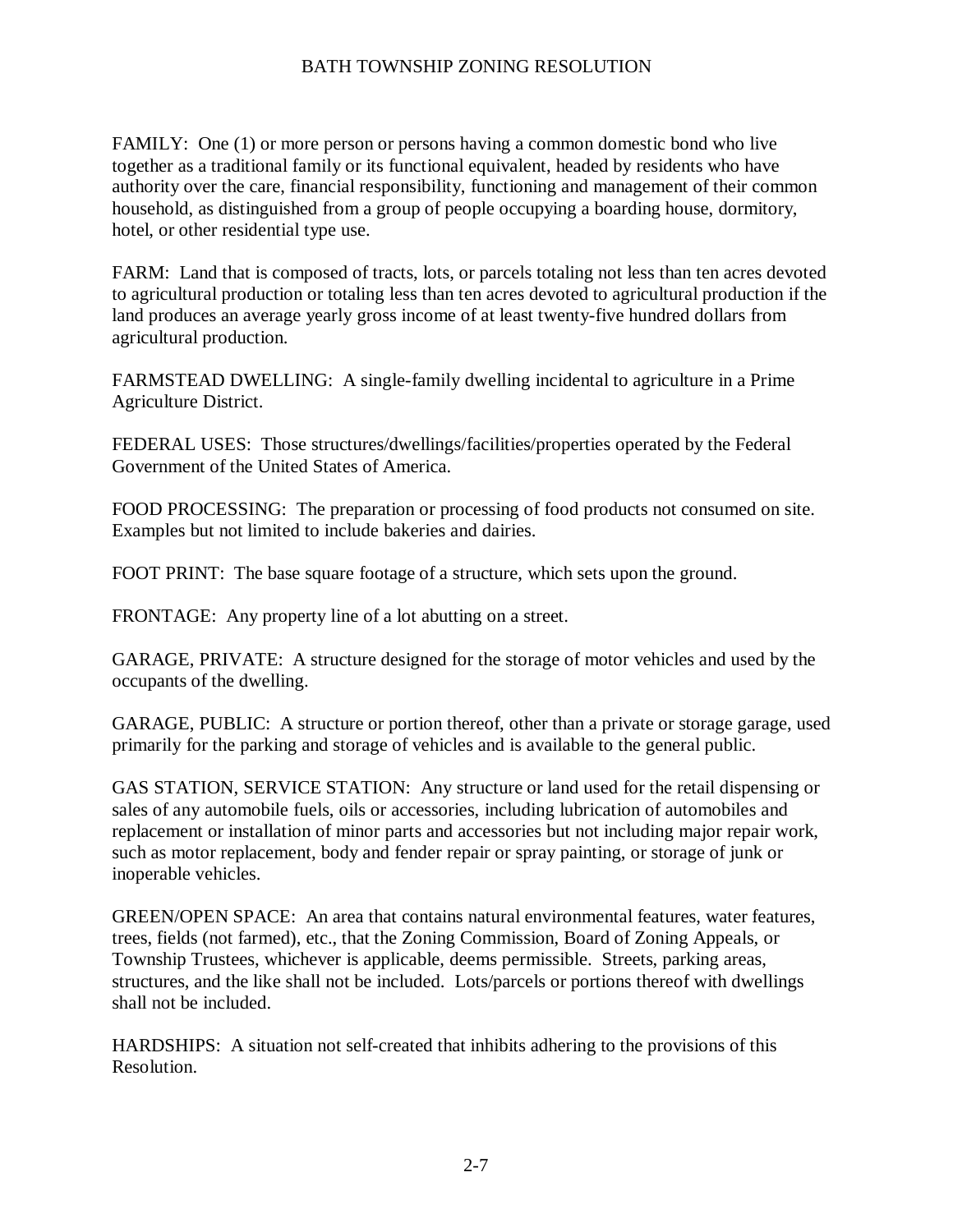HIGHWAY, MAJOR: A street or road and used primarily as a traffic artery for commuting between large populated areas.

HOME OCCUPATIONS: Certain occupations or activities carried on by a member or members of the immediate family residing on the premises (no employees not residing on the premises) and is incidental to the residential use. No external evidence of such occupation is visible to the general public. The home occupation does not impact the surrounding area significantly from other residential areas.

HOTEL: A structure in which lodging or board and lodging are provided and offered to the general public for compensation. Additional services such as meeting rooms, restaurants, banquet rooms are permitted incidental to the hotel use.

ILLEGAL LOT OR USE: A lot or use not permitted by this resolution and no Bath Township official action took place to permit such lot or use.

INOPERABLE VEHICLE: A vehicle on any property not enclosed in a permanent structure; and not capable of being driven under its own power in its current condition.

INFRASTRUCTURE: Facilities and services such as streets, electrical, water, waste collection, etc., needed to sustain land use activities.

JUNK/TRASH: Any waste or scrap materials, including but not limited to, junk vehicles, inoperable vehicles, vehicle parts, machinery, equipment not in operable condition or parts thereof, furniture, appliances, building materials, metals, paper, cardboard, rags, tubes, tires, electronics, glass, plastic, and bottles, or other debris, rubbish, etc., deposited or stored on property in a manner that is not enclosed in a permanent structure.

JUNK MOBILE HOME: A Mobile Home on any property where any two (2) or more of the following occur:

- a. Any mobile home on any property that is not hooked up to utilities;
- b. Any mobile home that is not level;
- c. Any mobile home that has broken or missing parts such as windows or doors;
- d. Any mobile home that has damaged or missing siding and/or roofing material;
- e. Any mobile home that has visible fire or water damage;
- f. Any mobile home that is located where residential uses are not permitted.

#### JUNK MOTOR VEHICLE: See ORC 505.173E.

JUNK VEHICLE: A vehicle on any property not enclosed in a permanent structure where any two (2) or more of the following occur:

- a. Any vehicle which is left on the property without the consent of the property owner;
- b. Any vehicle which presents an immediate danger to the health or safety of members of the public;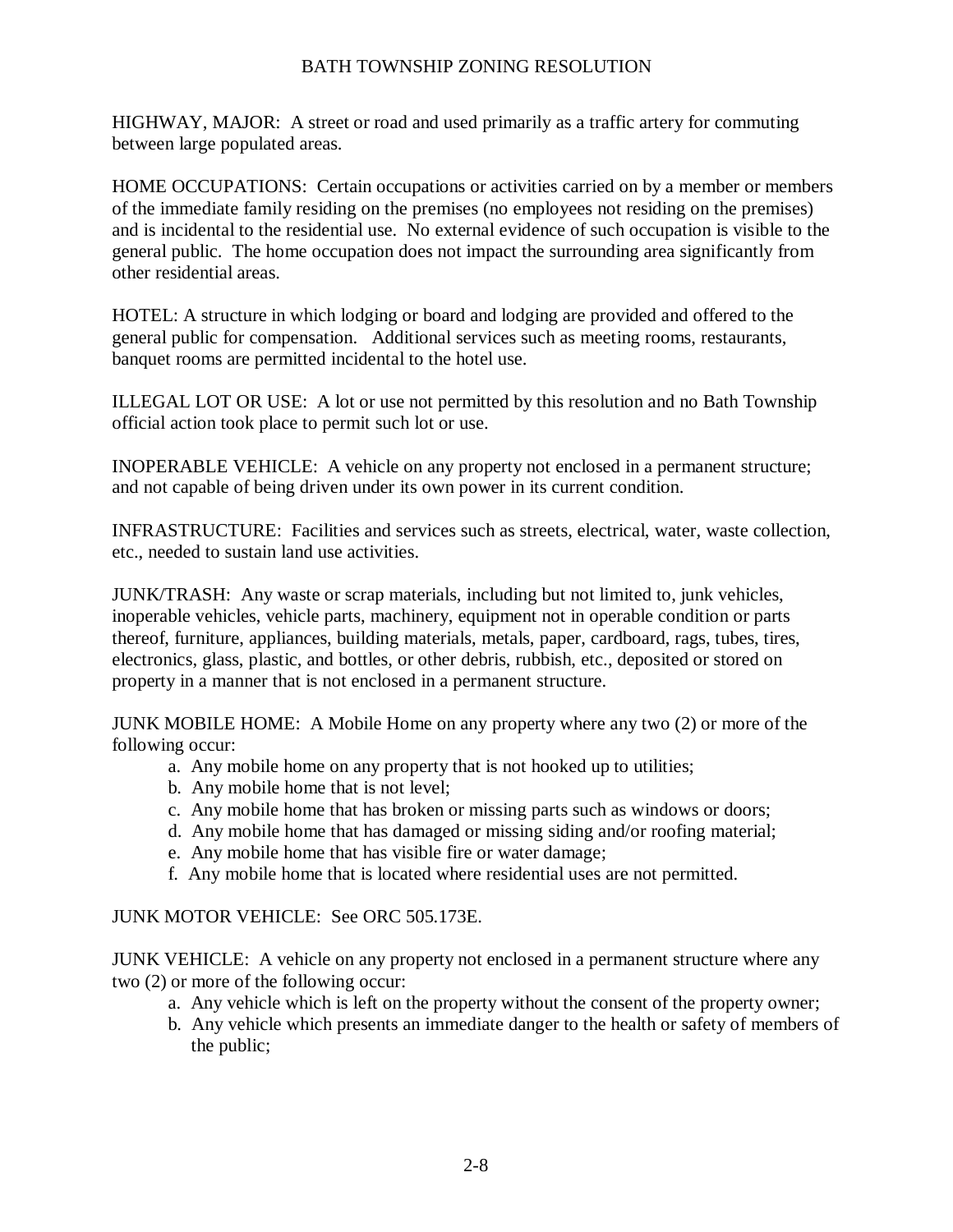- c. Any vehicle which is discarded, ruined, wrecked, dismantled or damaged, such damage including but not limited to any of the following: missing wheels, tires, motor, or transmission;
- d. Any vehicle which is apparently inoperable.
- e. Any vehicle which has not moved or cannot be moved for a period in excess of six (6) months.

JUNK YARD & SALVAGE YARD: Any use primarily involved with buying, selling, exchanging, storing, bailing, picking, disassembling, or handling of waste or scrap materials, including but not limited to vehicles, machinery, or equipment not in operable or inoperable condition or parts thereof, furniture, building materials, metals, paper, cardboard, rags, tubes, tires, glass, plastic, electronics, and bottles, or other debris, rubbish, etc. Such operations conducted entirely within completely enclosed structures shall not be considered a Junk Yard but may be considered a salvage business. Two (2) or more junk vehicles and/or inoperable vehicles and/or junk mobile homes on a lot shall be considered a Junk Yard.

KENNEL: Any lot or facility for commercial gain on which four (4) or more domesticated animals more than six (6) months of age are housed, groomed, bred, boarded, trained or sold, including the sale of animal care products, which take up less than ten (10) percent of the facility floor space.

LABORATORIES: A place equipped for experimental study in a recognized science, or for testing and analysis.

LAWN CARE/LANDSCAPING: A business use for the design, development, construction and maintenance of lawns, gardens and parks, and only stores products incidental to lawn care and landscaping performed by the owners and staff.

LIVING SPACE: The finished area of a dwelling meeting Greene County occupancy requirements.

LOADING SPACE: An off-street space for the standing, loading, or unloading of vehicles.

LOT: A parcel of land of which the defined boundaries are recorded in the Office of the Recorder of Deeds of Greene County.

LOT COVERAGE: The maximum ratio of the sum of all structures' foot prints and impervious surface area to the horizontally projected area of the lot, expressed as a percentage.

LOT OF RECORD: Any lot which individually or as part of a subdivision has been recorded in the Office of the Recorder of Deeds of Greene County.

LOT, MINIMUM AREA OF: The smallest size a lot is allowed to be, as established by this Resolution by Zoning District.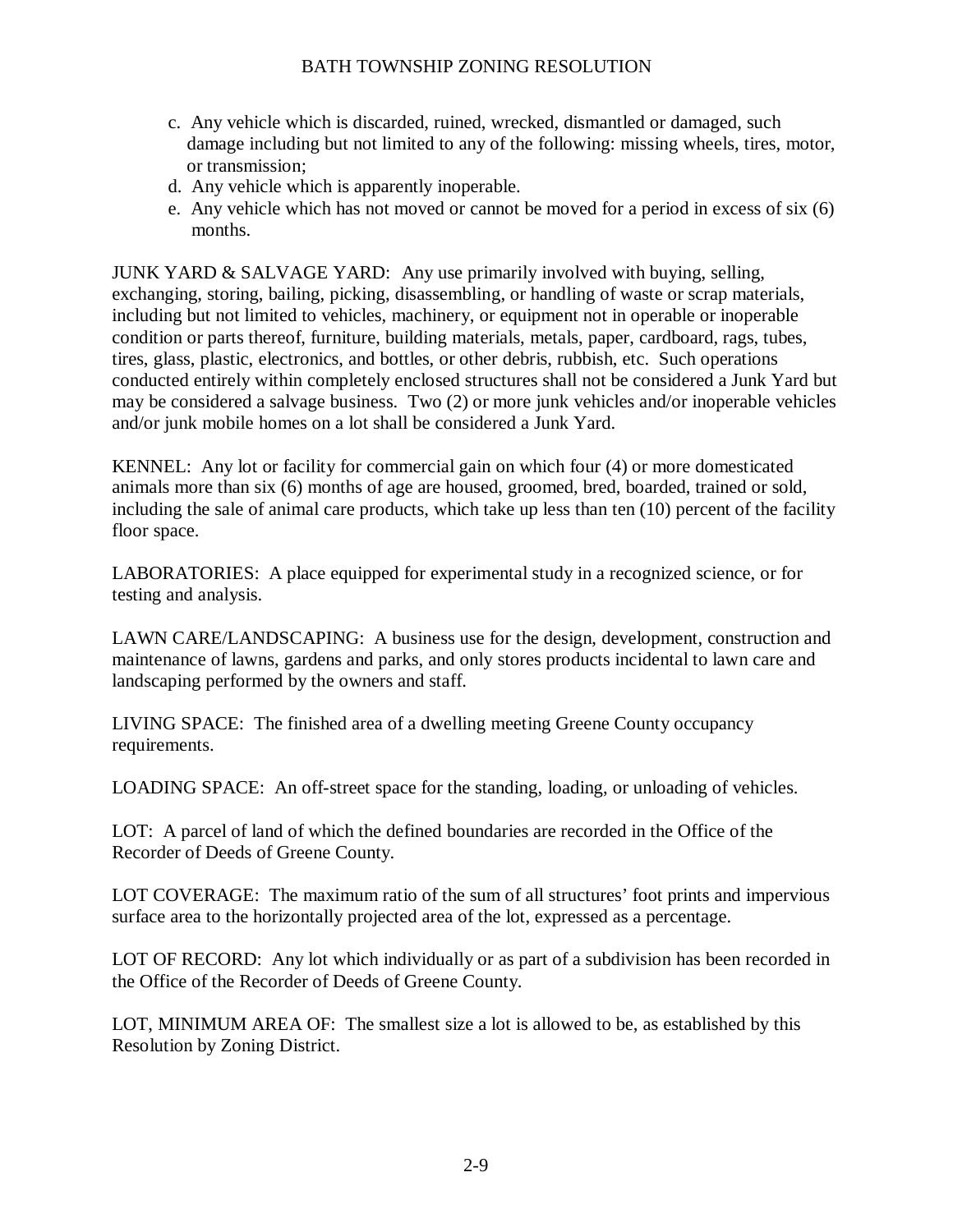LOT WIDTH: The width of a lot as recorded with the Recorder of Deeds of Greene County, measured at the frontage. The width of lots fronting on a cul-de-sac or curved street is the chord distance between the side lot lines for the curve coinciding with the required depth of the front yard, or the distance between the side lot lines tangent to the street, whichever is greater (see Figure 2-1).

MANUFACTURING, GENERAL: Any manufacturing or industrial production which by the nature of the materials, equipment, and process utilized are clean, quiet and free of any objectionable or hazardous elements.

MANUFACTURING, RESTRICTED: Any manufacturing or industrial production which by the nature of the materials, equipment and process utilized are objectionable due to odor, radiation, noise, vibration, cinder, gas fumes, dust, smoke, refuse matter, water carried waste or similar by-products.

MANUFACTURE, SALE AND STORAGE OF BUILDING MATERIALS: Any activity on private land used for the sale and/or storage of building materials for either the commercial or general public.

MEETING HALL: A private or public facility for the congregation of people for the purpose of exchange of information.

MINE: A cavity in the earth (on the surface or underground) in which minerals or ores are extracted.

MINERAL EXTRACTION AND STORAGE: Any mining, quarrying or storage of coal, limestone, sand, gravel, clay, top soil or other mineral resources except oil and gas.

MINERAL PROCESSING: The processing of coal, limestone, clay or other mineral resources except oil and gas provided no chemical change in the mineral is involved in the process which is harmful to the environment.

MINI-WAREHOUSE: A structure or group of structures in a controlled-access and fenced compound that contains varying sizes of individual, compartmentalized and controlled-access stalls or lockers for storage of customers' goods and wares.

MOBILE HOME: A structure unit or assembly, for any use, of closed construction that is fabricated in an off-site facility, is built on a permanent chassis, is transportable in one or more sections, and does not qualify as a manufactured home as defined in division (C)(4) of section 3781.06 of the Revised Code or as an industrialized unit as defined in division (C)(3) of section 3781.06 of the Revised Code. Removal of wheels and/or tires or similar action (as determined by the Bath Township Zoning Inspector) does not constitute a non-mobile home, and this definition still applies.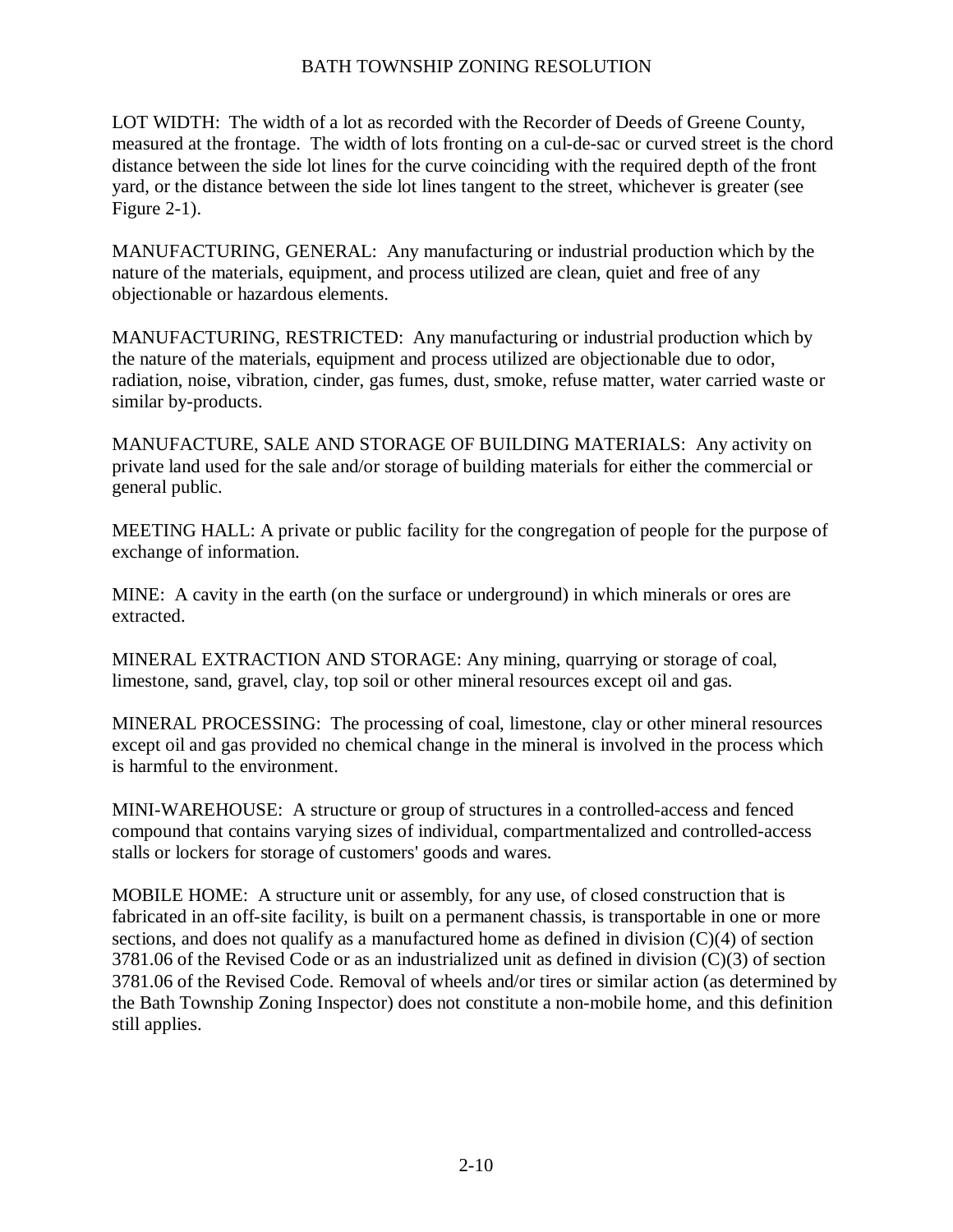MOBILE HOME PARKS: A lot upon which two (2) or more mobile homes are located for residential use, and includes roadways, structures, or enclosures used or intended to be used as part of the operation of the mobile home park.

MOTELS: A structure or group of structures in which lodging is provided and offered to the public for compensation. Entrance and exit to rooms need not be through a lobby or office, and parking is usually adjacent to the unit.

MULTIPLE-FAMILY RESIDENCE: A structure consisting of three (3) or more dwelling units, which may be either attached, side-by-side, or one above the other, and each unit having a separate entrances and addresses.

NEIGHBORHOOD BUSINESS: See Business, Neighborhood.

NONCOMMERCIAL RECREATIONAL FACILITIES: See Recreational Facilities.

## NONCONFORMITIES:

a. NONCONFORMING LOT: A lot existing at the time of enactment of this Zoning Resolution or any amendment thereto which does not conform to the lot area and dimensions requirements of the District in which it is located.

b. NONCONFORMING USE: A use of land or structure, lawfully existing at the time of enactment of this Zoning Resolution or any amendment thereto, but which does not conform to the use regulations of the District in which it is situated.

c. NONCONFORMING STRUCTURE: A structure lawfully existing at the time of enactment of this Zoning Resolution or any amendment thereto, which does not conform to the regulations of the District in which it is situated or other applicable provisions of the Zoning Resolution.

NON-ROUTINE MAINTENANCE: Activities necessary not more frequently than every twenty-four (24) months to keep structures and equipment in good repair.

NUDITY: The showing of either of the following: 1) The human male or female genitals, pubic area, or buttocks with less than a fully opaque covering; 2) The female breast with less than fully opaque covering on any part of the nipple.

NURSING HOME: A place, residence, or home used for the boarding and care, for compensation, of not less than three (3) persons who are not members of the immediate family operating such facilities and who are by reason of age or infirmity dependent upon the services of others.

OFFICES: A room or group of rooms used for conducting the affairs of a business, profession, service, industry, or government and generally furnished with desks, tables, files, and communication equipment.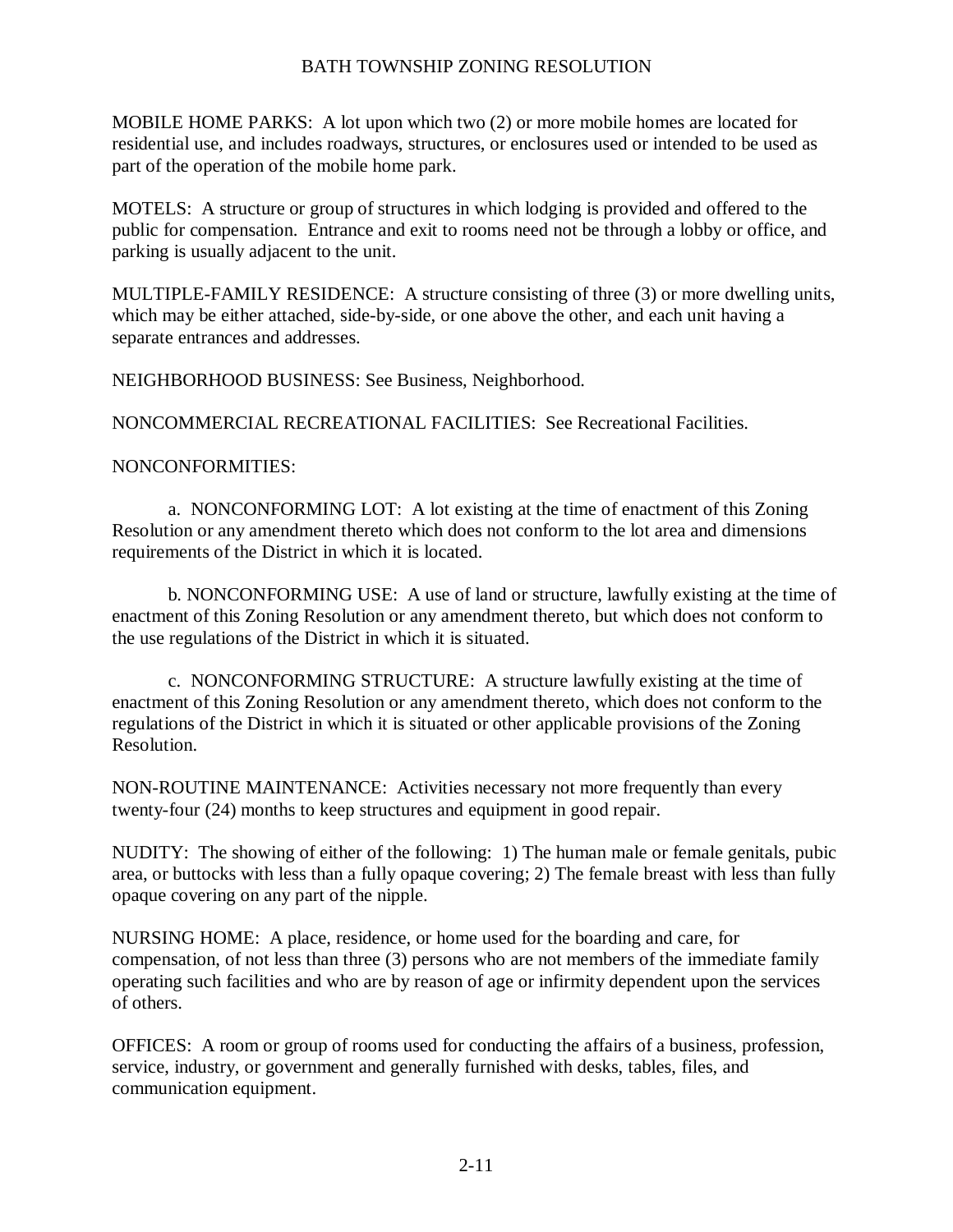OFF-STREET PARKING SPACE: Any parking space located outside of a dedicated right-ofway either in an enclosed structure or on an open lot.

ORC: Ohio Revised Code

OUTDOOR ADVERTISING: Any object, device, display, or structure, or part thereof, situated outdoors and is used to advertise, identify, display, direct or attract attention for commercial purposes.

OUTSIDE VEHICLE STORAGE: The use of storing in the open air, motor vehicles, trailers, campers, boats and recreational vehicles, etc., in a controlled-access and fenced.

OVERBURDEN: Material that lies above the area of economic interest, *e.g.*, the rock and soil that lies above the coal seam, also known as "waste". Overburden is the material that remains after economically valuable components have been extracted from the generally finely milled ore. Overburden is removed during surface mining, but is typically not contaminated with toxic components and may be used to restore a mining site to a semblance of its appearance before mining began. Overburden may also be used as a term to describe all soil and ancillary material above the bedrock horizon in a given area.

OVERLAY DISTRICT: A Zoning District that encompasses one or more underlying zones and that imposes additional requirements above that required by the underlying zone(s).

PARK: A parcel or parcels of land used for recreation and leisure activities which when government owned and/or maintained is open to the public without compensation.

PERSONAL SERVICES: Any enterprise which primarily offers services to the general public involving the care of a person or his/her personal goods or apparel, such as shoe repair, watch repairing, barber shop, beauty parlors and similar activities.

PORTABLE STRUCTURES AND DUMPSTERS: Containers intended for storage and/or transport.

PRINTING/PUBLISHING: The printing and editing of papers & books.

PROFESSIONAL ACTIVITIES: The use of a structure for services provided by doctors, dentists, lawyers, architects engineers, and similar activities.

PROSECUTOR, COUNTY: The Prosecuting Attorney of Greene County or his/her staff.

PUBLIC SERVICES FACILITY: A utility or service structure, power plant or substation, water treatment plant, sewage disposal or pumping facility or similar public service structures used by a public utility, by a railroad, whether publicly or privately owned, or by a municipal or other governmental agency including the furnishing of electrical, gas, rail transport, communication, public water and sewage services.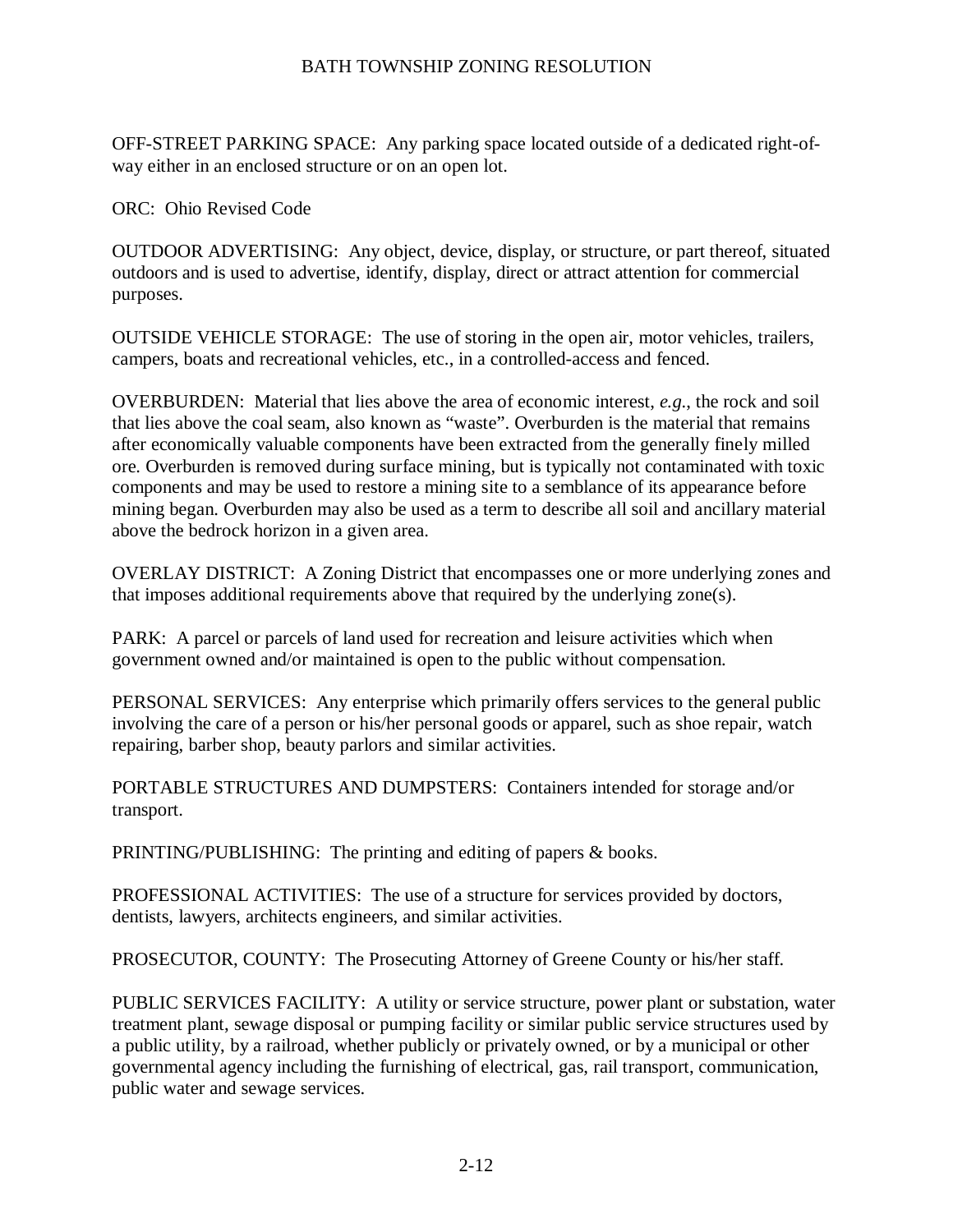PUBLIC USES: Public parks, schools, administrative, cultural & service facilities and grounds.

RECREATIONAL USE & FACILITIES: A place designed and equipped for the conduct of sports, leisure, and social activities.

RECREATIONAL VEHICLE: Any motor vehicle, boat, trailer, camper, or any other vehicle designed or intended to be used for recreation or for short term dwelling or sleeping purposes away from any place of permanent residence.

REGULATED SUBSTANCES: Regulated Substances such as chemicals or volatile substances that are health hazards. Materials commercially packaged for personal or household use are not Regulated Substances.

RESEARCH AND TESTING FACILITIES: A structure or parcel where studious inquiry or examination, investigation or experimentation aimed at the discovery and interpretation of facts, revision of accepted theories or laws in the light of new facts, or practical application of such new or revised theories or laws, or the collecting of information about a particular subject.

RIGHT-OF-WAY: A strip of land purchased or dedicated for use as a public way. In addition to the roadway, it normally incorporates the curbs, lawn strips, sidewalks, lighting, and drainage facilities, and may include special features (required by the topography or treatment) such as grade separation, landscaped area, viaducts, and bridges. Where the right-of-way is not defined by the State, County or Township for any particular parcel, the right-of-way is assumed to be twenty-five (25) feet from the center of the street. (See Figure 2-2)

ROOM AND BOARDING HOUSE: A dwelling, or part thereof, other than a hotel, that involves the taking in of boarders for compensation or other arrangement(s) for an arranged amount of time, whereby meals, and/or lodging are provided for not more than six (6) persons.

SCIENTIFIC RESEARCH ACTIVITIES: Actions and experiments relating to or exhibiting the methods or principles of science requiring facilities more appropriate to office and laboratory environments, and not prone to creating excessive disturbances, noise, vibrations, odors, or other objectionable elements.

SEMI-PUBLIC USES: Churches, Sunday schools, parochial schools, colleges, hospitals and other institutions of an educational, religious, charitable or philanthropic nature.

SIGN: A temporary or permanent structure containing written or pictorial information, excluding building numbers such as street address and residential family names.

SIGN, ADVERTISING: A sign which directs attention to a business, commodity or service or entertainment conducted, sold or offered on the premises.

SIGN, BUSINESS: A sign which directs attention to a business or profession conducted on the premises.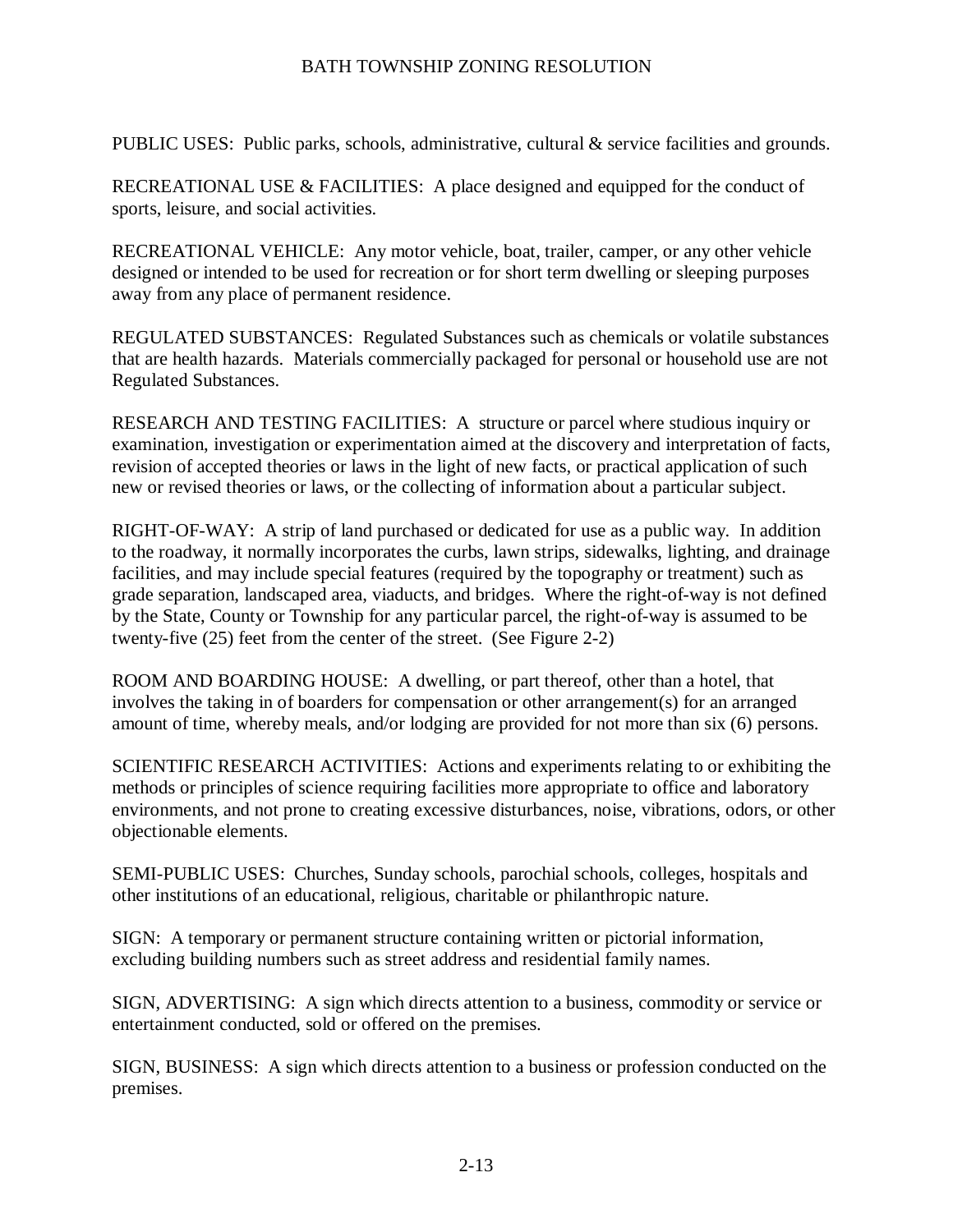SIMILAR ANIMAL: Any animal that is similar to other animals listed in a particular category of permitted animals with respect to impacts on nearby properties, including noise, odors, safety hazards or other nuisances.

SINGLE-FAMILY RESIDENCE**:** See Dwelling, Single Family.

SLAUGHTERHOUSE: See Abattoir.

#### SPECIFIED SEXUAL ACTIVITIES:

a. Human genitals in a state of sexual stimulation or arousal;

b. Acts, real, or simulated, of human masturbation, sexual intercourse, sodomy,

cunnilingus, or fellatio; and/or

c. fondling or other erotic touching of human genitals, pubic region, buttock or female breasts.

#### SPECIFIED ANATOMICAL AREAS:

a. Less than completely and opaquely covered human genitals, pubic region, buttock, and female breasts below a point immediately above the top of the areola; and/or b. Human genitals in a discernibly turgid state even if completely and opaquely covered.

STREET: Any public or private thoroughfare or road. Street and road shall be used interchangeably.

STREET LINE, RIGHT-OF-WAY LINE: A dividing line between a lot, tract or parcel of land and adjoining thoroughfare.

STRUCTURE: Anything constructed or erected which requires permanent location on or in the ground, or attached to something having a permanent location on the ground, including buildings, mobile homes, walls, swimming pools, signs, billboards, and backstops for tennis courts, excluding mailboxes, typical family swing sets, and typical dog houses.

STRUCTURAL ALTERATIONS: Any change which would tend to prolong the life of a supporting member of a structure such as bearing walls, columns, beams or girders.

SURROUNDING AREAS: A term used in this Resolution to define an area around a use for the purposes of notification to the residences, if necessary. Such area shall be a minimum of five hundred (500) feet from all sides of the parcel/lot containing the use, and shall be adjusted by the Zoning Inspector based on the nature, scale and intensity of the use.

TEMPORARY STRUCTURE: A transient, non-permanent structure permitted to exist for a designated period of time for storage or special events. A temporary structure shall not be permanently affixed to the ground.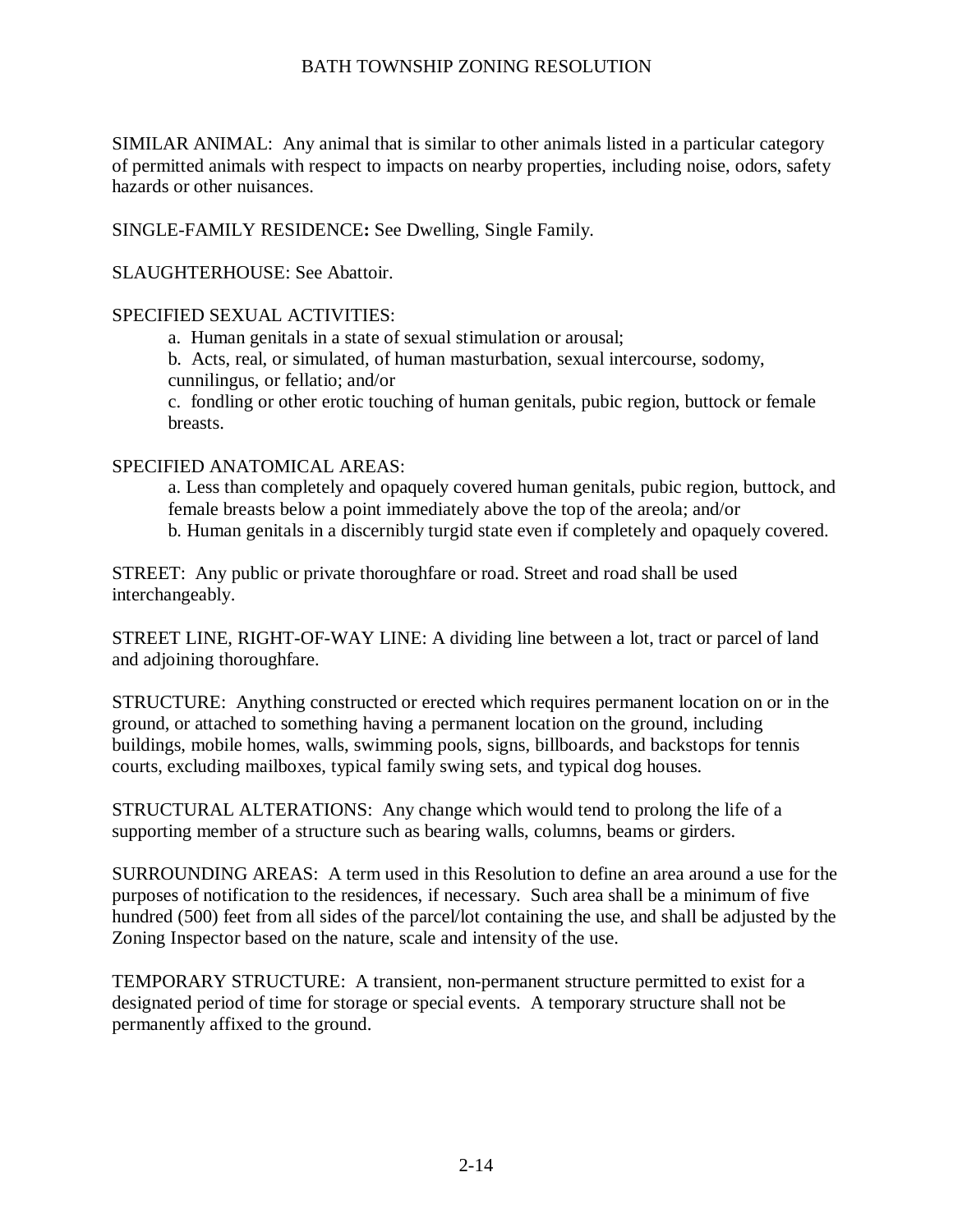TENTS: Tent, as opposed to an awning, is a collapsible structure used as a temporary shelter made of canvas or other material stretched and sustained by poles, and may or may not include side panels.

TOPSOIL REMOVAL:The excavation, separation cleaning, storage and marketing of topsoil. See Mineral Extraction.

TRAILER: Any non-motorized vehicle drawn by a motor vehicle used for transport of material or personal property.

TRANSPORT AND TRUCKING TERMINALS:Either end of a carrier line having facilities for the handling of freight and passengers or a freight or passenger station that is central to a considerable area or serves as a junction at any point with other lines.

TRAVEL TRAILERS, MOBILE HOMES, MOTOR HOMES: Any house car, house trailer, or similar mobile unit which may be used for dwelling or sleeping quarters.

TWO-FAMILY RESIDENCE:See Dwelling, Two-Family.

UNIT: A dwelling to include apartments, condominiums, and similar residential facilities.

USE: The specific purpose for which land or a structure is designed, arranged, intended, occupied, or maintained.

VARIANCE: A variance is a relaxation of requirements where such variation will not be contrary to the public interest and where, owing to conditions peculiar to the property and not the result of actions of the applicant, a literal enforcement of this resolution would result in unnecessary and undue hardship.

VEHICLE: Equipment used for transportation, recreation, or transport that is required to be titled. Also see ORC 45.01A.

VEHICLE SALES: The sale, lease or rental of any titled vehicle and trailer.

WAREHOUSE: A structure for the storage of merchandise, commodities or personal belongings.

WAREHOUSING: To deposit, store, or stock in a warehouse or to confine or house in conditions suggestive of a warehouse.

WASTE DISPOSAL: Disposition of garbage, combustible and non-combustible waste material.

WELL FIELD: A tract of land that contains a number of wells for supplying community water. This specifically excludes private wells.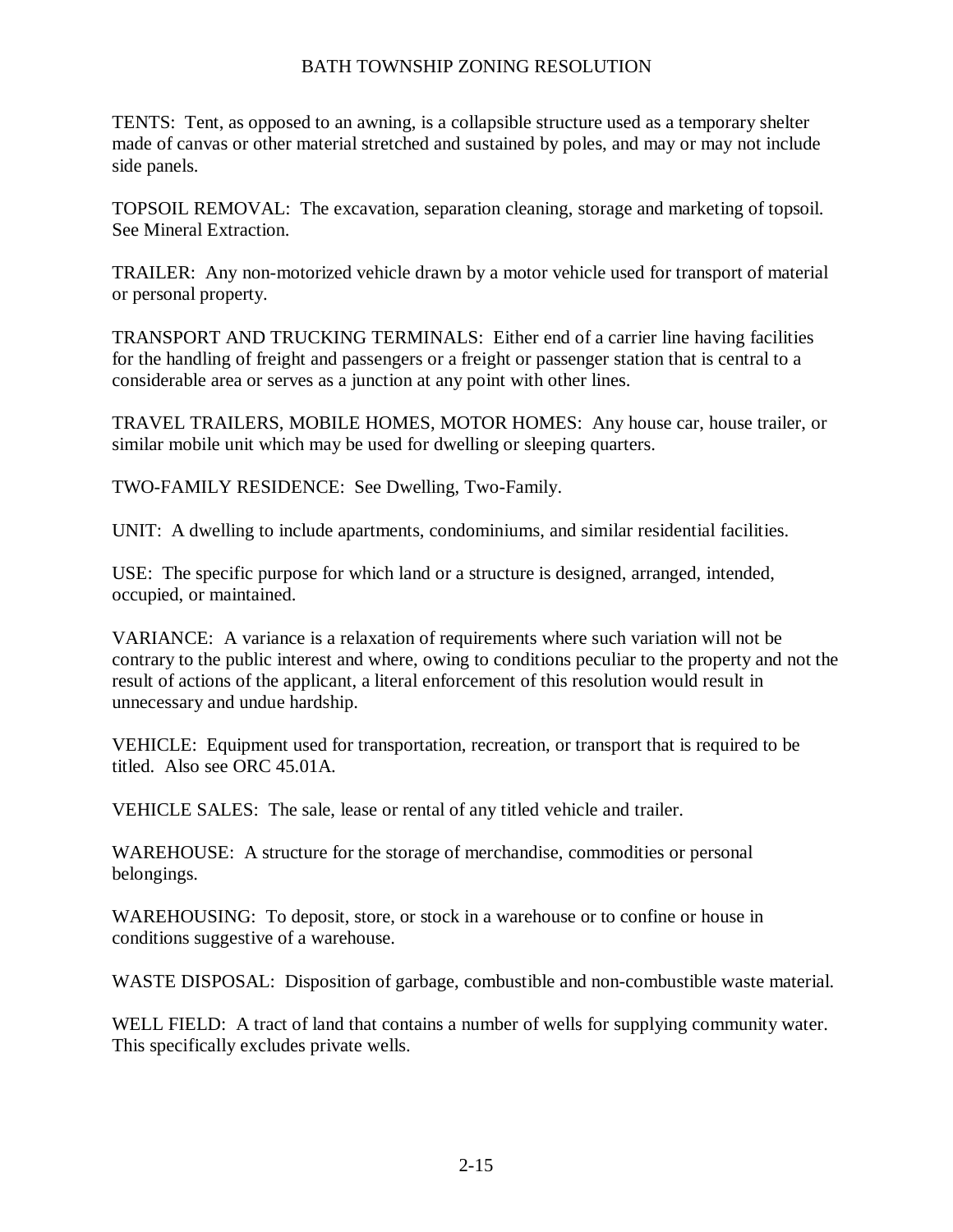WHOLESALE BUSINESS: A business for the sale of commodities in quantities usually for resale by a retail merchant.

YARD: An open space at grade between a structure and the adjoining lot lines unoccupied and unobstructed by any portion of a structure from the ground upward, except as otherwise provided herein.

YARD SETBACK, FRONT: The required minimum horizontal distance between the street right-of-way and the principal structure or any projection thereof, other than projection of the usual uncovered steps, as established by the applicable Zoning District within this Resolution. (See Figure 2-2.)

YARD SETBACK, REAR: The required minimum horizontal distance between the rear lot line and the rear of the structure or any projection thereof, other than the projections of uncovered steps. (See Figure 2-2.)

YARD SETBACK, SIDE: The minimum horizontal distance between a side lot line and the side of the structure or any projections thereof other than the projections of uncovered steps. (See Figure 2-2.)

ZONING CERTIFICATE: The document issued by the Zoning Inspector authorizing the use of the land or structure.

ZONING COMMISSION: The Zoning Commission of Bath Township, Greene County, Ohio

ZONING INSPECTOR: The Zoning Inspector or his authorized representative appointed by the Board of Township Trustees.

ZONING DISTRICT MAP: The Zoning District Map of the Township together with all amendments subsequently adopted.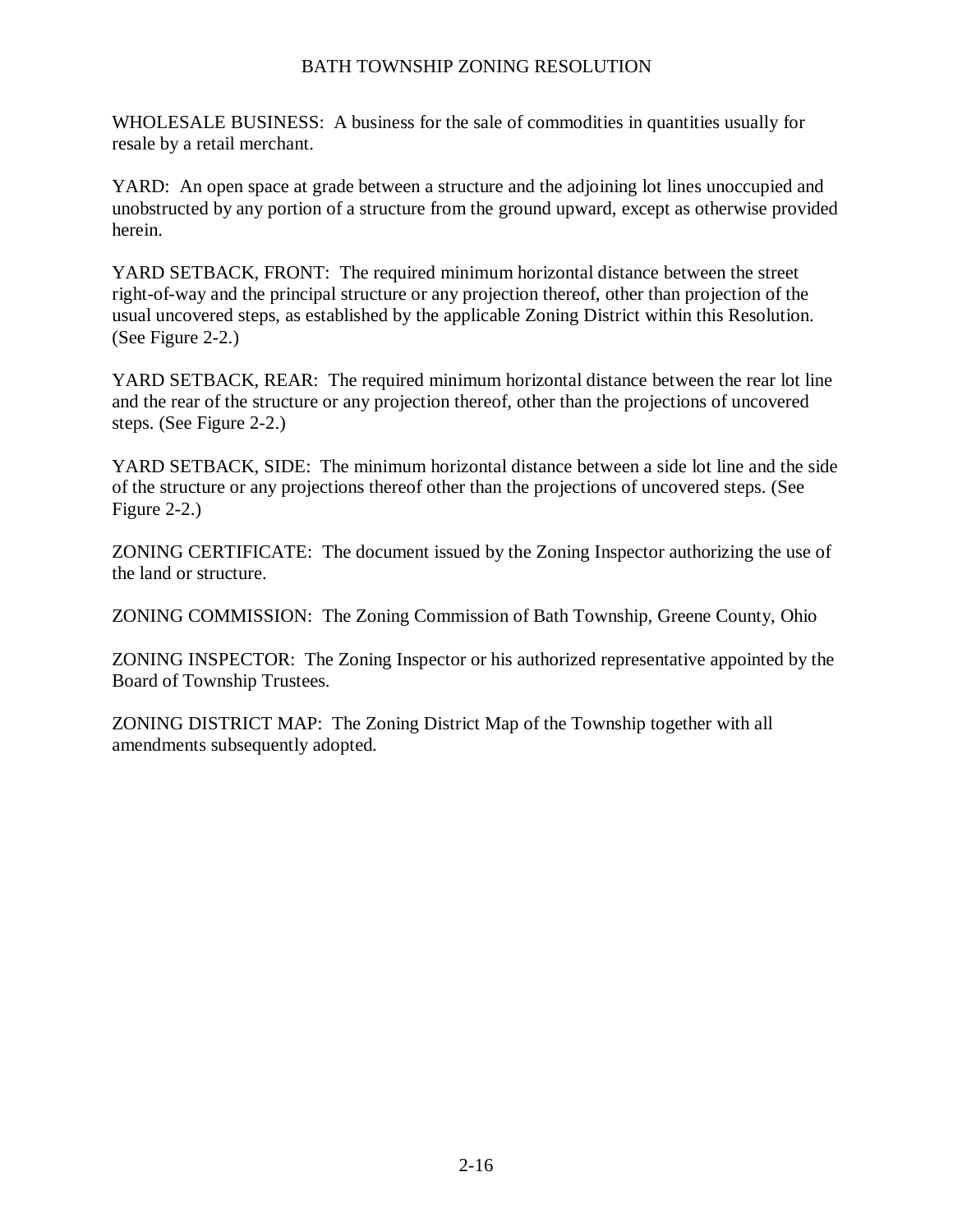Figure2-1, Lot Width On Curved Streets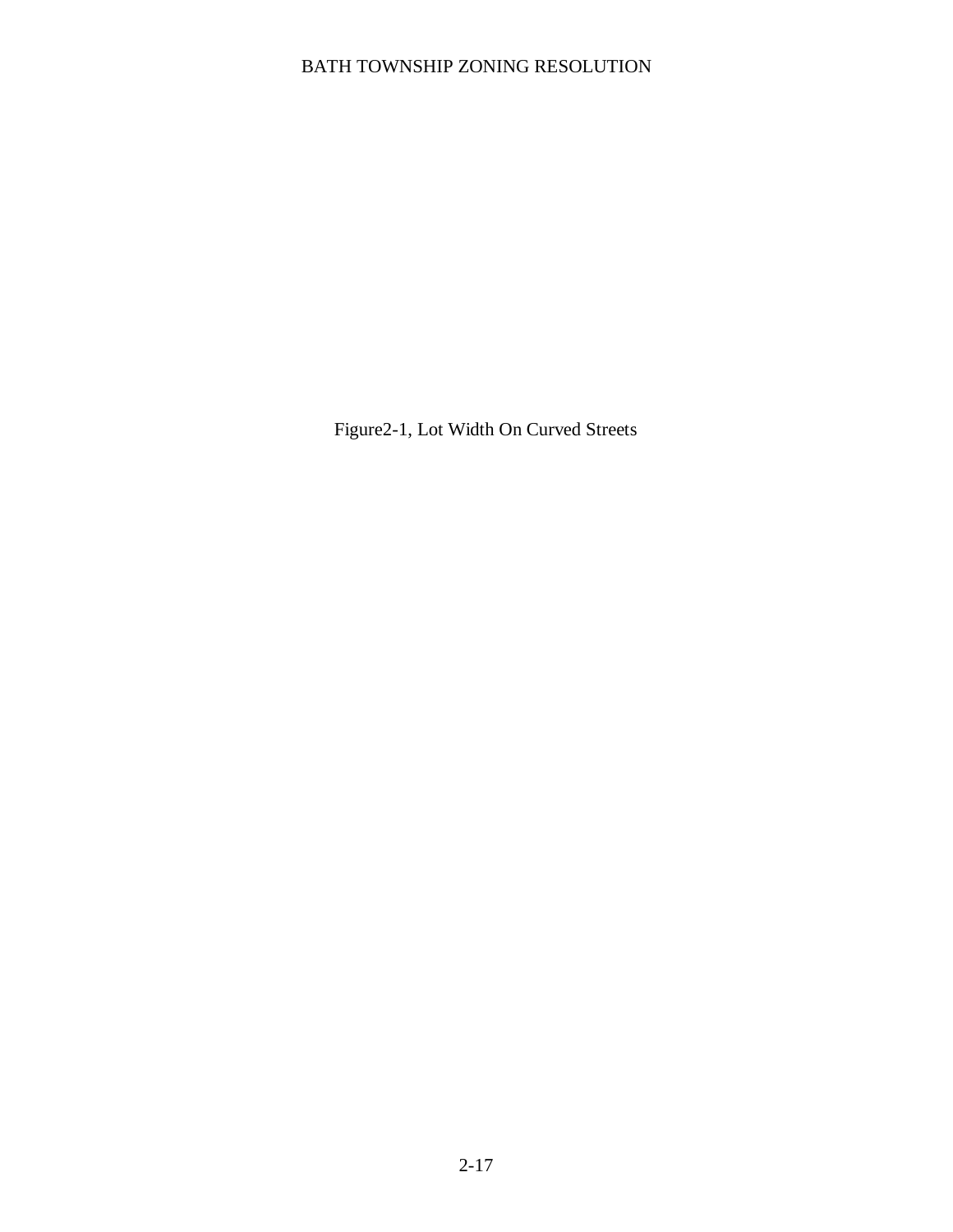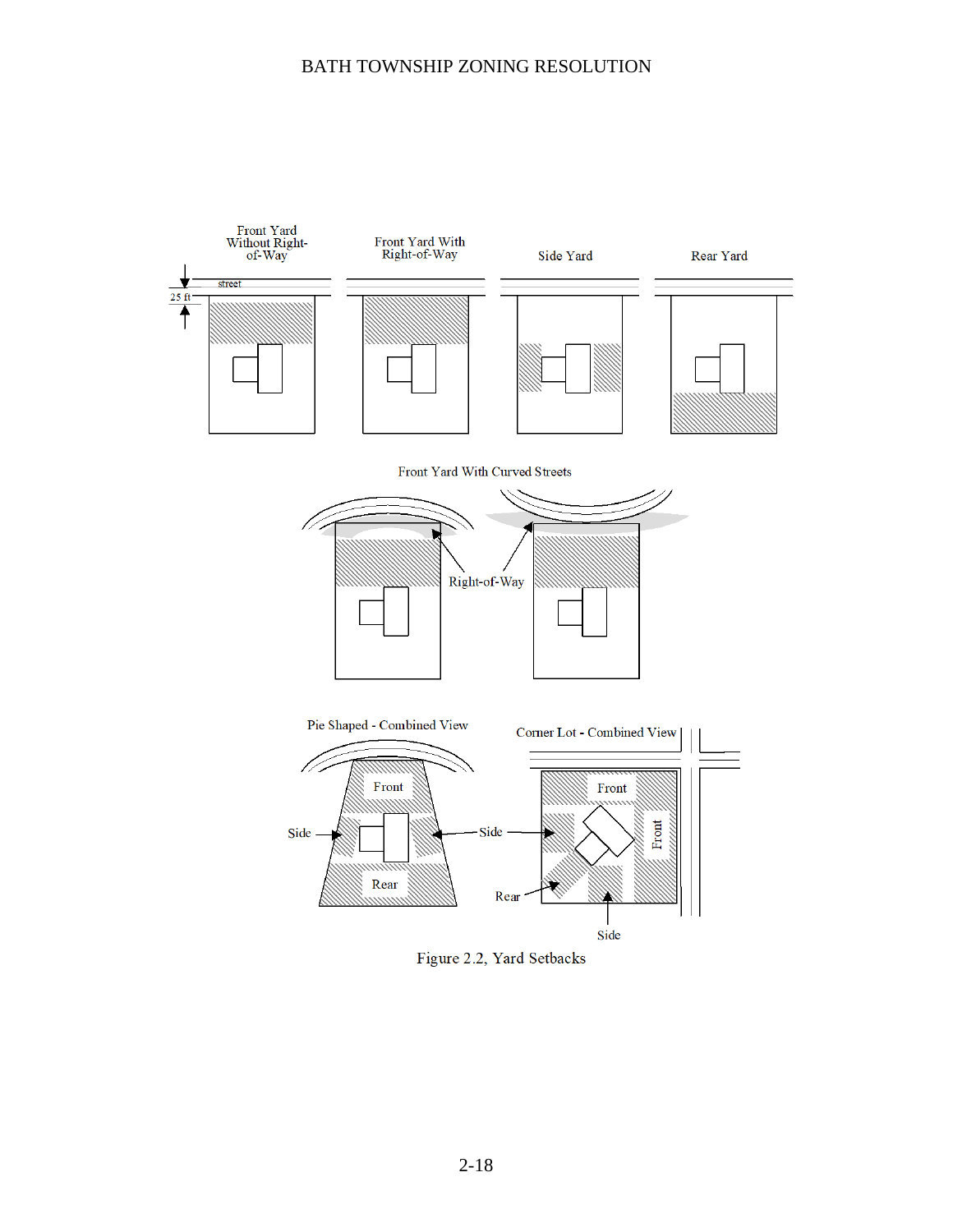## **ARTICLE 3 ESTABLISHMENT OF DISTRICT AND MAP**

#### <span id="page-27-1"></span><span id="page-27-0"></span>**SECTION 301 ESTABLISHMENT OF DISTRICTS:**

In order to carry out the purposes and provisions of this Zoning Resolution, Bath Township is hereby divided into the following Zoning Districts:

#### **Agriculture**

- PA Prime Agriculture
- A-1 Agriculture

#### Residential

- R-1 Rural Residence
- R-1A Suburban Residence
- R-2 Low Density Residence
- R-3 Medium Density Residence
- R-4 Moderate Density Residence
- PUD Planned Unit Development
- UM University Mixed

#### **Business**

- B-1 Business
- B-2 Business

#### Industrial

- M-1 General Industrial
- M-2 Restricted Industrial
- **Other** 
	- C-1 Conservation & Recreation
	- IG-1 Institutional & Governmental
	- Q Mineral Extraction and Storage
	- Q-M Mineral Extraction, Storage, Processing Manufacturing
	- AWD Agriculture and Waste Disposal
	- WPO Well Field Protection Overlay
	- FPO Flood Plain Overlay

#### <span id="page-27-2"></span>**SECTION 302 OFFICIAL ZONING DISTRICT MAP:**

302.1 The Zoning Districts and their boundaries are shown on the Official Zoning District Map of Bath Township. The Official Zoning District Map shall be identified by the signature of the Chairman of the Township Trustees, attested by the Fiscal Officer, and bearing the seal of the Regional Planning and Coordinating Commission of Greene County and the most current date. The map, together with all explanatory data and changes, is hereby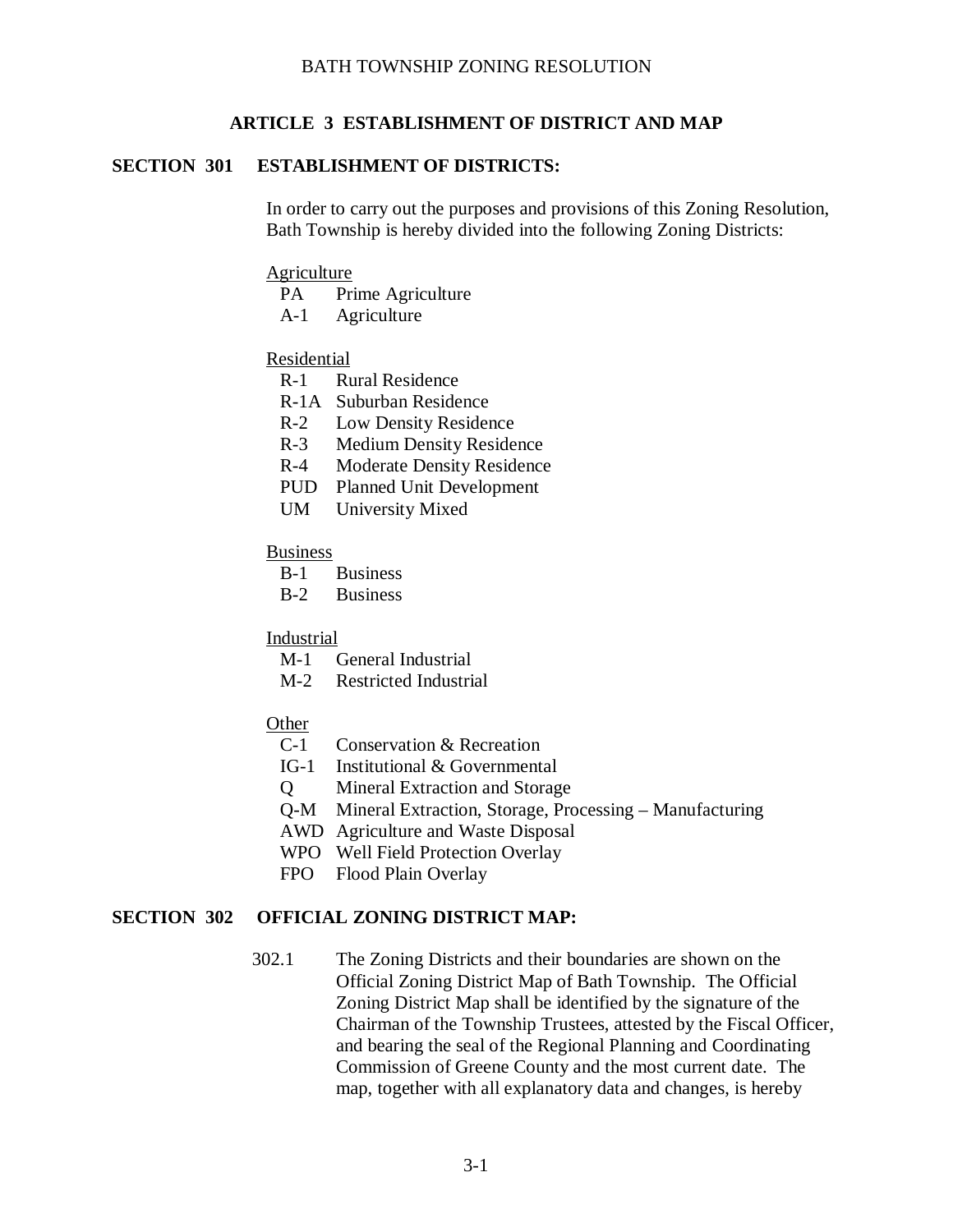incorporated into and made part of this Resolution. The original and one copy of the official map are to be maintained and kept upto-date by the Zoning Inspector. One up-to-date copy shall be the final authority as to the current zoning status of lands and structures within the Township.

302.2 No changes of any nature shall be made in the Official Zoning District Map or matter shown thereon except in conformity with the procedures set forth in this Resolution. The Map is to be kept up-to-date in an engineering manner. Changes are to be serially numbered and dated. In the event that the Official Zoning District Map becomes damaged, destroyed or lost, the Township Trustees may by resolution adopt a new Official Zoning District Map which shall supersede the prior Official Zoning District Map. The new Official Zoning District Map may correct drafting or other errors or omissions in the prior Official Zoning District Map, but no such corrections shall have the effect of amending the original resolution or subsequent amendments thereof.

#### <span id="page-28-0"></span>**SECTION 303 INTERPRETATION OF DISTRICT BOUNDARIES:**

Where uncertainty exists with respect to the boundaries of the various Districts as shown on the Official Zoning District Map, the following rules shall apply:

- 303.1 Boundaries indicated as approximately following the center lines or right-of-way lines of streets, highways, and/or alleys shall be construed to follow such lines or their extensions;
- 303.2 Boundaries indicated as approximately following platted lot lines shall be construed as following such lines;
- 303.3 Boundaries indicated as approximately following municipal limits shall be construed as following municipal limits;
- 303.4 Boundaries indicated as following railroad lines shall be construed to be the midway between the main tracks;
- 303.5 Boundaries indicated as approximately following the center lines of streams, rivers, canals, lakes, or other bodies of water shall be construed to follow such center lines;
- 303.6 Boundaries indicated as parallel to or extensions of features or lines indicated in subsections 303.1 through 303.5 above shall be so construed. Distances not specifically indicated on the Official Zoning District Map shall be determined by the scale of the map;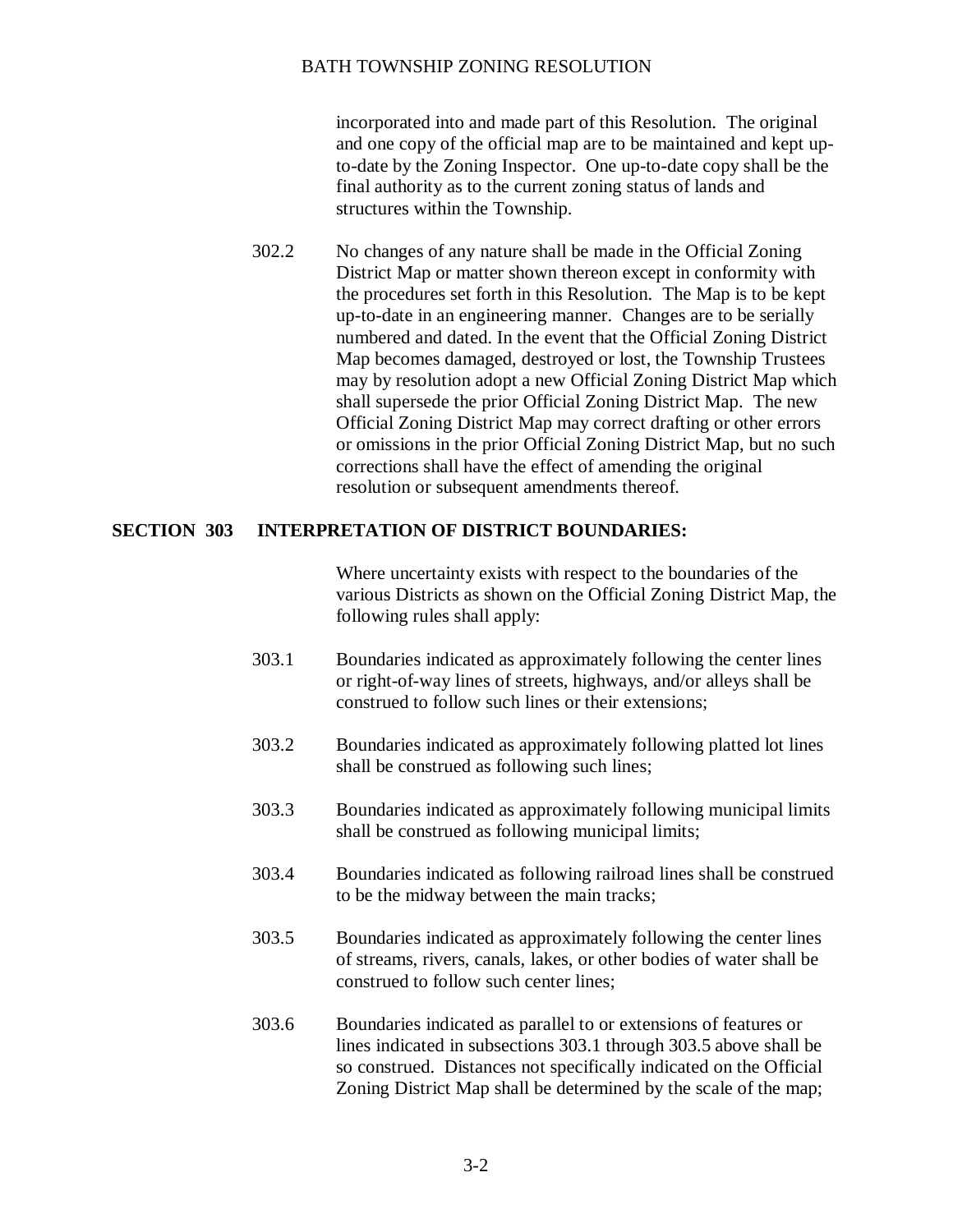- 303.7 Where physical or cultural features existing on the ground are at a variance with those shown on the Official Zoning District Map, or in other circumstances not covered by the preceding subsections, the Board of Zoning Appeals shall interpret the District boundaries.
- 303.8 All zoning boundaries shall follow the parcel/lot boundaries as recorded in the Office of the Recorder of Deeds of Greene County, Ohio.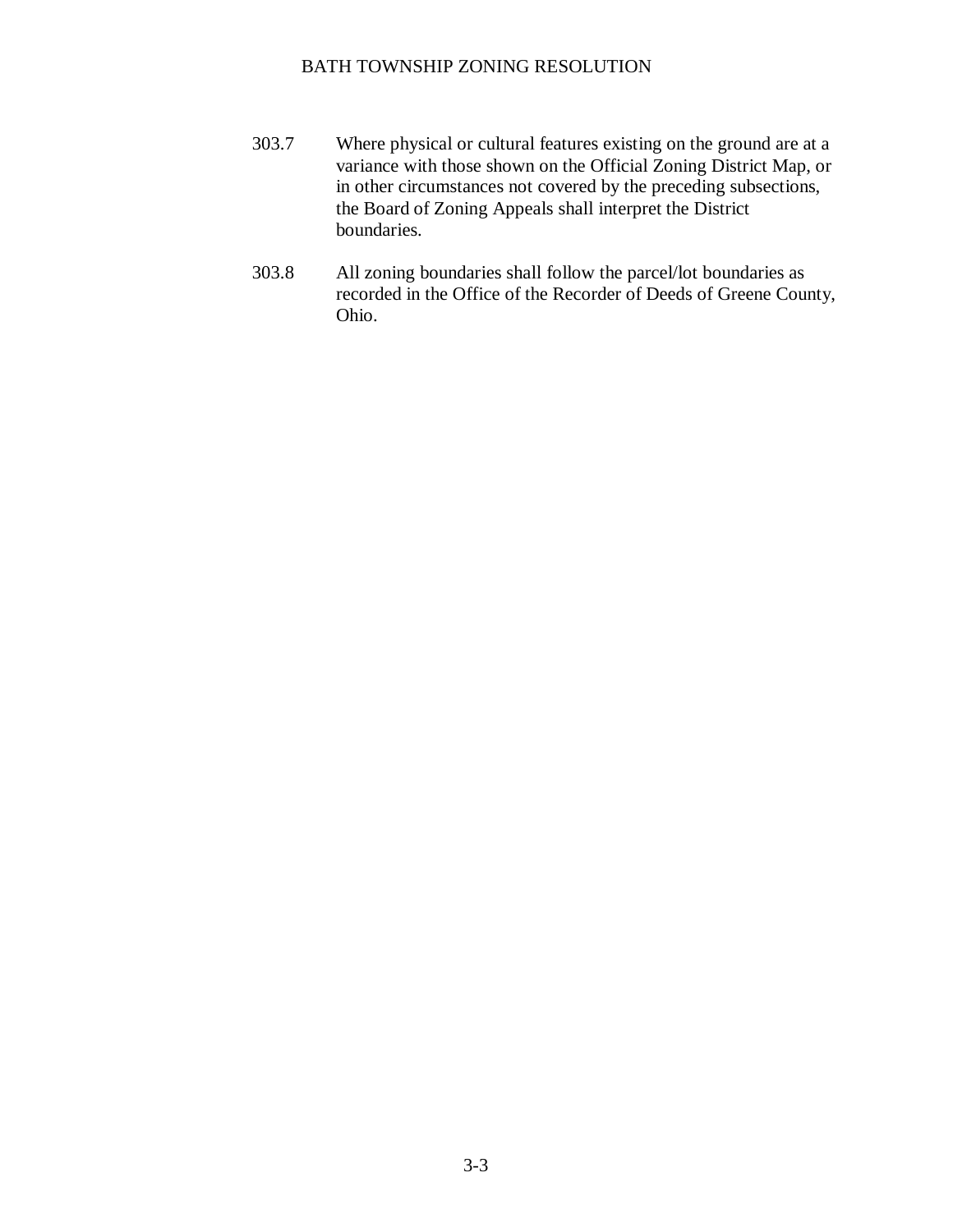## **ARTICLE 4 DISTRICT REGULATIONS**

#### <span id="page-30-1"></span><span id="page-30-0"></span>**SECTION 401 USES NOT SPECIFICALLY MENTIONED**:

Any use of land or structure which is not specifically mentioned as a permitted principal, permitted accessory, or conditional use within any District shall not be permitted by the Zoning Inspector until it is determined by the Board of Zoning Appeals that such use is similar and compatible to uses permitted within such District. In determining if such uses are similar and compatible, the process outlined under Article 10 shall be followed.

#### <span id="page-30-2"></span>**SECTION 402 PA PRIME AGRICULTURAL DISTRICT**

402.1 Intent and Purpose: The intent of the Prime Agricultural District is to recognize the long-range physical, social, and economic needs of the larger scale agricultural community within Bath Township. The purpose is to preserve prime agriculture lands in Bath Township for agriculture use, and to prevent or minimize conflicts between common farm practices and non-agricultural uses. Since agricultural pursuits provide an economic base for Bath Township, and many areas still exist which possess an existing agricultural character and prime agricultural soils, it is the intent of this District to maintain and protect such areas. Only those land uses that perform necessary agricultural functions within the agricultural community will be encouraged to locate within the Prime Agricultural District. Farmstead dwellings are permitted to locate within the Prime Agricultural District at a maximum density of one dwelling unit per eighty (80) acres. Unnecessary encroachment by non-agricultural land uses which limit agricultural effectiveness either through encroachment of land resources or through incompatibility of land uses will be discouraged.

> Lands within the Prime Agricultural District are used for commercial agricultural production. Owners, residents and other users of the surrounding areas may be subject to inconvenience and discomfort arising from normal and accepted agricultural practices and operations: including, but not limited to, noise, odors, dust, and the operation of machinery of any kind associated with agriculture uses, the storage and disposal of manure, and the application of fertilizers, herbicides and pesticides. Owners, residents and other users of the surrounding areas should be prepared to accept these conditions and are hereby put on official notice that the "right to farm" provision within the ORC may bar them from obtaining a legal judgment against such normal agricultural operations.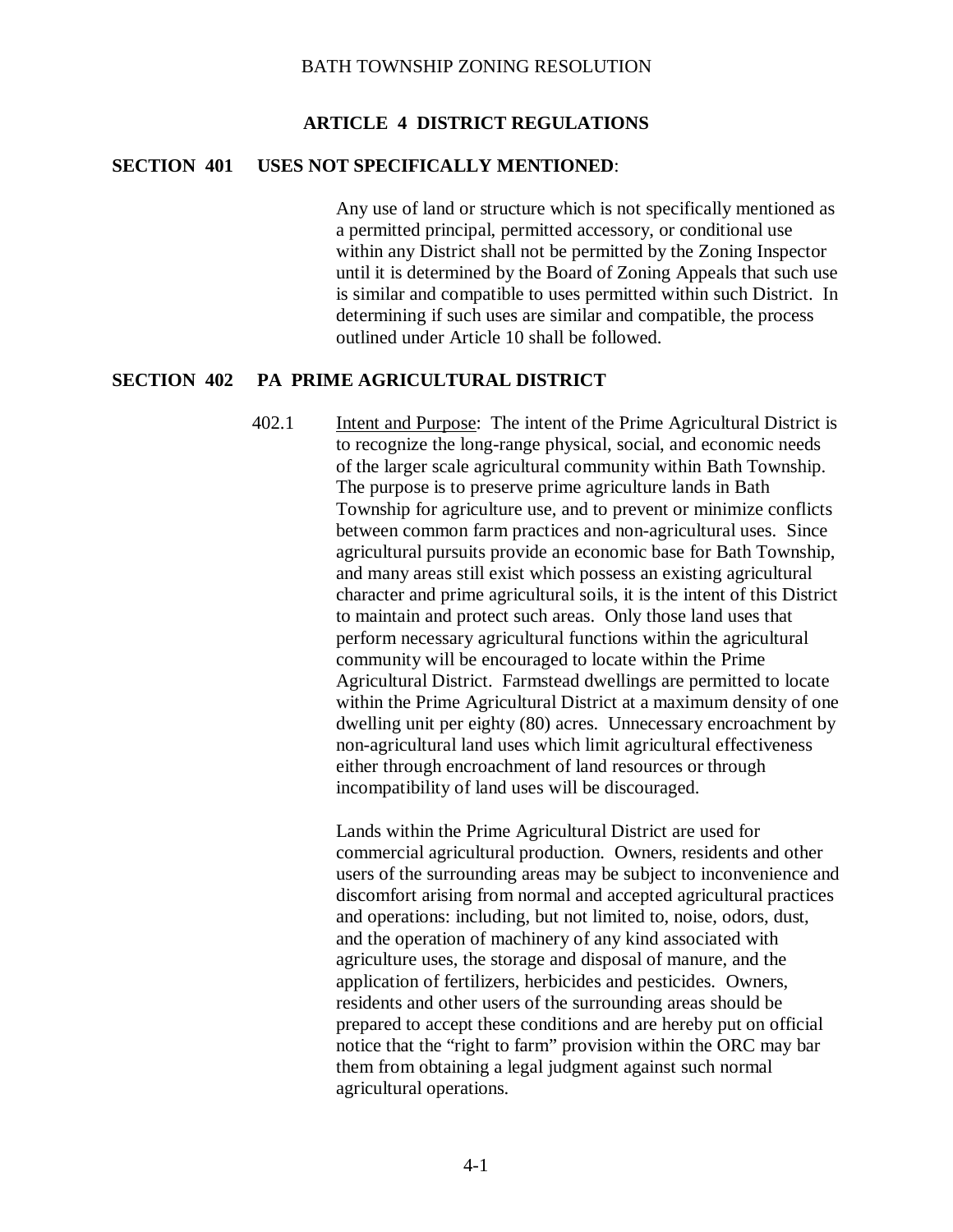## 402.2 Permitted Uses:

- a. Agriculture
- b. Accessory Uses
- c. Farmstead Dwelling

# 402.3 Conditional Uses:

- a. Essential Services
- b. Agribusiness

# 402.4 Minimum Dimensional Requirements: Also see Section 423.

| Minimum Lot Frontage          | 250 feet |
|-------------------------------|----------|
| Minimum Lot Area              | 80 acres |
| <b>Minimum Front Setback</b>  | 50 feet  |
| Minimum Rear Setback          | 40 feet  |
| Minimum Side (Either) Setback | 25 feet  |
| Minimum Sum of Sides Setback  | 60 feet  |
| Percentage of Lot Coverage    | 10 %     |
| Maximum Height of dwelling    | 35 feet  |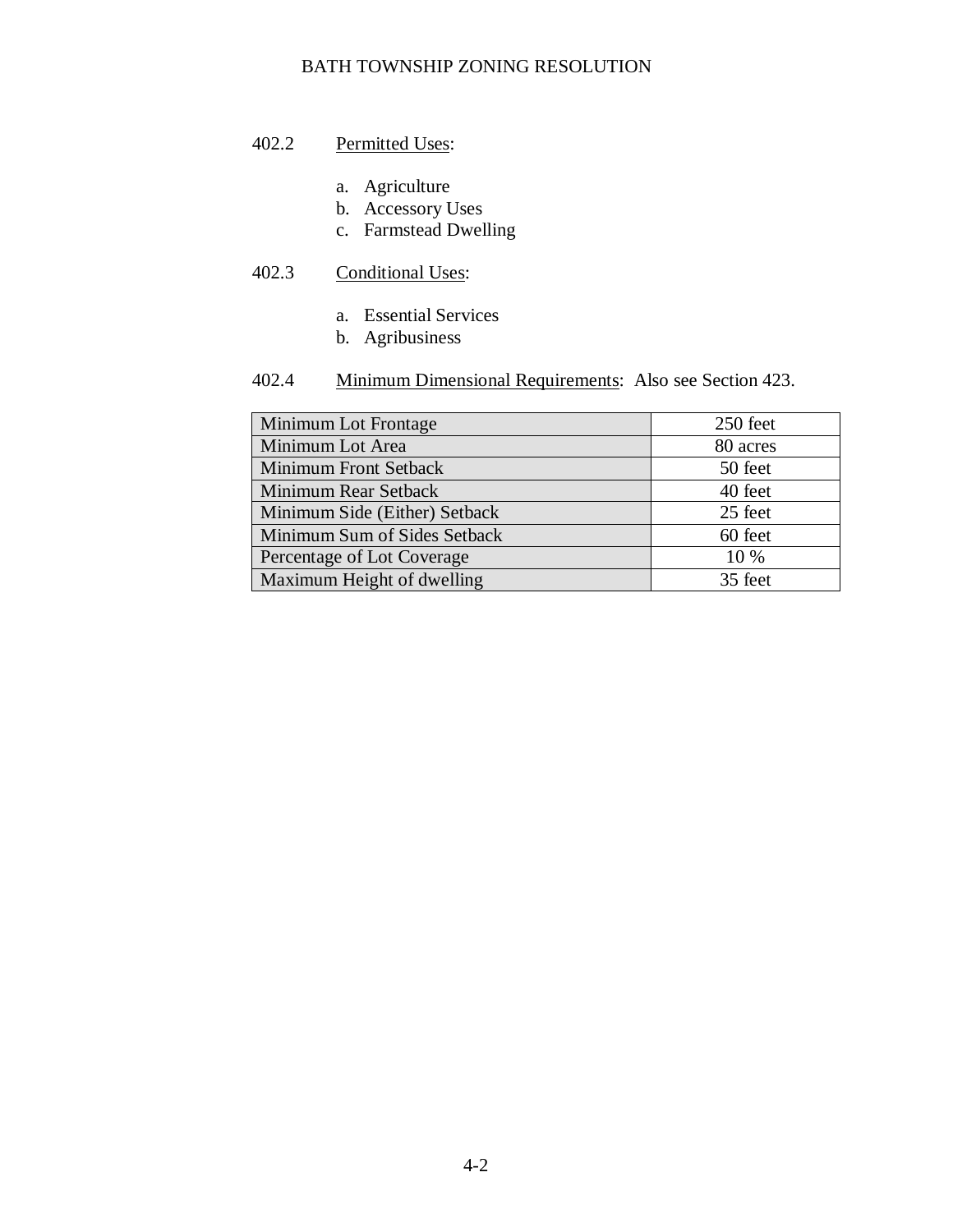#### <span id="page-32-0"></span>**SECTION 403 A-1 AGRICULTURAL DISTRICT**

403.1 Intent and Purpose: The intent of the Agricultural District is to recognize the long-range physical, social, and economic needs of the agricultural community within Bath Township. Since agricultural pursuits provide an economic base for Bath Township, and many areas still exist which possess an existing agricultural character and prime agricultural soils, it is the intent of this District to maintain and protect such areas. Only those land uses which perform necessary functions within the agricultural community will be encouraged to locate within the Agricultural District. Rural home sites are permitted to locate within the Agricultural District at a maximum density of one dwelling unit per five (5) acres. Unnecessary encroachment by non-agricultural land uses which limit agricultural effectiveness either through encroachment of land resources or through incompatibility of land uses will be discouraged.

> Lands within the Agricultural District are used for commercial agricultural production. Owners, residents and other users of the surrounding area may be subject to inconvenience and discomfort arising from normal and accepted agricultural practices and operations: including, but not limited to, noise, odors, dust, and the operation of machinery of any kind associated with agriculture uses, the storage and disposal of manure, and the application of fertilizers, herbicides and pesticides. Owners, residents and other users of the surrounding area should be prepared to accept these conditions and are hereby put on official notice that the "right to farm" provision within the ORC may bar them from obtaining a legal judgment against such normal agricultural operations.

#### 403.2 Permitted Uses:

- a. Agriculture
- b. Single-Family Residence
- c. Accessory Uses

#### 403.3 Conditional Uses:

- a. Recreational Uses and Facilities
- b. Cemetery
- c. Home Occupations
- d. Bed & Breakfast Residence
- e. Community Based Residential Facilities
- f. Public Uses
- g. Semipublic Uses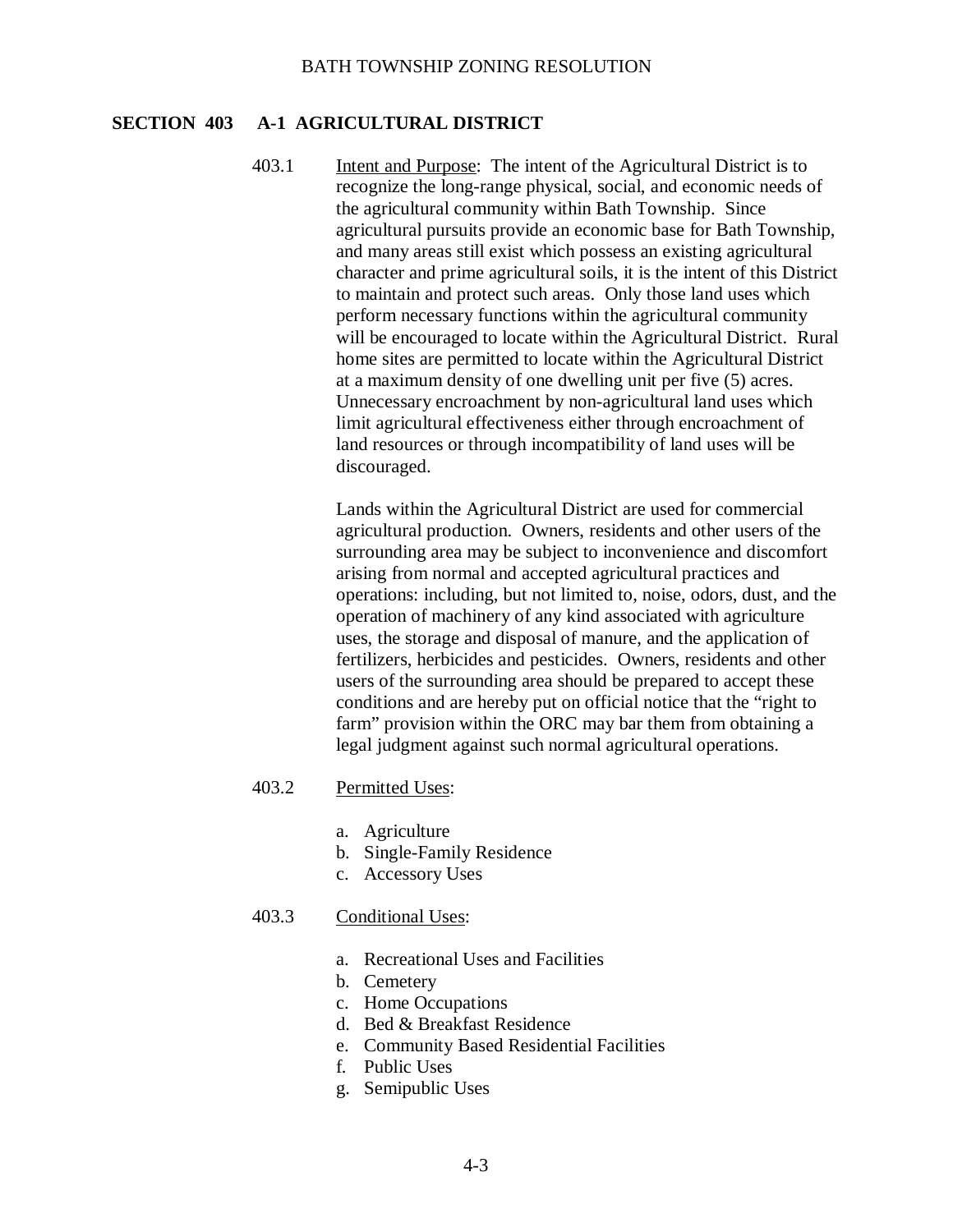- h. Public Service Facilities
- i. Essential Services
- j. Agribusiness
- k. Agritourism

# 403.4 Minimum Dimensional Requirements: Also see Section 423.

| Minimum Lot Frontage          | 250 feet |
|-------------------------------|----------|
| Minimum Lot Area              | 5 acres  |
| <b>Minimum Front Setback</b>  | 50 feet  |
| Minimum Rear Setback          | 40 feet  |
| Minimum Side (Either) Setback | 25 feet  |
| Minimum Sum of Sides Setback  | 60 feet  |
| Percentage of Lot Coverage    | 10 %     |
| Maximum Height of dwelling    | 35 feet  |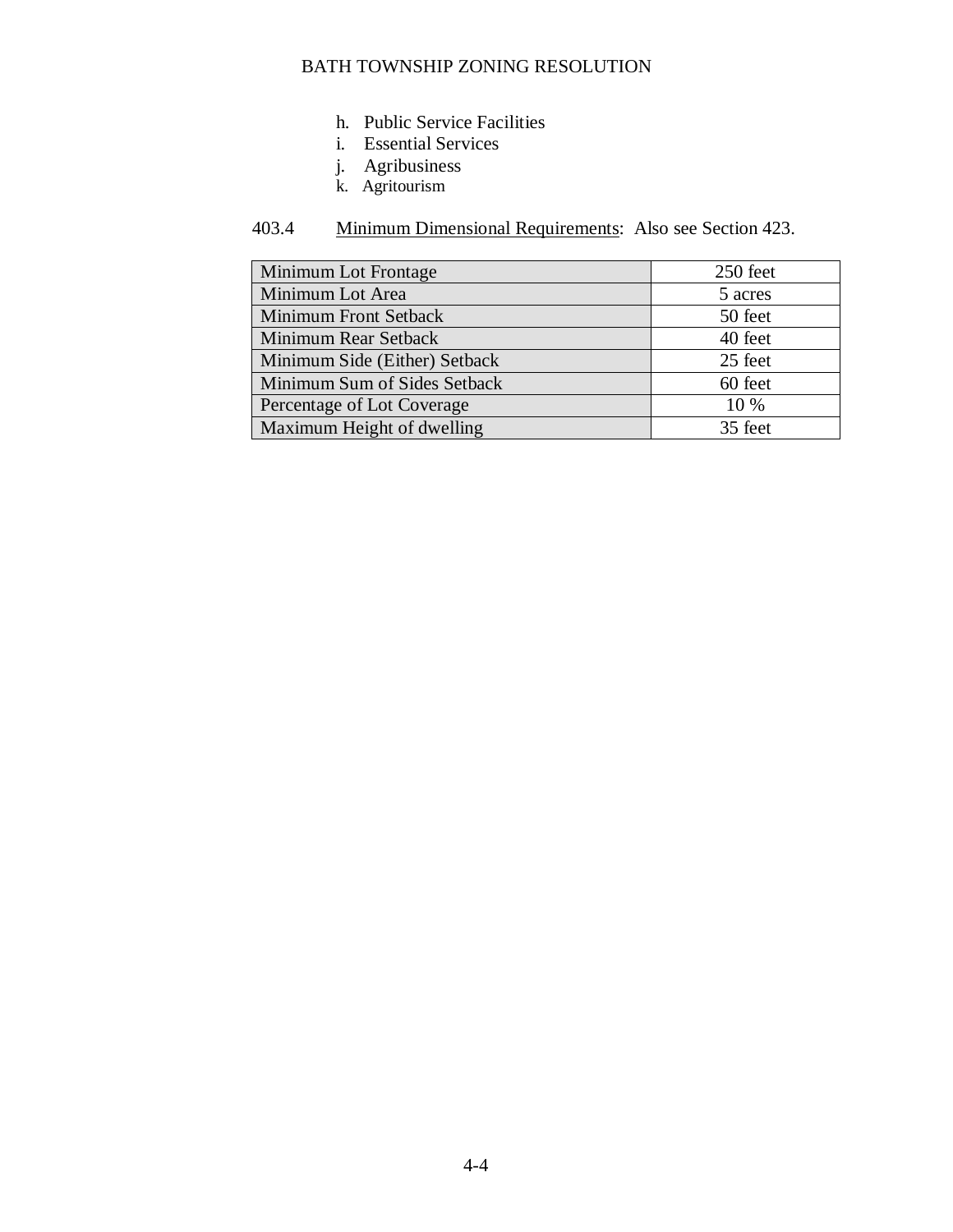#### <span id="page-34-0"></span>**SECTION 404 R-1 RURAL RESIDENTIAL DISTRICT**

404.1 Intent and Purpose: The intent of the Rural Residential District is to recognize the existence of and the demand for residential lots of a relatively rural and spacious nature on which agricultural activities represent only a minor source of income for the occupants. This District is intended for application in outlying rural areas where urbanization and the extension or creation of central water supply and wastewater disposal systems are either not appropriate or not expected to occur for an extended period of time into the future.

## 404.2 Permitted Uses:

- a. Single-Family Residence
- b. Accessory Uses
- c. Agriculture

#### 404.3 Conditional Uses:

- a. Home Occupation
- b. Public Uses
- c. Semipublic Uses
- d. Essential Services
- e. Bed & Breakfast Residence
- f. Wireless Telecommunications Tower & Facility
- g. Professional Activities
- h. Community Based Residential Facilities
- i. Public Service Facilities
- j. Agritourism
- 404.4 Minimum Dimensional Requirements: Also see Section 423.

| Minimum Lot Frontage          | 150 feet |
|-------------------------------|----------|
| Minimum Lot Area              | 3 acres  |
| Minimum Front Setback         | 50 feet  |
| Minimum Rear Setback          | 40 feet  |
| Minimum Side (Either) Setback | 25 feet  |
| Minimum Sum of Sides Setback  | 60 feet  |
| Percentage of Lot Coverage    | $10\%$   |
| Maximum Height of structures  | 35 feet  |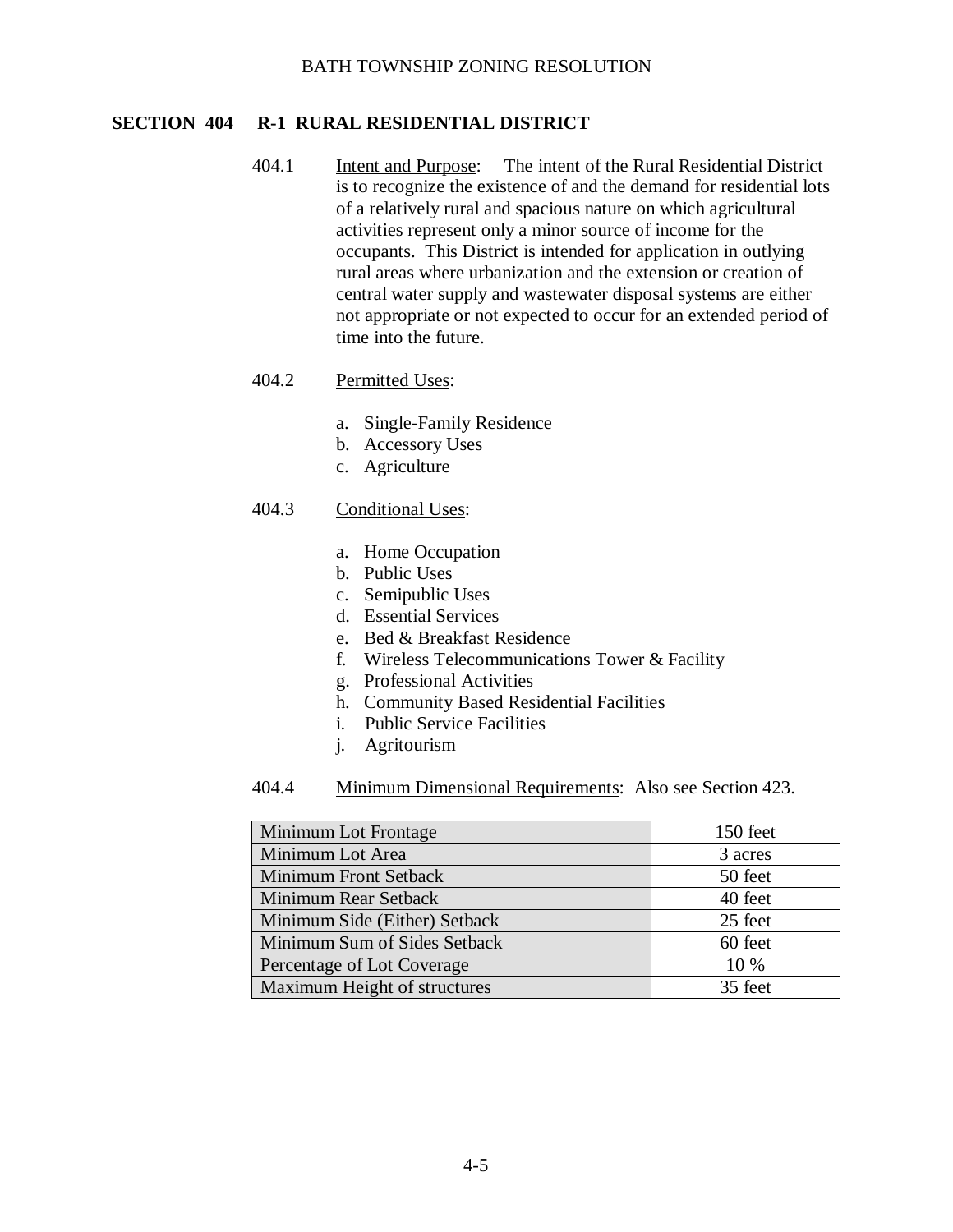#### <span id="page-35-0"></span>**SECTION 405 R-1A SUBURBAN RESIDENTIAL DISTRICT**

405.1 Intent and Purpose: The intent of the Suburban Residential District is to recognize the existence of and the demand for residential lots of a relatively rural and spacious nature on which agricultural activities represent only a minor source of income for the occupants. This District is intended for application in outlying rural areas where urbanization and the extension or creation of central water supply and wastewater disposal systems are either not appropriate or not expected to occur for an extended period of time into the future. Intended for land that can support low density residential development and can insure the following:

> a. On-going adequacy of the underground water supply. b. Sufficient lot area for the long term use of individual on-site leaching devices for wastewater disposal.

#### 405.2 Permitted Uses:

- a. Single Family Residence
- b. Accessory Uses
- c. Agriculture

## 405.3 Conditional Uses:

- a. Home Occupation
- b. Public Uses
- c. Semipublic Uses
- d. Essential Services
- e. Bed & Breakfast Residence
- f. Wireless Telecommunications Tower & Facility
- g. Professional Activities
- h. Community Based Residential Facilities
- i. Public Service Facilities
- j. Agritourism

#### 405.4 Minimum Dimensional Requirements: Also see Section 423.

| Minimum Lot Frontage          | 125 feet     |
|-------------------------------|--------------|
| Minimum Lot Area              | $11/2$ acres |
| <b>Minimum Front Setback</b>  | 50 feet      |
| Minimum Rear Setback          | 40 feet      |
| Minimum Side (Either) Setback | 20 feet      |
| Minimum Sum of Sides Setback  | 45 feet      |
| Percentage of Lot Coverage    | 15 %         |
| Maximum Height of structures  | 35 feet      |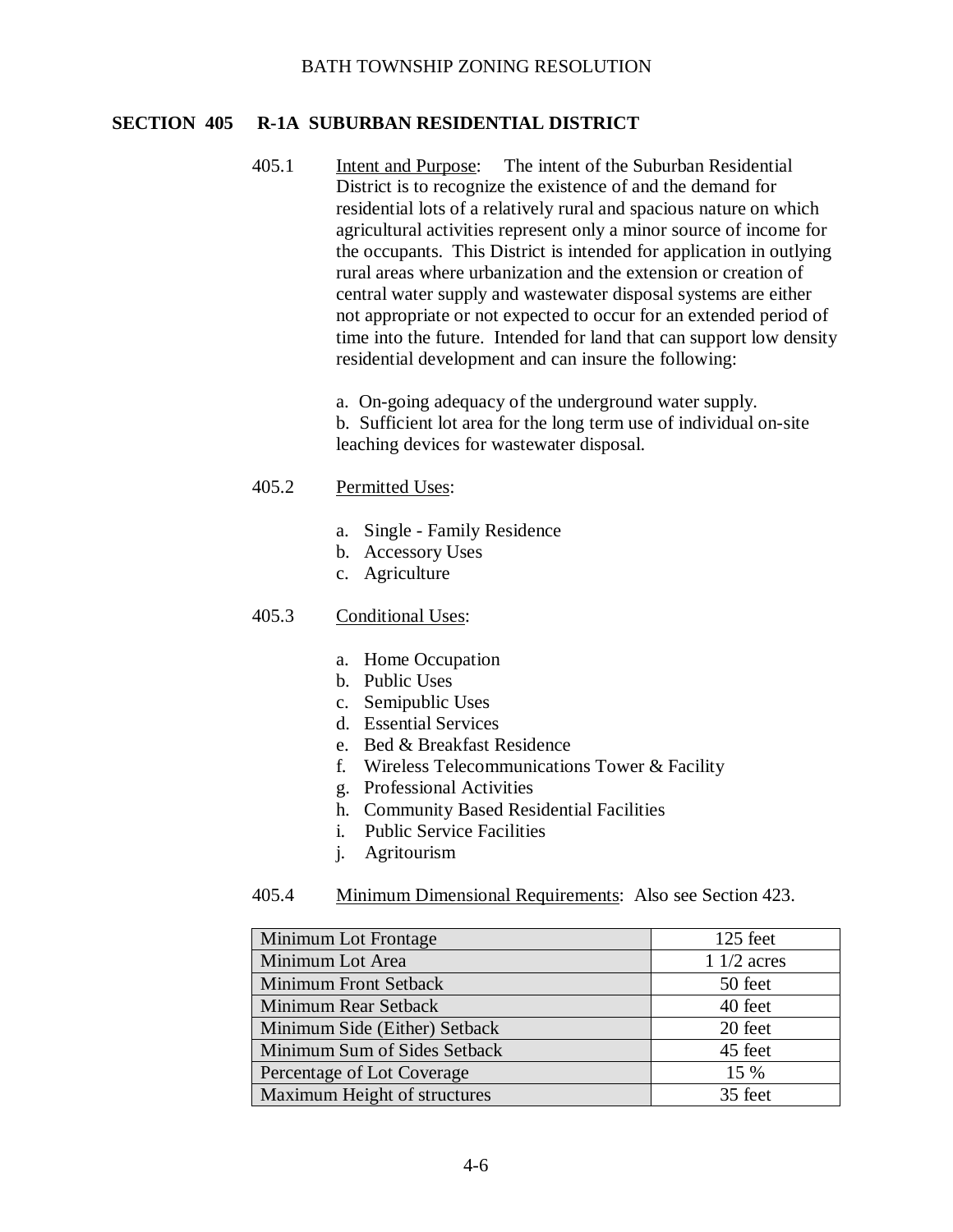### **SECTION 406 R-2 LOW DENSITY RESIDENTIAL DISTRICT**

406.1 Intent and Purpose: The intent of the Low Density Residential District is to recognize the existence of and the demand for singlefamily residential lots at low density. Necessary services and accessory uses compatible with low density residential surroundings are required to locate within this District. Public water and waste disposal facilities shall be required for land placed in this District. It is the intent of this District to encourage the proper placement of Planned Unit Development within Bath Township and coordination with the Greene County Subdivision Regulations.

### 406.2 Permitted Uses:

- a. Single-Family Residence
- b. Accessory Uses
- c. Public Service Facilities
- d. Agriculture

#### 406.3 Conditional Uses:

- a. Home Occupation
- b. Public Uses
- c. Semipublic Uses
- d. Essential Services
- e. Bed & Breakfast Residence
- f. Wireless Telecommunications Tower & Facility
- g. Professional Activities
- h. Community Based Residential Facilities
- i. Child Care/Day Care
- j. Nursing Homes
- k. Room & Boarding Houses
- l. Agritourism

| Minimum Lot Frontage          | 100 feet           |
|-------------------------------|--------------------|
| Minimum Lot Area              | 20,000 square feet |
| Minimum Front Setback         | 50 feet            |
| <b>Minimum Rear Setback</b>   | 40 feet            |
| Minimum Side (Either) Setback | 15 feet            |
| Minimum Sum of Sides Setback  | 35 feet            |
| Percentage of Lot Coverage    | 20 %               |
| Maximum Height of structures  | 35 feet            |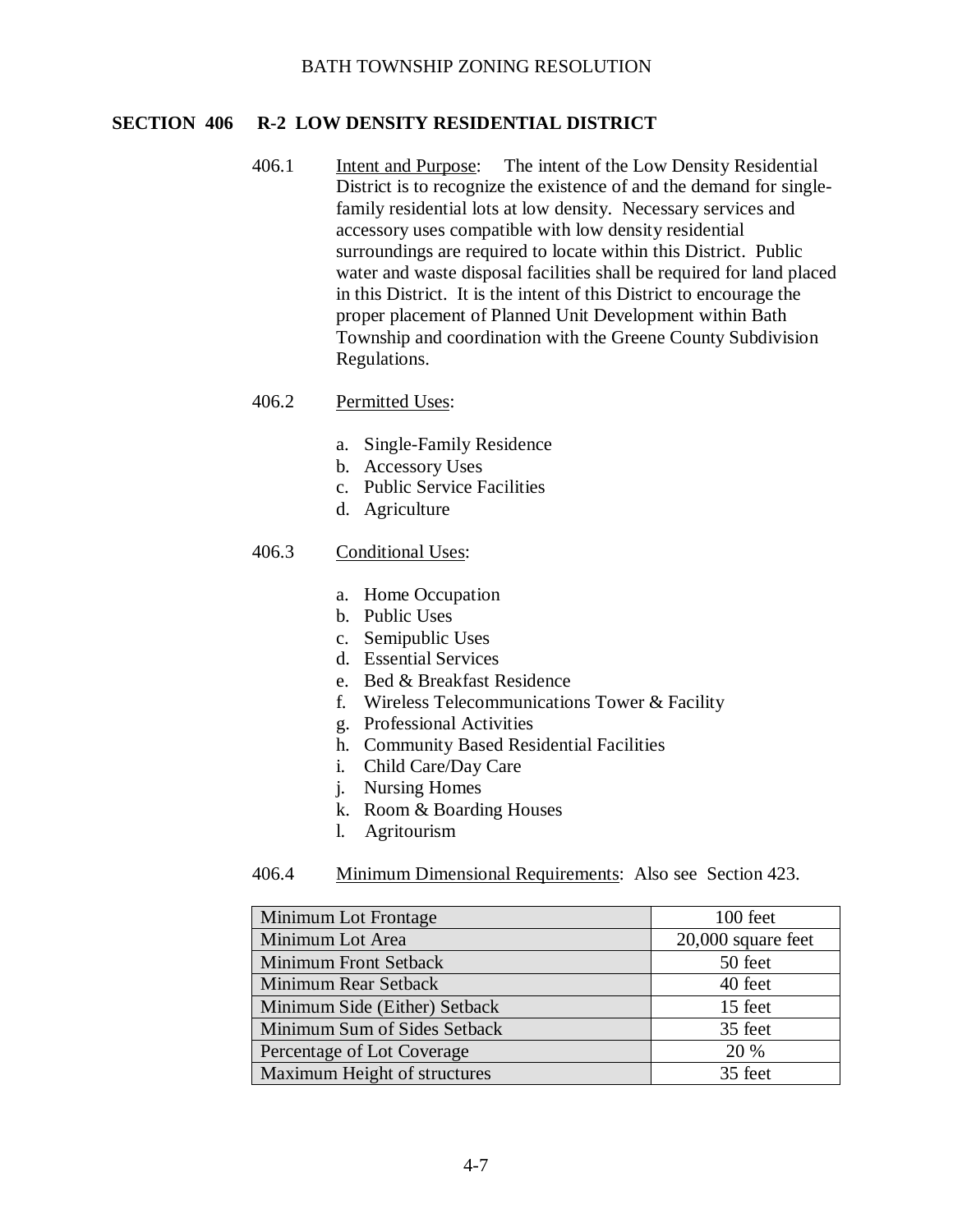406.5 Off-site public waste water collection and water required.

### **SECTION 407 R-3 MEDIUM DENSITY RESIDENTIAL DISTRICT**

407.1 Intent and Purpose: The intent of the Medium Density Residential District is to recognize the existence of and the demand for single and multiple family residential lots at medium density. Necessary services and accessory uses compatible with medium density residential surroundings are required to locate within this District. Public water and waste disposal facilities shall be required for land placed in this District. It is the intent of this District to encourage the proper placement of Planned Unit Development within Bath Township and coordination with the Greene County Subdivision Regulations.

### 407.2 Permitted Uses:

- a. Single Family Residence
- b. Two-Family Residence
- c. Multiple-Family Residence
- d. Accessory Uses
- e. Public Service Facilities

### 407.3 Conditional Uses:

- a. Child Care /Day Care
- b. Professional Activities
- c. Home Occupations
- d. Nursing Homes
- e. Room & Boarding House
- f. Public Uses
- g. Semipublic Uses
- h. Essential Services
- i. Bed & Breakfast Residence
- j. Wireless Telecommunications Tower & Facility
- k. Community Based Residential Facilities
- l. Agriculture
- m. Agritourism
- 407.4 Minimum Dimensional Requirements: Also see Section 423.

#### R-3 Single-Family

| Minimum Lot Frontage  | 65 feet              |
|-----------------------|----------------------|
| Minimum Lot Area      | $12,000$ square feet |
| Minimum Front Setback | 30 feet              |
| Minimum Rear Setback  | 30 feet              |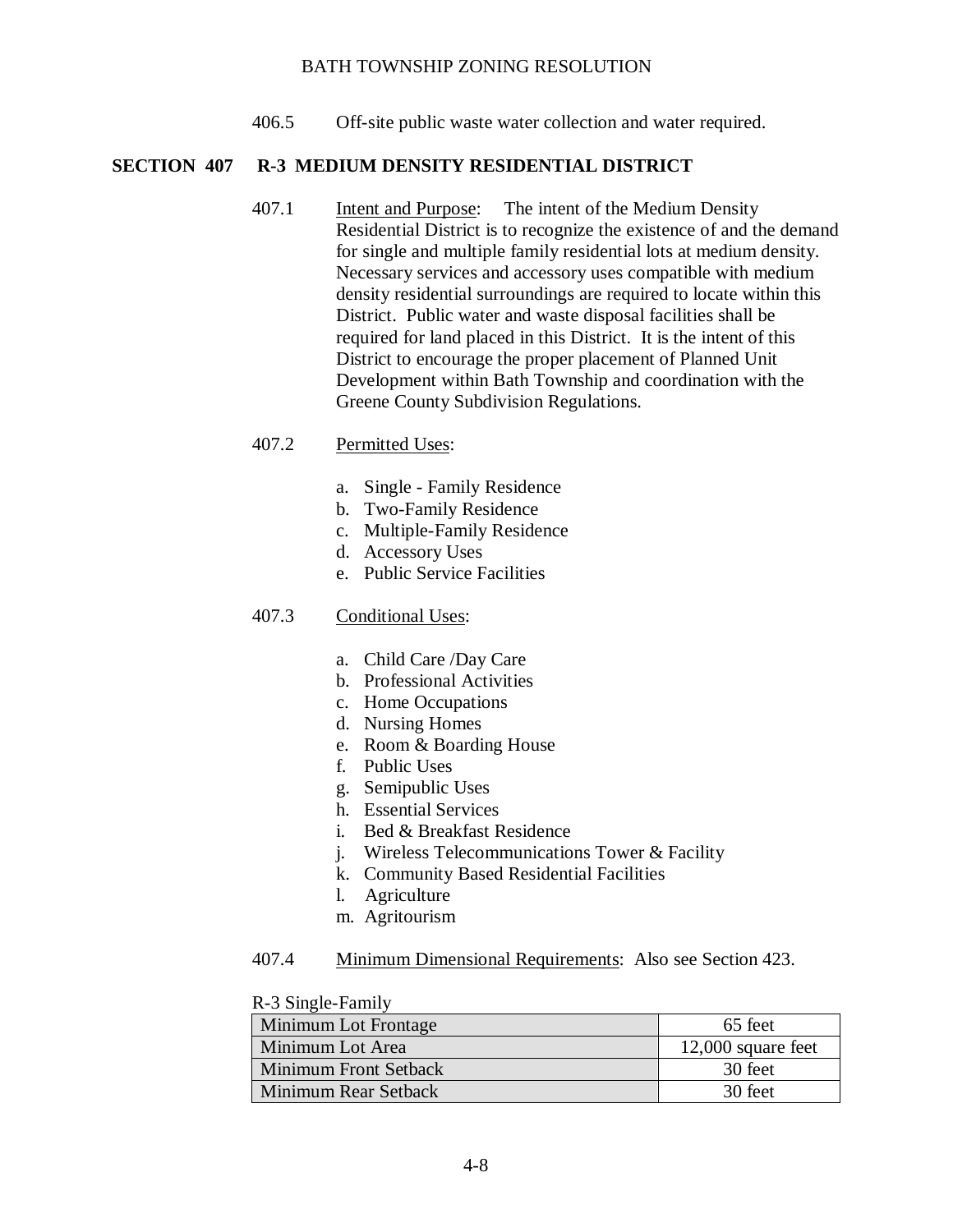| Minimum Side (Either) Setback | 10 feet |
|-------------------------------|---------|
| Minimum Sum of Sides Setback  | 25 feet |
| Percentage of Lot Coverage    | 30 %    |
| Maximum Height of structures  | 40 feet |

#### R-3 Two-Family

| Minimum Lot Frontage          | 85 feet                    |
|-------------------------------|----------------------------|
| Minimum Lot Area              | 8,000 square feet per unit |
| Minimum Front Setback         | 30 feet                    |
| Minimum Rear Setback          | 30 feet                    |
| Minimum Side (Either) Setback | 10 feet                    |
| Minimum Sum of Sides Setback  | 25 feet                    |
| Percentage of Lot Coverage    | 30 %                       |
| Maximum Height of structures  | 40 feet                    |

### R-3 Multi-Family

| Minimum Lot Frontage          | $110$ feet                 |
|-------------------------------|----------------------------|
| Minimum Lot Area              | 5,500 square feet per unit |
| <b>Minimum Front Setback</b>  | 30 feet                    |
| Minimum Rear Setback          | 30 feet                    |
| Minimum Side (Either) Setback | 10 feet                    |
| Minimum Sum of Sides Setback  | 25 feet                    |
| Percentage of Lot Coverage    | 35 %                       |
| Maximum Height of structures  | 40 feet                    |

407.5 Off-site public waste water collection and water required.

407.6 Multi-Family units consisting of multiple dwelling structures shall meet the setback requirements of this resolution to each dwelling structure and the property lines, and the distance between each dwelling structure shall be twice (two times) the setback requirements.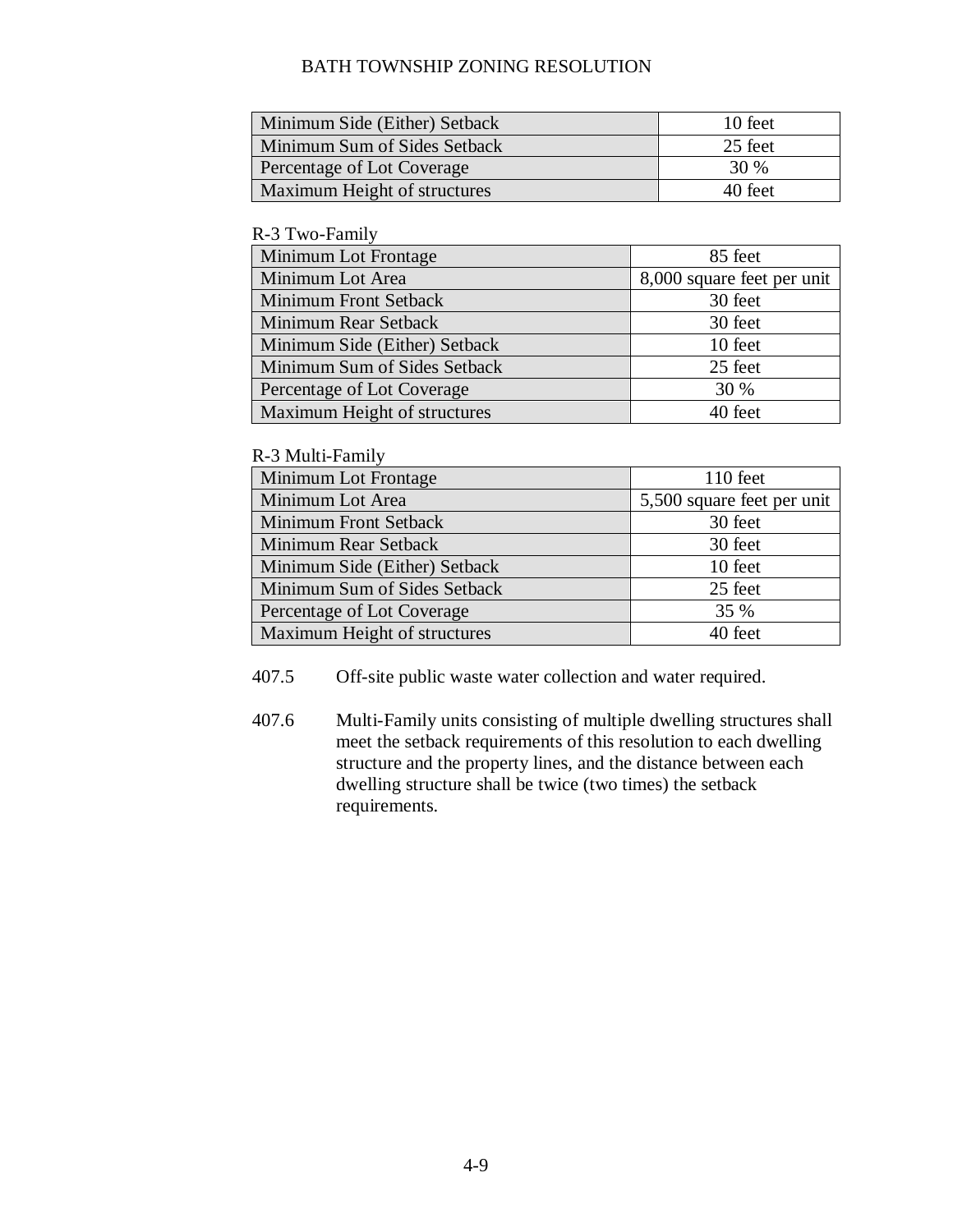# **SECTION 408 R-4 MODERATE RESIDENTIAL DISTRICT**

408.1 Intent and Purpose: The intent of the Moderate Density Residential District is to recognize the existence of and the demand for single family residential mobile home parks. Necessary services and accessory uses compatible within moderate density residential surroundings are required to locate with this District. Public water and waste disposal facilities shall be required for land placed in this District.

### 408.2 Permitted Uses:

- a. Single-Family Residence
- b. Accessory Uses
- c. Public Service Facilities

### 408.3 Conditional Uses:

- a. Public Uses
- b. Semi-public Uses
- c. Wireless Telecommunications Tower & Facility
- d. Essential Services
- e. Mobile Home Parks
- 408.4 Minimum Dimensional Requirements: Also see Section 423 and Section 501.

| <b>Minimum Lot Frontage</b>   | 250 feet |
|-------------------------------|----------|
| Minimum Lot Area              | 25 acres |
| <b>Minimum Front Setback</b>  | 60 feet  |
| Minimum Rear Setback          | 60 feet  |
| Minimum Side (Either) Setback | 20 feet  |
| Minimum Sum of Sides Setback  | 60 feet  |
| Percentage of Lot Coverage    | 30 %     |
| Maximum Height of structures  | 15 feet  |

408.5 Off-site public waste water collection and water required.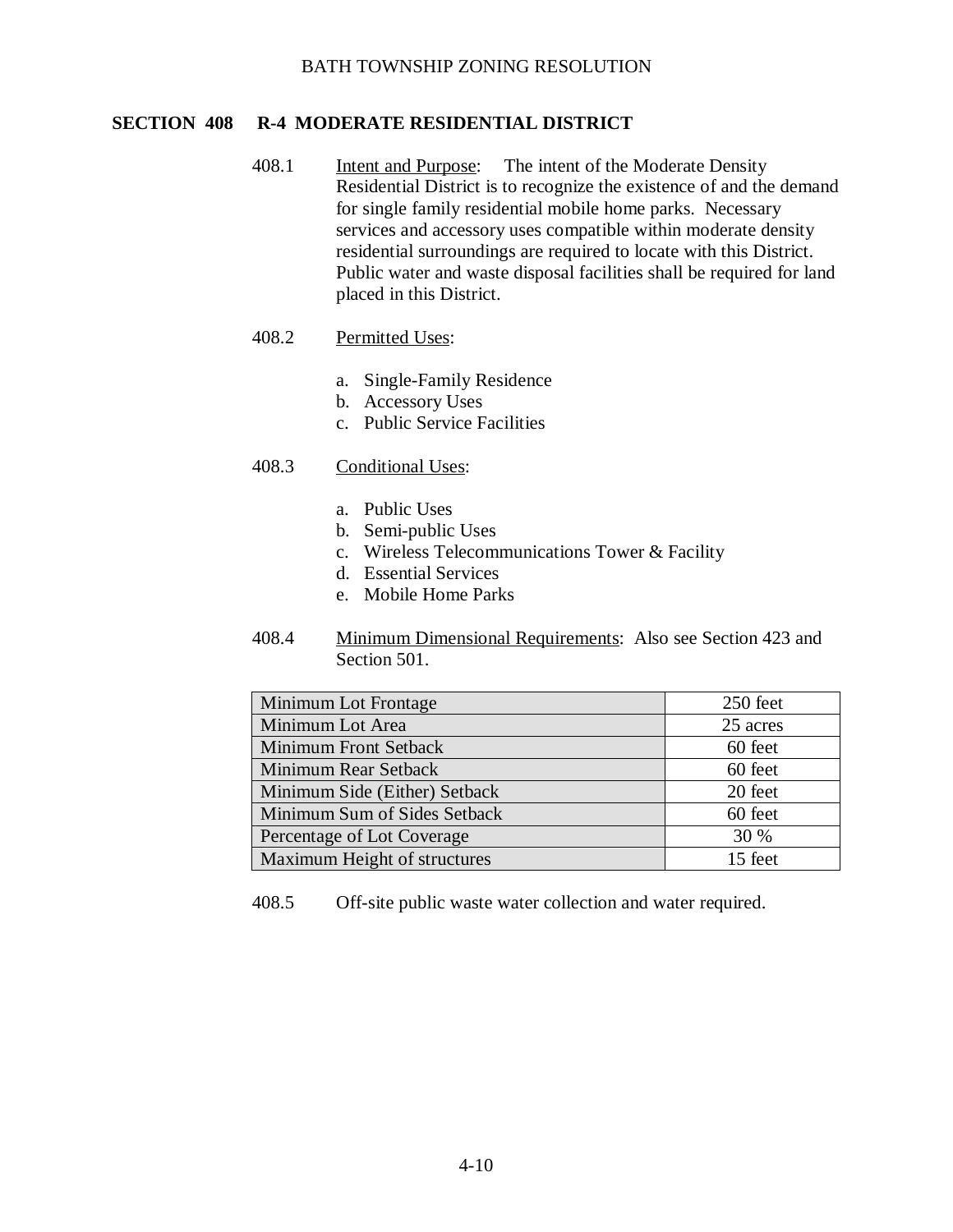### **SECTION 409 PUD - PLANNED UNIT DEVELOPMENT**

409.1 INTENT: This Section is intended to permit the creation of Planned Development Districts as subdivisions or plats. This District is a zoning change within Article 10 and has been established for the purpose of conserving land through more efficient allocation of private lots, single and multi-family dwelling units, common grounds, greater efficiency in providing public utility services, and securing benefits from new techniques in community development. Such regulations need not be uniform, but may vary in order to promote the public health, safety, morals, welfare and environment for the promotion of public comfort and/or prosperity and/or convenience.

### 409.2 TYPES OF PLANNED DEVELOPMENT DISTRICTS

PUD for R-1 Zoning; PUD for R-2 Zoning; PUD for R-3 Zoning

409.3 CRITERIA FOR PLANNED DEVELOPMENT APPROVAL: The Township Trustees shall not approve an application for a Planned Development District unless it shall, in each specific case, make specific findings of fact directly based upon the particular evidence presented to it, which support conclusions that:

> a. The development can be substantially completed within the period of time specified in the schedule of development submitted by the developer.

> b. The site will be accessible from public roads that are adequate per Greene County Engineer to carry traffic that will be imposed upon them by the proposed development and the streets and driveways on the site of the proposed development will be adequate to serve the residents or occupants of the proposed development. The Planned Development Applicant(s) shall perform an independent (not affiliated with the Developer/Owner of the property) assessment/study verifying the site plan provides safe ingress and egress with the surrounding area and roads. The results of the analysis and supporting data shall be provided with the initial application and maintained through approval of the final Development Plan. The results shall be reviewed by the Greene County Engineer, and approved by the Bath Township Zoning Commission.

c. The development will not impose an undue burden on public service and facilities such, as schools, fire and police protection, water and sewer services and transportation network.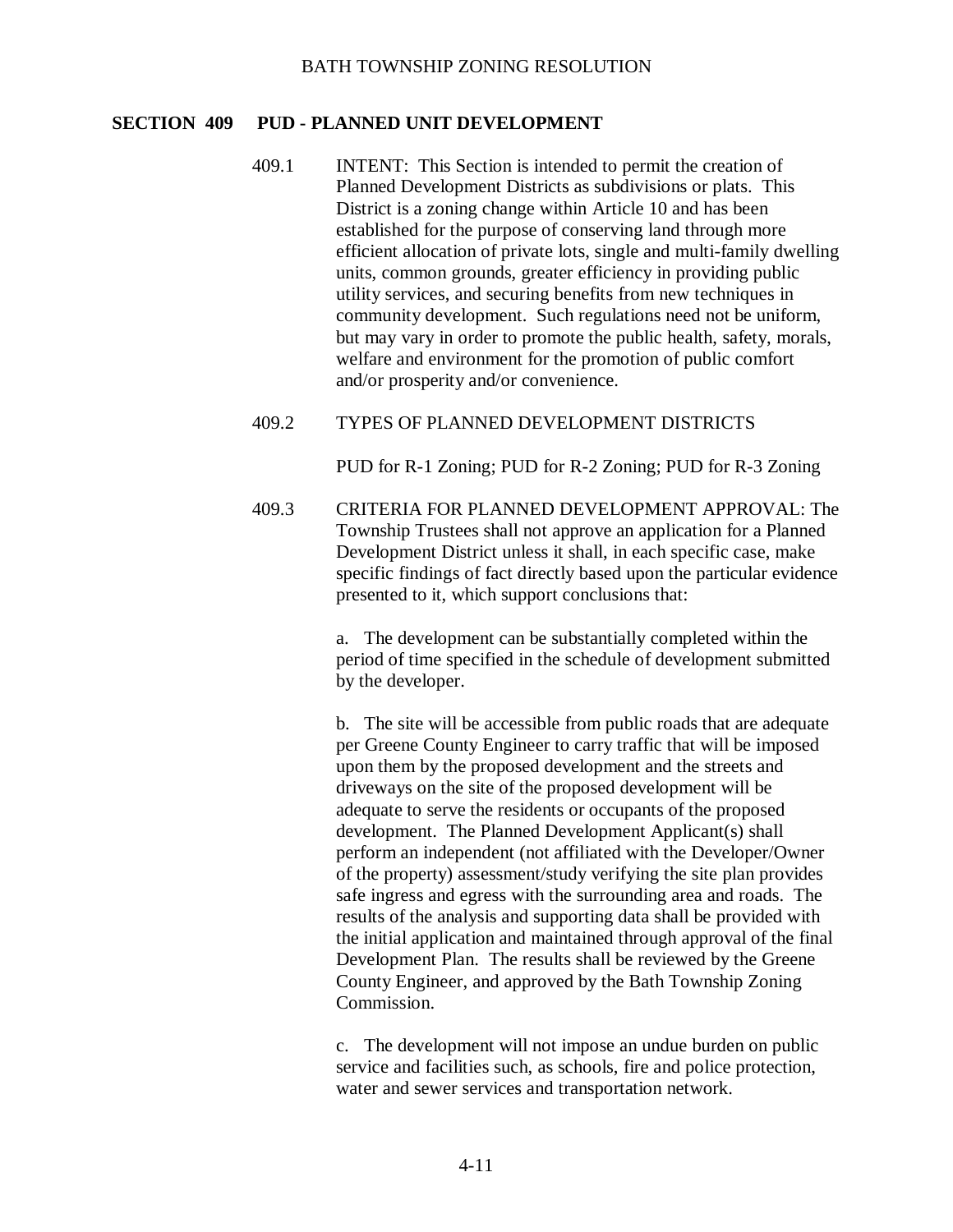d. The Development Plan contains such proposed covenants, easements and other provisions relating to the proposed development standards, as reasonably required for the public health, safety, morals, welfare, and environment.

e. The location and arrangement of structures, parking areas, walks, lighting and appurtenant facilities will be compatible with the surrounding land uses, and any part of a planned development not used for structures, access ways, parking and loading areas will be green space.

f. When a Planned Development "R" District abuts existing business or industrial structures, the Planned Development site plan shall provide screening in accordance with the Bath Township Zoning Resolution. In no event shall a PDR District structure be located nearer than one hundred (100) feet from a business or industrial structure.

g. Prior to approval of the final Development Plan, the Township, at its sole discretion, may require the Planned Development Developer to enter into a Planned Development agreement with the Township and to furnish a performance bond for the purposes of assuring satisfaction of completion requirements for improvements such as landscaping, drainage, roads, water, sewage, storm sewers, or any other required infrastructure item, conditions and safeguards as may be set by the Township in the adopted Resolution approving the specific PD development. The Bond will be held until satisfactory completion of such work at the discretion of the Township Trustees.

h. The PD Developer shall maintain configuration control of the Planned Development Plan. Each submitted version of the Planned Development Plan to the Township and County shall be identified by a version number and date, and all revisions from the previous submitted version shall be clearly identified. All new versions of the Planned Development Plan shall be submitted as a complete package. Under no circumstances will a Planned Development Plan be accepted in parts. All new versions shall be submitted at least 30 days prior to any requested/necessary action by the Township or County. The Planned Development Developer is responsible to ensure no more than a single version exists at any particular time during the review and approval process between the Township and County. Upon approval of a Pre-Development or Final-Development Plan, the Planned Development Developer shall submit a complete version, incorporating all previous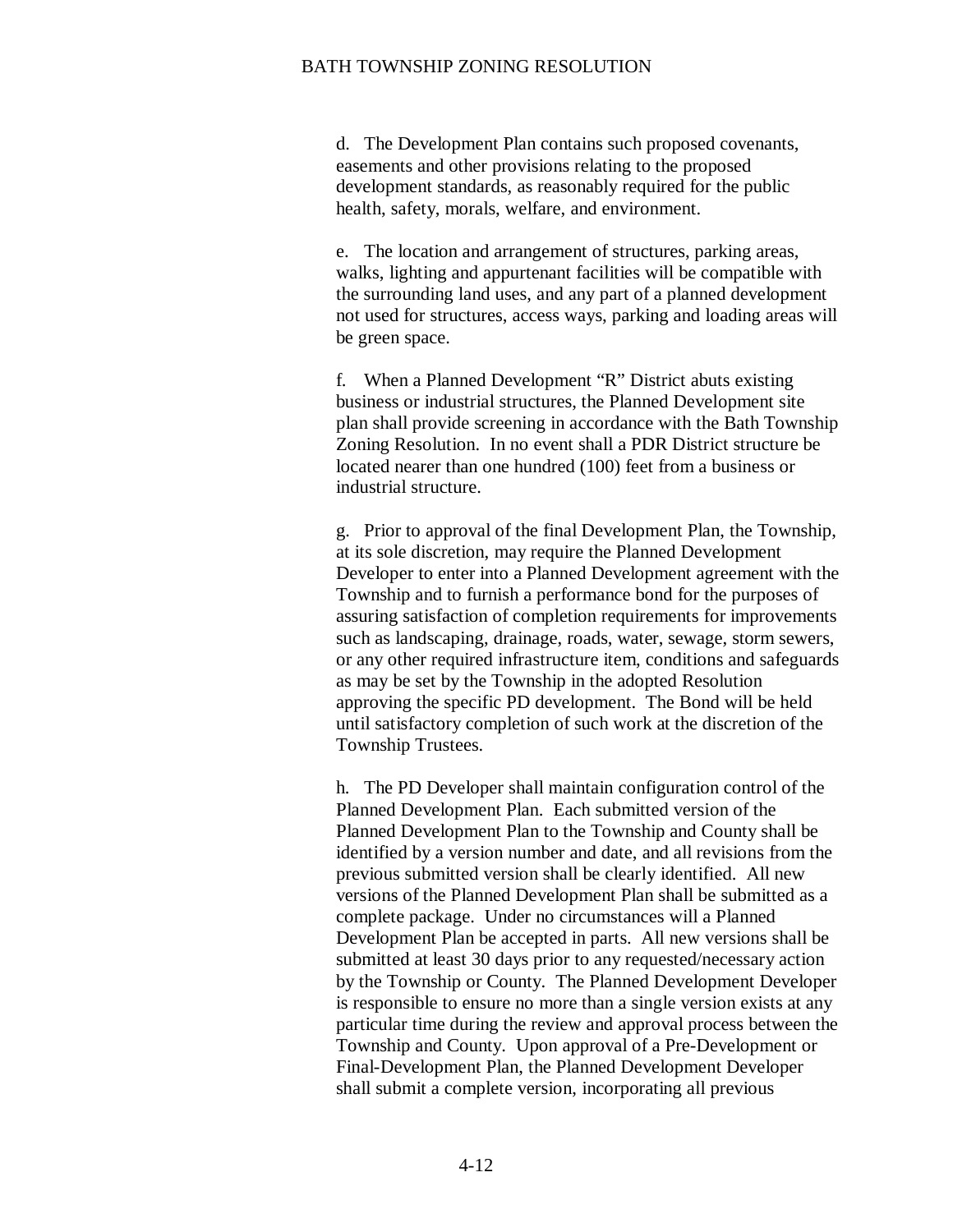approved revisions to the Township.

i. The Developer shall provide evidence that 'the Applicant/Developer has ownership or control of the Planned Development property. If the Applicant/Developer is not the owner, then a certified letter by the owner of Planned Development property shall be submitted with the initial application and such evidence shall be maintained throughout the review and approval process.

j. All Pre-Development Plans and applications shall be independent of other approved or pending Pre-Development Plan and applications.

k. If the total Planned Development Plan includes multiple phases/stages or units, and includes multiple R District types (PDR-1, PDR-2, etc.), each Planned Development Plan phase/stage or unit shall be for only a single "R" District type.

l. The Development Plan meets this and all Bath Township Zoning Resolution requirements.

409.4 PRE-APPLICATION CONSULTATION: A developer is encouraged to engage in informal consultation with the Bath Township Zoning Inspector and Zoning Commission, Greene County Regional Planning and Coordinating Commission (RPCC) staff, County Engineer and Sanitary Engineer prior to the filing of any application; however, no statement or representation by such persons shall be binding on either the Zoning Commission or the Township Trustees.

### 409.5 DEVELOPER'S OPTIONS

a. The developer shall have the following options:

(1) Submission of a Pre-Development Plan (approval to be legislative), processed in the manner hereinafter set forth, and the subsequent submission of a Final Development Plan (approval to be administrative) for any portion of the approved Pre-Development Plan the Developer desires to develop, or

(2) Submission of a Final Development Plan without a Pre Development Plan (legislative and administrative approved separately, legislative prior to administrative), and processed in the manner as hereinafter provided for.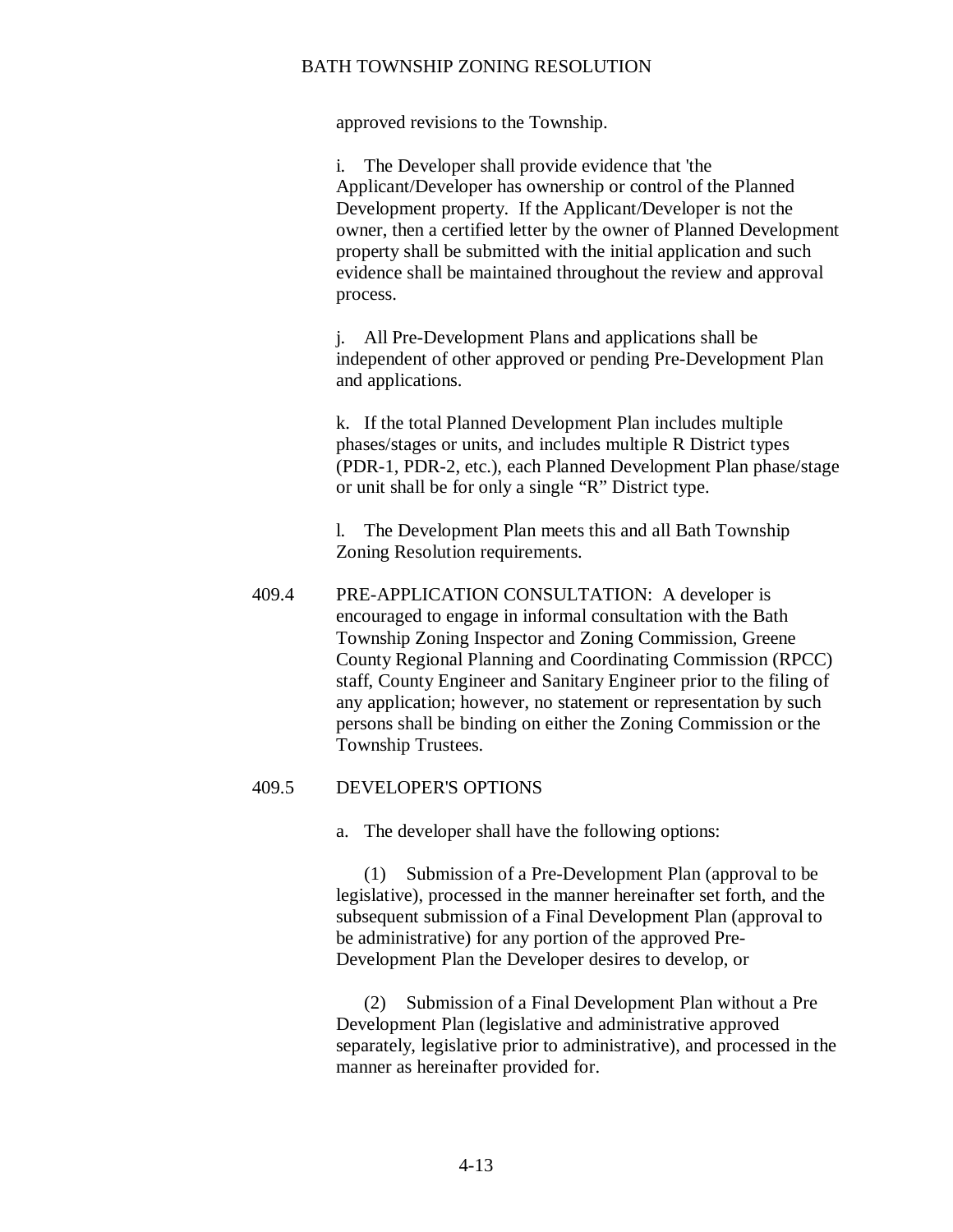b. No Zoning Certificate shall be issued for any property for which a Planned Development classification is requested and no construction shall begin until an approved Final Development Plan is in effect for that phase or property whichever of the above options is elected by a Developer.

c. No use shall be established or changed and no structure shall be constructed in any portion of a Planned Development until the Final Planned Development for that portion has been approved by the Bath Township Trustees and recorded in compliance with the requirements of the Subdivision Regulations for Greene County. Such plat shall show or include the following:

(1) Deed restrictions, protective covenants and other legal statements or devices to be used to control use, development and maintenance which shall be consistent with the approved Final Development Plan.

409.6 SUBMISSION OF PRE-DEVELOPMENT PLAN: Fifteen (15) complete copies of a Pre-Development Plan shall be submitted with the application and shall include the following:

> a. A survey of the tract that is to be developed showing existing features of the property represented by the application and all adjacent properties including streets, alleys, easements, utility lines, existing land use, general topography and physical features, structures, and storm drainage.

b. A preliminary site plan to-scale (no less than 100 feet  $= 1$  inch) showing the approximate areas and arrangement of the proposed uses, the relationship of abutting land uses and Zoning Districts, proposed lots and amount of buildable area within each lot. Included on this site plan shall be: The location and arrangement of the proposed parks, playgrounds, school sites, recreational facilities and the points of ingress and egress of the Development including access to streets where required.

c. Evidence that the applicant has sufficient control over the tract to complete the proposed plan, including a statement of all the ownership and beneficial interests in the tract of land and the proposed "PD" District Development.

d. A statement identifying the density of the various residential uses in the development.

e. A statement describing the provision that is to be made for the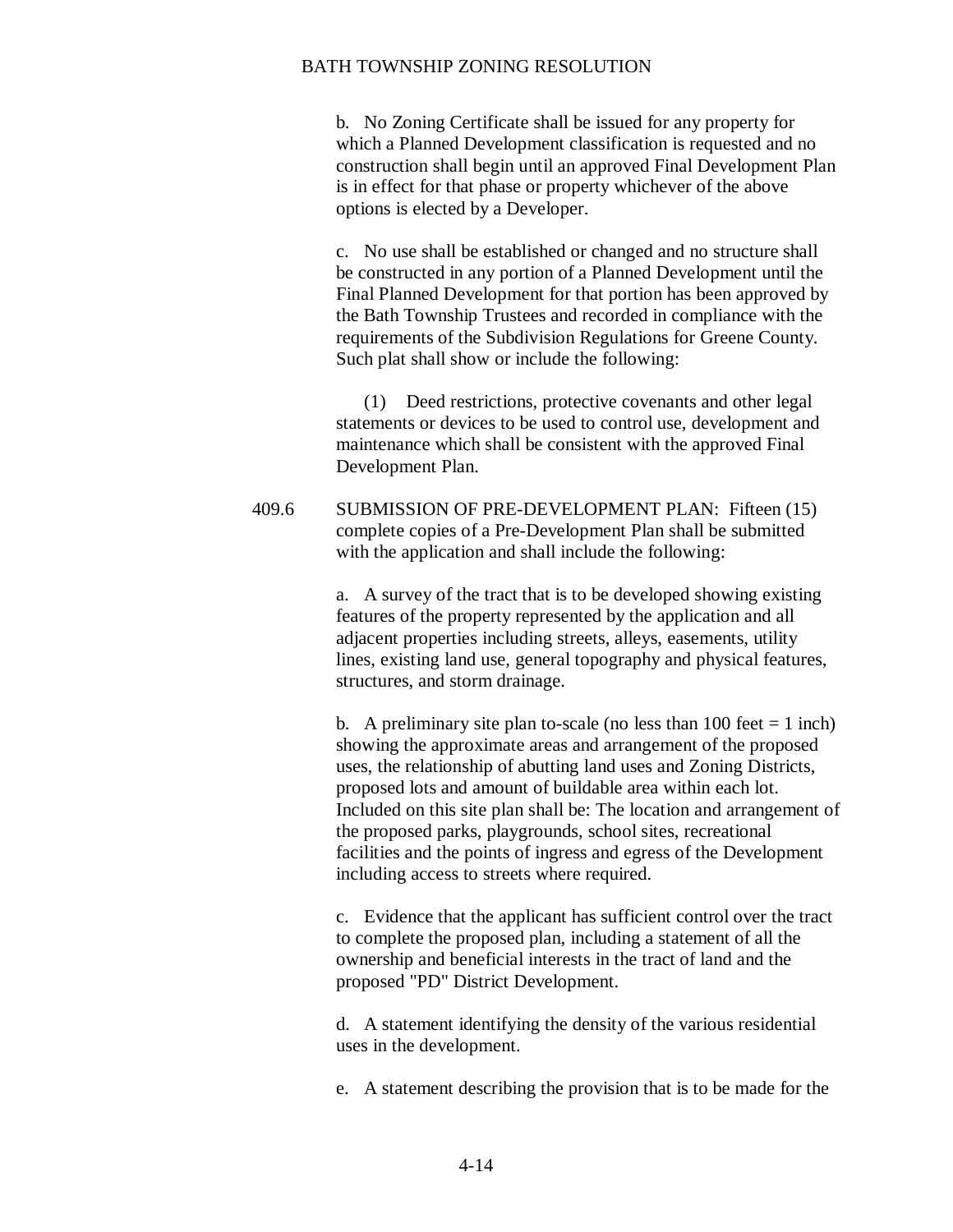care and maintenance of open space or recreational facilities.

f. Evidence of availability of water (well, municipal, etc.), sanitary sewer (septic, municipal, etc.), and storm drainage.

g. Description and schedules for each Planned Development phase/stages, if applicable, and

h. Any other information required by the Zoning Commission or Trustees.

### 409.7 PROCEDURE FOR APPROVAL OF PRE- DEVELOPMENT PLAN

a. The Township Zoning Inspector or Zoning Clerk or designee shall study the material received and confer with other agencies of government as appropriate in the case, to determine general acceptability of the proposal submitted. At a minimum, Township staff will consult the RPCC, County Engineer, Sanitary Engineer, and County Soil and Water Conservation District.

b. The Zoning Commission, per this Resolution, shall follow the procedures as outlined in Article 10.

c. The recommendation of the Zoning Commission to the applicant shall be in writing and following any such Public Hearing. Agreements between the applicant and the Zoning Commission as to changes in the Pre-Development Plan or other matters shall be recorded and acknowledged by the Zoning Commission and the applicant at a Public hearing. For items on which no agreement is reached, or there is specific disagreement, this fact shall be recorded, and the applicant may place in the record his reasons for any disagreement.

d. When the Pre-Development Plan and report have been approved in principle (as whole or with reservations duly noted), or when the applicant indicates in writing that no further negotiations with the Zoning Commission are desired before proceeding, the Commission shall, within thirty (30) days, make its recommendations to the Township Trustees. Such recommendations shall indicate approval, approval with modifications, or disapproval. With such recommendations, the Commission shall transmit to the Township Trustees, and make available to the Greene County Regional Planning and Coordinating Commission and the public, the latest draft of the Pre-Development Plan and report submitted by the applicant, a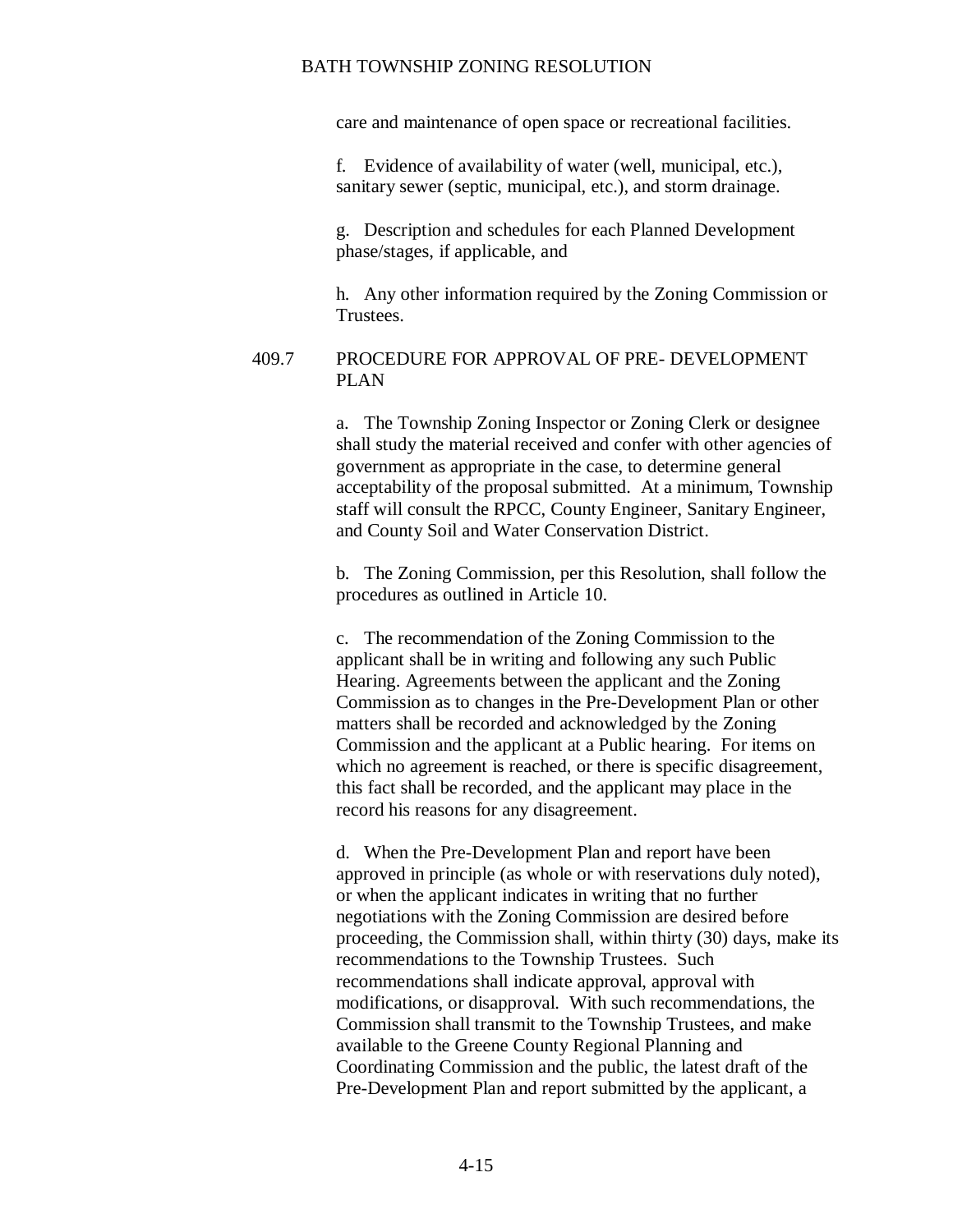record of agreements reached and matters on which there were no specific agreements, including any reasons recorded by the applicant for any such disagreement,

409.8 ACTION BY THE TOWNSHIP TRUSTEES: The Township Trustees shall hold a Public Hearing on the Pre-Development Plan as provided for in this Resolution. If the application is granted, the area of land involved shall be redesignated as a "PDR-1, PDR-2, PDR-3" District by resolution and such resolution shall incorporate the Pre-Development Plan, including any condition or restriction that may be imposed by the Township Trustees.

> This step shall be an amendment as provided in Article 10 of the Bath Township Resolution and the ORC.

409.9 SUBMISSION OF FINAL DEVELOPMENT PLAN IN ACCORDANCE WITH AN APPROVED PRE-DEVELOPMENT PLAN: Final Development Plan may be filed for any or all phases/stages of an approved Pre-Development Plan the applicant wishes to develop and it shall conform to the approved Pre-Development Plan. The filling fee shall be the same as the required for a change in Zoning District. Fifteen (15) complete copies of the Final Development Plan shall be submitted and shall include text and map as follows:

> a. A final legible site plan to-scale (no less than  $100$  feet  $= 1$  inch) showing the location and arrangement of all existing and proposed structures, the proposed traffic circulation pattern within the development, landscaping the areas to be developed for parking, the points of ingress and egress including access streets where required, the relationship of abutting land uses and Zoning Districts (to include streets, alleys, easements, utility lines, existing land, use, general topography and physical features and structures), proposed lots and blocks, if any, and proposed public or common open space, if any, including parks, playgrounds, school sites and recreational facilities.

b. A statement of the lot sizes and densities (quantity of families/residences), the proposed total gross foot print and the percentage of the development which is to be occupied by structures and impervious surfaces.

c. Sketches and covenants of the proposed structures.

d. When a Planned Development is to be constructed in phases/stages or units, a schedule for the development of such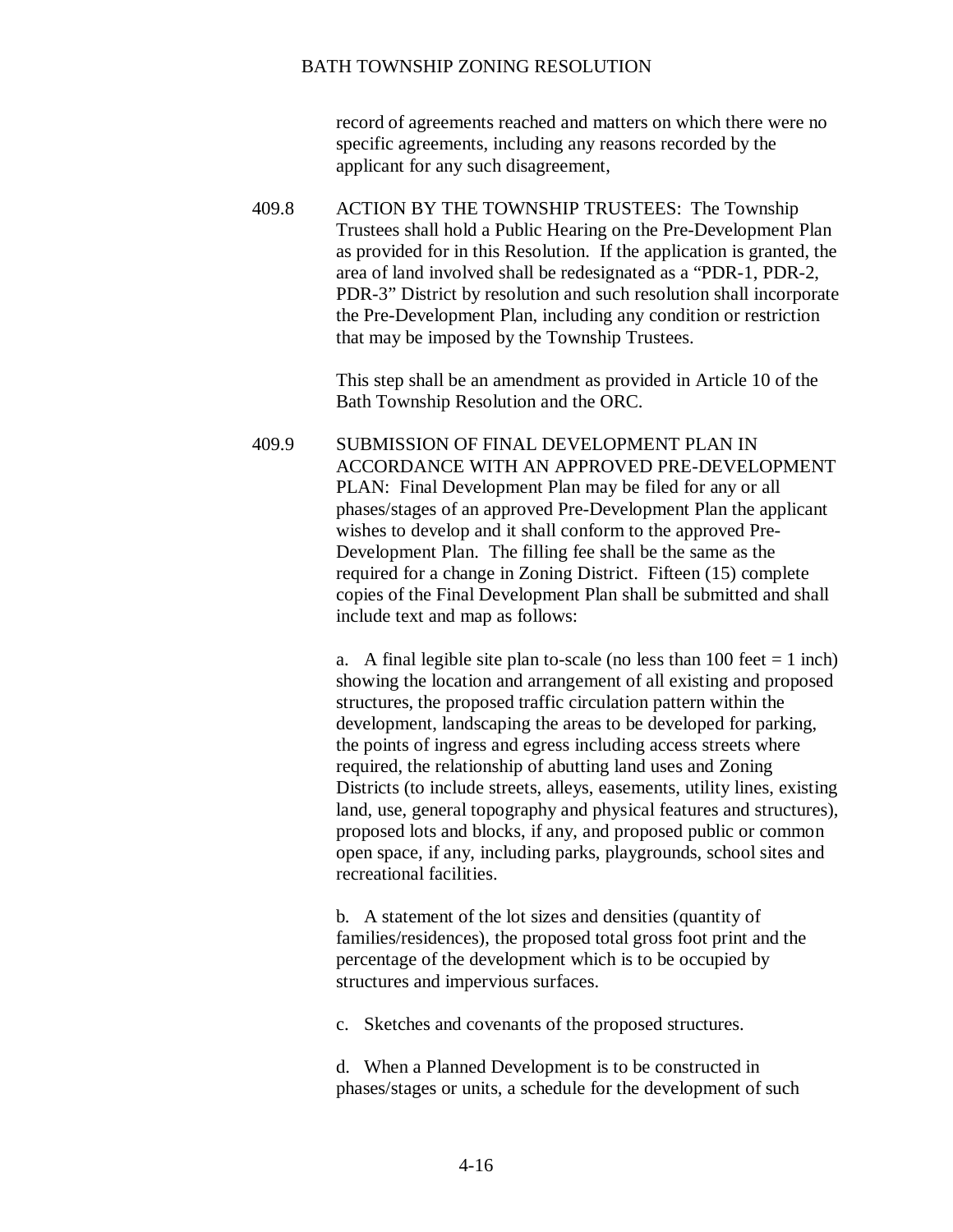phases/stages or units shall be submitted. The sizes of such phases/stages shall be approved by the Bath Township Trustees. When a Planned Development provides for common open space, the total area of common open space provided at any stage of development shall, at a minimum, bear the same relationship to the total open space to be provided in the entire Planned Development as the stages or units completed or under development bear to the entire Planned Development.

e. Evidence that the applicant has sufficient control over the tract to affect the proposed plan, including a statement of all the ownership and beneficial interests in the tract of land and the proposed development.

f. When a Planned Development includes provisions for common open space or recreation facilities, a statement describing the provision that is to be made for the care and maintenance of such open space or recreational facilities. If it is proposed that such open space be owned and/or maintained by an entity other than a governmental authority, copies of the proposed articles of incorporation and by-laws of such entity shall be submitted.

g. Copies of any restrictive covenants that are to be recorded with respect to property included in the Planned Development District.

h. Evidence of availability of water (well, municipal, etc.), sanitary sewer (septic, municipal, etc.), and storm drainage.

i. Updated descriptions and schedules for each Planned Development phase/stage, if applicable, and

j. Any other information required by the Township Trustees.

### 409.10 PROCEDURE FOR APPROVAL OF FINAL DEVELOPMENT PLAN WITH APPROVED PRE-DEVELOPMENT PLAN

a. The Township staff or designee shall study the material received, and confer with other agencies of government as appropriate in the case, to determine general acceptability and conformance to the Pre-Development Plan.

b. The Zoning Commission shall hold a public meeting on the proposed Final Development Plan. All residents within 500 feet of the project shall be notified.

c. The recommendations of the Zoning Commission to the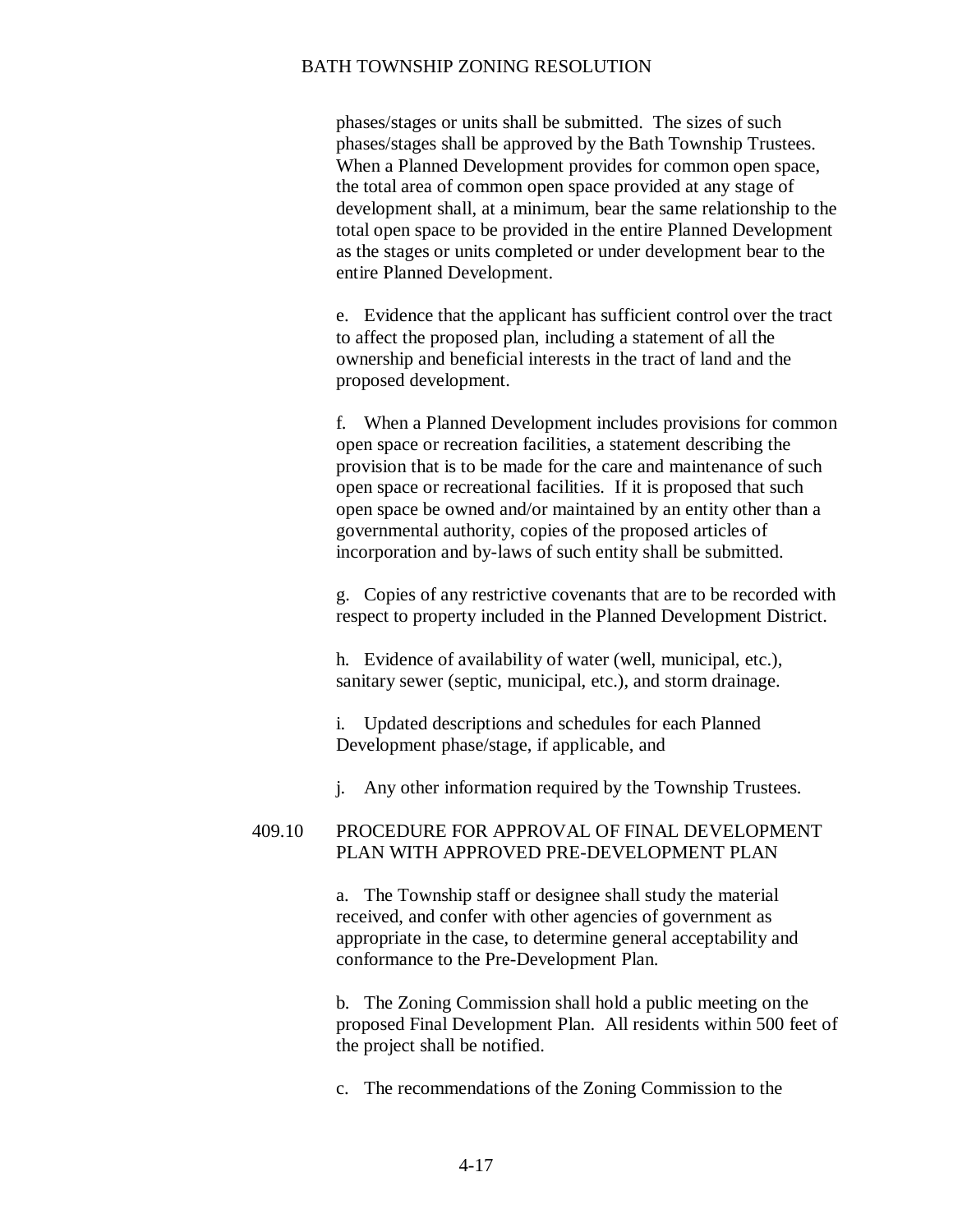applicant shall be in writing. Agreements between the applicant and the Zoning Commission as to changes in the Final Development and report or other matters shall be recorded and acknowledged by the Zoning Commission and the applicant at the public meeting.

d. Recommendations by the Zoning Commission shall indicate approval, approval with modifications, or disapproval. With such recommendations, the Commission shall submit to the Township Trustees, and make available to the Greene County Regional Planning and Coordinating Commission and the public the latest draft of the Final Development Plan and report submitted by the applicant.

e. At a public meeting the Township Trustees shall evaluate the Zoning Commissions recommendation and Final Development Plan to consider all aspects thereof and determine whether or not it is in accordance with the approved Pre-Development Plan. The Township Trustees shall disapprove, approve or approve the Final Development Plan with amendments, conditions or restrictions. If the Plan is approved, the Plan shall be incorporated into the Zoning Resolution and that District for which the Plan is proposed, including any condition or restriction that may be imposed by the Township Trustees. Upon approval by the Township Trustees, the Final Development Plan will go into immediate effect.

f. Approval of a Final Development Plan as being in compliance with the standards of approval established under this section shall not be considered an amendment or supplement to the Township Zoning Resolution for the purpose of Section 519.12 of the ORC.

409.11 SUBMISSION OF FINAL DEVELOPMENT PLAN WITHOUT AN APPROVED PRE-DEVELOPMENT PLAN: The applicant need not file a Pre-Development Plan if a Final Development Plan for the entire site incorporating all requirements of both Pre and Final Development Plans as described in this Section is filed. The Final Development Plan shall be processed, noticed and heard in the manner prescribed herein. Fifteen (15) copies of the Final Development Plan shall be submitted and shall include in text and map:

> a. A survey of the tract that is to be developed showing existing features of the property represented by tile application and all adjacent property, including street, alleys, easements, utility lines, existing land use, general topography and physical features, structures, and storm drainage.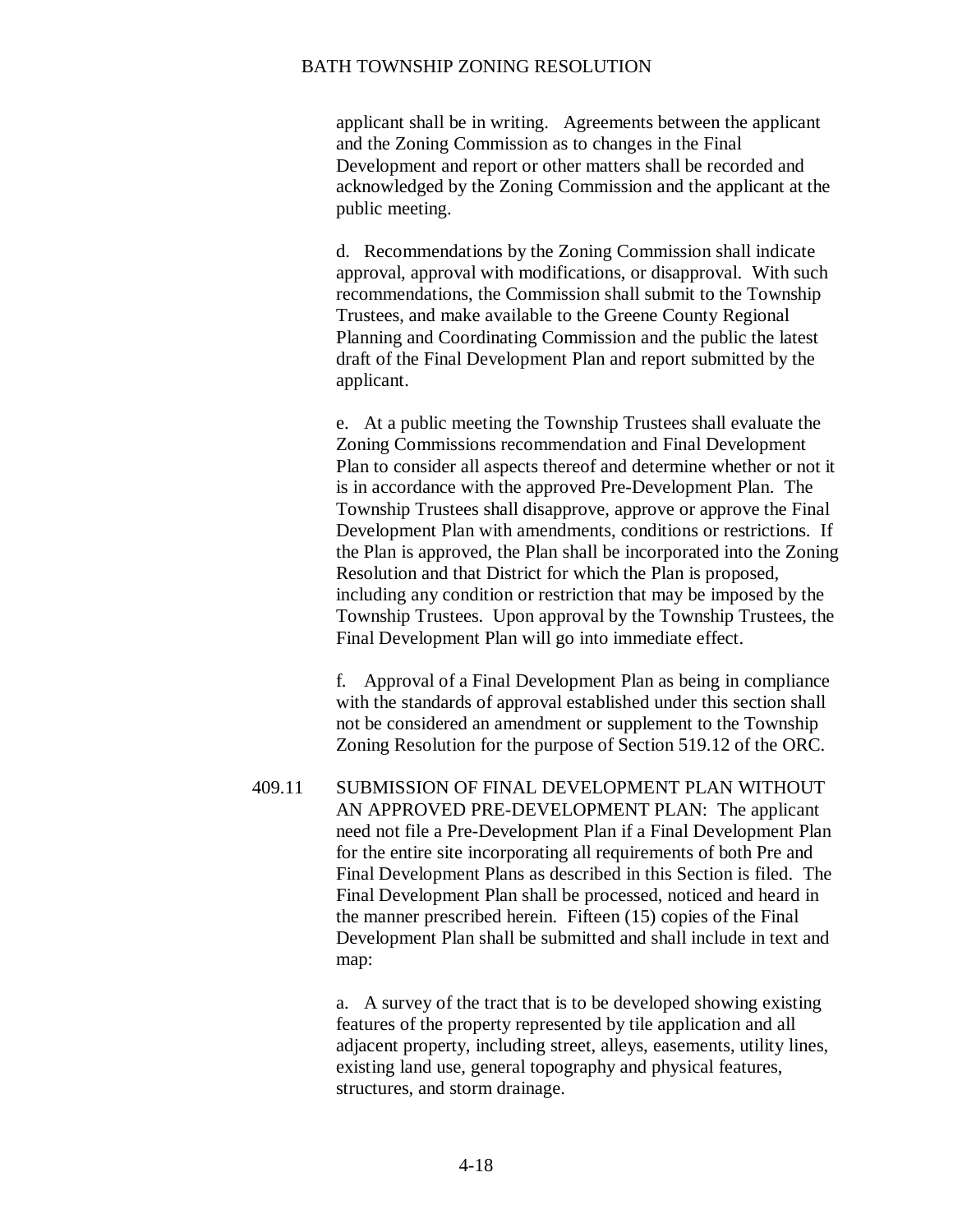b. A final legible site plan to-scale (no less than  $100$  feet  $= 1$  inch) showing the location and arrangement of all existing and proposed structures, the proposed traffic circulation pattern within the development, landscaping, the area to be developed for parking, the points of ingress and egress including access streets where required, the relationship of abutting land uses and Zoning Districts.

c. A statement of the density of the various Residential uses within the development, when applicable, the proposed total gross foot print, and the percentage of the development which is to be occupied by structures and impervious surfaces.

d. Sketches of the proposed structures and landscaping.

e. When a Planned Development is to be constructed in stages or units, a schedule for the development of such stages or units shall be submitted. The sizes of such phases/stages shall be approved by the Bath Township Trustees. When a Planned Development provides for common open space, the total area of common open space provided at any stage of development shall, at a minimum, bear the same relationship to the total open space to be provided in the entire Planned Development as the stages or units completed or under development bear to the entire Planned Development.

f. Evidence that the applicant has sufficient control over the tract to effect the proposed plan, including a statement of all ownership and beneficial interests in the tract of land and the proposed Development.

g. When a Planned Development includes provisions for common open space or recreational facilities, a statement describing the provision that is to be made for the care and maintenance of such open space owned and/or maintained by any entity other than a governmental authority, copies of the proposed articles of incorporation and by-laws of such entity shall be submitted.

h. Copies of any restrictive covenants that are to be recorded with respect to property included in the Planned Development District.

i. Evidence of availability of water (well, municipal, etc.), sanitary sewer (septic, municipal, etc), and storm drainage.

j. Descriptions and schedules for each phase/stage, if applicable, and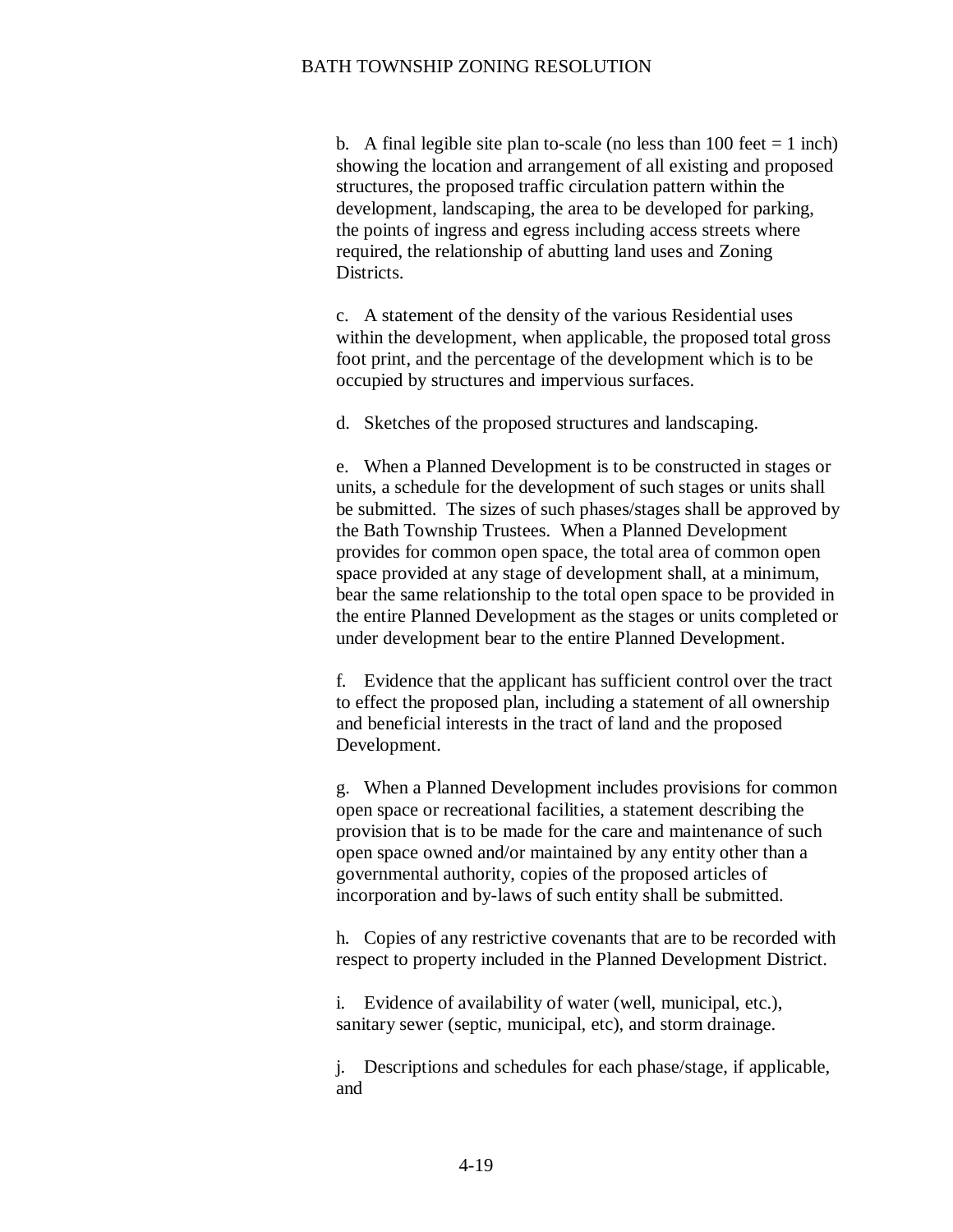k. Any other information required by the Zoning Commission or Trustees.

409.12 ACTION BY THE TOWNSHIP ZONING COMMISSION ON SINGLE STAGE DEVELOPMENT PLAN: The Zoning Commission shall hold a public hearing on the Final Development Plan as provided by this Resolution. Such public hearing shall consider all aspects of the Final Development Plan including any proposed stages and/or units of development. The Zoning Commission shall prepare and transmit to the Township Trustees and to the applicant, specific findings of fact with respect to the extent to which the Final Development Plan complies with the standards set out in this Article and the District for which the change has been requested, together with its recommendations to the Township Trustees with respect to the action to be taken on the Final Development Plan. The Zoning Commission may recommend disapproval, approval, approval with amendments, conditions or restrictions. Copies of the findings and recommendations of the Zoning Commission shall be made available to any other interested persons.

> When at the option of the applicant, a single final development plan is submitted without an approved Pre-Development Plan, the action of the Board of Trustees shall be considered an amendment as provided for in Article 10.

409.13 ACTION BY THE BOARD OF TOWNSHIP TRUSTEES: The Township Trustees shall hold a public hearing on the Final Development Plan as provided by this Resolution. If the application is granted, the area of land involved shall be redesignated as a "PDR" District by resolution and such resolution shall incorporate the Plan, including any condition or restriction that may be imposed by the Township Trustees.

#### 409.14 EXTENSION OF TIME OR MODIFICATION OF THE DEVELOPMENT PLAN

a. Approval of any Final Development Plan shall expire if the actual start of construction has not commenced in the area of approval for the respective specific site plan within two (2) years from the effective date of the Township Trustees' approval of the Final Development Plan. A single two (2) year extension may be approved by the Township Trustees upon receipt of such request by the applicant in writing. This request for extension shall not include any modifications to the prior approved Final Development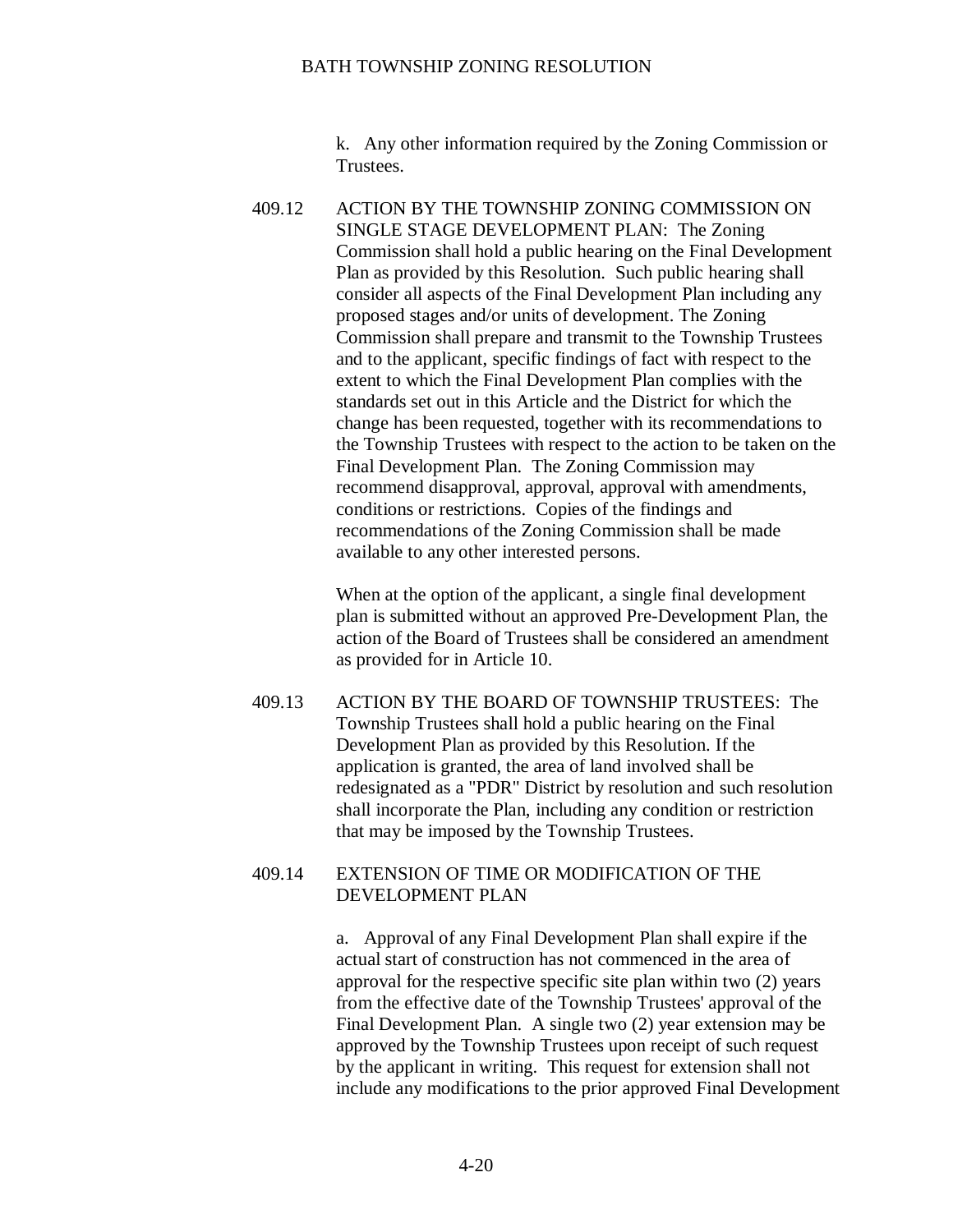Plan. If construction has not started before the expiration of the approved extension, the approved Final Development Plan will be canceled. If the Developer/Applicant still maintains intentions to proceed with a development, the Developer/Applicant shall be required to re-apply as a new Final Development Plan and shall be in accordance with the Bath Township Zoning Resolution as of the date of the new application.

b. An approved Pre-Development or Final Development Plan may be amended by following the procedures described in this Article. However, minor adjustments in the Final Development Plan which become necessary because of field conditions, detailed engineering data, topography or critical design criteria pertaining to drives, curb cuts, retaining walls, swimming pools, tennis courts, fences, building locations, and building configurations, parking area locations or other similar project particulars, may be authorized in writing by the Township Trustees. These minor adjustments may be permitted, provided that they do not increase density, decrease the number of parking spaces or allow structures closer to perimeter property lines. The Trustees shall approve, disapprove or modify all minor adjustments.

c. All major modifications to an approved Pre-Development or Final Development Plan, which include changes in density or site plan shall require a new application to be filed to the Zoning Commission. Such new application shall be in accordance with the Bath Township Zoning Resolutions as of date of application.

#### 409.15 "PDR" PLANNED RESIDENTIAL DISTRICT

#### a. PRINCIPAL PERMITTED USES

(1) Uses permitted in any Residential District in accordance with Article 4 of the Bath Township Zoning Resolution.

#### b. DEVELOPMENT STANDARDS

(1) Maximum densities and minimum lot sizes for the Planned Development shall be in accordance with the approved Development Plan.

(2) Accessory uses are permitted as in the R-1 through R-4 Districts.

(3) To ensure the planned development subdivisions or plats promote smooth density transition between Districts, the zoning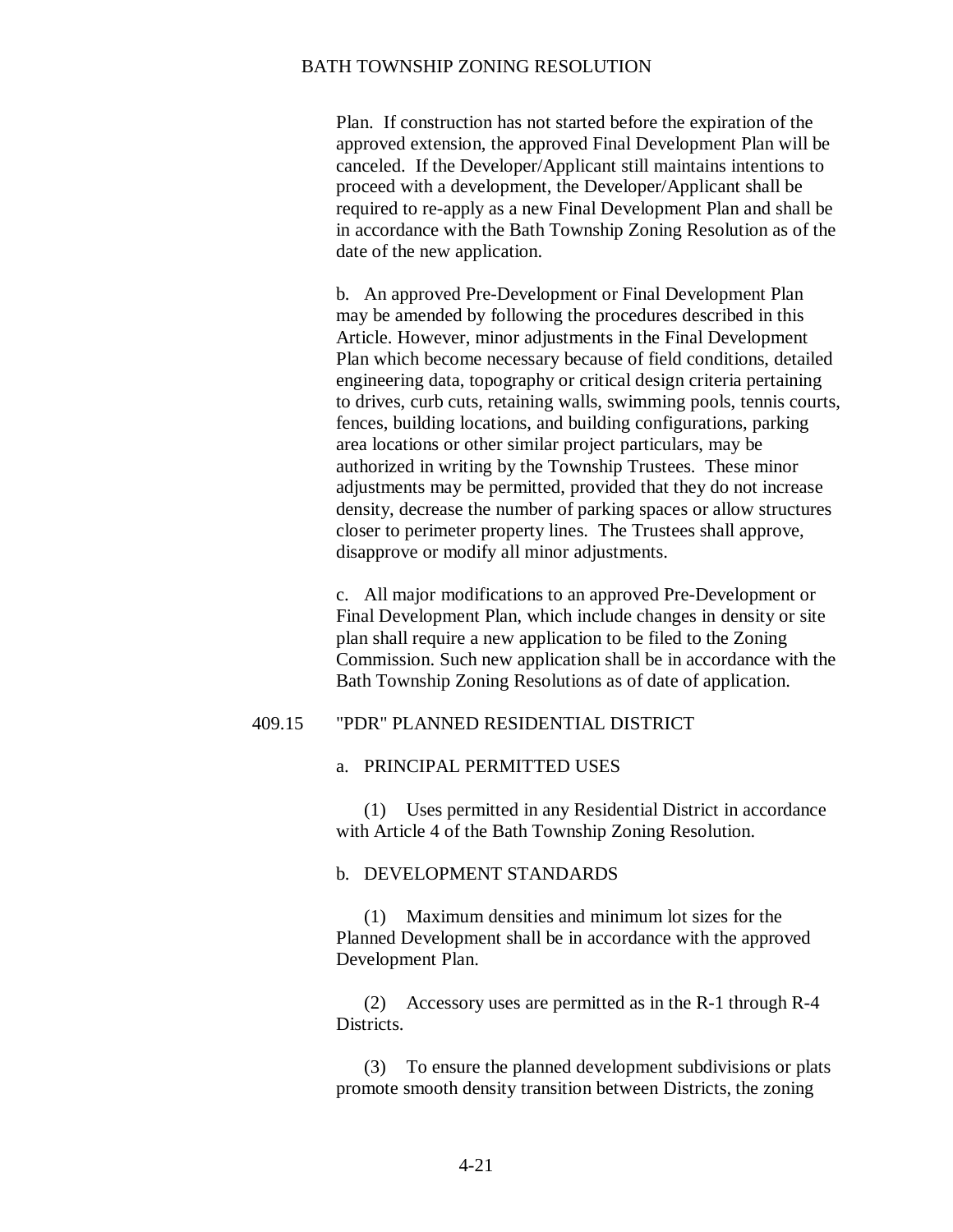density of the Planned Development shall be no more than a single step of the adjacent District(s).

#### c. REQUIRED CONDITIONS

(1) The regulations of any "PD" District shall be uniform throughout any one "PDR" District and shall include but without limitation the following where applicable:

- (A) Uses
- (B) Public streets and sidewalks
- (C) District buffer strips
- (D) Parking and loading
- (E) Height and area standards
- (F) Lighting
- (G) Landscaping
- (H) Open space for neighborhood playgrounds or public parks and provision for maintenance of such
- (I) Street Signs
- (J) Signs

(2) The regulations of said "PDR" District shall be finalized by the Board of Township Trustees at the time the District is established and, except as otherwise permitted in this section, shall be equal to or exceed the following:

(A) Insofar as practical the regulations of the most restrictive District adjoining the proposed "PDR" District.

(B) Any other more restrictive regulations which in the opinion of the Board of Township Trustees should apply.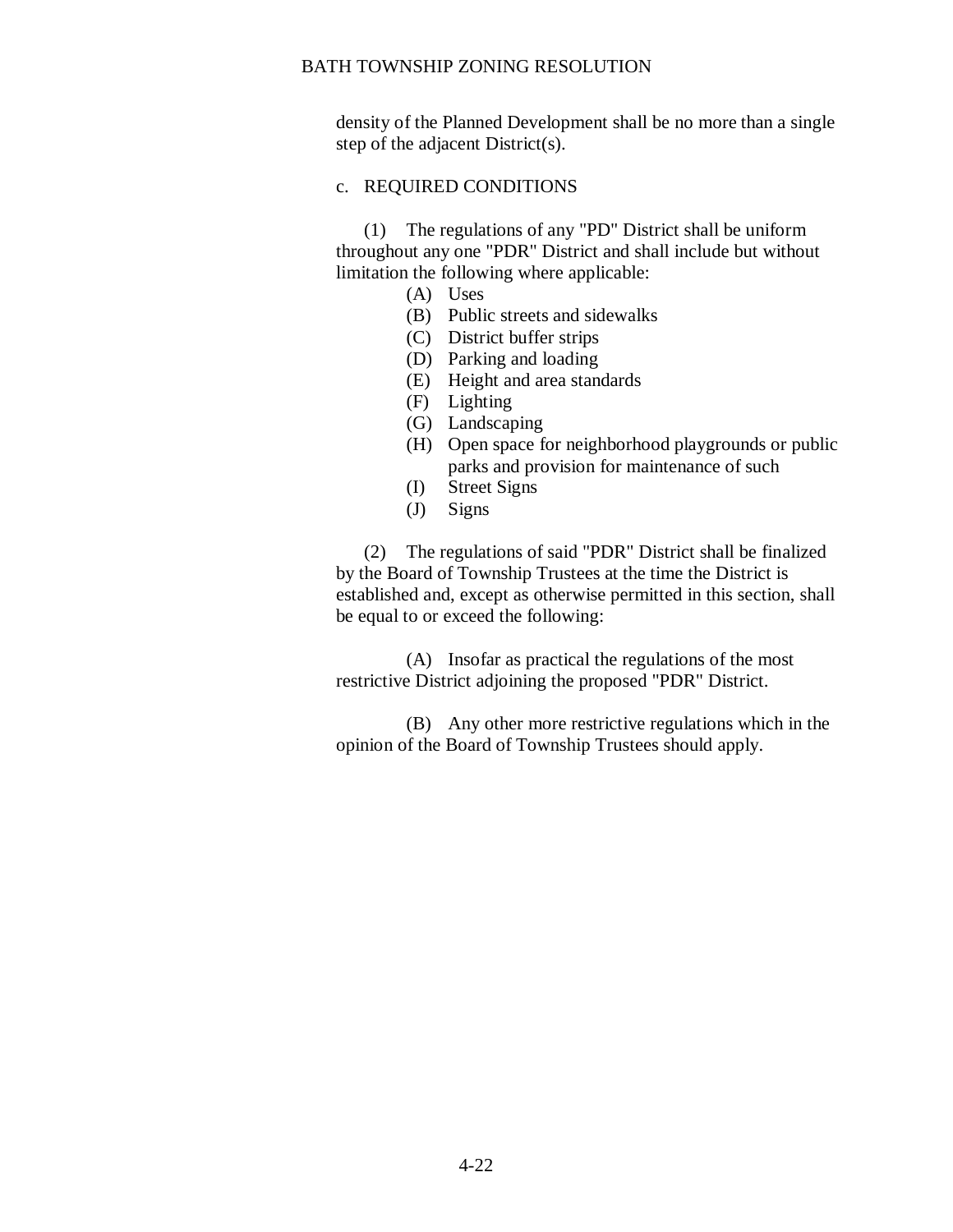# **SECTION 410 UM UNIVERSITY MIXED DISTRICT**

- 410.1 Intent and Purpose: Areas of the township that are adjacent to or part of a local university. Permitted uses in these areas must be compatible with a university setting. The purpose of this District is to provide for the establishment of areas devoted to the university environment to promote the students' quality of life experiences as they pursue a higher education. It is the intent of this District to encourage clustering of uses provided the uses minimize vehicular traffic and encourage pedestrian access and that the commercial/business/service uses account for less than 10 percent of the structure foot print. Public water and wastewater collection are required.
- 410.2 Permitted Uses:
	- a. Multiple-Family Residence
	- b. Dormitories
	- c. Essential Services

# 410.3 Conditional Uses:

- a. Semipublic Uses
- b. Public Service Facilities
- c. Neighborhood Business
- d. Personal Services
- 410.4 Minimum Dimensional Requirements: Also see Section 423.

| Minimum Lot Frontage          | 200 feet |
|-------------------------------|----------|
| Minimum Lot Area              | 3 acres  |
| <b>Minimum Front Setback</b>  | 50 feet  |
| Minimum Rear Setback          | 40 feet  |
| Minimum Side (Either) Setback | 15 feet  |
| Minimum Sum of Sides Setback  | 35 feet  |
| Percentage of Lot Coverage    | 40 %     |
| Maximum Height of structures  | 60 feet  |

410.5 Off-site public waste water collection and water required.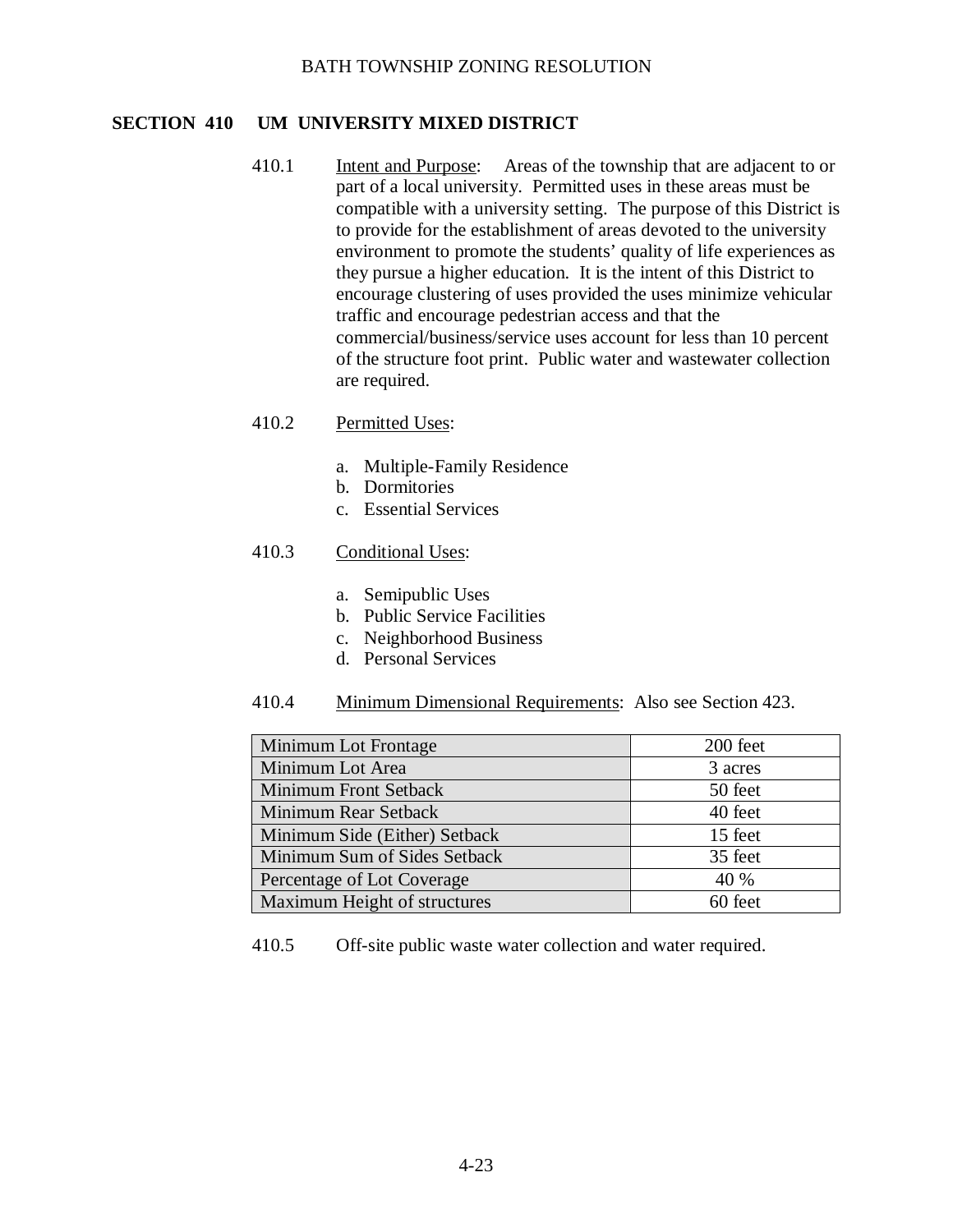### **SECTION 411 B-1 BUSINESS DISTRICT**

411.1 Intent and Purpose: Areas for businesses with goods and services such as are handled in retail and commercial stores and personal services. Uses in these areas must be compatible with surrounding uses and infrastructure. The purpose of this District is to provide for the establishment of areas devoted for the use of those goods and service businesses that operate as a response to the needs of the residents and businesses of Bath Township. Uses in this District are intended to be located on major streets at strategic access points to surrounding areas minimizing the potential adverse effects on surrounding residential and agriculture property. It is the intent of this District to encourage clustering of businesses in order to discourage "strip" development as well as massive retail establishments, provide for a minimum of traffic interference and encourage pedestrian and agriculture access.

### 411.2 Permitted Uses:

- a. Neighborhood Business
- b. Personal Services
- c. Professional Activities
- d. Public Uses
- e. Essential Services
- f. Accessory Uses
- g. Agriculture

### 411.3 Conditional Uses:

- a. Commercial Schools
- b. Entertainment Facilities
- c. Semipublic Uses
- d. Public Service Facilities
- e. Mini-Warehouses
- f. Laboratories
- g. Alcoholic Beverage Dispensing Facilities
- h. Animal Hospitals or Clinics
- i. Sale or Storage of Building Materials
- j. Printing and Publishing
- k. Recreational Uses and Facilities
- l. Outside Vehicle Storage
- m. General Manufacturing
- n. Warehousing
- o. Scientific Research Activities
- p. Business
- q. Agritourism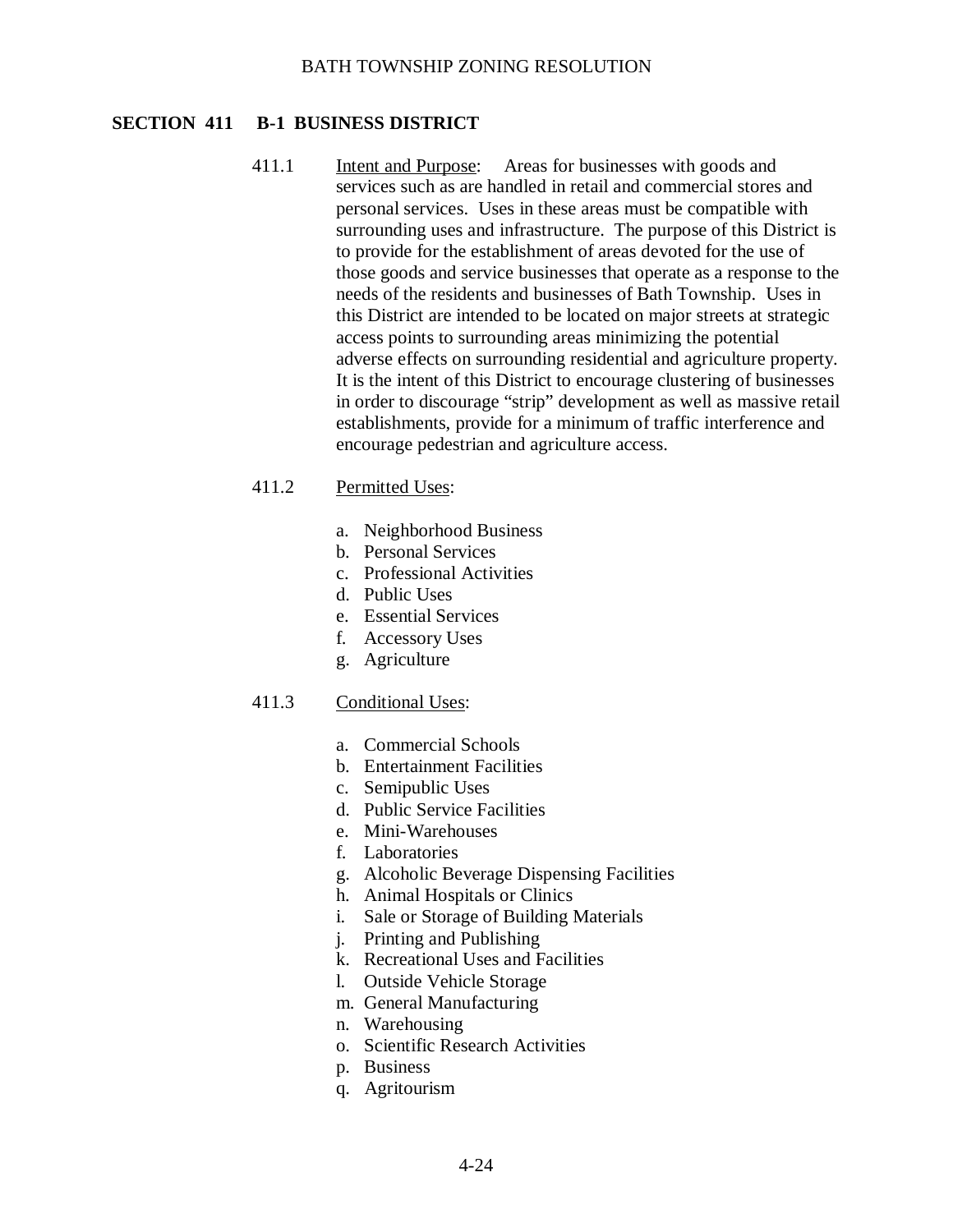| Minimum Lot Frontage          | 200 feet |
|-------------------------------|----------|
| Minimum Lot Area              | 1 acre   |
| Minimum Front Setback         | 60 feet  |
| Minimum Rear Setback          | 40 feet  |
| Minimum Side (Either) Setback |          |
| Minimum Sum of Sides Setback  |          |
| Percentage of Lot Coverage    | 50 %     |
| Maximum Height of structures  | 35 feet  |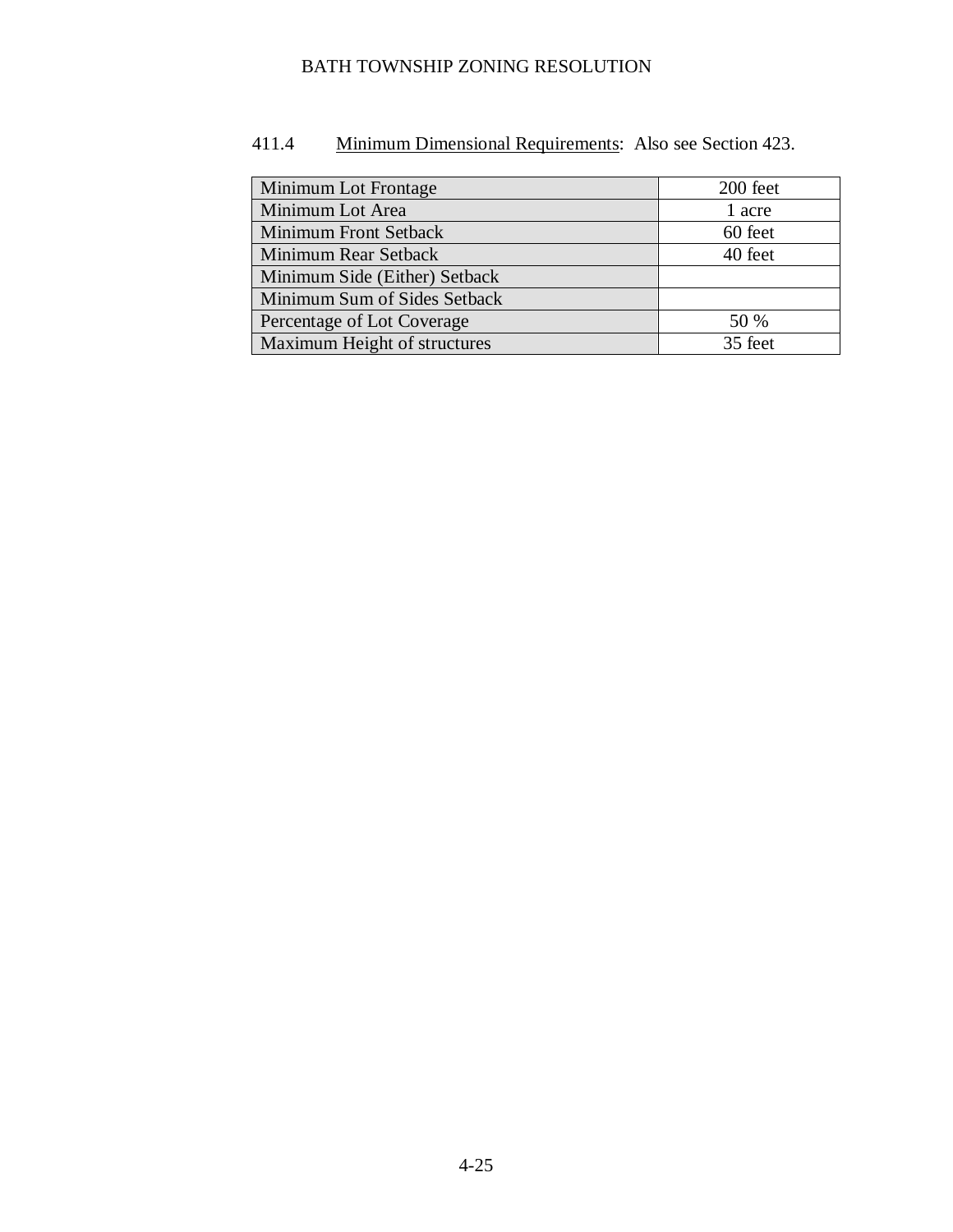# **SECTION 412 B-2 BUSINESS DISTRICT**

412.1 Intent and Purpose: Areas for small businesses with goods and services such as are handled in retail and commercial stores, and personal services. Uses in these areas must be compatible with surrounding uses and infrastructure. The purpose of this District is to provide for the establishment of areas devoted for the use of those goods and service businesses that operate as a response to the needs of the residents and businesses of Bath Township. Uses in this District are intended to be located on major streets at strategic access points to surrounding areas minimizing the potential adverse effects on surrounding residential and agriculture property. It is the intent of this District to encourage clustering of businesses in order to discourage "strip" development as well as massive retail establishments, provide for a minimum of traffic interference and encourage pedestrian and agriculture access.

### 412.2 Permitted Uses:

- a. Neighborhood Business
- b. Personal Services
- c. Professional Activities
- d. Public Uses
- e. Essential Services
- f. Accessory Uses
- g. Agriculture

### 412.3 Conditional Uses:

a. Adult Entertainment Facility

| Minimum Lot Frontage          | 200 feet |
|-------------------------------|----------|
| Minimum Lot Area              | 1 acre   |
| Minimum Front Setback         | 60 feet  |
| Minimum Rear Setback          | 40 feet  |
| Minimum Side (Either) Setback |          |
| Minimum Sum of Sides Setback  |          |
| Percentage of Lot Coverage    | 50 %     |
| Maximum Height of structures  | 35 feet  |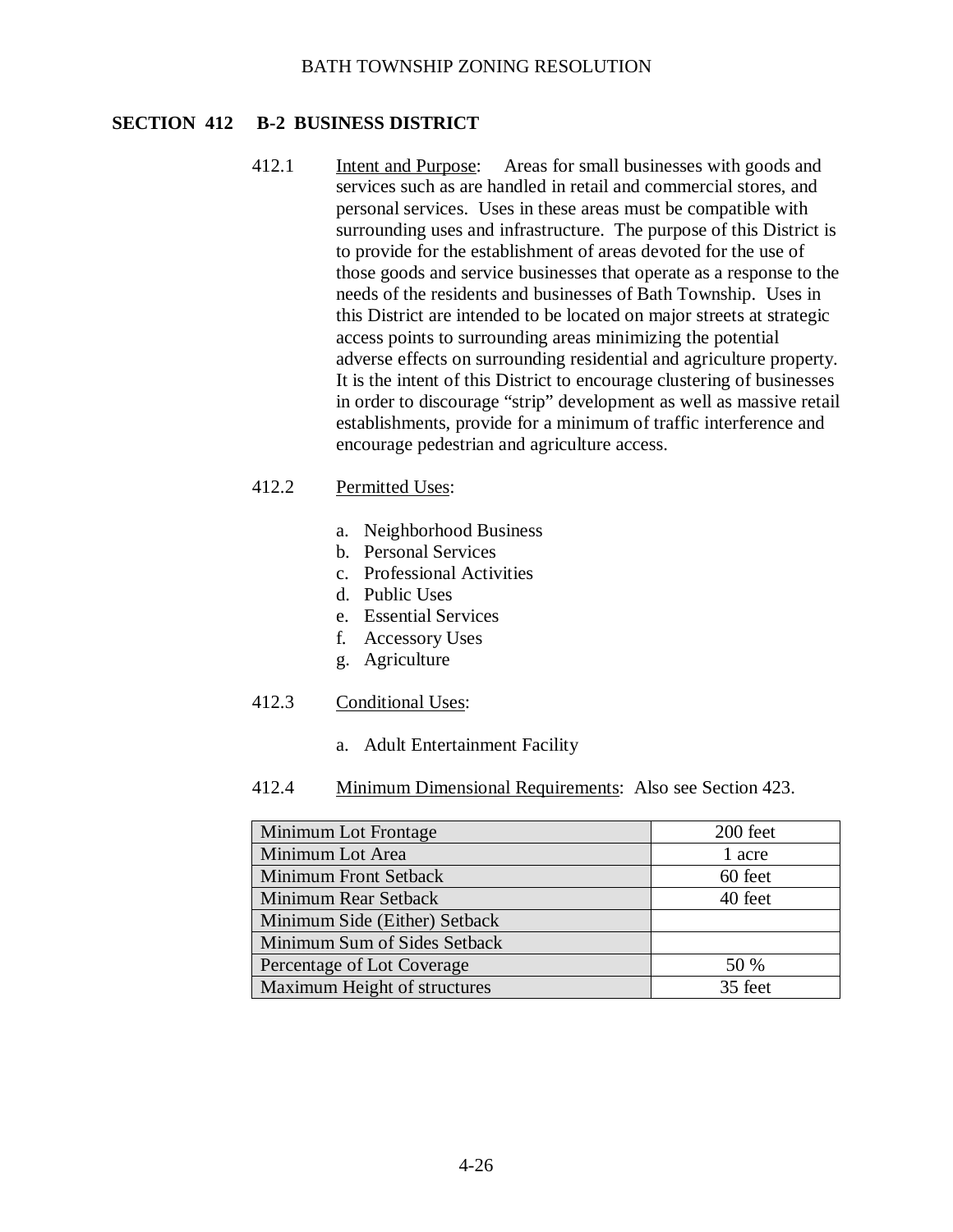# **SECTION 413 M-1 GENERAL INDUSTRIAL DISTRICT**

413.1 Intent and Purpose: Areas which are adaptable for industries of a general nature and generally limited to operations conducted wholly within a structure and having no detrimental effects on the neighboring land uses.

# 413.2 Permitted Uses:

- a. General Manufacturing
- b. Offices
- c. Public Service Facility
- d. Essential Services
- e. Accessory Uses
- f. Agriculture
- g. Personal Services
- h. Scientific Research Activities

### 413.3 Conditional Uses:

- a. Wholesale Business
- b. Warehousing
- c. Printing and Publishing
- d. Food Processing
- e. Recreational Uses and Facilities
- f. Manufacture, Sale & Storage of Building Materials
- g. Research and Testing Facilities
- h. Outside Vehicle Storage
- i. Auction House
- j. Agritourism

| <b>Minimum Lot Frontage</b>   | 200 feet |
|-------------------------------|----------|
| Minimum Lot Area              | 1 acre   |
| <b>Minimum Front Setback</b>  | 50 feet  |
| Minimum Rear Setback          | 40 feet  |
| Minimum Side (Either) Setback | 30 feet  |
| Minimum Sum of Sides Setback  | 65 feet  |
| Percentage of Lot Coverage    | 55 %     |
| Maximum Height of structures  | 45 feet  |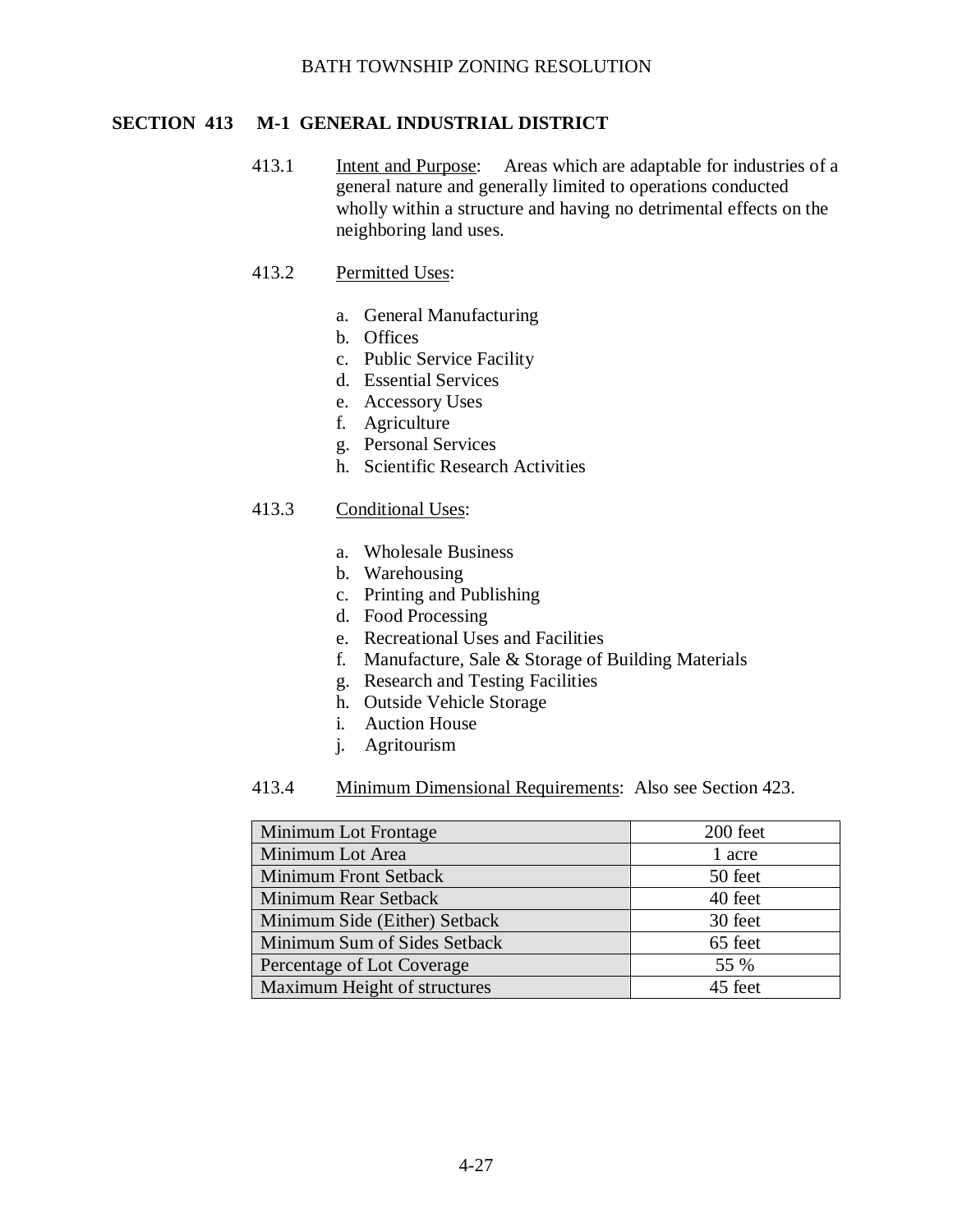# **SECTION 414 M-2 RESTRICTED INDUSTRIAL DISTRICT**

414.1 Intent and Purpose: Areas which because of their access to transportation and community services and relative isolation provide good sites for restricted types of industry.

### 414.2 Permitted Uses:

- a. Restricted Manufacturing
- b. Research & Testing Facilities
- c. Printing and Publishing
- d. Transport & Trucking Terminals
- e. Manufacture, Sale & Storage of Building Materials
- f. Agriculture
- g. Public Service Facility
- h. Essential Services
- i. Accessory Uses
- j. Personal Services
- k. Abattoir
- l. Scientific Research Activities

# 414.3 Conditional Uses:

- a. Junk Yard and Salvage Yard
- b. Wholesale Business
- c. Warehousing
- d. Food Processing
- e. Recreational Uses and Facilities
- f. Outside Vehicle Storage
- g. Agritourism
- 414.4 Minimum Dimensional Requirements: Also see Section 423.

| Minimum Lot Frontage          | 200 feet |
|-------------------------------|----------|
| Minimum Lot Area              | 2 acres  |
| Minimum Front Setback         | 50 feet  |
| Minimum Rear Setback          | 40 feet  |
| Minimum Side (Either) Setback | 30 feet  |
| Minimum Sum of Sides Setback  | 65 feet  |
| Percentage of Lot Coverage    | 50 %     |
| Maximum Height of structures  | 45 feet  |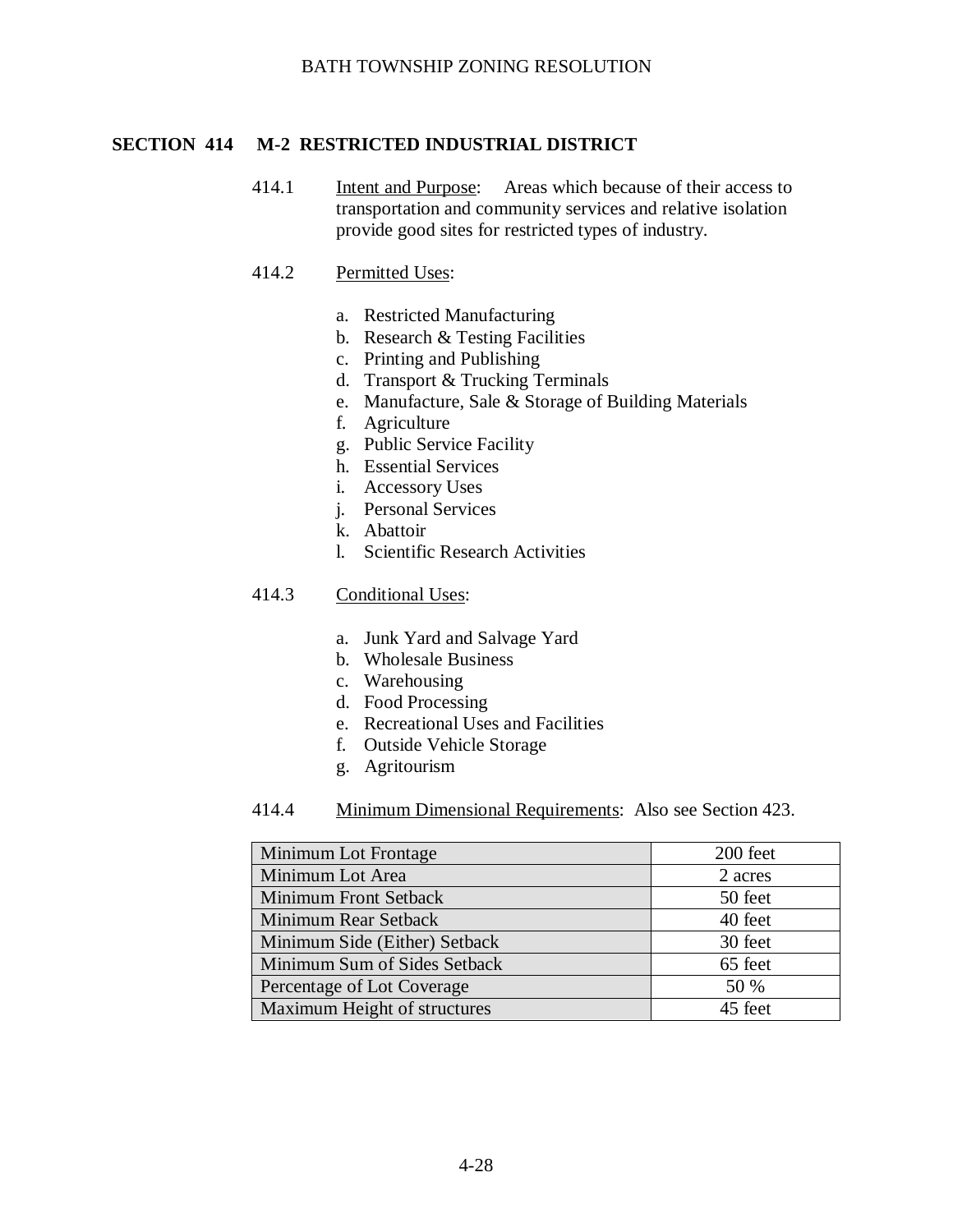# **SECTION 415 C-1 CONSERVATION & RECREATION DISTRICT**

415.1 Intent and Purpose: The purpose and intent of this District is to provide for the conservation of Bath Township environmental quality. Uses in this District shall be compatible with the natural features.

### 415.2 Permitted Uses:

- a. Agriculture
- b. Accessory Uses

#### 415.3 Conditional Uses:

- a. Public Service Facilities
- b. Public Uses
- c. Essential Services
- d. Recreational Uses and Facilities
- e. Agritourism

| Minimum Lot Frontage          | 250 feet |
|-------------------------------|----------|
| Minimum Lot Area              | 5 acres  |
| <b>Minimum Front Setback</b>  | 60 feet  |
| Minimum Rear Setback          | 60 feet  |
| Minimum Side (Either) Setback | 30 feet  |
| Minimum Sum of Sides Setback  | 60 feet  |
| Percentage of Lot Coverage    | 10%      |
| Maximum Height of structures  | 35 feet  |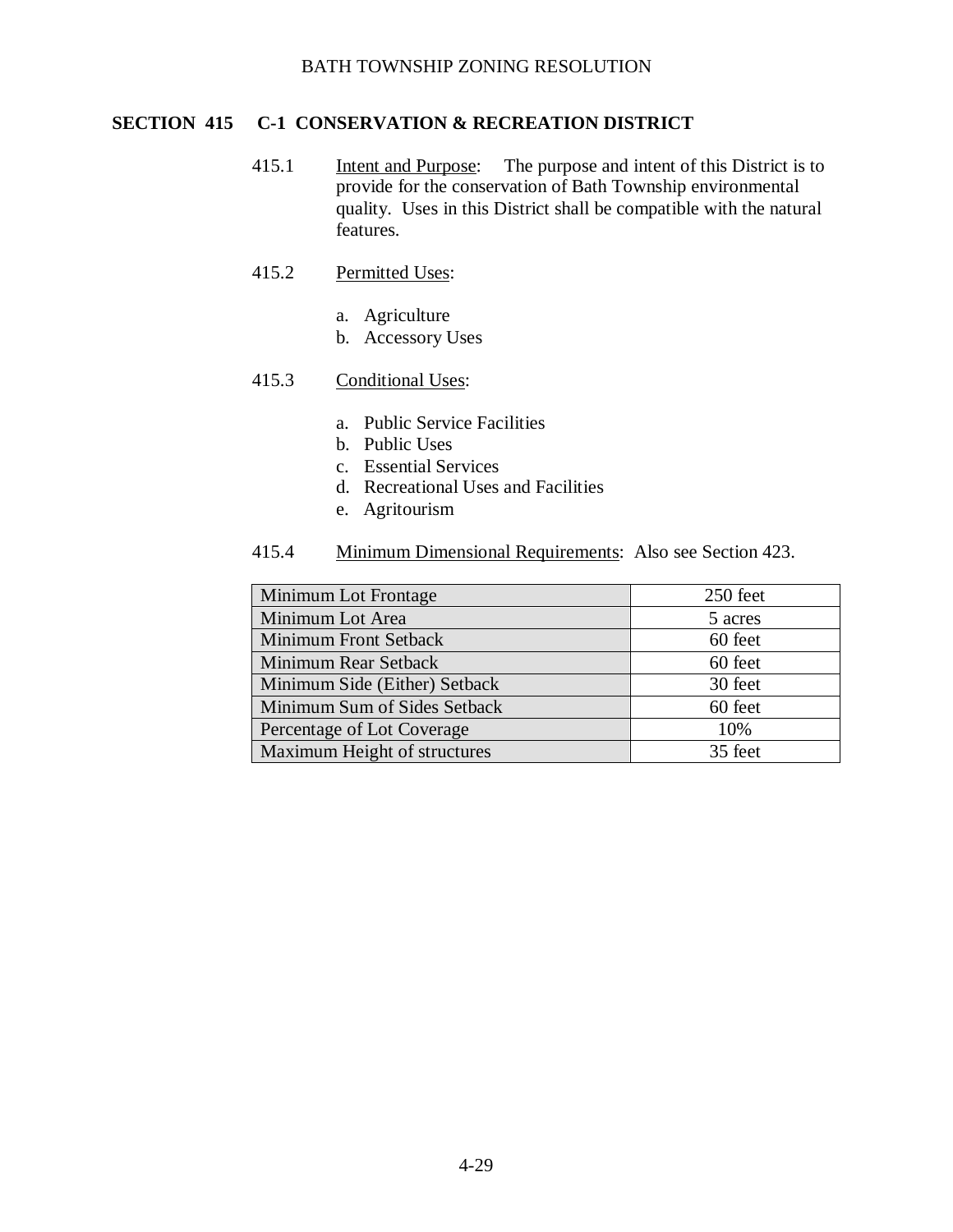# **SECTION 416 IG-1 INSTITUTIONAL & GOVERNMENTAL DISTRICT**

416.1 Intent and Purpose: Areas developed or reserved for educational institutions, hospitals, and other institutions of a religious, charitable or philanthropic nature; land owned by the United States Government and utilized for military operations and research.

# 416.2 Permitted Uses:

- a. Public Uses
- b. Semipublic Uses
- c. Public Service Facilities
- d. Essential Services
- e. Accessory Uses
- f. Federal Uses
- g. Agriculture

# 416.3 Conditional Uses:

a. Agritourism

| Minimum Lot Frontage          | 200 feet |
|-------------------------------|----------|
| Minimum Lot Area              | 5 acres  |
| Minimum Front Setback         | 60 feet  |
| Minimum Rear Setback          | 60 feet  |
| Minimum Side (Either) Setback | 50 feet  |
| Minimum Sum of Sides Setback  | 110 feet |
| Percentage of Lot Coverage    | 20 %     |
| Maximum Height of structures  | 45 feet  |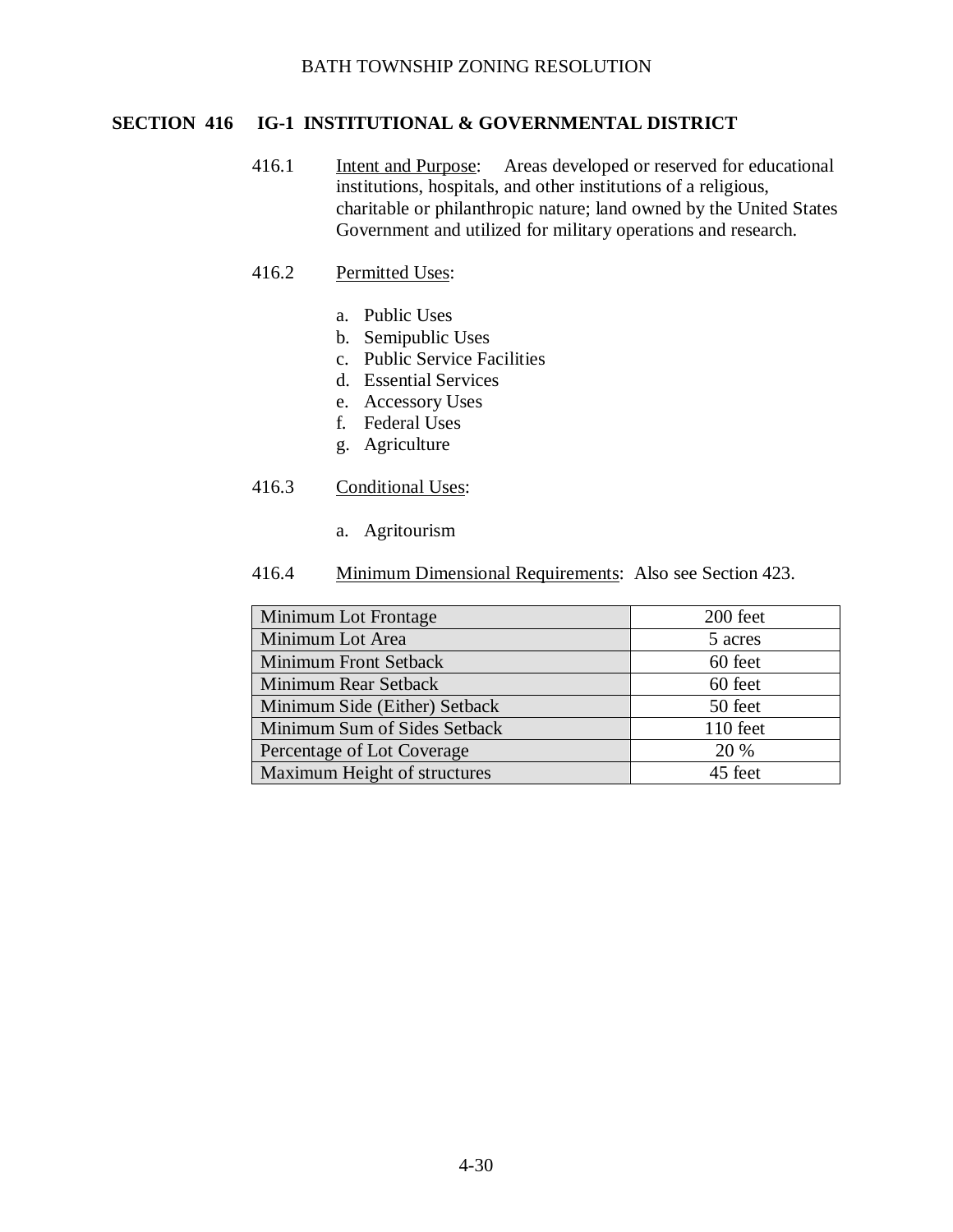# **SECTION 417 Q MINERAL EXTRACTION AND STORAGE DISTRICT**

417.1 Intent and Purpose: Areas because of their mineral deposits, lack of overburden, and relative isolation from residential uses, provide sites for mineral extraction, storage and processing.

### 417.2 Permitted Uses:

- a. Mineral Extraction and Storage
- b. Agriculture
- c. Essential Services

### 417.3 Conditional Uses:

- a. Recreational Uses and Facilities
- b. Agritourism

| Minimum Lot Frontage          | 200 feet |
|-------------------------------|----------|
| Minimum Lot Area              | 20 acres |
| <b>Minimum Front Setback</b>  | 50 feet  |
| Minimum Rear Setback          | 50 feet  |
| Minimum Side (Either) Setback | 50 feet  |
| Minimum Sum of Sides Setback  | 110 feet |
| Percentage of Lot Coverage    | 50 %     |
| Maximum Height of structures  | 150 feet |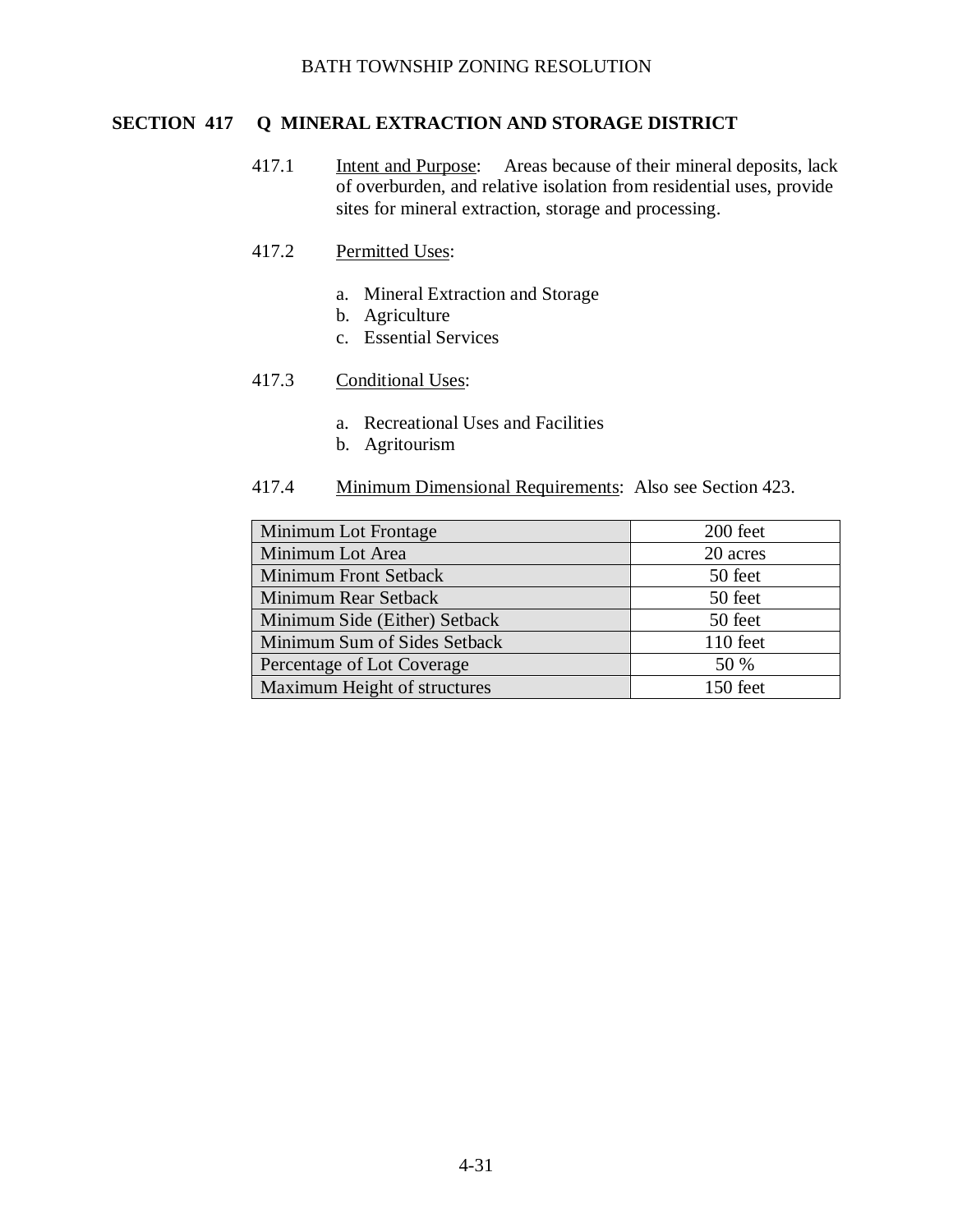### **SECTION 418 Q-M MINERAL EXTRACTION, STORAGE, PROCESSING – MANUFACTURING DISTRICT**

418.1 Intent and Purpose: Areas which are isolated from other residential uses and therefore can accommodate general Manufacturing uses which would have detrimental effects in other areas, and areas because of their mineral deposits, lack of overburden, and relative isolation from other urban uses, provide sites for mineral extraction, storage and processing-manufacturing.

### 418.2 Permitted Uses:

- a. Mineral Extraction, Storage, Processing
- b. Restricted Manufacturing
- c. Transport and Trucking Terminals
- d. Agriculture
- e. Essential Services
- f. Accessory Uses

#### 418.3 Conditional Uses:

- a. Recreational Uses and Facilities
- b. Agritourism

| Minimum Lot Frontage          | 200 feet |
|-------------------------------|----------|
| Minimum Lot Area              | 20 acres |
| Minimum Front Setback         | 50 feet  |
| Minimum Rear Setback          | 50 feet  |
| Minimum Side (Either) Setback | 50 feet  |
| Minimum Sum of Sides Setback  | 110 feet |
| Percentage of Lot Coverage    | 50 %     |
| Maximum Height of structures  | 150 feet |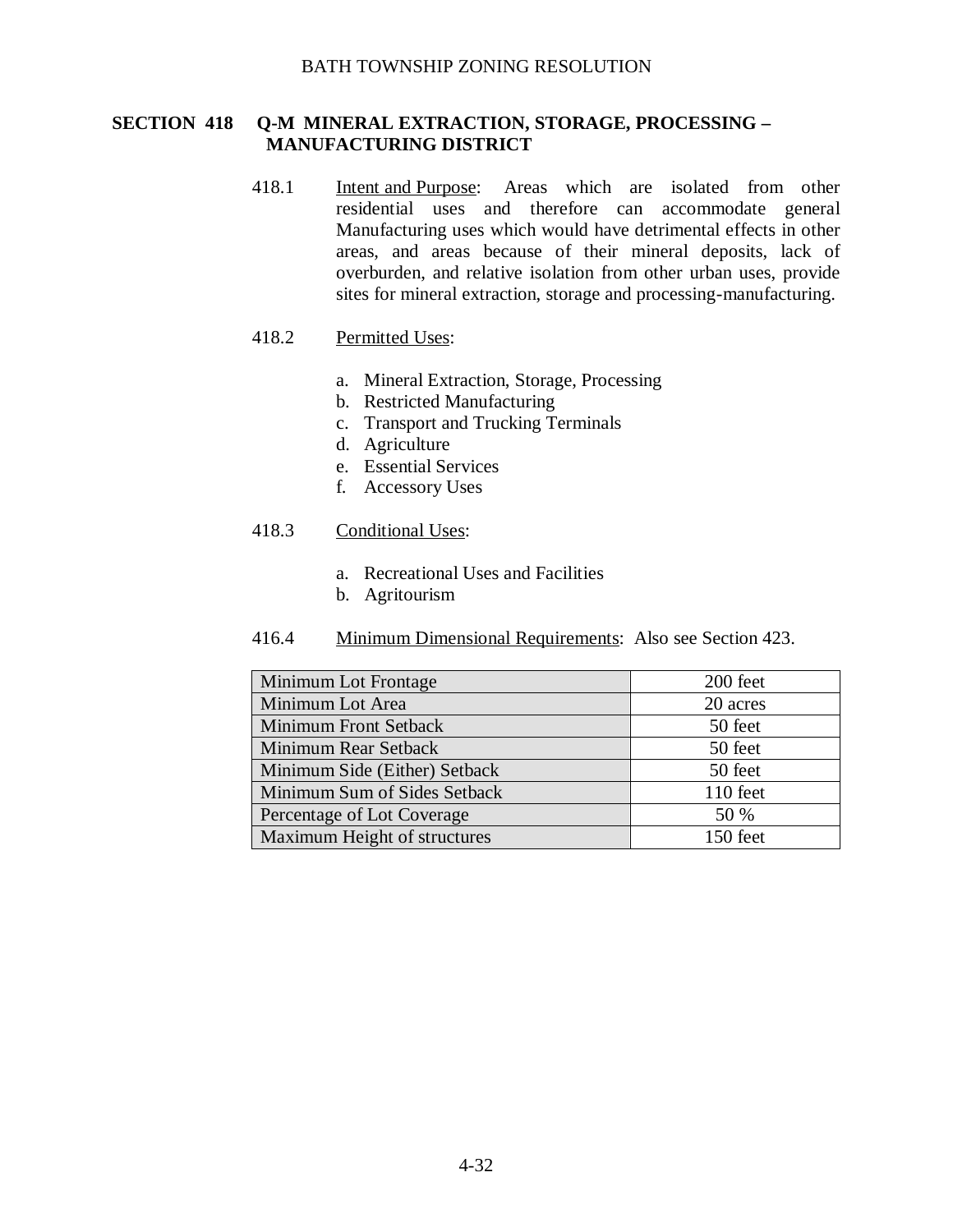### **SECTION 419 AWD AGRICULTURE AND WASTE DISPOSAL DISTRICT**

- 419.1 Intent and Purpose: Land which is level or gently rolling, possesses productive soil characteristics and is best preserved for agricultural purposes, areas which are isolated from other residential uses and therefore can accommodate waste disposal uses, which would have detrimental effects in other areas, and areas because of their lack of mineral deposits, overburden, and relative isolation from other urban uses. Land reclamation is required for all waste disposal sites as identified in the approved Conditional Use Application, or as defined by the Bath Township Trustees.
- 419.2 Permitted Uses:
	- a. Agriculture
- 419.3 Conditional Uses:
	- a. Waste Disposal
	- b. Agritourism

| Minimum Lot Frontage          | 50 feet minimum  |
|-------------------------------|------------------|
|                               | 100 feet maximum |
| Minimum Lot Area              | 40 acres         |
| Minimum Front Setback         | 870 feet         |
| Minimum Rear Setback          | 200 feet         |
| Minimum Side (Either) Setback | 200 feet         |
| Minimum Sum of Sides Setback  |                  |
| Percentage of Lot Coverage    | $1\%$            |
| Maximum Height of structures  | 20 feet          |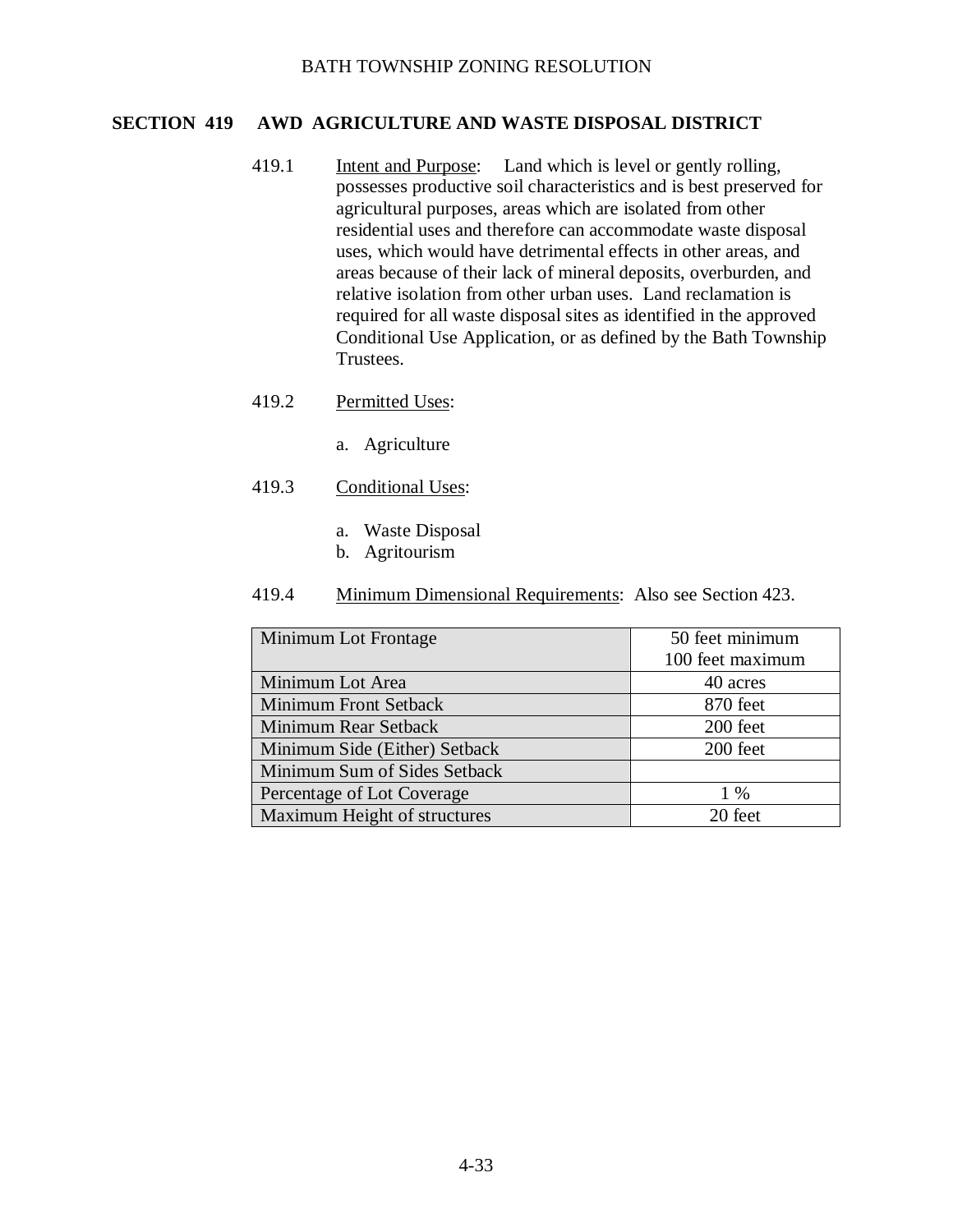### **SECTION 420 WPO WELL FIELD PROTECTION OVERLAY DISTRICT**

420.1 Intent and Purpose: The intent of the Well Field Protection Overlay District is to safeguard the public health, safety and general welfare by protecting the community water supplies within Bath Township through the regulation of potentially polluting land uses and Regulated Substances (Regulated Substances are chemicals and mixtures of chemicals which are health hazards in groundwater. Materials packaged for personal or household use are not Regulated Substances.)

> a. The provisions of this Section shall be applicable to community water supply systems within the Township that have currently maintained and scientifically delineated protection areas endorsed by the Ohio EPA and those community water supply systems in which the purveyor has requested this Overlay District be applied for their system. The Well Field Protection Overlay District shall include all lands located within the community water supply system's "one-year capture area" as defined by the Ohio EPA. The provisions of the Well Field Protection Overlay District shall be supplemental to the regulations of the underlying Zoning District. Where the requirements of this Section are in conflict with the regulations of the underlying District, the more restrictive regulations shall apply.

> b. The Well Field Protection Overlay District will be implemented in conjunction with the purveyors of the community water systems. The Township may require technical or financial assistance to fully implement portions of this Overlay District and the purveyors will be required to provide this assistance for their systems. The Township Trustees and/or the Township Enforcement Officer will in all cases be the deciding authority in decisions regarding the Well Field Protection Overlay District.

420.2 Implementation: Successful implementation of the Well Field Overlay District will require property owners and those persons responsible for the storage, use, handling, or production of Regulated Substances to provide inventory and use information on Regulated Substances and evidence and/or documentation of applicable best management practices (BMP's) being utilized to manage the substances to the Township.

> a. Upon application for a Zoning Certificate, appeal of a Zoning Certificate, or conditional use for properties within this Overlay District, the Bath Township Trustees may employ such technical expertise as needed to ensure compliance with the provisions of these regulations. All reasonable costs, with prior notice to applicant, incurred in the compliance review process shall be passed through to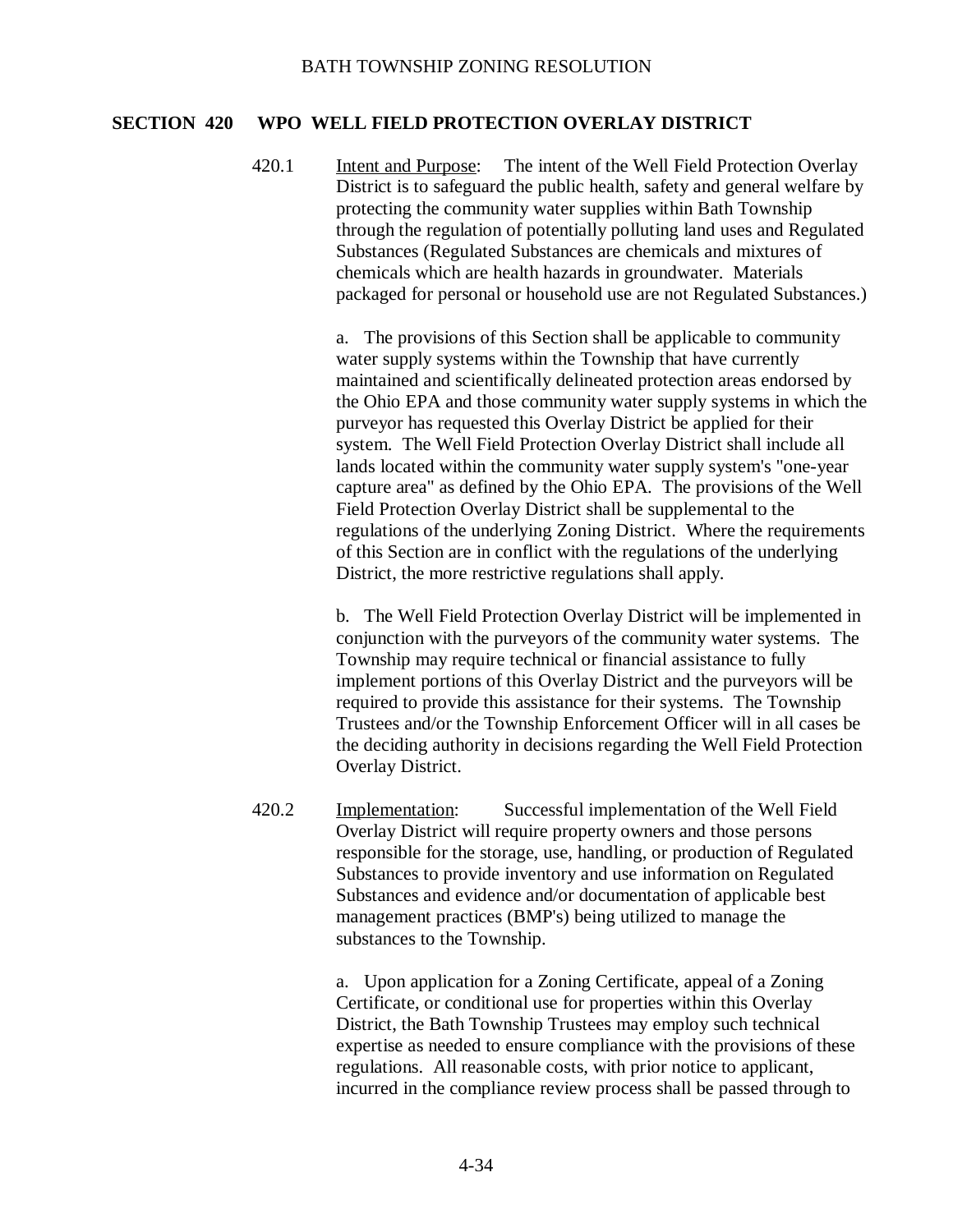the applicant and shall be in addition to those fees normally charged to review the application for a Zoning Certificate.

b. An Application for a Use Compliance Permit will capture information necessary to comply with the intent of this Overlay District. Any change in use or re-zoning of an existing structure for commercial use, or construction of a new structure for commercial use shall require completion of an Application for a Use Compliance Permit.

- 420.3 Permitted Uses: Within the Well Field Protection Overlay District, the permitted uses are defined in Article 4 of the Bath Township Zoning Resolution and shall be those of the underlying Zoning District, unless prohibited within the Well Field Protection Overlay District
- 420.4 Conditional Uses: Within Well Field Protection Overlay District, the conditional uses shall be those of the underlying Zoning District in addition to the requirements contained in this Section.

a. Any request for a Zoning Permit or change of zoning on a parcel or parcels within the Well Field Protection Overlay District that will involve Regulated Substances meeting the criteria set forth in Section 420.7, shall be subject to obtaining conditional use approval.

b. In addition to the conditional use procedure requirements set forth in Section 1004 of this Resolution, if a proposed activity/use will involve Regulated Substances meeting the criteria set forth in Section 420.7, the applicant shall provide the Township Zoning Inspector with a written plan that describes the proposed activity, lists the specific regulated substances and quantities involved, analyzes any potential threats posed by the activity to groundwater resources, and provides information on the Best Management Practices that will be utilized to reduce and/or alleviate those threats. This plan shall be used by the Zoning Commission and Board of Zoning Appeals to render a decision on the proposed conditional use.

- 420.5 Prohibited Uses: Any land use not specifically designated as permitted or conditional uses as provided in Article 4 of this Zoning Resolution shall be prohibited.
- 420.6 Non-Conforming Uses: A use, property or business in operation at the time this Overlay District was adopted and having an amount of regulated substances exceeding the quantities set forth in Section 420.7a is a non-conforming use and is allowed to remain; however, no change of occupancy (ownership or tenants) or any expansion involving regulated substances, or any modification resulting in an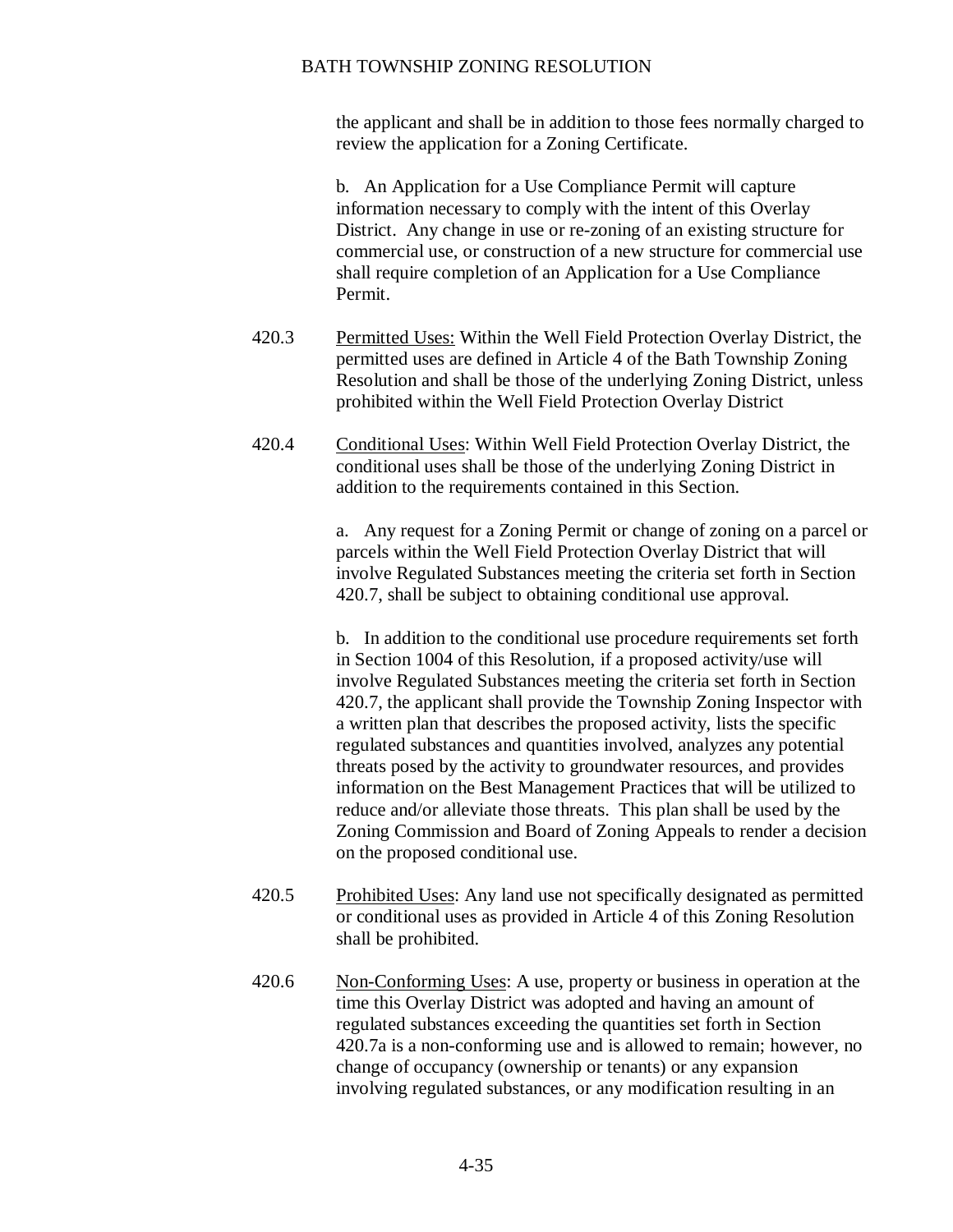increased amount of regulated substances on the property is permitted without approval in accordance with this Zoning Resolution. A use, property or business must comply with all other sections of this District. If a non-conforming use of any land or structure is voluntarily discontinued for two (2) years or more, any further use shall be in conformity with this Well Field Protection Overlay District.

#### 420.7 Groundwater Protection Standards (Quantity Limits)

a. Quantity Limitation. Use, storage, handling and/or production of Regulated Substances in conjunction with permitted**,** accessory, and conditional uses in this District shall be limited to aggregate of Regulated Substances. The aggregate of Regulated Substances in use, storage, handling and/or production may not exceed fifty-five (55) gallons or four hundred forty (440) pounds, which ever is less at any time.

b. Limited Exclusions. A limited exclusion from the provisions of Section 420.7a is authorized for the following types of Regulated Substances and quantities for purposes of reporting as outlined in 420.11, however, they are still Regulated Substances and are still subject to spill reporting requirements at outlined in Section 420.9.

(1) Regulated Substances used for the non-routine maintenance and repair of property or equipment. The use, storage, handling and/or production of Regulated Substances under this exclusion shall be limited to:

(A) The aggregate of Regulated Substances in use, storage, handling, and/or production may not exceed fifty (50) gallons or four hundred (400) pounds at any time.

(B) The total use, storage, handling and/or production of Regulated Substances may not exceed one hundred (100) gallons or eight hundred (800) pounds, whichever is less, in any twelve (12) month period.

(C) The application of U.S.E.P.A. approved agricultural chemicals by licensed personnel using U.S.E.P.A. best recommended practices. Below ground applications in excess of hundred (100) gallons or eight hundred (800) pounds in any twelve-(12) month period shall require seventy-two (72) hour prior notice to the Bath Township Zoning Inspector.

(2) Medical and research laboratory substances in containers not to exceed five (5) gallons or forty (40) pounds of each substance.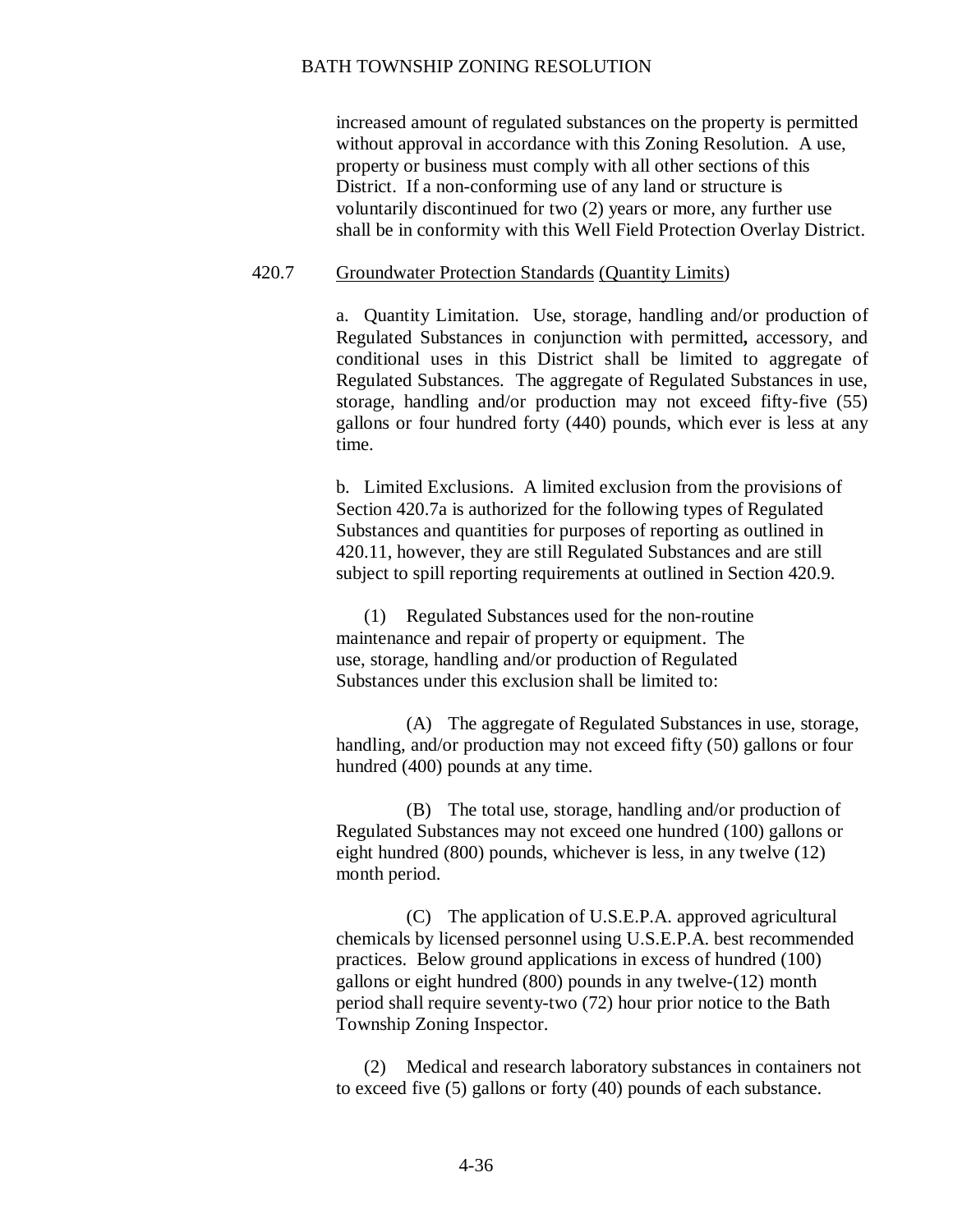(3) Cleaning agents, sodium hypochlorite as used for swimming pools, medicines, and cosmetics packaged for personal or household use.

(4) On-site storage of agricultural chemicals to be used for routine on-site agricultural operations, provided such substances are stored in standard approved packaging and such chemicals are applied to cropland under Best Management Practices as indicated by soil tests, agricultural experts, or label directions approved by the United States Environmental Protection Agency (EPA) or the Ohio Department of Agriculture. This limited exclusion also applies to the application of agricultural chemicals to cropland where such chemicals are brought in from other locations. This provision does not exempt such agricultural chemicals either stored on-site or brought in from other locations from the inventory, spill reporting and underground storage tank protection requirements of the Well Field Protection Overlay District.

NOTE: This regulation does not restrict the use of agricultural chemicals applied in accordance with Best Management Practices and/or label directions.

(5) Transportation of regulated substances through the Well Field Protection Overlay District provided that the transporting vehicle is in compliance with applicable federal, state and local laws and regulations, and provided that the regulated substance is fueling the transporting vehicle or the transporting vehicle is in continuous transit, making delivery, or is stopped for a period of time not to exceed twenty-four (24) hours.

(6) Regulated substances that are within containers such as gas tanks, radiators, transmissions, brake lines and other similar containers that are an integral part of an operable motor vehicle or boat and used specifically and solely for the operation of the vehicle in which the substances are contained. Except as provided for in Section 420.7 b(5) the tanker portion of a tractor trailer/vehicle shall not be included in this exclusion.

(7) Regulated substances associated with paving, the pouring of concrete, or construction for which all necessary permits have been obtained, provided such regulated substances are present at the construction site for which the permits have been issued and do not pose a real and present danger of contaminating surface and/or ground water.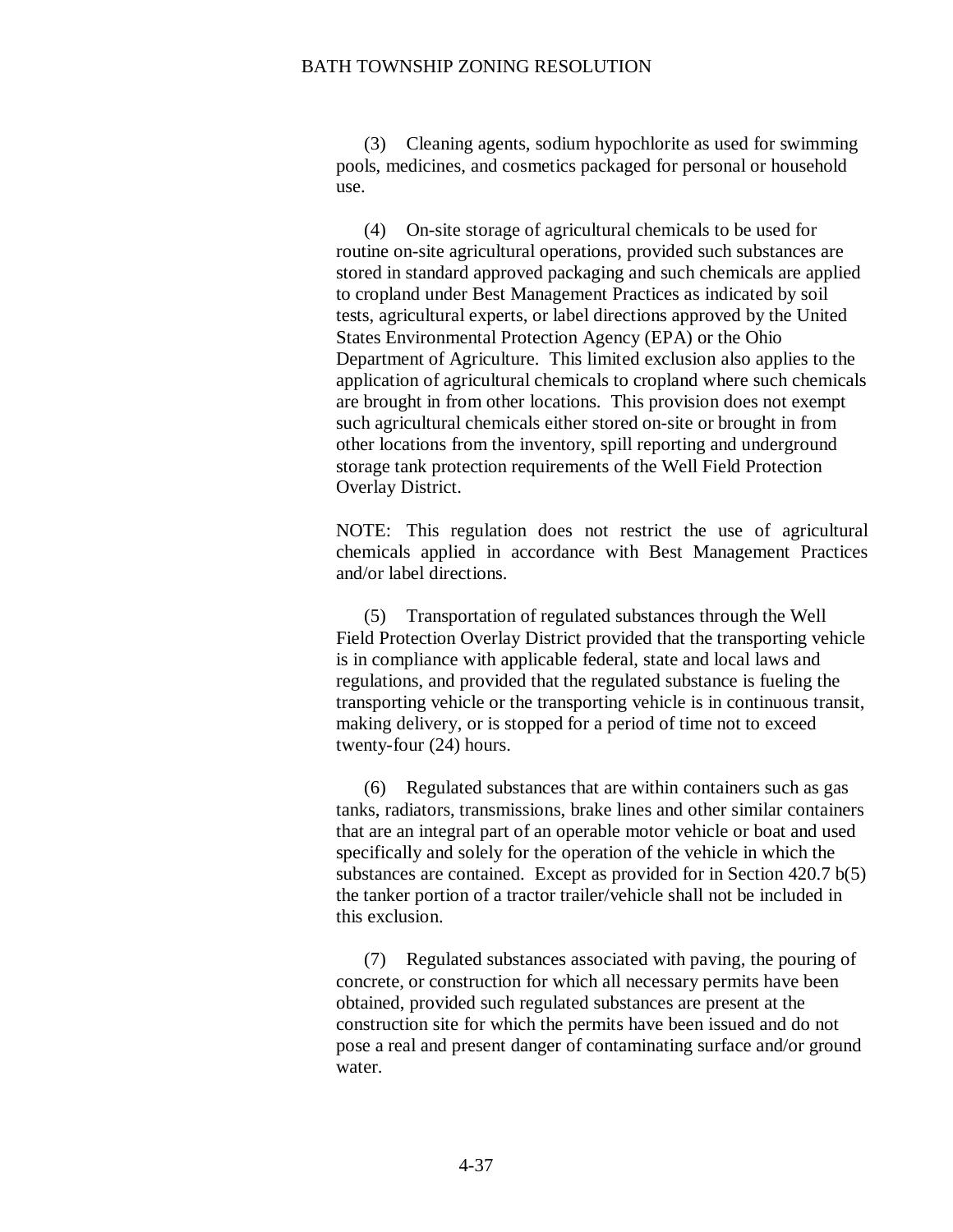(8) Refrigerants contained in equipment used for on-site air cooling or contained in household appliances.

(9) Cosmetics as defined by Section 321(l) (1) of Title 21 of the United States Code provided these products are prepackaged for personal or household use by the general public. The manufacture, extraction, warehousing, or repackaging of these products shall not be excluded.

(10) Heating fuels used solely for building heat provided such heating fuel is stored in standard approved tanks.

(11) Animal maintenance and medicinal substances packaged for residential or agricultural purposes.

c. Underground Storage Tanks. All underground storage tanks shall be in accordance with the following provisions:

(1) Existing Tanks. Owners and operators of underground storage tank systems which are located within the Well Field Protection Overlay District shall comply with the latest rules adopted by State of Ohio Bureau of Underground Storage Tank Regulations (BUSTR).

(2) New Tanks. New underground storage tanks and/or replacement of existing underground tanks are not permitted.

d. Containment Systems. Drums and other types of containers holding Regulated Substances and wastes of such substances shall be stored within secondary containment. Secondary and tertiary containment systems, including the use of containment during chemical storage, transfer and use. The containment system shall be designed to capture one hundred and ten (110) percent of a release from a primary containment unit. Existing containment systems and procedures shall not be removed, nor shall their ability to contain spills be compromised, so long as Regulated Substances are stored, transferred or used within the containment areas. Improvements and/or additions to containment systems may be performed so long as the ability to contain a spill is not compromised. Temporary approved containment systems may be required during maintenance and/or improvement activities.

e. Septic Systems. Greene County Combined Health District (GCCHD) governs residential septic systems. All residential septic systems shall be permitted by the GCCHD and maintained by the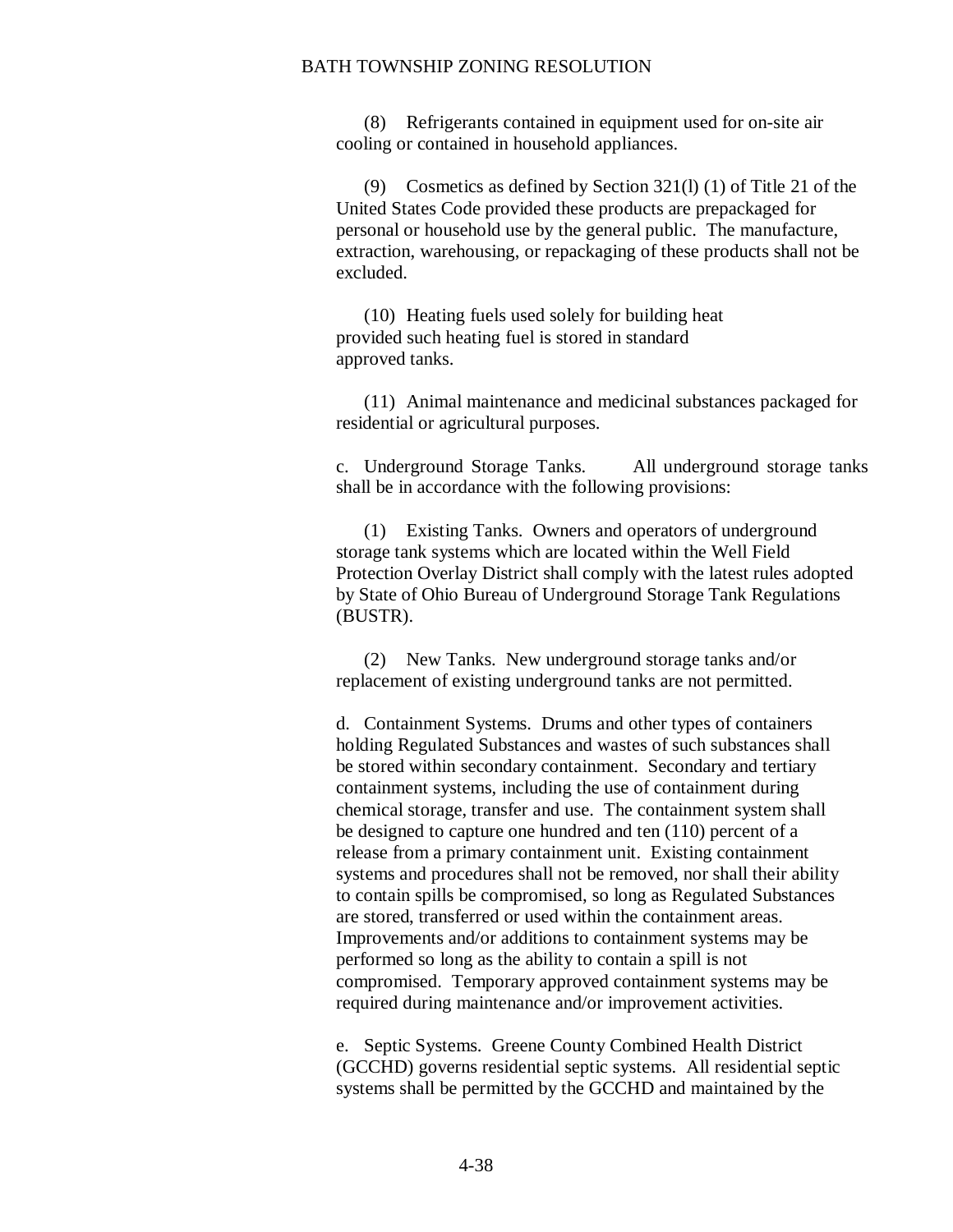owner in accordance with GCCHD regulations. Such systems shall be periodically pumped-out at the interval recommended by the GCCHD. Commercial septic systems are governed by the Ohio EPA. All commercial septic systems shall be permitted by Ohio EPA and be maintained in accordance with state law.

f. Disposal of Septic Waste. Disposal of septic waste is governed by the U.S. Code of Federal Regulations (40 CFR) Part 503. Disposal of such waste is prohibited.

g. Wastewater Treatment Facilities. Disposal of bio-solids from wastewater treatment facilities is prohibited.

h. Application of Agricultural Chemicals. Agricultural chemicals shall be applied in accordance with Best Management Practices and/or label directions.

### 420.8 Management of Regulated Substances

a. No person shall place, deposit, or permit to be deposited, store, process, use, produce, dispose of, transport, or discharge, hereinafter referred to as "handle," any regulated substance on public or private property within the Well field Protection Overlay District, except as provided by law, statute, ordinance, rule or regulation.

b. With the exception of single or two-family residences wherein the regulated substances are for the maintenance of the residence or vehicles under control of the occupant, the use of any land or structure in the Well Field Protection Overlay District in which any Regulated Substances are handled and for which an annual inspection has not been completed is hereby determined to be a dangerous public nuisance.

c. Any violation of Section 420.8a or 420.8b is hereby determined to be a nuisance and must be abated in accordance with the provisions in Title V ORC, 505.86 and 505.87.

### 420.9 Spills, Leaks or Discharges

a. Notification Required. Any person with direct knowledge of a spill, leak or discharge of a Regulated Substance within the Well Field Protection Overlay District shall, if such spill, leak or discharge escapes containment or contacts a non-impervious ground surface and is not immediately and completely remediated, give notice to the Local Fire Department (911) and the operator on duty at the affected or potentially affected water treatment facility by telephone within thirty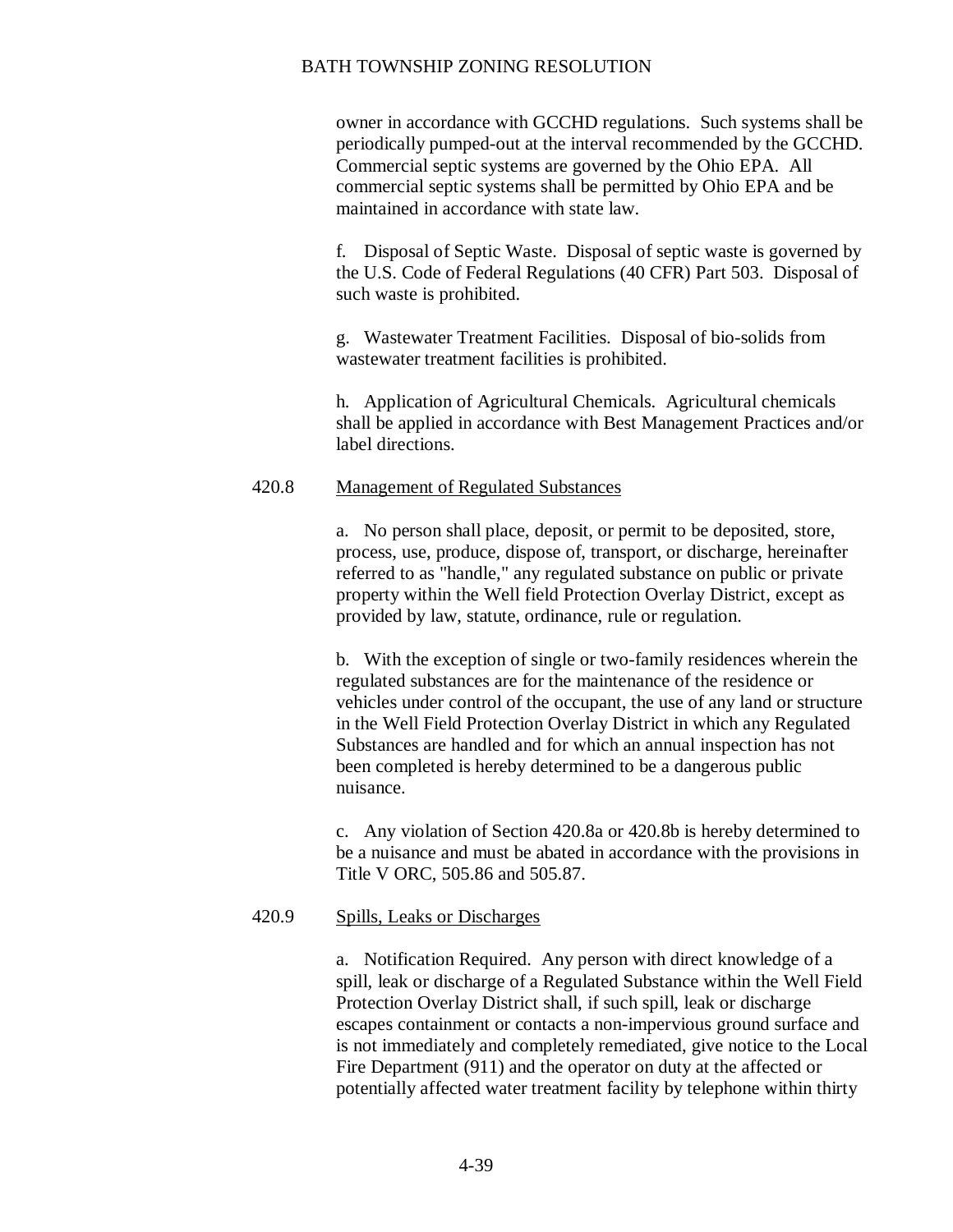(30) minutes of the occurrence. The notification shall include at a minimum, the location of the incident, name and telephone number of person reporting the incident, date and time thereof, type of substance(s), concentration and volume, and control or corrective action taken. Such notification shall in no way alleviate other local, State, and Federal reporting obligations as required by law. When it is impractical for a person to give such notice within the first thirty (30) minutes, notice shall be given as soon as it becomes practical to do so, but not to exceed two (2) hours.

b. Application of Agricultural Chemicals. The application of agricultural chemicals, fertilizers, mineral acids, organic sulfur compounds, etc. used in routine agricultural operations, including plant nutrients and crop protection materials, applied under Best Management Practices as indicated by soil tests, agricultural experts, or label directions approved by the United States EPA or the Ohio Department of Agriculture, shall not be considered a spill, leak, or discharge subject to the reporting provisions of this Section.

c. Liability and Required Documentation. Any entity or person who spills, leaks or discharges said substance(s) shall be liable for any expense, loss or damages incurred by Bath Township or the public water supply operator in response to such an incident, in addition to the amount of any fines imposed on account thereof under State and/or Federal law. Said entity or person shall document and maintain sufficient records so as to reflect accurately the circumstances related to any such incident and develop and implement procedures to substantially eliminate the likelihood of reoccurrence of such spills, leaks or discharges as soon as practicable following the incident, but no later than one hundred eighty (180) days after the incident.

420.10 Clean Closure Requirements. Except in the case of a seasonal discontinuation of operation, the owner or operator of any nonresidential property that becomes unoccupied or has discontinued operation for a period of ninety (90) consecutive days shall remove all regulated substances from the property, other than those used exclusively for heating, cooling, and providing electrical lighting for the premises, within ninety (90) days after the date upon which the property initially became unoccupied or the operation discontinued. Except as noted above, regulated substances, which are excluded from reporting requirements, shall be removed by the date specified above. The owner or operator shall secure the regulated substances on the property until they have been removed. The owner or operator shall notify the Bath Township Zoning Inspector in writing of the date of the cessation of operation or the property becoming unoccupied no later than the day upon which the operation actually ceases or the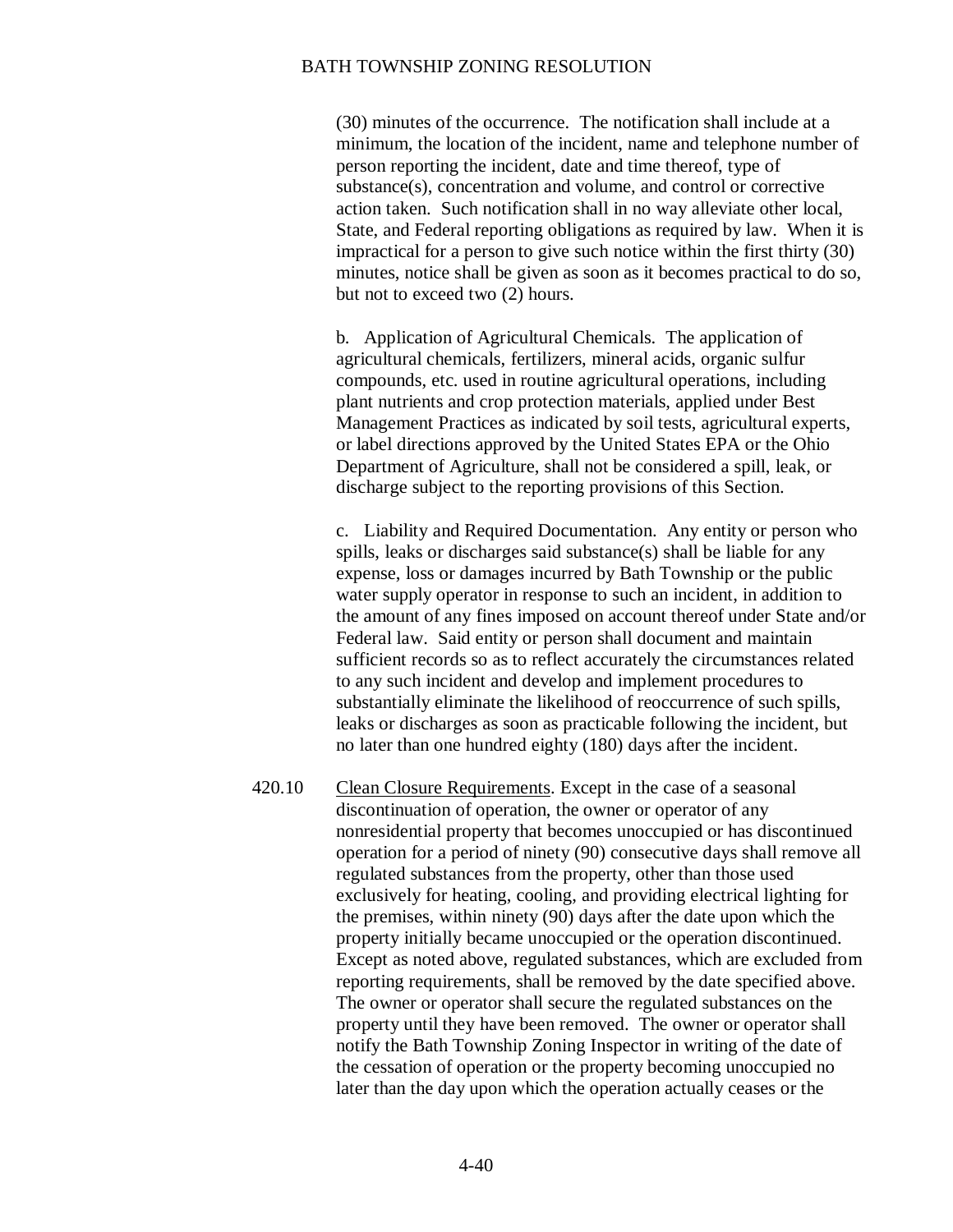property becomes unoccupied, and such notification shall include the owner's name, phone number, and address and the operator's name, phone number, and new address.

### 420.11 Regulated Substance Reporting

a. Owners and operators with applicable types and quantities of Regulated Substances shall, upon request of the Township Zoning Inspector, provide Material Safety Data Sheets and inventory information on those Regulated Substances and evidence and/or documentation of the applicable BMP's being used to manage them. Information including, but not limited to, types, quantities, containment, and location of Regulated Substances may be required either in writing or verbal form at the discretion of the Zoning Inspector**.** Forms and guidance for reporting may be obtained from the Zoning Inspector.

b. Falsifying of Information. No person shall make any false statement, representation or certification in any report or any other document filed or required to be maintained pursuant to this resolution.

c. Retention of Records. Any reports or records compiled or submitted pursuant to this section shall be maintained by the user for a minimum of five (5) years or so long as enforcement or judicial proceedings are being pursued, whichever is longer.

d. Guidance. Forms and guidance for regulated substance reporting may be obtained from the Zoning Inspector**.**

420.12 Enforcement. The Bath Township Zoning Inspector or his/her designee, shall administer, implement, and enforce the provisions of this Section 420. When considering the exercise of any of the following authorities or actions, the Zoning Inspector shall consult with the appropriate administrative official of any potentially affected community water supply system. Such consultation shall determine what measures need to be taken to ensure the public water supply is reasonably and adequately protected from contamination for the present and the future.

> a. Exemption of Regulated Substances. The Zoning Inspector is authorized to exempt certain Regulated Substances that pose no threat to ground water, from the provisions of these regulations. The Zoning Inspector shall maintain and make available a list of all Regulated Substances that are exempted from these regulations. Decision of the Zoning Inspector is subject to appeal to the Bath Township Board of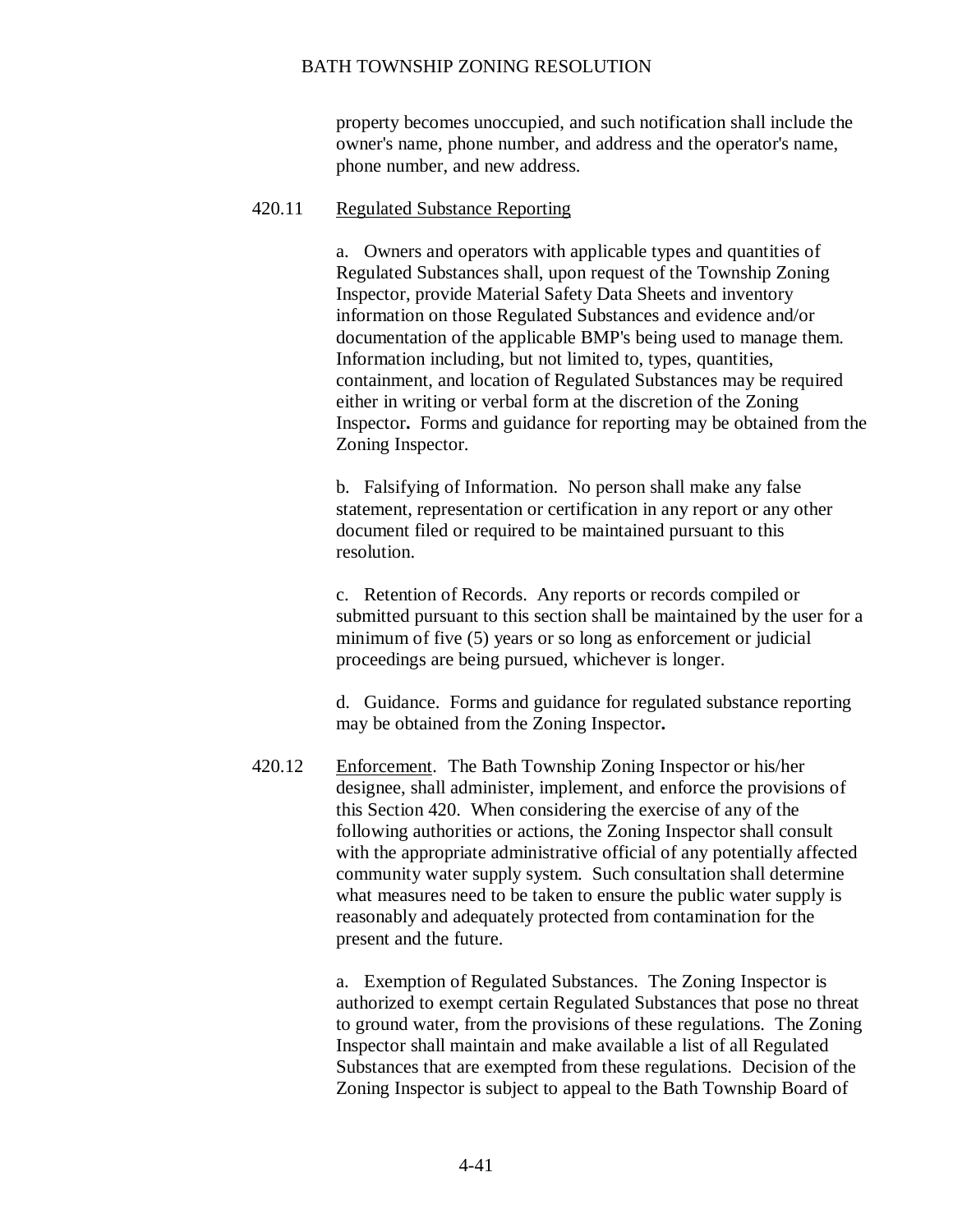Zoning Appeals, in accordance with Section 1002 of the Bath Township Zoning Resolution.

b. Notice of Violation. Any person found in violation of any provisions of this Section or any other requirement, rule or regulation issued under the authority of this Section will be served with a written notice stating the nature of the violation and providing reasonable time for compliance, provided however, written notice of violation may be waived under the conditions heretofore described in this Section and provided further, that if the Zoning Inspector has previously promulgated a schedule of compliance or issued an order addressing the same type of or a similar violation and the time for compliance has passed, the Zoning Inspector may dispense with establishing another time period for compliance.

c. Public Water Supply Protection Authority. If any activity or use of Regulated Substance is deemed by the Bath Township Zoning Inspector to pose a real and present danger of contaminating surface and/or groundwater that would normally enter the public water supply, the Zoning Inspector is hereby authorized to:

(1) Notify the Public Water Purveyor.

(2) Cause cessation of said activity or use of the regulated substance; and

(3) Require the provision of administrative controls and/or facilities sufficient to mitigate said danger; and/or

(4) Cause the provision of pollution control and/or abatement activities; and

In recognition of the sensitive nature of the aquifer, additional and/or emergency enforcement may be necessary. Written notice may be waived in event an activity or use poses a real and present danger of contamination to the surface and/or groundwater. In addition, the Zoning Inspector will notify the appropriate administrative official of any action taken.

d. Liability. Any entity or person who spills, leaks or discharges contaminates shall be liable for any expense, loss or damages, including cleanup, incurred by Bath Township or any other affected party.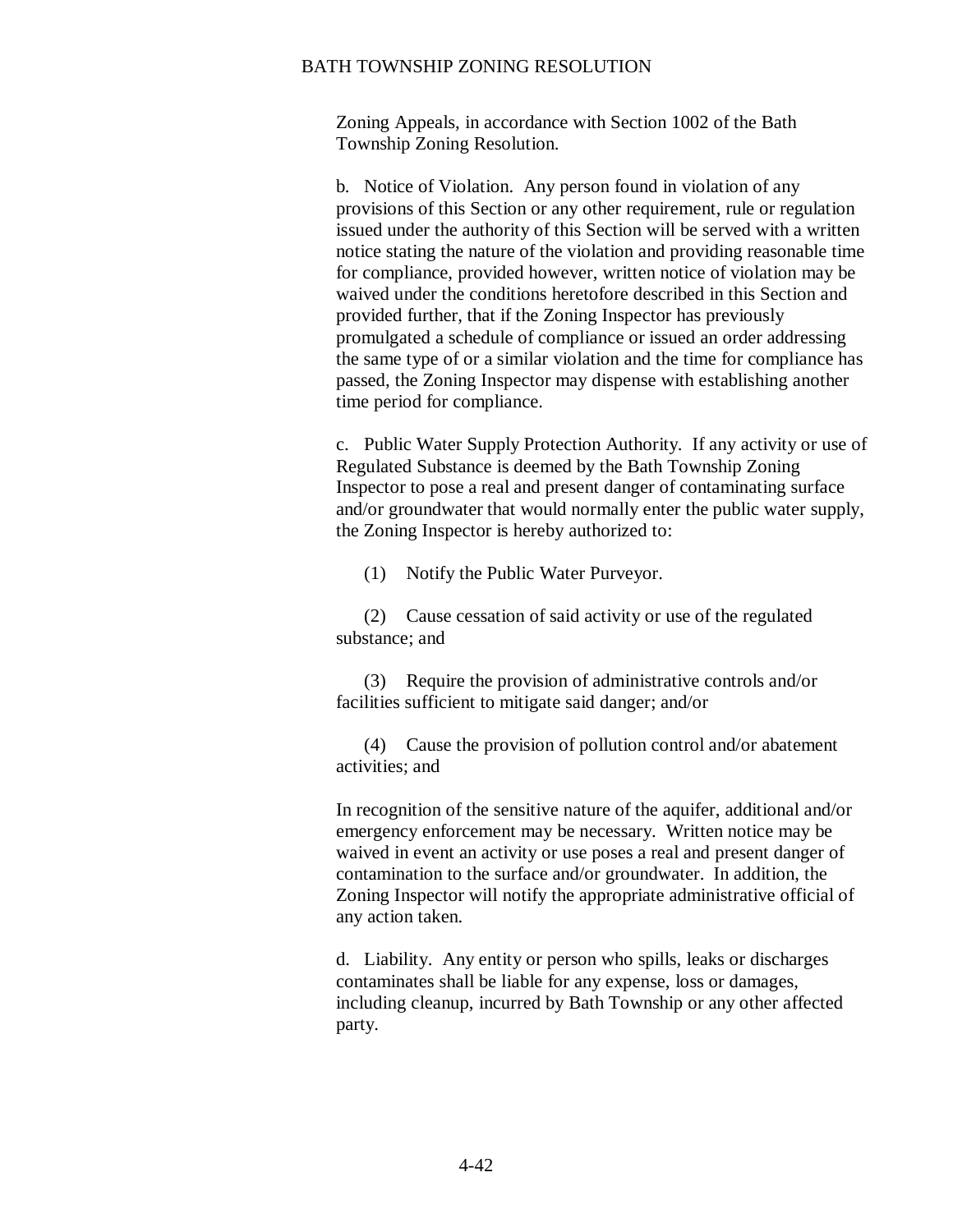e. Violation. Whoever violates and is found guilty of any provisions of this resolution are subject to the penalty provisions as outlined in Section 1001.8, Violations and Penalties, of this Resolution.

f. Inspections. Subject to applicable provisions of law, the Zoning Inspector or authorized designee bearing proper identification, shall be permitted to enter private property at any reasonable time, with reasonable cause or with prior notification, for such purposes as inspection, observation, measurement, sampling, and records examination pertaining to the requirements of this Zoning Resolution to ensure that activities are in accordance with the provisions of this Section. If the owner or tenant does not consent to the entry of the Zoning Inspector for the above stated purposes, the Zoning Inspector may apply to a court of proper jurisdiction for an appropriate order or other appropriate authority (emergency situations) to enter said property.

420.13 Minimum Dimensional Requirements: As established for the underlying Zoning District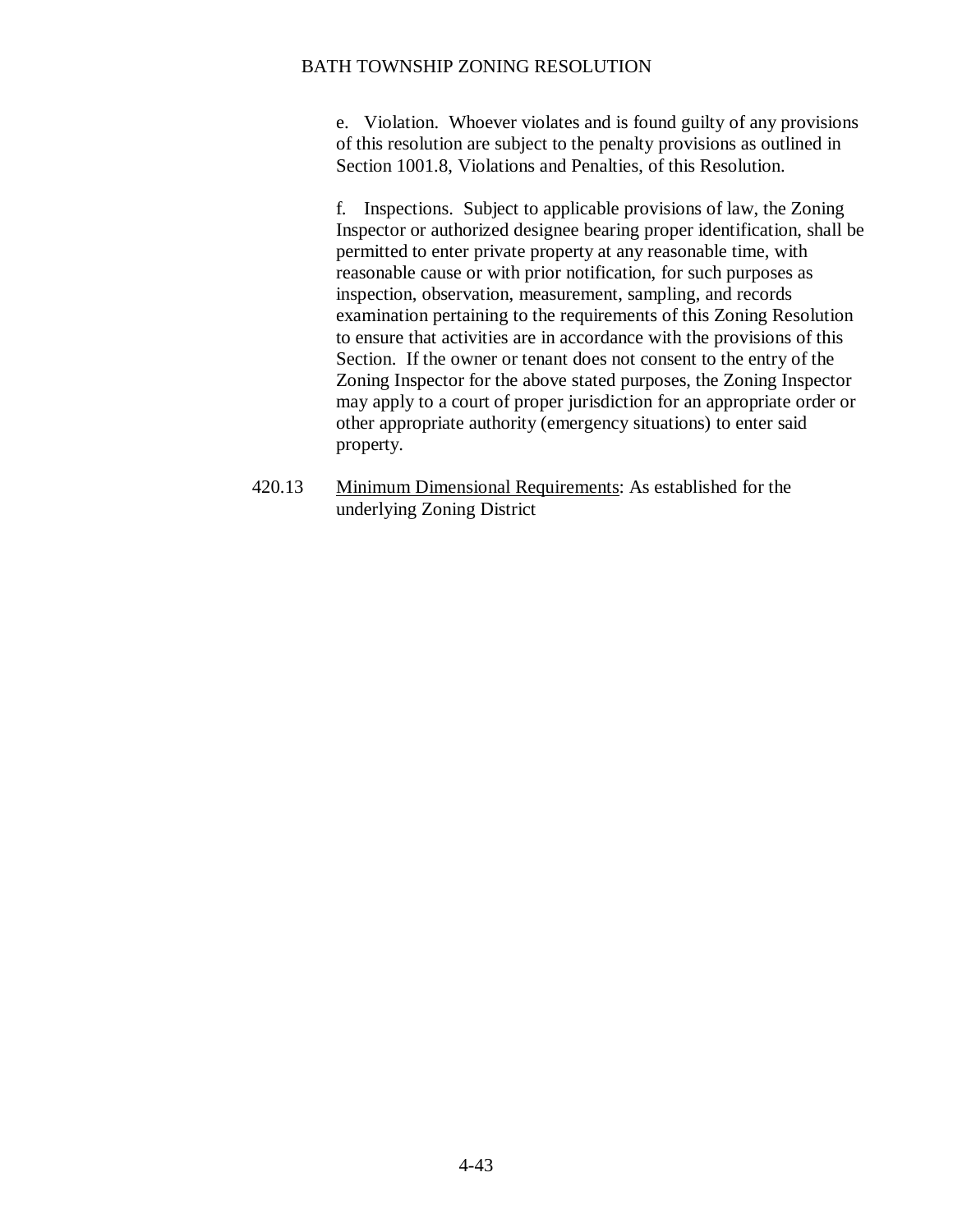## **SECTION 421 FPO FLOOD PLAIN OVERLAY DISTRICT**

This District encompasses underlying Zoning Districts and imposes additional requirements above that required by the underlying Zoning Districts.

421.1 Intent and Purpose: The purpose and intent of the Flood Plain Overlay District is to prevent the loss of property and life, to prevent the disruption of commerce and governmental services, to prevent the unnecessary and extraordinary expenditure of public funds for flood protection and relief, and to prevent the impairment of the tax base, by:

> a. Restricting, regulating, or prohibiting certain uses, activities, and developments from locating within areas subject to flooding;

b. Regulating uses, activities, and developments which, acting alone or in combination with other existing or future uses, activities, and developments, will cause unacceptable increases in flood heights, velocities and frequencies;

c. Requiring all those uses, activities, and developments that occur in flood-prone areas to be protected and/or flood proofed against flooding and flood damage; and

d. Protecting individuals from buying lands and structures which are unsuited for intended purposes because of flood hazards.

# 421.2 Process and Conditions for Uses in the Flood Plain Overlay District:

a. The applicant shall be required to meet the requirements specified in the Flood Damage Reduction Resolution, Greene County, Ohio (most current version), prior to applying for a Zoning Permit from the Bath Township Zoning Inspector.

b. The applicant shall provide to the Bath Township Zoning Inspector at the time of Zoning Application, proof that the requirements of the Flood Damage Reduction Resolution, Greene County, Ohio (most current version) have been met along with the appropriate approval/permits from the Greene County Flood Plain Administrator.

421.3 Basis for Establishing The Initial Areas of The Flood Plain Overlay District: The degree of flood protection required by this Resolution is considered reasonable for regulatory purposes and is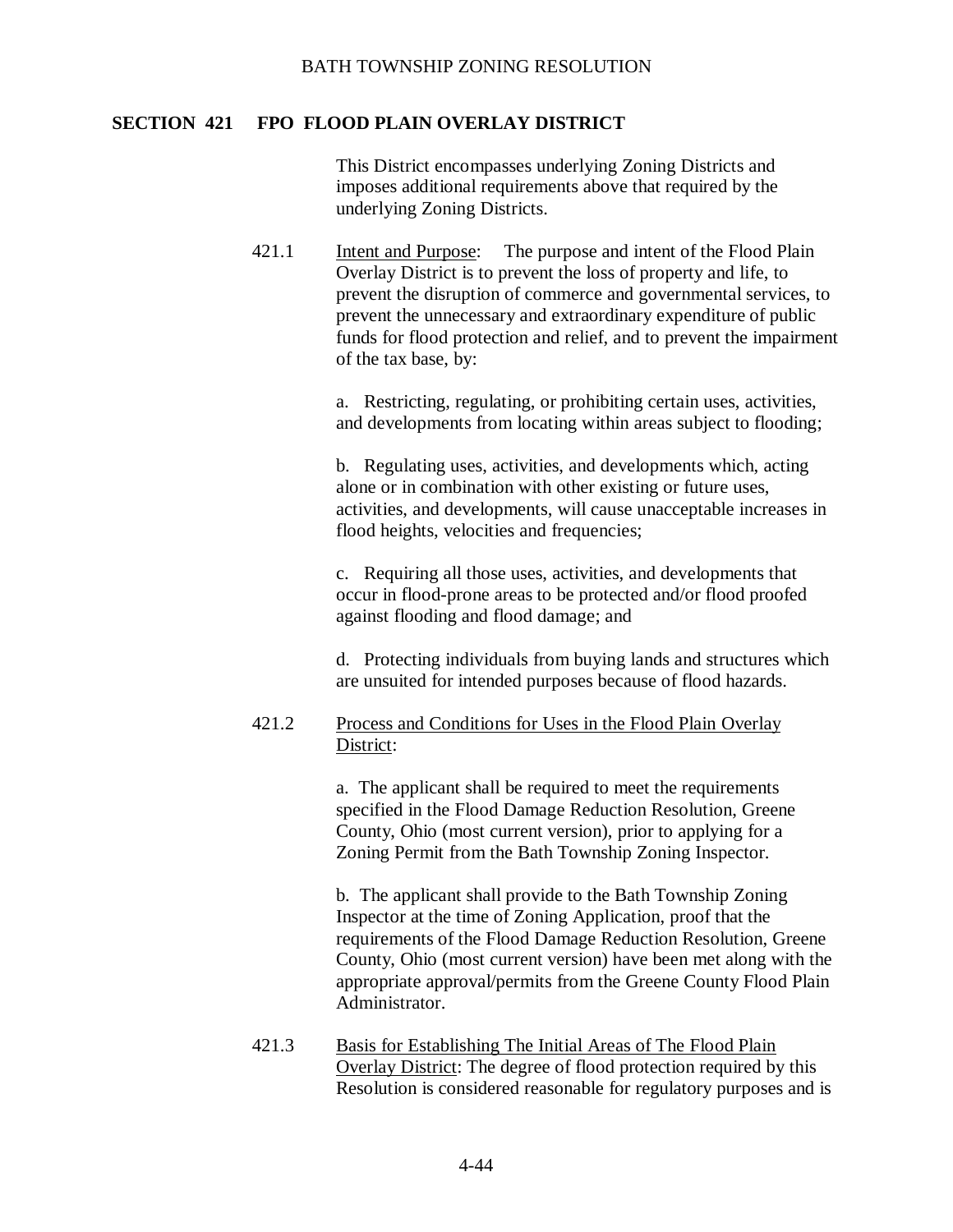based upon the Flood Insurance Study for the Unincorporated Areas of Greene County, Ohio prepared by the Federal Emergency Management Agency. The Flood Insurance Study, with accompanying maps is adopted by reference and declared to be a part of this Resolution. Where detailed studies of the Floodway and Floodway Fringe have not been made available within the Flood Insurance Study, the following sources of data may be used to determine the necessary District boundaries for the purposes of this Resolution:

a. Corps of Engineers-Flood Plain Information Reports.

b. U.S. Geological Survey-Flood Prone Quadrangles.

c. U.S.D.A., Soil Conservation Service-Flood Hazard Analysis Studies and County Soil Surveys (Alluvial Soils).

d. Ohio Department of Natural Resources-Flood Hazard Reports and Flood Profile Charts.

e. Known high-water marks from past floods.

f. All sources acceptable to the appropriate Greene County Flood Plain Administrator.

This Resolution does not imply that areas outside of the Flood Plain Overlay District as designated on the Official Zoning District Map or land uses permitted within such District will be free from flooding damages. This Resolution shall not create liability on the part of Bath Township or any official or employee thereof for any flood damages that result from reliance on this Resolution.

### 421.4 Overlaying of Existing Districts:

a. The Flood Plain Overlay District described above shall be an overlay to the existing underlying District(s) as shown on the Official Zoning Map, and as such, the provisions for the Flood Plain Overlay District shall serve as a supplement to the underlying District provisions.

b. Where there happens to be any conflict between the provisions or requirements of the Flood Plain Overlay District and those of any underlying District(s) the more restrictive provisions and/or those pertaining to the Flood Plain Overlay Districts shall apply.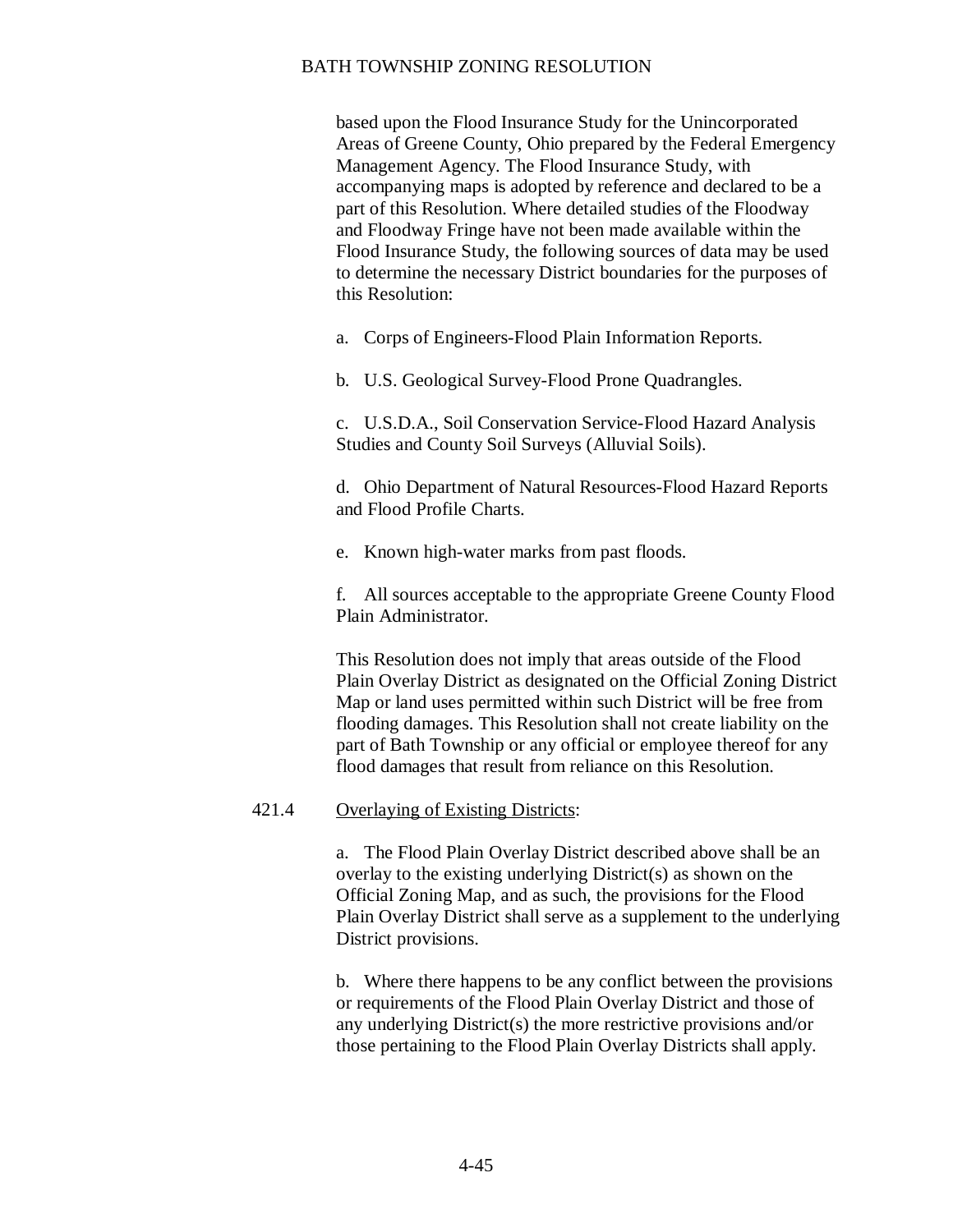c. In the event any provision concerning a Flood Plain Overlay District is declared inapplicable as a result of any legislative or administrative actions or judicial discretion, the basic underlying District provisions shall remain applicable.

- 421.5 Zoning Map: The boundaries of the Flood Plain Overlay District are established per the Flood Insurance Study for the Unincorporated Areas of Greene County, Ohio and as shown on the Official Zoning Map of Bath Township which is declared to be a part of this Resolution and which shall be kept on file at the Bath Township Zoning Inspectors Offices.
- 421.6 Uses within the Flood Plain Overlay: Permitted and conditional uses shall be that of the underlying District in accordance with the process and conditions specified in section 421.2
- 421.7 Minimum Dimensional Requirements: As established for the underlying Zoning District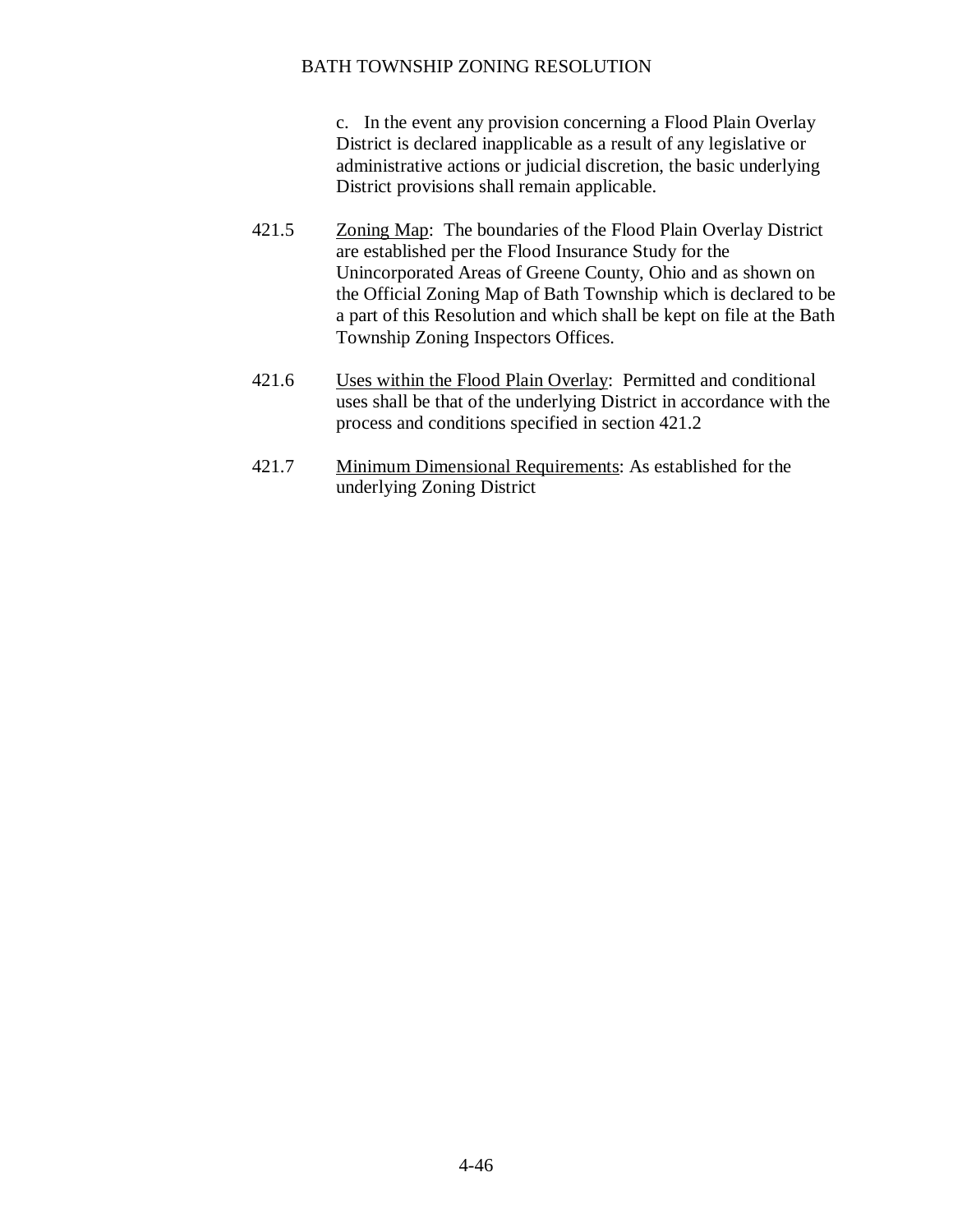# **SECTION 422 WRIGHT-PATTERSON AIR FORCE BASE ZONING REGULATION**

422.1 Intent and Purpose: Areas identified in the Wright-Patterson Air Force Base Zoning Regulation to ensure appropriate density and noise building techniques are implemented. The long term intent of the Wright-Patterson Air Force Base Zoning Regulation is to ensure that the growth in Bath Township in the area identified in the Wright-Patterson Air Force Base Zoning Regulation does not impact the operations of the Air Force Base, nor the operations of the Air Force Base impacting the approved uses in these areas. The Chief Building Inspector for Montgomery County Ohio is responsible for the enforcement and administration of the Wright-Patterson Air Force Base Zoning Regulation.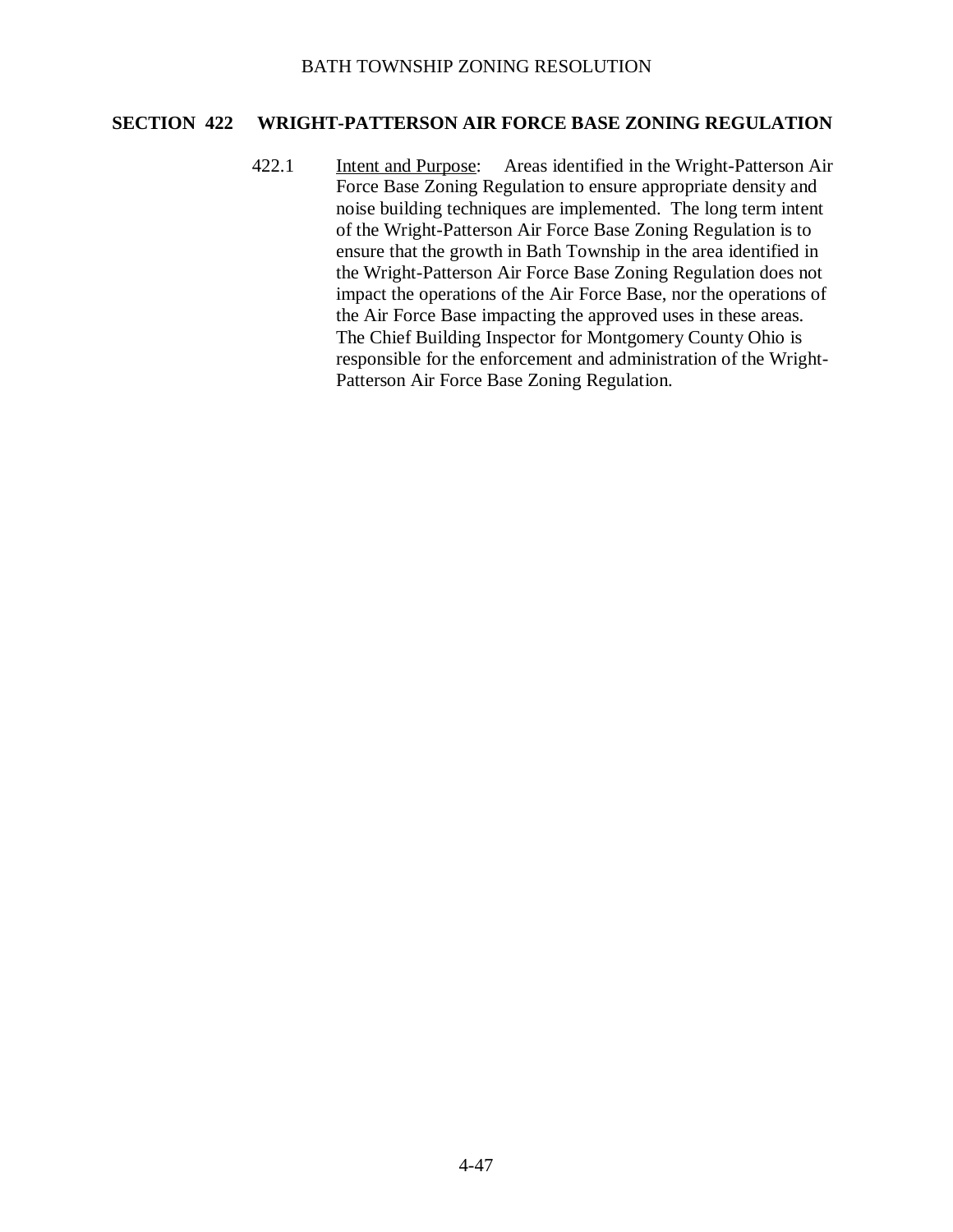# **SECTION 423 MINIMUM DIMENSIONAL REQUIREMENTS**

The following schedule establishes minimum yard, area and height requirements for structures by District.

| <b>DISTRICT</b> | <b>MINIMUM</b><br>LOT                                                   | <b>MINIMUM LOT</b><br><b>AREA</b>                          | $\mathbf{0}_{\mathbf{0}}^{\prime}$<br><b>MINIMUM SETBACKS (in feet)</b><br><b>OF LOT</b> |             |                      | <b>MAXIMUM</b><br><b>HEIGHT OF</b> |                 |                   |
|-----------------|-------------------------------------------------------------------------|------------------------------------------------------------|------------------------------------------------------------------------------------------|-------------|----------------------|------------------------------------|-----------------|-------------------|
|                 | <b>FRONTAGE</b>                                                         |                                                            | <b>FRONT</b>                                                                             | <b>REAR</b> | <b>EITHER SUM OF</b> |                                    | <b>COVERAGE</b> | <b>STRUCTURES</b> |
|                 | (in feet)                                                               |                                                            | <b>YARD</b>                                                                              | YARD        | <b>SIDE</b>          | <b>SIDES</b>                       |                 | (in feet)         |
| PA              | 250                                                                     | 80 acres                                                   | 50                                                                                       | 40          | 25                   | 60                                 | 10              | 35                |
| $A-1$           | 250                                                                     | 5 acres                                                    | 50                                                                                       | 40          | 25                   | 60                                 | 10              | 35                |
| $R-1$           | 150                                                                     | 3 acres                                                    | 50                                                                                       | 40          | 25                   | 60                                 | 10              | 35                |
| $R-1A$          | 125                                                                     | $1\frac{1}{2}$ acres                                       | 50                                                                                       | 40          | 20                   | 45                                 | 15              | 35                |
| $R-2$           | Off-site public waste water collection and water required.              |                                                            |                                                                                          |             |                      |                                    |                 |                   |
| Single-         | 100                                                                     | 20,000                                                     | 50                                                                                       | 40          | 15                   | 35                                 | 20              | 35                |
| Family          | sq. ft.                                                                 |                                                            |                                                                                          |             |                      |                                    |                 |                   |
| $R-3$           |                                                                         | Off-site public waste water collection and water required. |                                                                                          |             |                      |                                    |                 |                   |
| Single-         | 65                                                                      | $12,000$ sq.                                               | 30                                                                                       | 30          | 10                   | 25                                 | 30              | 40                |
| Family          |                                                                         | ft. per unit                                               |                                                                                          |             |                      |                                    |                 |                   |
| $R-3$           |                                                                         | Off-site public waste water collection and water required. |                                                                                          |             |                      |                                    |                 |                   |
| Two-Family      | 85                                                                      | $8,000$ sq. ft.                                            | 30                                                                                       | 30          | 10                   | 25                                 | 30              | 40                |
|                 |                                                                         | per unit                                                   |                                                                                          |             |                      |                                    |                 |                   |
| $R-3$           |                                                                         | Off-site public waste water collection and water required. |                                                                                          |             |                      |                                    |                 |                   |
| Multi-          | 110                                                                     | $5,500$ sq. ft.                                            | 30                                                                                       | 30          | 10                   | 25                                 | 35              | 40                |
| Family          |                                                                         | per unit                                                   |                                                                                          |             |                      |                                    |                 |                   |
| $R-4$           |                                                                         | Off-site public waste water collection and water required. |                                                                                          |             |                      |                                    |                 |                   |
| Single          | 250                                                                     | 25 acres                                                   | 60                                                                                       | 60          | 60                   | 120                                | 30              | 15                |
| Family          |                                                                         |                                                            |                                                                                          |             |                      |                                    |                 |                   |
| <b>UM</b>       |                                                                         | Off-site public waste water collection and water required. |                                                                                          |             |                      |                                    |                 |                   |
|                 | 200                                                                     | 3 acres                                                    | 50                                                                                       | 40          | 15                   | 35                                 | 40              | 60                |
| $B-1$           | 200                                                                     | 1 acre                                                     | 60                                                                                       | 40          | none                 |                                    | 50              | 35                |
| $B-2$           | 200                                                                     | 1 acre                                                     | 60                                                                                       | 40          | none                 |                                    | 50              | 35                |
| $M-1$           | 200                                                                     | 1 acre                                                     | 50                                                                                       | 40          | 30                   | 65                                 | 55              | 45                |
| $M-2$           | 200                                                                     | 2 acres                                                    | 50                                                                                       | 40          | 30                   | 65                                 | 50              | 45                |
| $C-1$           | 250                                                                     | 5 acres                                                    | 60                                                                                       | 60          | 30                   | 60                                 | 10              | 35                |
| $IG-1$          | 250                                                                     | 5 acres                                                    | 60                                                                                       | 60          | 50                   | 110                                | 20              | 45                |
| Q               | 200                                                                     | 20 acres                                                   | 50                                                                                       | 50          | 50                   | 110                                | 50              | 150               |
| $Q-M$           | 200                                                                     | $20\rm\; acres$                                            | 50                                                                                       | 50          | 50                   | 110                                | 50              | 150               |
| <b>AWD</b>      | 50 ft.                                                                  | 40 acres                                                   | 870                                                                                      | 200         | 200                  |                                    |                 | 20                |
|                 | minimum,                                                                |                                                            |                                                                                          |             |                      |                                    |                 |                   |
|                 | 100 ft.                                                                 |                                                            |                                                                                          |             |                      |                                    |                 |                   |
|                 | maximum                                                                 |                                                            |                                                                                          |             |                      |                                    |                 |                   |
| <b>WPO</b>      | ---------- As established for the underlying Zoning District ---------- |                                                            |                                                                                          |             |                      |                                    |                 |                   |
| <b>FPO</b>      | --------- As established for the underlying Zoning District ----------  |                                                            |                                                                                          |             |                      |                                    |                 |                   |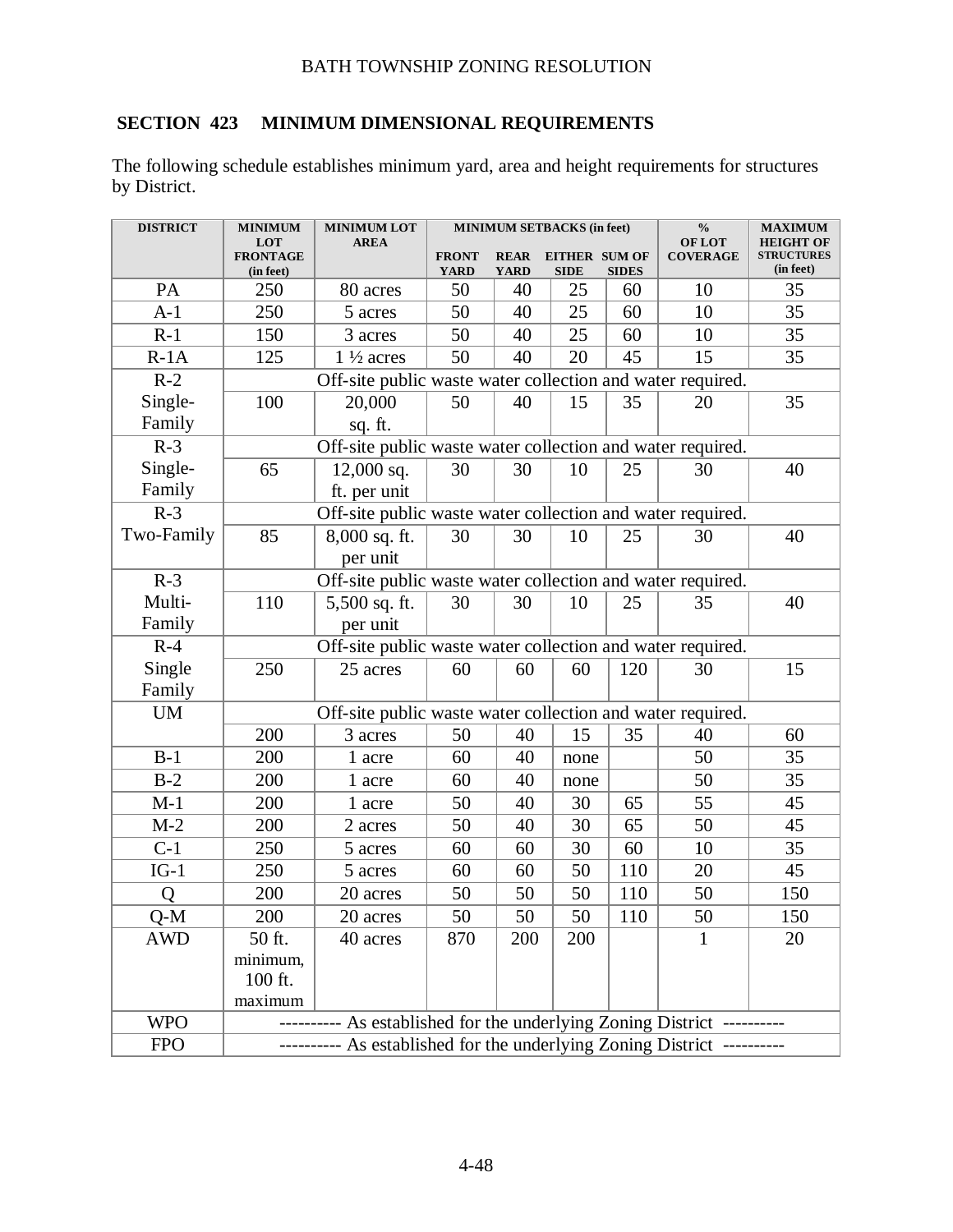Note: The area requirements specified in Article 4 shall not apply to structures to be erected on university or college campuses or within military reservations of the Federal Government except that the specified minimum yard requirements shall be observed along all public rights-of-way wherever the sites of structures abut any District other than an "IG-1" District.

Note: See "Yard Setback" in Article 2 for definition.

423.1 MINIMUM YARD REQUIREMENTS FOR NON-RESIDENTIAL USES ABUTTING A RESIDENTIAL DISTRICT: Non-residential structures or uses shall not be located nor conducted closer to any lot line of an "R" District than the distance specified in the following schedule, except as provided in Section 423.2.

|                                                       |           | <b>USE</b>                                   |  |  |  |
|-------------------------------------------------------|-----------|----------------------------------------------|--|--|--|
| MIMIMUM SIDE OR REAR YARD<br>ABUTTING AN "R" DISTRICT | 30 feet   | Off-street parking spaces and access drives  |  |  |  |
|                                                       |           | for non-residential uses.                    |  |  |  |
|                                                       | 50 feet   | Public and Semi-Public uses.                 |  |  |  |
|                                                       | 60 feet   | Recreation facilities, entertainment         |  |  |  |
|                                                       |           | facilities, motels, trailer and mobile home  |  |  |  |
| <b>AN</b>                                             |           | parks, and all commercial uses.              |  |  |  |
|                                                       | 100 feet  | Outside sale or storage of building material |  |  |  |
|                                                       |           | or construction equipment, all industrial    |  |  |  |
|                                                       |           | uses, except those listed below.             |  |  |  |
|                                                       | 500 feet  | Junk yard and salvage yard, and mineral      |  |  |  |
| ABI                                                   |           | extraction,                                  |  |  |  |
|                                                       | 1000 feet | Adult entertainment facility, and waste      |  |  |  |
|                                                       |           | disposal                                     |  |  |  |

423.2 LANDSCAPING OR SCREENING PROVISIONS: If approved by The Board of Zoning Appeals for non-residential uses abutting "R" District, the minimum yards as stated in Article 4 may be reduced by fifty (50) percent of the stated requirements with use of approved landscaping or screening. Such screening shall be a masonry or solid fence with a minimum height of six (6) feet maintained in good condition. Landscaping provided in lieu of such wall or fence shall consist of a strip of land not less than fifteen (15) feet in width, densely planted with evergreens not less than six (6) feet in height at the time of planting. The Zoning Inspector will ensure the approved landscaping/screening plan is followed.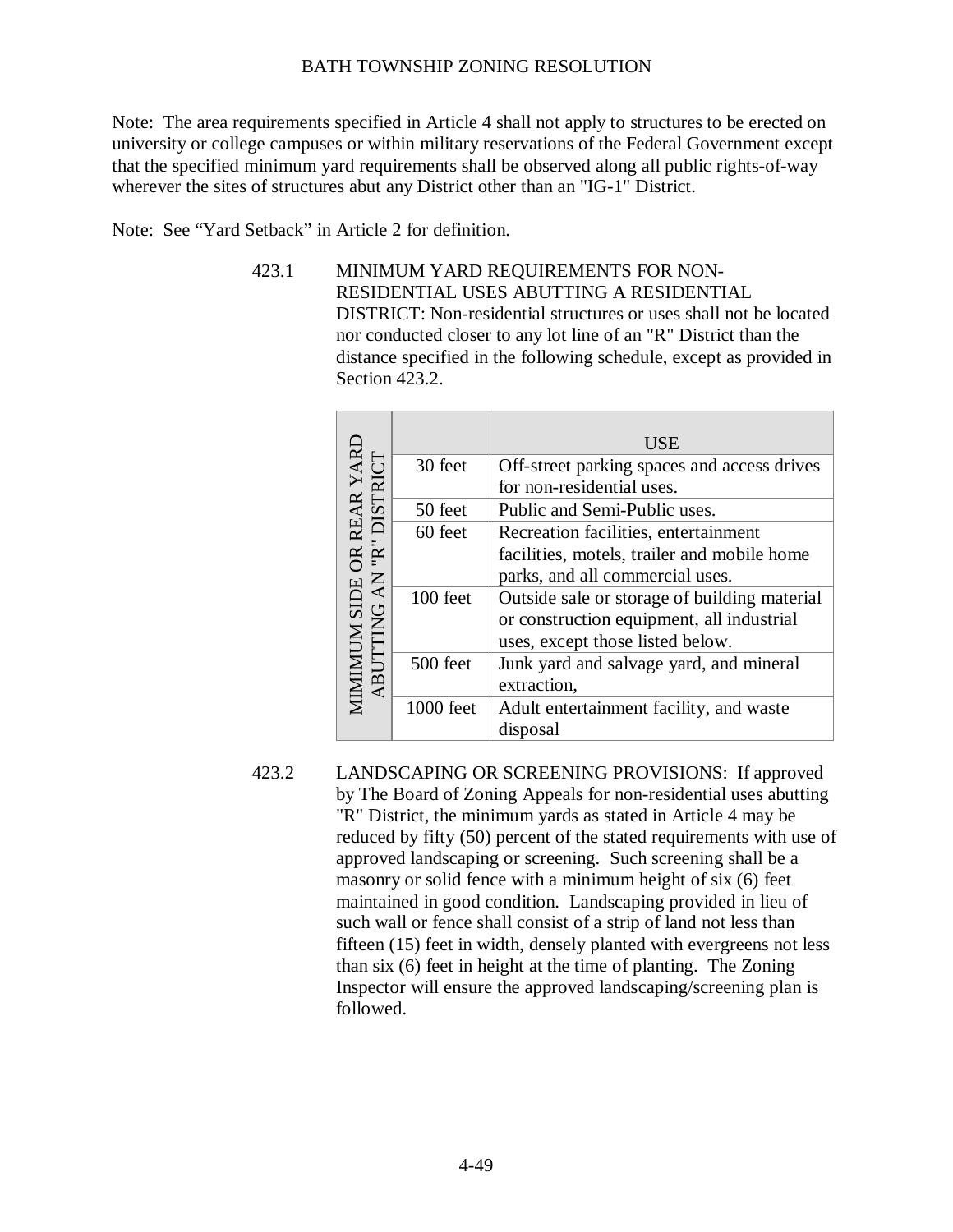# 423.3 HEIGHT REGULATIONS FOR INSTITUTIONAL, OFFICE, INDUSTRIAL AND APARTMENT STRUCTURES.

a. Institutional, office, industrial, and apartment dwellings with a height in excess of the maximum height specified in Article 4 for such structures may be permitted provided the required front, side and rear yards are increased by one foot for each foot of additional structure height above the maximum specified in Article 4, except that no structure shall exceed a maximum height of sixty (60) feet.

b. Structures to be erected on university or college campuses may exceed the maximum height specified in Article 4, provided that the required side yard abutting an "R", "B", or "M" District or any lot occupied by a dwelling is increased by one foot for each foot of additional height above the maximum specified in Article 4.

c. The height regulations prescribed herein shall not apply to television and radio towers, church spires, belfries, monuments, tanks, water and fire towers, stage towers or scenery lofts, cooling towers, ornamental towers and spires, chimneys, silos and similar structures, elevator bulkheads, smokestacks, conveyors, structures used in the processing of minerals, and flagpoles, except where the height of such structure will constitute a hazard to the safe landing and takeoff at an established airport or U.S. military installation.

423.4 FOOT PRINT REQUIREMENTS FOR DWELLINGS: The foot print for residential dwellings erected on any lot shall not be less than that established below, excluding garages, carports, and unenclosed porches, decks, patios and other outdoor living spaces. These requirements shall be applicable to all Districts permitting dwellings.

> a. Single Family and Two Family Dwellings: 1,250 sq. ft. per family unit

| <b>Number of</b><br><b>Bedrooms</b> | <b>Multiple Family</b><br><b>Dwellings</b>       |
|-------------------------------------|--------------------------------------------------|
| Studio                              | $600$ sq. ft. per unit                           |
|                                     | 750 sq. ft. per unit                             |
| 2                                   | 900 sq. ft. per unit                             |
| 3                                   | $1,050$ sq. ft. per unit                         |
|                                     | $1,200$ sq. ft. per unit                         |
| 5 and over                          | 1,350 sq. ft. per unit plus 150 sq. ft. for each |
|                                     | additional bedroom over 5                        |

b. Multiple Family Dwellings: See table below.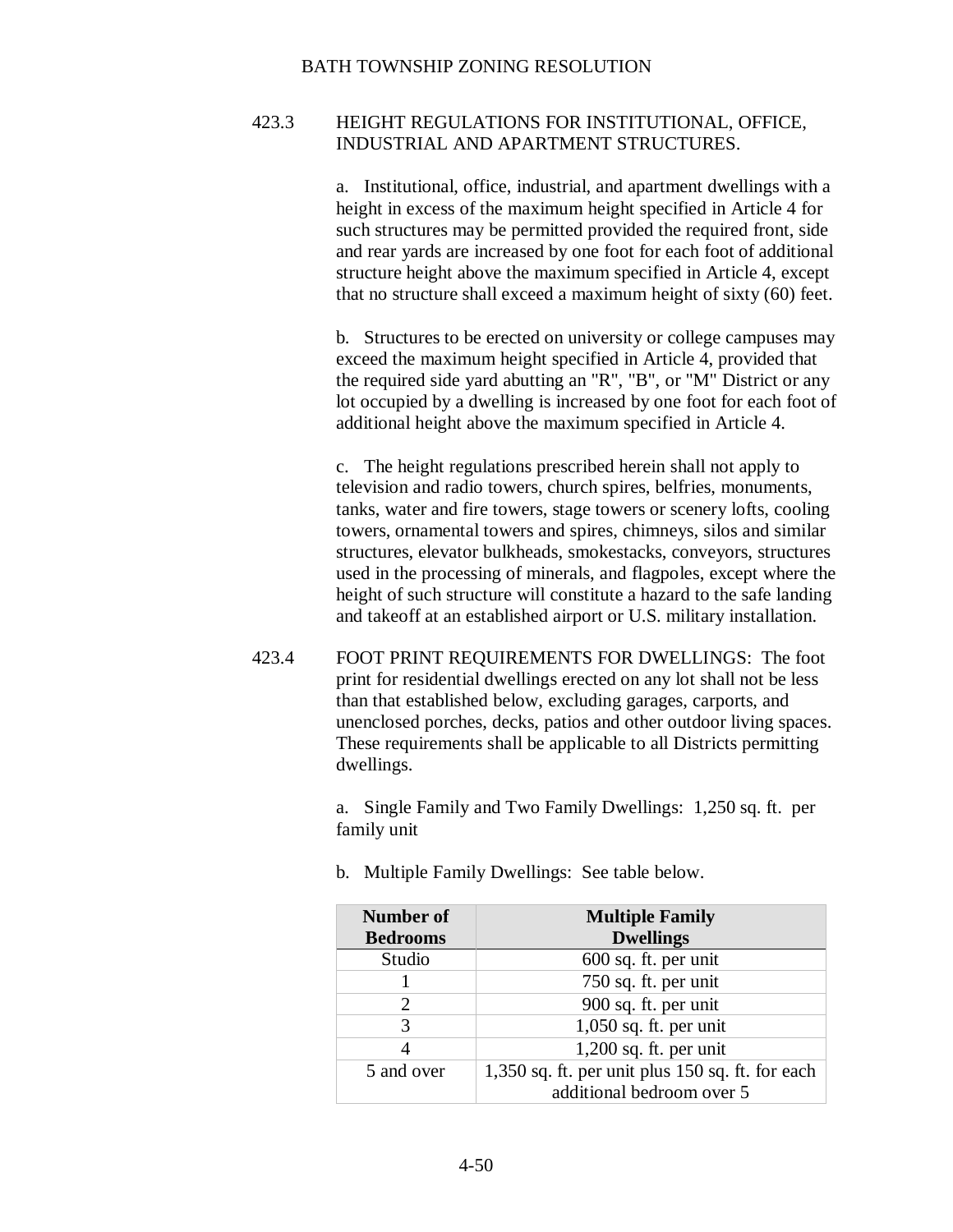423.5 STRUCTURES ACCESSORY TO DWELLING: All accessory structures to dwellings in all Districts shall comply with the following requirements:

> a. The dwelling, the primary use of a residential lot, shall be built and the certificate of occupancy issued by the County Building Inspectors prior to the start of construction of any accessory structures on said lot.

> b. Accessory structures shall not be built on any residential lot without a dwelling. Contiguous residential lots shall first be legally combined into a single lot if the owner desires the dwelling to be on one lot and the accessory structure on the other lot.

> c. All accessory structures shall be built either behind the dwelling or beside the dwelling, and shall be no less than 10 feet from the property line. The accessory structures shall not protrude in front of the dwelling into the front yard.

d. Accessory structures shall comply with the following size requirements:

(1) For all residential lots less than or equal to one (1) acre, the total foot print of all accessory structures shall not exceed seventy five (75) percent of the total foot print of the dwelling.

(2) For all residential lots greater than one (1) acre, the total foot print of all accessory structures shall not exceed two (2) percent of the total square footage of the lot, or seventy five (75) percent of the total foot print of the dwelling, whichever is greater.

423.6 EXISTING LOTS OF RECORD: Any undeveloped lot of record that does not meet the minimum standards of this Resolution must receive a variance from the Bath Township Board of Zoning Appeals if the owner wishes to build on such lot. Where two or more contiguous unimproved lots of record with less than the required area and width are held by one owner, the Applicant may replat or recombine to fewer lots at his/her discretion to permit compliance with minimum requirements.

### 423.7 ARCHITECTURAL PROJECTIONS

a. Cornices, eaves, belt courses, sills, canopies, bay windows, chimneys, or similar architectural projections may extend or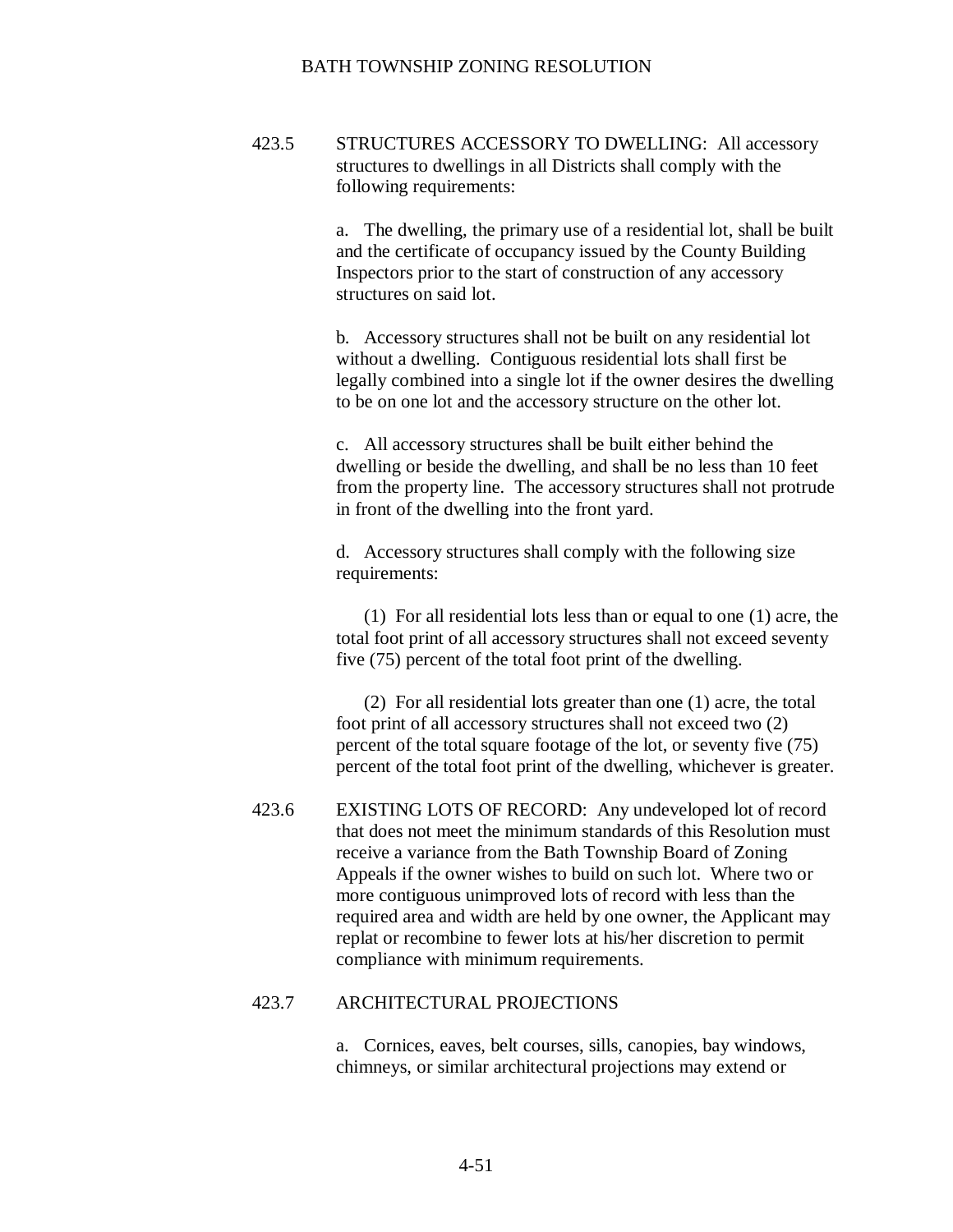project into minimum required side, front, or rear yard not more than thirty (30) inches.

b. Open structures such as porches, balconies, decks, platforms and porte-cocheres, carports and covered patios or decks, shall be considered a part of the structure to which attached and shall not project into the required minimum front, side or rear yard.

423.8 SETBACK OF STRUCTURES: Along any state or federal highway, no structure or accessory structure shall be located within seventy (70) feet from the existing right-of-way of such highway or any proposed right-of-way line on any map adopted by the Ohio Department of Transportation. Where there is no officially established right-of-way for a road open to the public, all structures shall be set back in accordance with Article 4 plus twenty five (25) feet from the center line of the traveled roadway.

# 423.9 SPECIAL YARD REQUIREMENTS

a. Lots having frontage on more than one street shall provide the required front yard along every street.

b. No accessory uses or structures, material or equipment storage shall be located in any front yard.

c. Accessory structure on a corner lot shall comply with required setbacks.

# 423.10 TEMPORARY STRUCTURES

a. In any District the set back of a temporary structure shall be in accordance with Article 4.

b. Temporary structures shall be limited to 7 days in the front yard and 30 days in the side or rear yard. By request, the time limitation may be extended by the Zoning Inspector.

c. Temporary structures shall be incidental to the primary use of the lot.

d. Temporary structures shall require a permit from the Bath Township Zoning Inspector.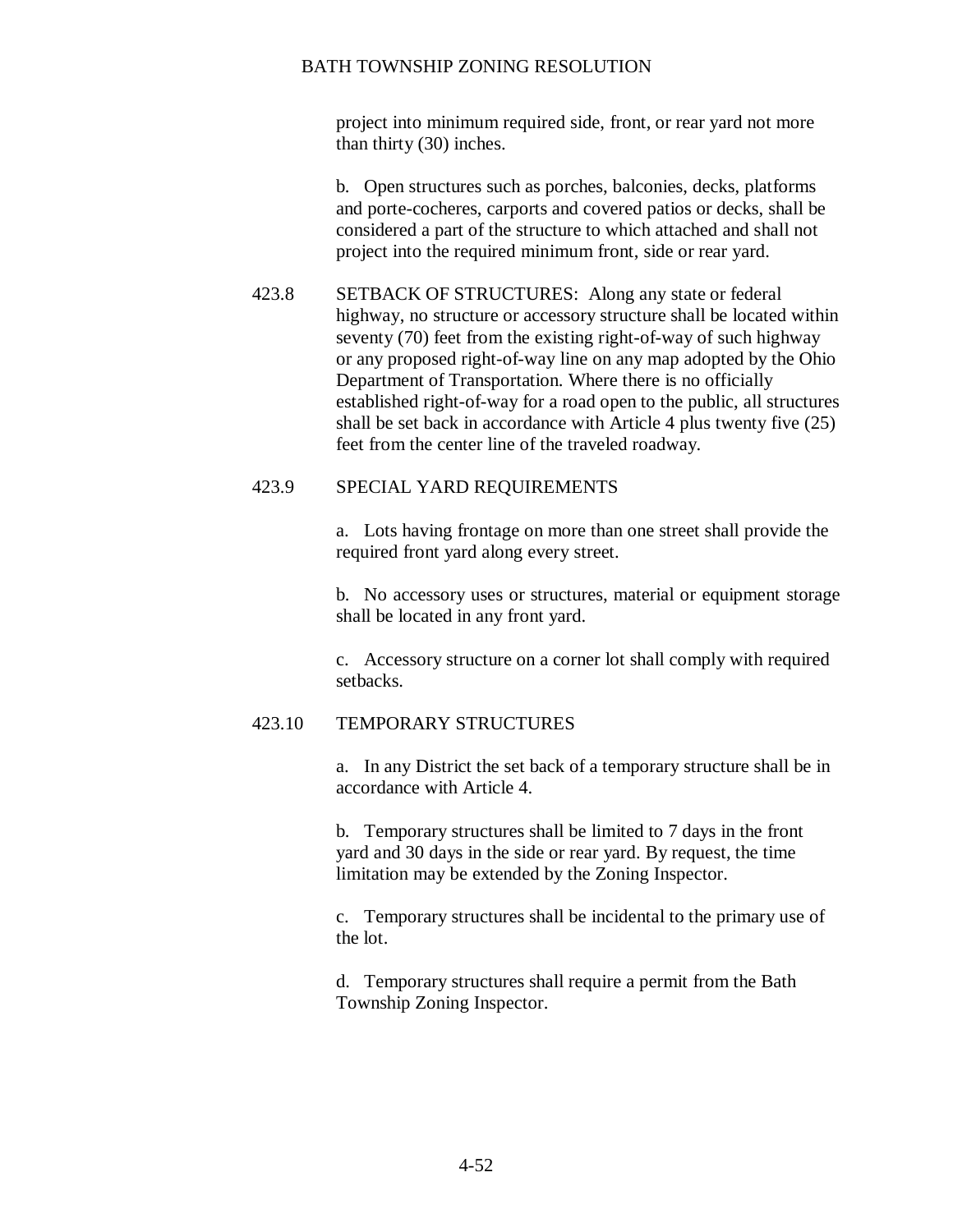# 423.11 TENTS:

a. Tents of any size erected for public use shall require a permit from the Bath Township Zoning Inspector. One permit is required for each lot that the tent(s) are erected upon.

b. Tents for private use with a foot print of over one hundred (100) square feet (total foot print summed for multiple tents) erected for more than three (3) days shall require a permit from Bath Township.

c. All tents shall comply with all applicable Greene County requirements for health, safety and general welfare and are subject to the time limitations of 423.10b.

423.12 FENCES, WALLS, AND VEGETATION: The location and height of all fences, walls, and vegetation shall be in accordance with the following provisions:

> a. Agricultural partition fences and livestock fences shall be constructed and maintained in accordance with Chapter 971 of the ORC.

> b. Fences, Walls, and Vegetation in Front Yards: Fences, walls or hedges within any front yard shall be a minimum of fifteen (15) feet from the edge of pavement, shall not interfere with visibility from driveways or the drainage of roadside ditches, shall not be greater than five (5) feet in height above existing grade, and shall be decorative in nature.

> c. Visibility At Intersections: No structure, fill or vegetation shall be erected, placed, planted, or allowed to grow on any corner lot so as to create a sight impediment within seventy-five (75) feet of the intersecting centerlines of any two or more streets. In determining if any sight impediment exists, the Zoning Inspector shall measure the sight distance between the centerlines of such streets at a height of three feet, nine inches (3'9") maximum above the actual grades of the streets. (See Illustration)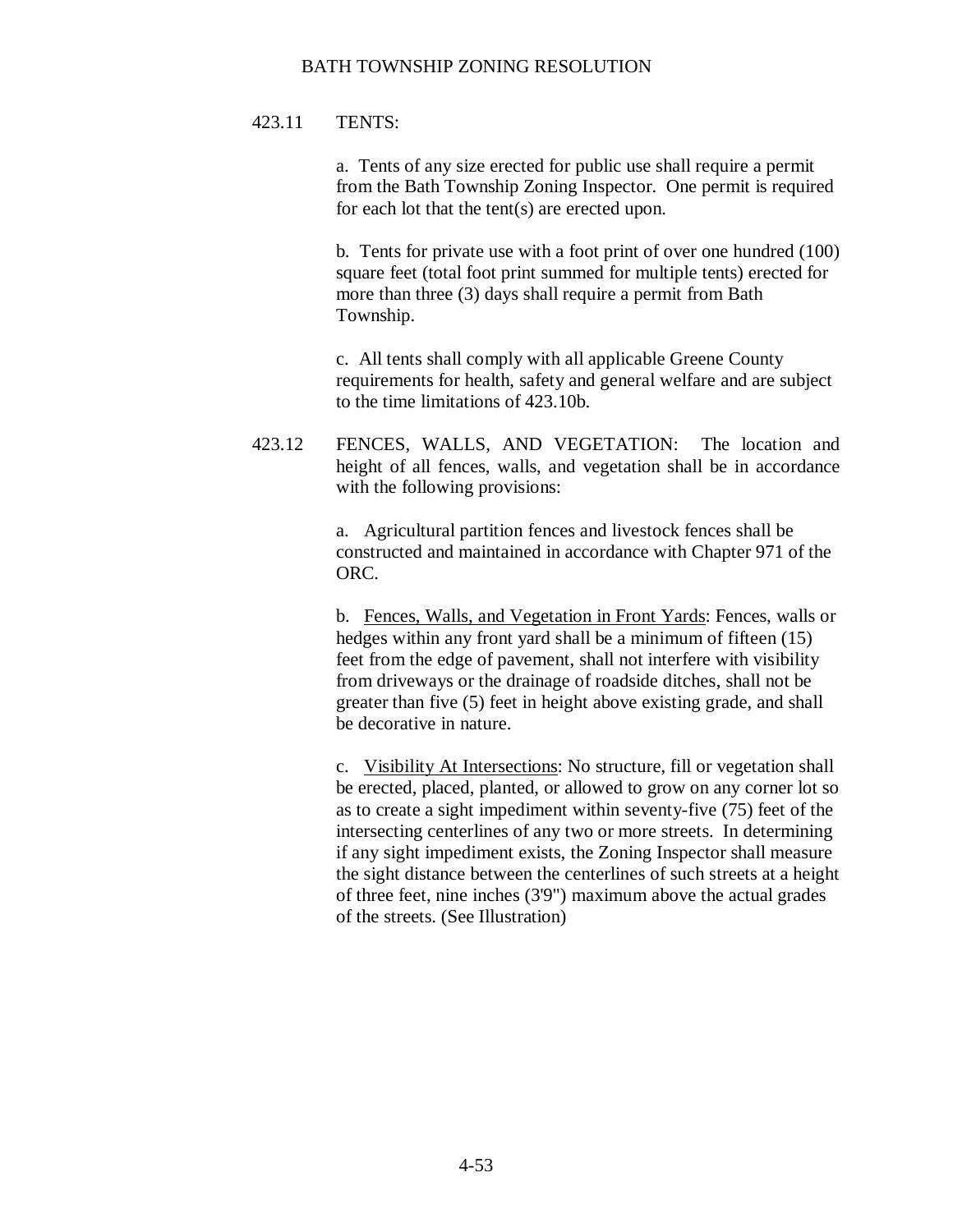75 Foot Radius

Intersection Centerline

Sight distance to remain open at 3 feet 9 inches above the grade of the street between any two points within this area

d. Fences and Walls in Residential Yards: No fence or wall which exceeds six (6) feet in height measured from existing grade shall be permitted within any yard.

e. Security Fences: Security Fences for uses within nonresidential Districts may exceed six (6) feet in height.

f. Barbed Wire and Electric Fences: Barbed wire and electric fences shall be prohibited within any Residential District. Residential properties used for maintaining livestock shall be exempt from this requirement.

## 423.13 Driveways

a. Driveways shall be a minimum of ten (10) feet from the property line.

b. Driveways shall not cause any traffic safety issues with ingress and egress.

c. Driveway locations shall be acceptable to the Greene County Engineer, Township Road Superintendent or Ohio Department of Transportation dependent upon road jurisdiction.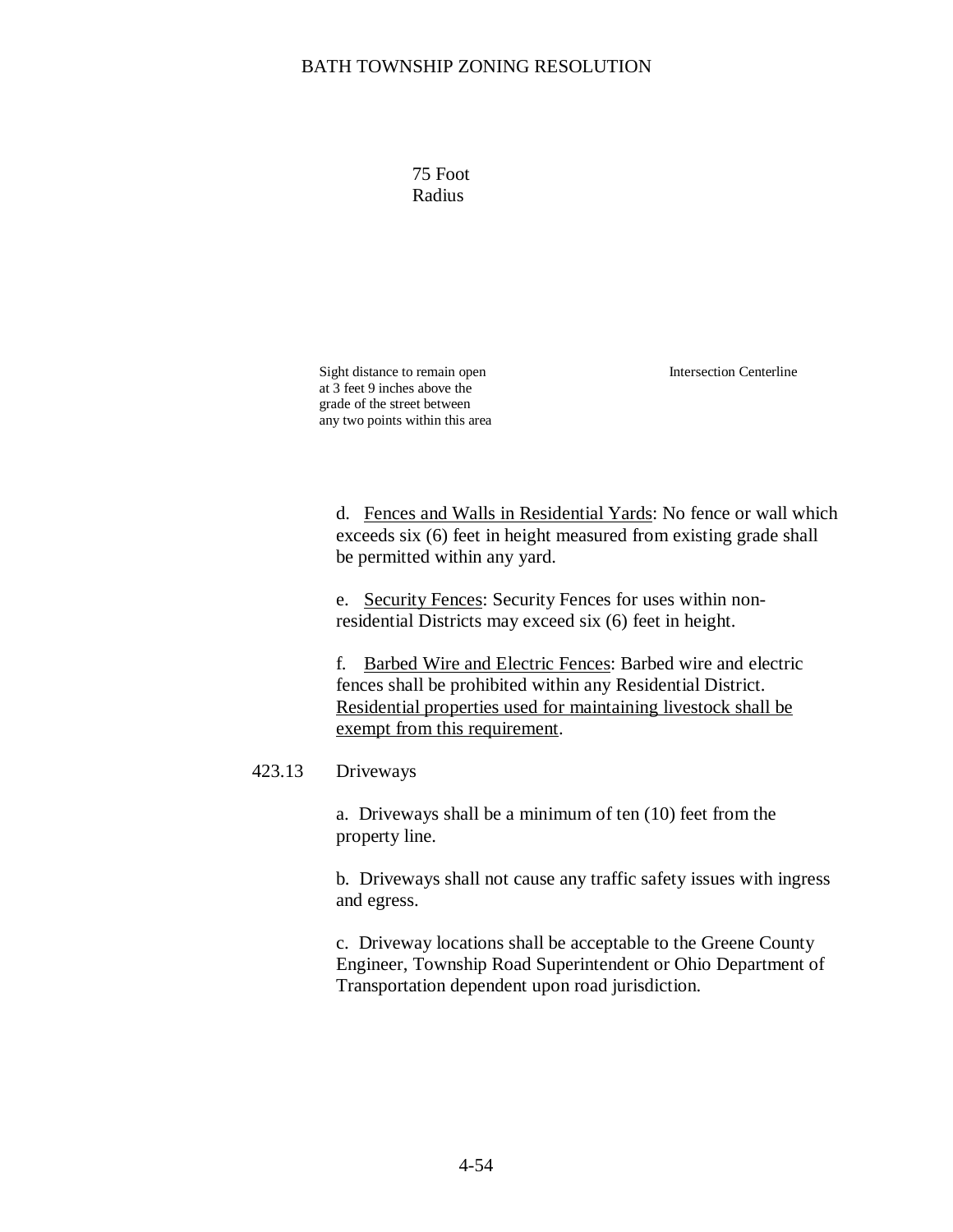#### **ARTICLE 5 SUPPLEMENTARY DISTRICT REGULATIONS**

#### **SECTION 500 GENERAL PROVISIONS**:

The following supplementary regulations are applicable to all Zoning Districts within Bath Township unless otherwise identified to a specific Zoning District.

#### **SECTION 501 MOBILE HOME PARKS**

- 501.1 A mobile home, recreational vehicle, travel trailer or similar portable dwelling shall only be permitted to locate in the Township for habitation in a Mobile Home Park, in an "R-4" Residential District and as identified as below.
- 501.2 The Mobile Home Park shall conform to the following requirements:
	- a. Shall contain a minimum of twenty-five (25) acres.

b. Shall be on a public water system.

c. Shall be connected to a public waste water collection and treatment system.

d. Shall provide a clearly defined minimum space area of three thousand (3,000) square feet, per unit, including a minimum width of forty (40) feet along an internal road.

e. Shall provide a minimum of twenty (20) foot clearance between individual mobile homes, motor homes, travel trailers, or trailers and a sixty (60) foot set back from any property line adjoining the mobile home park.

f. Shall provide a setback for each mobile home on each space as follows:

(1) At least a ten (10) feet setback from each side

(2) At least a twenty (20) feet setback from the front, excluding roads

g. All mobile home spaces shall abut an internal road of not less than twenty (20) feet in width, and said internal road shall have unobstructed access to a public street.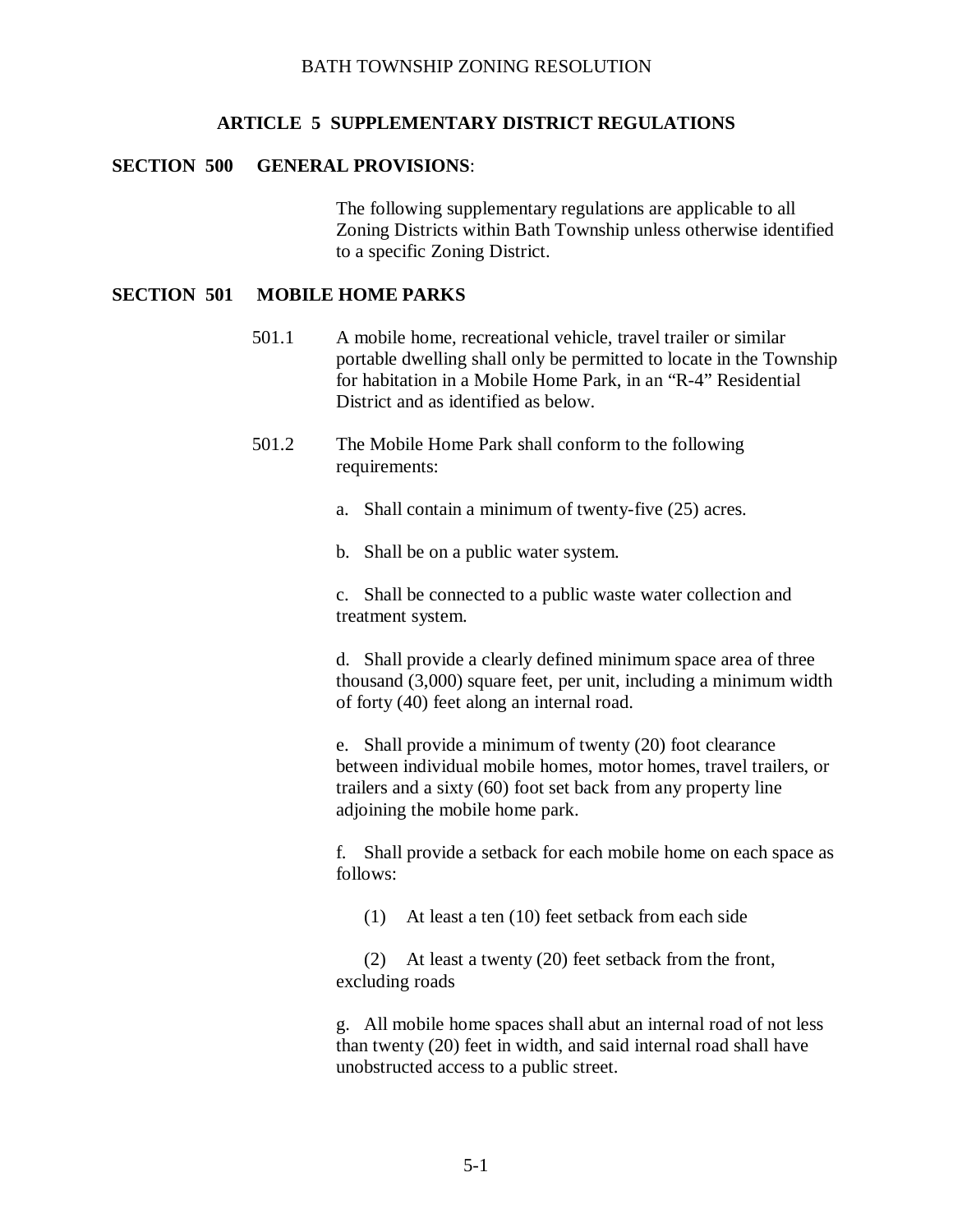h. On street parking is prohibited to allow for emergency vehicle access. Off street parking shall be in accordance with Article 6.

 i. A safe, usable recreation area shall be located in each mobile home park, and shall be at least ten (10) percent of the gross area of the Mobile Home Park. Multiple recreation areas are permitted as long as they are at least one half (1/2) acre in area each.

j. Shall comply with all Greene County and State Health Department requirements.

k. Mobile home parks shall be effectively screened on all sides by means of walls, and/or fences in accordance with Article 4.

l. All areas not used for access, parking, circulation, structures and services shall be landscaped and the entire site maintained in good condition.

# **SECTION 502 PARKING OF TRAILERS. RECREATIONAL VEHICLES AND MOBILE HOMES**

Parking and storage of trailers, recreational vehicles and mobile homes shall be in accordance with the following:

- 502.1 Parking and storage of a utility trailer, travel trailer, camper, boat, boat trailer, motor home, recreational vehicle or similar type vehicle shall only be permitted in a side or rear yard, shall be at least fifteen (15) feet from the property line, and shall be maintained in operational condition. Residential Districts shall be limited to two (2) such vehicles stored on the property, unless stored in an enclosed garage or other accessory structure.
- 502.2 Mobile homes and similar vehicles shall only be permitted to be parked and used in R-4 Districts or parked and stored in Districts permitting outside vehicle storage uses in accordance with Article 4.
- 502.3 Temporary parking of a trailer incidental to the construction of a structure or dwelling is permitted no less than fifteen (15) feet from the property line and with a permit issued by the Zoning Inspector. Such permit shall be valid for not more than one (1) year or until the completion of the construction, whichever is shorter. Such use of the trailer shall be limited to construction office and tool storage. No living quarters shall be maintained or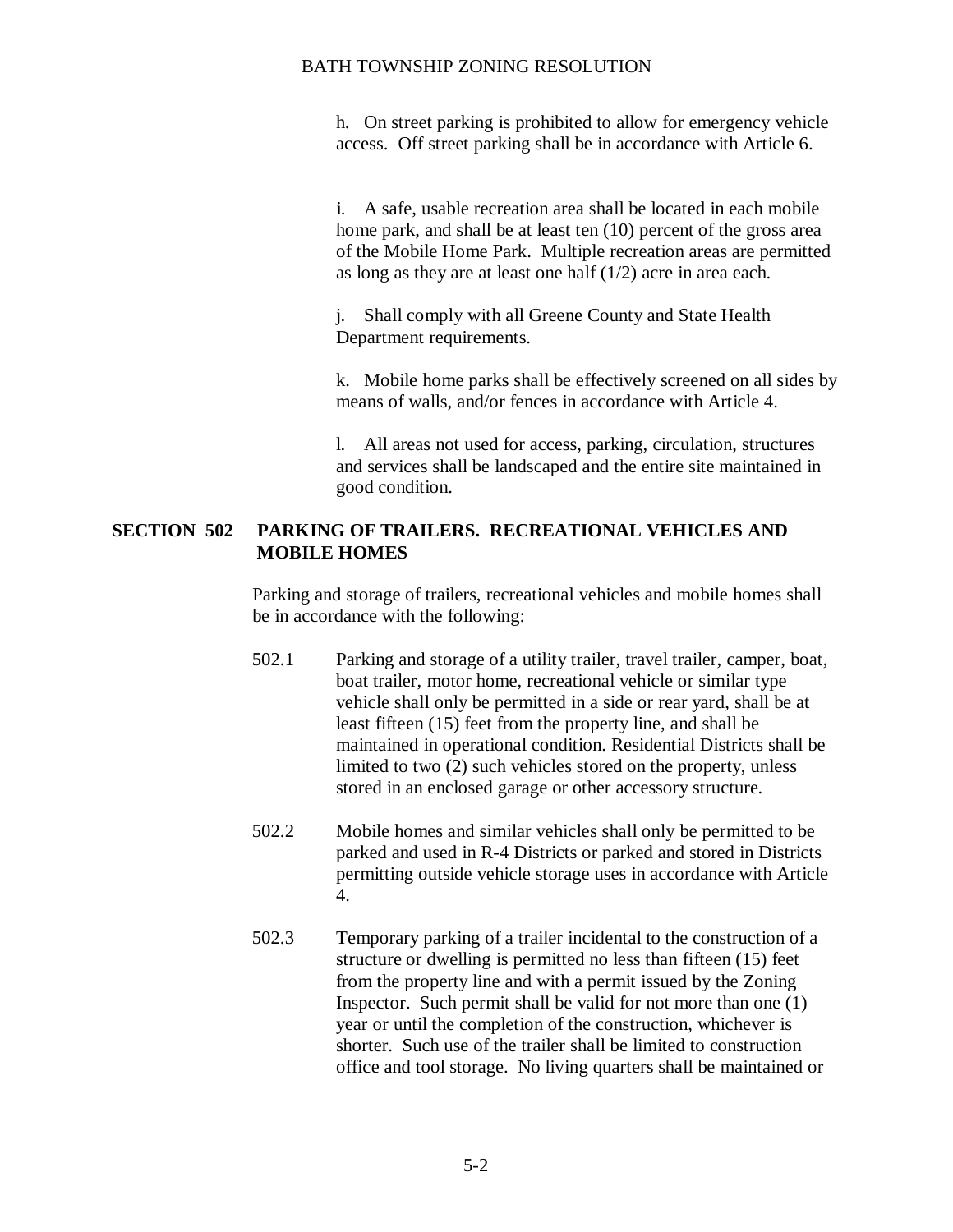any other business conducted in connection therewith while such trailer is parked on the property.

502.4 Recreational vehicles, travel trailers, and campers are permitted as a temporary dwelling for recreational purposes only and shall be in accordance with Article 4 of this Resolution (i.e. only permitted in Districts approved for Recreational Uses and Facilities). Such uses shall comply with Greene County Health Department

> requirements, and obtain all applicable permits. All such vehicles shall be maintained in an operational state and not become a nuisance to the surrounding area (See Article 5, Section 507).

### **SECTION 503 PORTABLE STRUCTURES AND DUMPSTERS**

- 503.1 Portable structures intended for storage and construction dumpsters shall be in accordance with Article 4, Section 423.10, Temporary Structures, and shall require a permit from the Bath Township Zoning Inspector.
- 503.2 Dumpsters for other than construction debris, shall meet the setback requirements of accessory structures and shall be enclosed or screened from view from the general public.
- 503.3 Dumpsters for agricultural uses are exempt from Section 503 requirements.

### **SECTION 504 SWIMMING POOLS**

504.1 PRIVATE SWIMMING POOLS. Swimming pools in all Districts shall comply with the following conditions and requirements:

> a. The swimming pool shall be used solely for the enjoyment of the occupants of the property and their guests.

b. The swimming pool, including any pool apron, shall not be located closer than ten (10) feet from any property line.

c. For swimming pools greater than two (2) feet deep or erected for more than 120 days per year, the swimming pool area or the entire property on which the pool is located, shall be fenced or walled to prevent uncontrolled access from the street and adjacent properties. The fence or wall around swimming pools shall be a minimum of five (5) feet in height with vertical pickets with no opening larger than four (4) inches and maintained in good condition with a self-closing and latching gate with the latch being at least 54 inches above the ground. Fence design and construction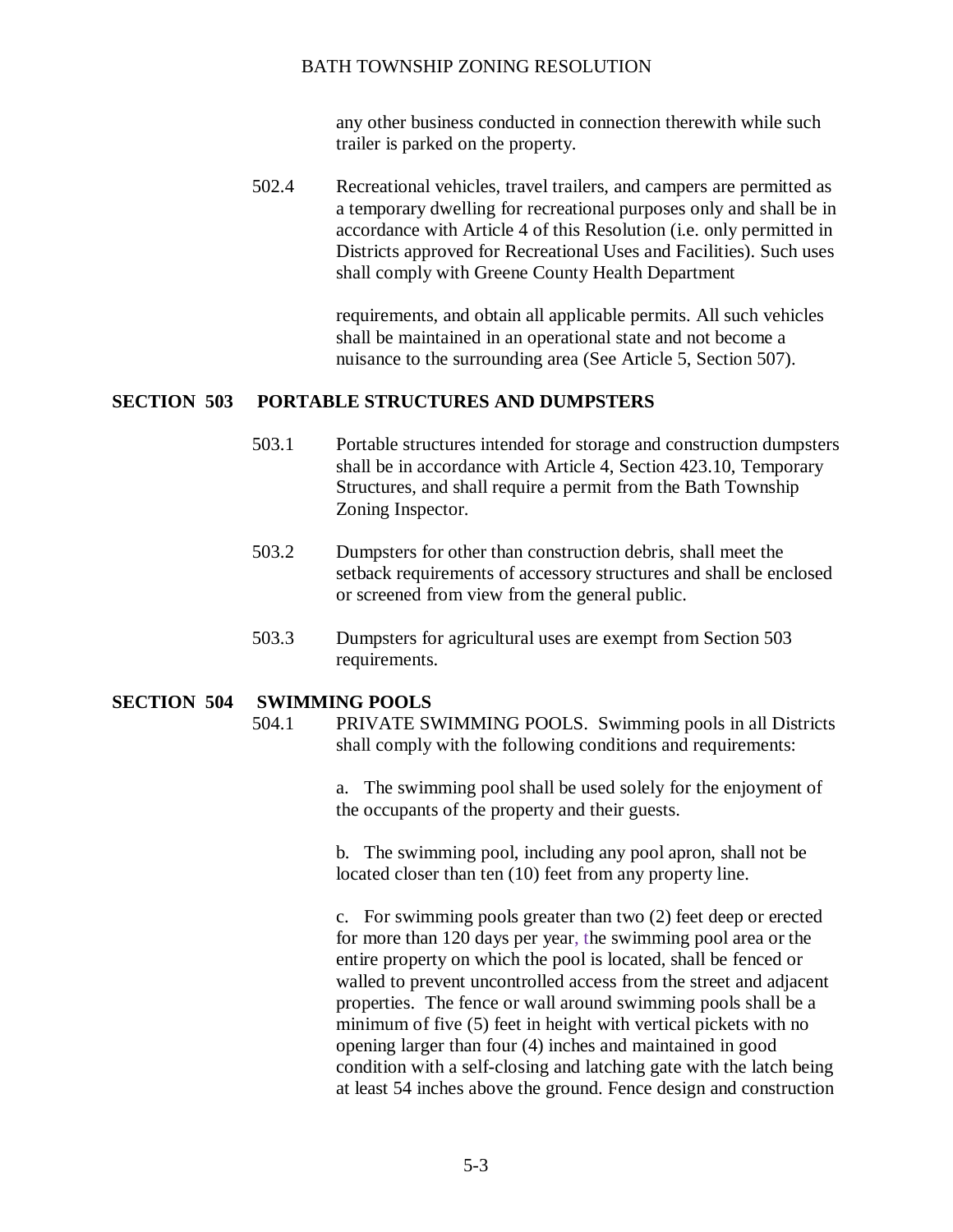shall reasonably inhibit climbing from the exterior. Such five (5) foot fence or wall may be an extension of the sidewalls of a structure if controlled access is reasonably prohibitive. In addition to a fence, it is strongly encouraged for the pool to also have an approved pool safety cover that meets ASTM F1346-91 standards.

d. Swimming pools shall not be located in any front yard.

e. All county regulations shall be met.

f. All swimming pools shall be maintained, drained or covered to prevent the infestation and/or breeding of insects and bugs.

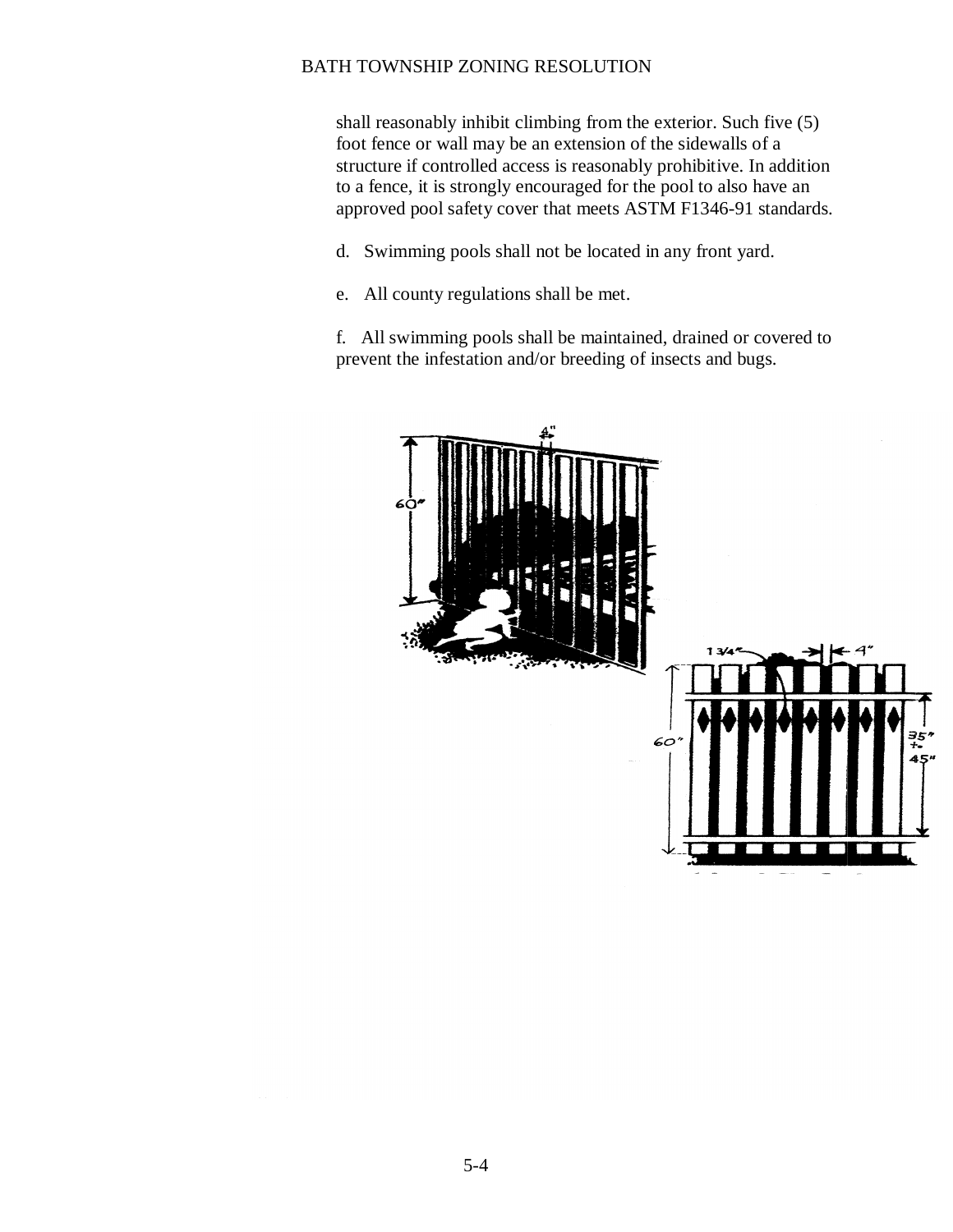504.2 COMMUNITY OR CLUB SWIMMING POOLS: A community or club swimming pool shall be any pool constructed by an association of property owners, or by a private club for use and enjoyment by members or the association or club and their families. Community and club swimming pools shall comply with the following conditions and requirements:

a. The pool is intended solely for the enjoyment of the members and families and guests of members of the association or club under whose ownership or jurisdiction the pool is operated.

 b. The pool and accessory structures thereto, Including the areas used by the bathers, shall not be closer than one hundred (100) feet to any property line of the property on which it is located.

c. The swimming pool and the areas used by the bathers shall be so walled or fenced as to prevent uncontrolled access from the street or adjacent properties. The said fence or wall shall not be less than six (6) feet in height with no opening wider than four (4) inches and maintained in good condition.

d. A suitable noise barrier shall be erected between the swimming pool and any adjacent Residential Districts. See Section 508.1c.

#### **SECTION 505 AGRICULTURAL USES:**

- 505.1 See ORC 929.01 and 519.21 current.
- 505.2 AGRITOURISM. Agritourism is an agriculturally related use for educational, entertainment, historical, cultural, or recreational activity conducted on a Farm that allows or invites members of the general public to observe, participate in, or enjoy that activity. Agritourism is an activity that is related to an existing agricultural use as defined in ORC 929.01 and 5713.30 Agricultural land definitions. In the interest of the public health and safety, no agritourism operations shall be permitted unless the following conditions have been satisfied.
	- a. The property(s) is currently zoned for agriculture uses.
	- b. The agritourism provider has been granted Conditional Use approval from the Board of Zoning Appeals in accordance with Section 502.2 c-h of this Resolution.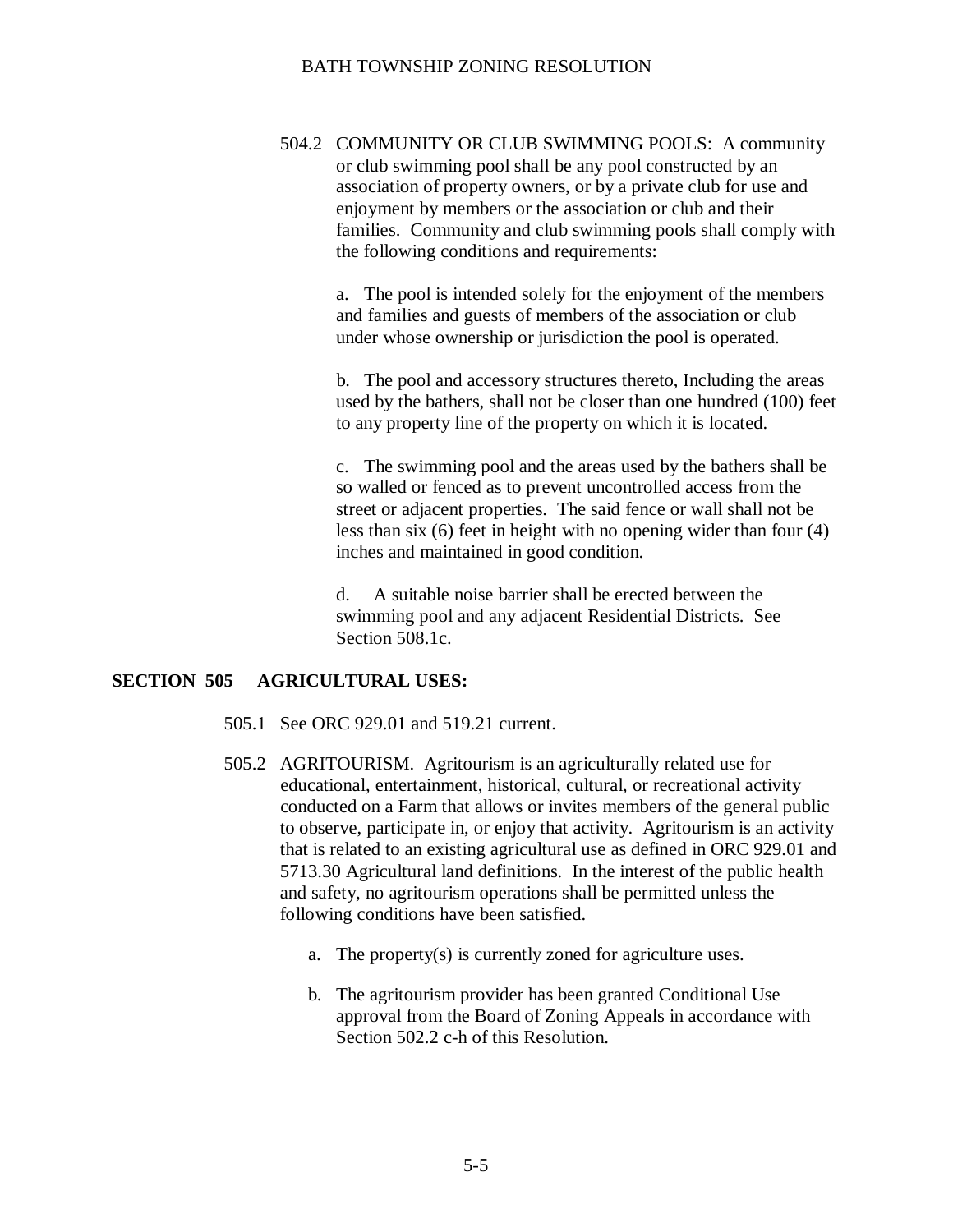- c. The agritourism provider shall provide evidence the property(s) on which the agritourism operation is proposed meets the definition a farm.
- d. The agritourism provider shall identify the educational, entertainment, historical, cultural and/or recreational relationship of the agritourism operations to the existing agricultural use of the property and the surrounding agricultural community in general.
- e. The agritourism provider shall submit a floor plan of the structure(s) to be used for agritourism activities; a site plan of the property illustrating all structures; setbacks from property lines for all structures; and any existing or proposed well and/or on-site wastewater disposal system area(s) on the property.
- f. The size and setback for any structure used primarily for agritourism activities shall meet the following requirements:
	- (1) All structures used primarily for agritourism activities shall be subject to the following minimum front, side and rear yard setback as defined in Article 4 of this Resolution. Existing structures used for agritourism purposes that do not meet these required setbacks shall seek approval from the Board of Zoning Appeals in accordance with Section 1003 Variances of this Resolution, if not previously approved as part of the Conditional Use approval.
	- (2) All structures used primarily for agritourism shall be set back from the property line of any adjacent property with an existing residential structure in accordance with the following table. Dependent upon the specific agritourism use and surrounding areas, more restrictive setback requirements may be required, as determined by the Board of Zoning Appeals.

| <b>SIZE OF STRUCTURE</b>                      | <b>SETBACK FROM</b><br>PROPERTY LINE |
|-----------------------------------------------|--------------------------------------|
| Less than 500 square feet                     | 200 feet                             |
| $500$ to 1,499 square feet                    | 300 feet                             |
| $1,500$ to 2,499 square feet                  | 400 feet                             |
| Equal to or greater than 2,500<br>square feet | 500 feet                             |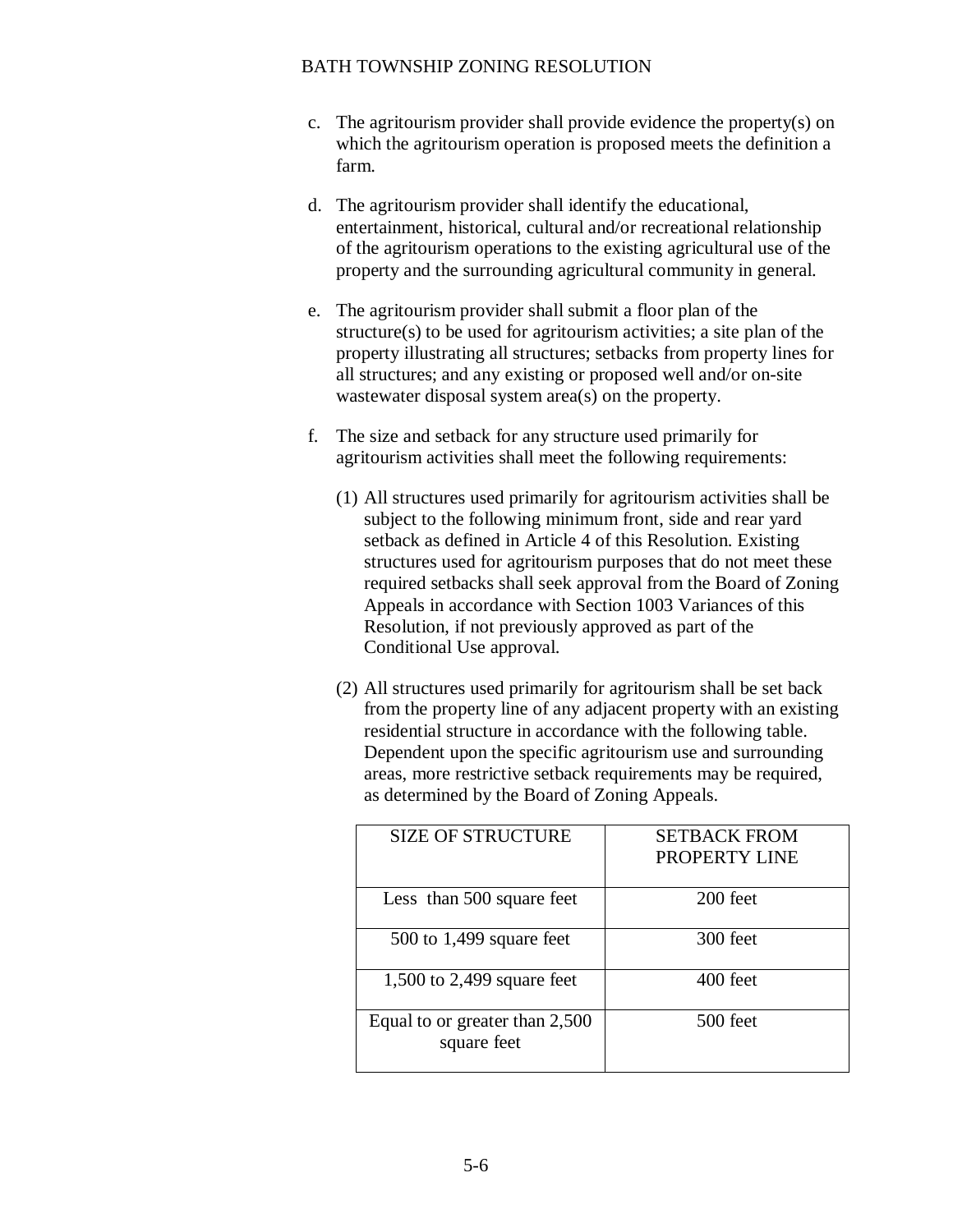- g. Agritourism operator shall provide a minimum number of off street parking spaces as determined by the Board of Zoning Appeals based upon the intensity of the use such as peak attendance periods and the size of the structure and/or land area designated for agritourism activities provided in the application.
- h. The agritourism provider shall provide ingress and egress via access points on a public road approved by the Township, County Engineer or Ohio Department of Transportation, depending on the jurisdiction of the road being accessed. Such ingress and egress shall be designed to accommodate emergency vehicle access to the satisfaction of the fire department having jurisdiction over the property upon which the agritourism operation is located.

### **SECTION 506 WIRELESS TELECOMMUNICATION TOWERS & FACILITIES**

### 506.1 DEFINITIONS:

a. Co-location: The use of a wireless telecommunications tower facility by more than one wireless telecommunications provider.

b. Wireless telecommunication: The technology which enables information to be exchanged through the transmission of voice, video, or data signals by means of electrical or electromagnetic systems.

c. Wireless telecommunications antenna: The physical device through which electromagnetic wireless telecommunications signals authorized by the Federal Communications Commission are transmitted or received. Antennas used by amateur radio operators are excluded by this definition.

d. Wireless telecommunications facility equipment shelter: The structure in which the electronic receiving and relay equipment for a wireless telecommunications facility is housed.

e. Wireless telecommunications facility. A facility consisting of the equipment and structures involved in receiving telecommunications or radio signals from a radio communications source and transmitting those signals to a central switching computer which connects the radio unit with the land-based telephone lines.

f. Wireless telecommunication tower: A structure including but not limited to self-supporting lattice or monopole which elevate the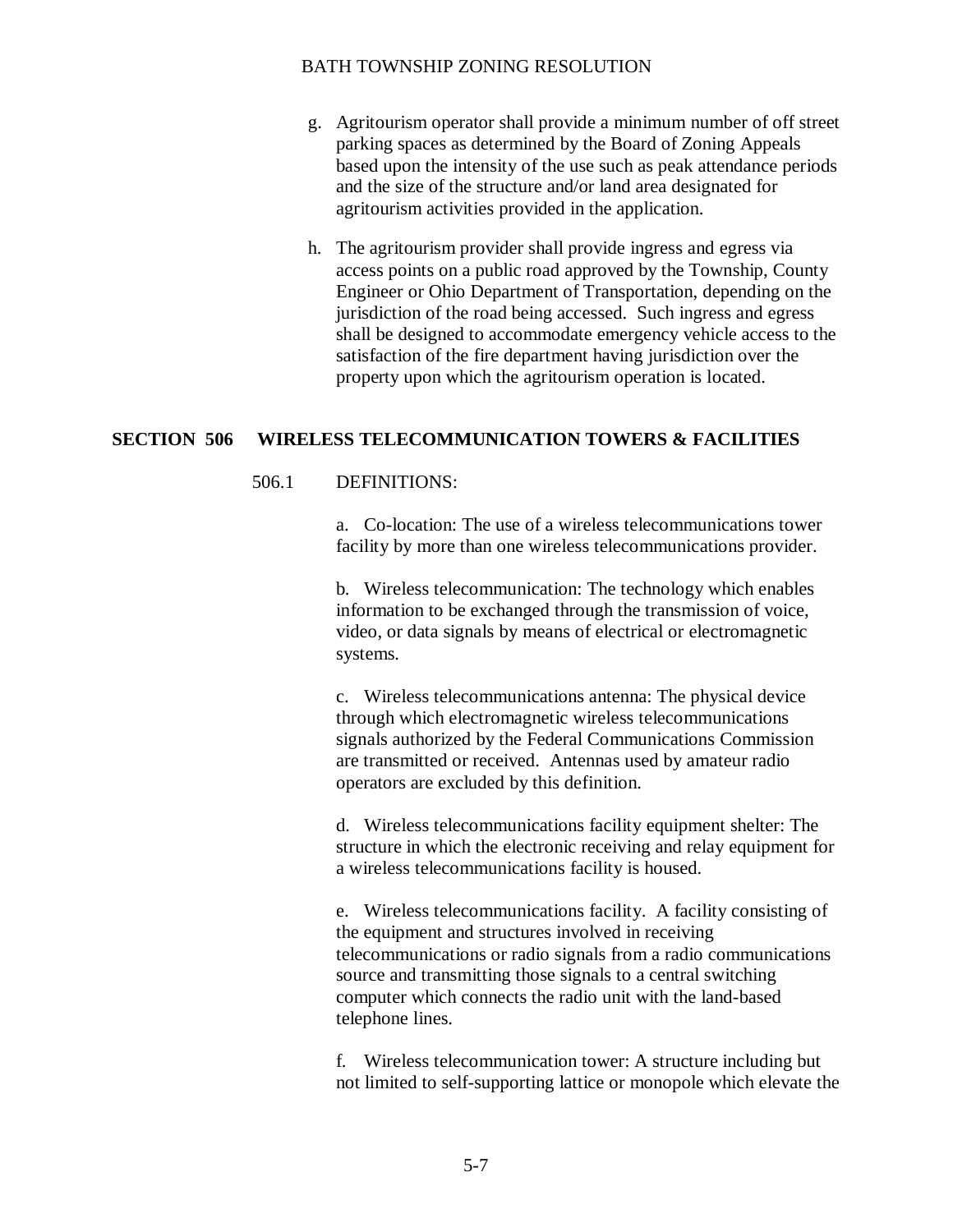wireless telecommunication antenna and may include accessory transmission and receiving equipment.

- 506.2 INTENT: Wireless telecommunications facilities are conditional uses in Residential Districts ("R-1" to "R-4") These criteria are in place in an attempt to minimize adverse health, safety, public welfare or visual impacts through buffering, siting, design and construction, and reduction of the need for new towers.
- 506.3 USE-REGULATIONS: Wireless telecommunications facilities are subject to approval as conditional uses. The wireless telecommunication facilities are regulated under varying conditions dependent upon their form and the Residential Zoning District ("R-1" to "R-4").
- 506.4 GENERAL CONDITIONS: The following requirements apply to all wireless telecommunications facilities to be located in Residential Zoning Districts ("R-1" to "R-4").

a. When the proposed wireless telecommunications facilities is to include a new tower. a plot plan at scale not less than one Inch Is equal to 100 feet shall be submitted. This plot plan shall indicate all structure uses within 300 feet of the proposed facility. Aerial photos and/or renderings may augment the plot plan.

b. The location of the wireless telecommunication tower and wireless telecommunications facility equipment shelter shall comply with all natural resource protection standards established in the Zoning Resolution, Including but not limited to those for floodplain, wetlands and steep slopes

c. Security fencing eight feet in height shall surround the wireless telecommunications tower, wireless telecommunication facility equipment shelter and any guide wires.

d. Buffer plantings shall be located around the exterior perimeter of the security fence.

(1) An evergreen screen shall be planted that consists of either a hedge planted three feet on center maximum or a row of evergreen trees planted five feet on center maximum, The minimum size at the time of planting shall be two (2) feet.

e. Desirable existing vegetation (trees and shrubs) shall be preserved to the maximum extent possible.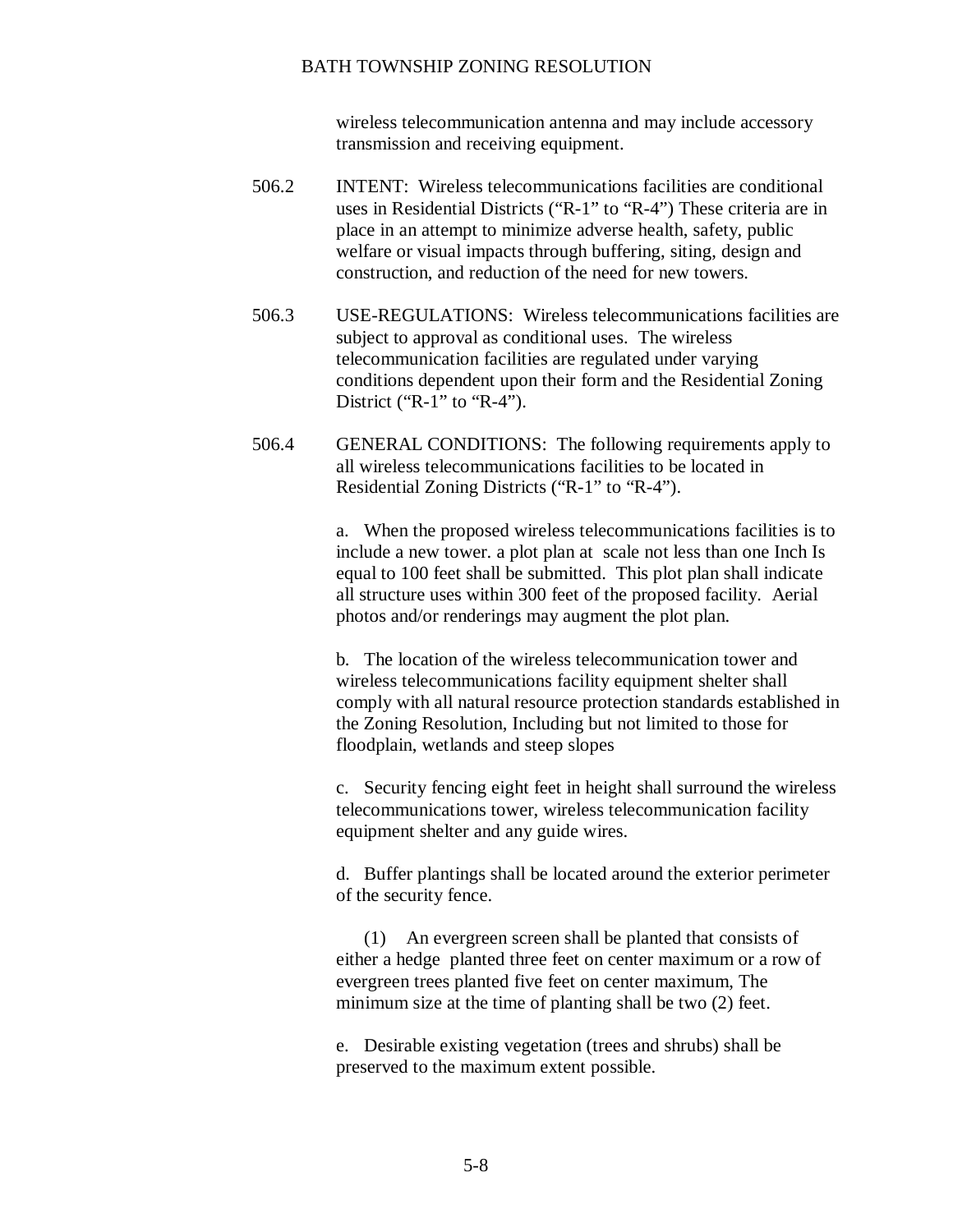f. Any applicant requesting permission to install a new wireless telecommunications facility shall provide evidence of written contact with all wireless service providers who supply service within a quarter mile of the proposed new wireless telecommunications facility. The applicant shall have inquired about potential co-location opportunities at all technically feasible locations. The contacted providers shall be requested to respond in writing to the inquiry within 30 days. The applicant's letter(s) as well as responses shall be presented to the Township Zoning Inspector as a means of demonstrating the need for a new wireless telecommunication facility.

g. Any application to locate a wireless telecommunication facility on a structure that is listed on a historic registers or is in a historic District shall be subject to review by the Township Zoning Inspector and Board of Zoning Appeals for approval.

h. Any wireless telecommunication tower shall be painted a noncontrasting gray or similar color minimizing its visibility, unless otherwise required by the Federal Communications Commission (FCC), Federal Aviation Administration (FAA) or Wright-Patterson Air Force Base (WPAFB). The applicant shall specify the intended color.

i. No advertising is permitted anywhere on the wireless telecommunications facility, with the exception of identification signage, with the following information, Long,/Lat., base elevation, owner, emergency phone number, and tower height

j. No wireless telecommunications tower under 150 feet shall be artificially lighted except to assure safety or as required by the FAA and/or WPAFB. Any tower between 150 and 200 feet in. height shall follow safety marking and obstruction lighting as prescribed by the FAA and/or WPAFB. Security lighting around the equipment shelter is permitted.

k. "No Trespassing" signs shall be posted around the wireless telecommunications facility with a telephone number of who to contact in the event of an emergency.

l. Applicants will provide evidence of land access to the wireless telecommunications site maintaining this access regardless of other developments that may take place on the site.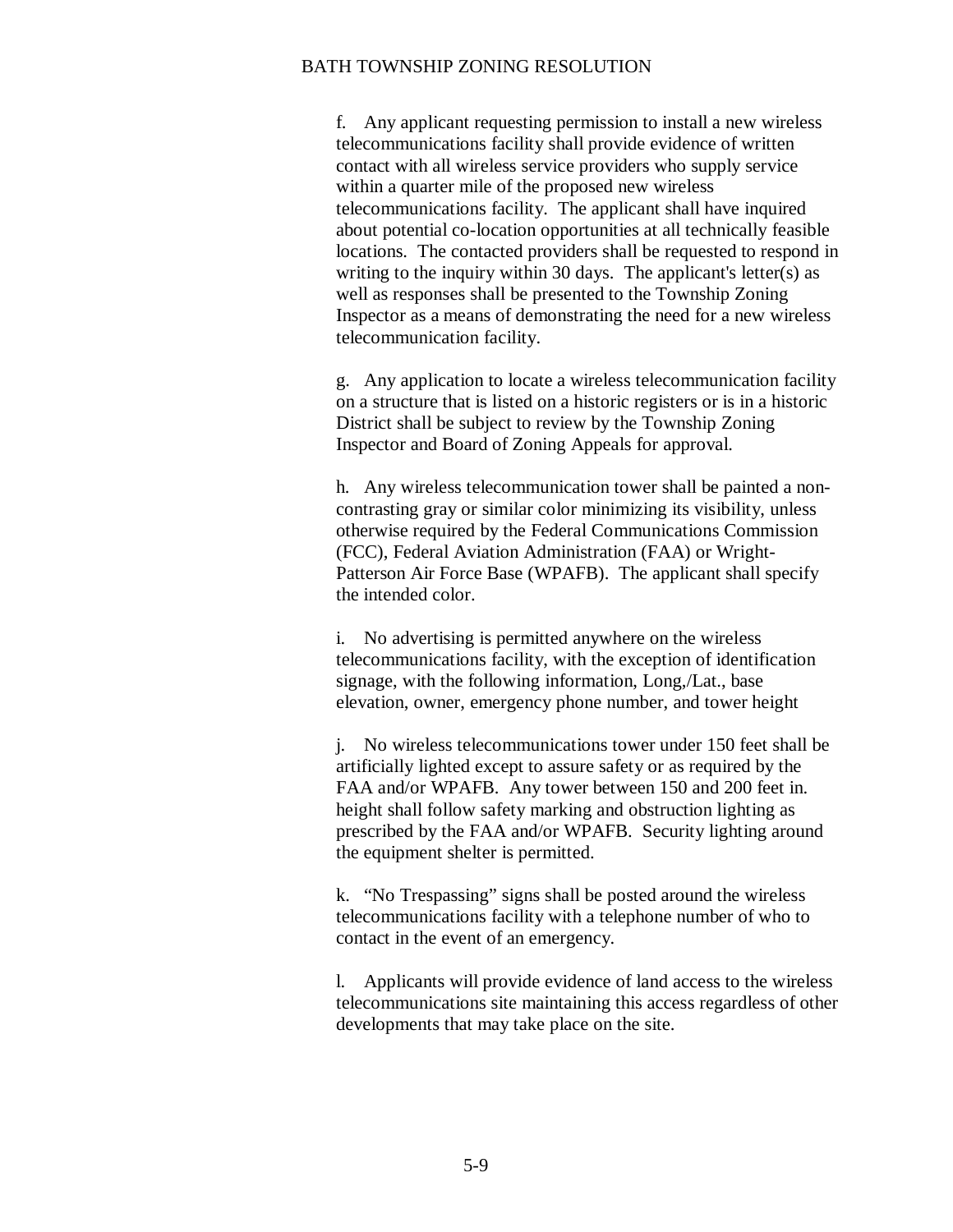m. Underground wireless telecommunications equipment shelters are encouraged and may be requested by the Board of Zoning Appeals.

n. Co-location of wireless telecommunications antennas on a single wireless telecommunications tower or replacement towers to be constructed at the site of a current wireless telecommunications tower will not be subject to the Conditional Use permitting process.

o. Any decision to deny a request to place, construct or modify a wireless telecommunications tower facility or a wireless telecommunication antenna shall be in writing and supported by evidence contained In a written record of the proceedings of the Board of Zoning Appeals.

p. Minimum yard requirements-Wireless telecommunications tower: the minimum distance to any residential use or District line or township line shall be 1:1 ratio In height from lot line and structure. Wireless telecommunications facility equipment shelter: shall comply with minimum setbacks requirements for the primary lot.

q. Maximum height-Wireless telecommunications tower: 200 feet (including antenna). Anything over 200 feet (including antenna) requires approval of FCC, FAA, and WPAFB. Wireless telecommunications facility equipment shelter: includes the maximum structure height for the District.

r. Maximum size of wireless telecommunications facility equipment shelter- 300 square feet for single shelter, or if there is more than one, 750 total square feet.

506.5 WHEN COMBINED ON A PROPERTY WITH AN EXISTING USE: A wireless telecommunications facility may be permitted on a property with an existing use subject to the following conditions:

> a. The existing use on the property may be any permitted use in the District and need not be affiliated with the wireless telecommunications provider. The wireless telecommunications facility will not be considered an addition to the structure or value of a nonconforming use.

b. The wireless telecommunications facility shall be fully automated and unattended on a daily basis, and shall be visited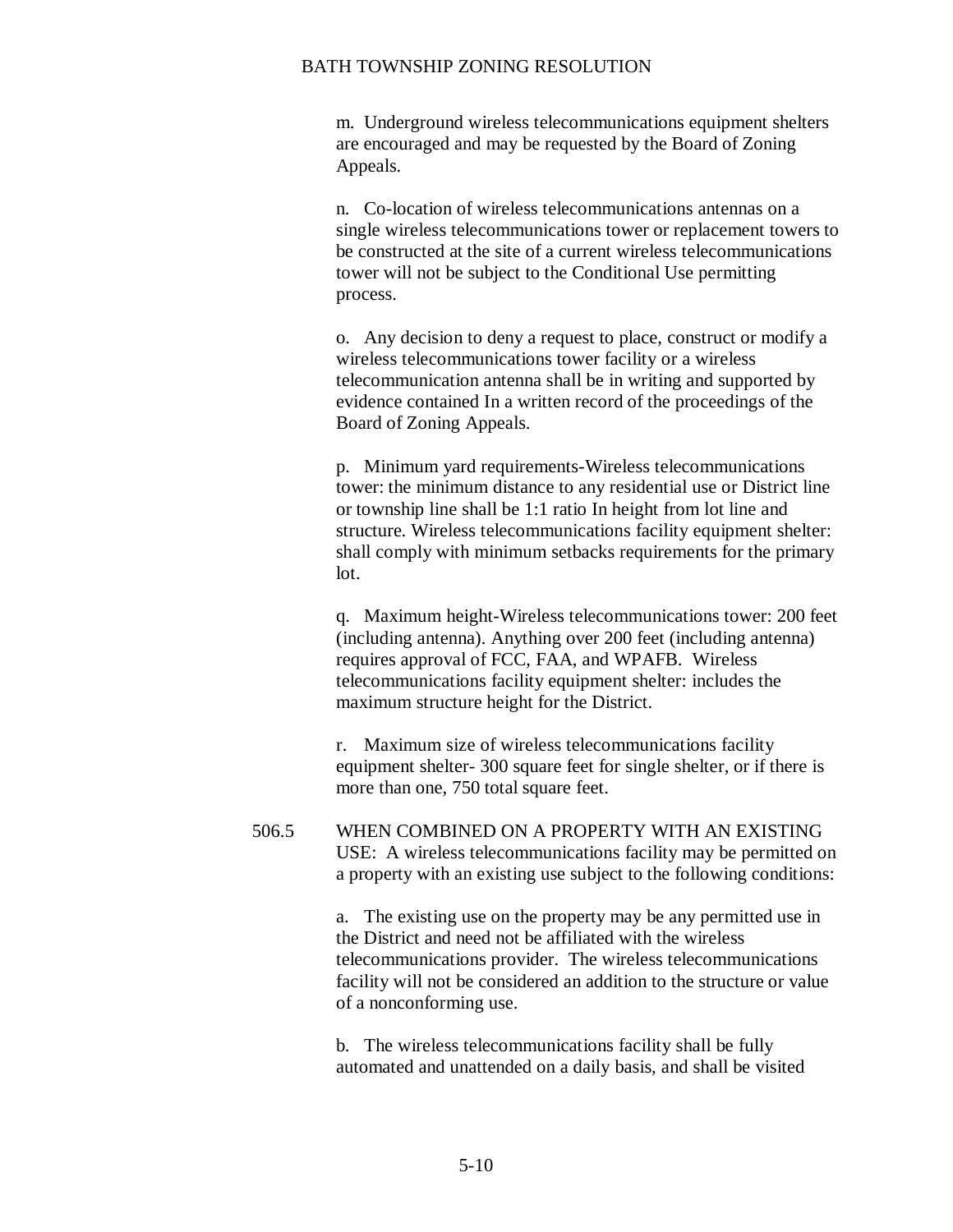only periodically and for necessary maintenance (except during construction or an emergency.)

c. Minimum yard requirements - Wireless telecommunications tower: the minimum distance to any residential use or District line or township line shall be 1:1 ratio in height from lot line and structure. Wireless telecommunication facility equipment shelter: shall comply with minimum setbacks requirements for the primary lot.

d. Access - The service access to the wireless telecommunications facility shall, whenever feasible, be provided along the circulation driveways of the existing use

e. Maximum height - Wireless telecommunication tower: 200 feet (includes antenna), anything over 200 feet (Includes antenna) requires approval of FCC, FAA, and WPAFB. Wireless telecommunication facility equipment shelter: includes the maximum structure height for the District.

f. Maximum size of wireless telecommunications facility equipment shelter - 300 square feet for single shelter, or if there is more than one, 750 total square feet.

506.6 WHEN ATTACHED TO AN EXISTING STRUCTURE: Where possible an antenna for a wireless telecommunications facility shall be attached to an existing structure subject to the following conditions:

> a. Maximum height - 20 feet or 20% of the structure height above the existing structure, whichever is greater.

b. If the applicant proposes to locate the wireless telecommunications equipment in a separate shelter (not located on, or attached to, the structure), the shelter shall comply with the following

(1) The minimum setback requirements for the subject Zoning District.

(2) A buffer yard may be planted in accordance with Section 506.4d(1)

(3) Vehicular access to the shelter shall not interfere with the parking or vehicular circulation on the site for the principal use.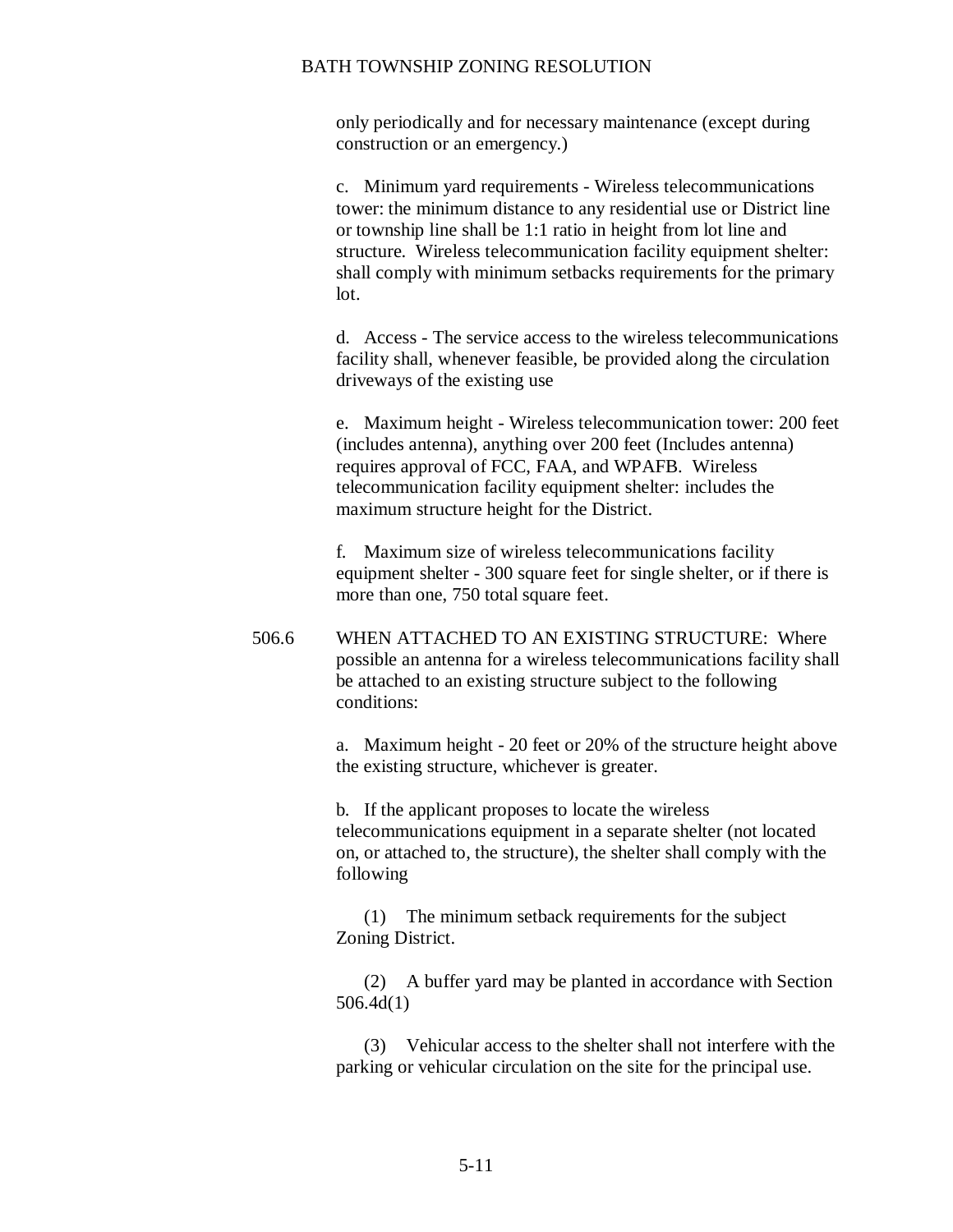(4) The maximum size of the equipment shelter shall not exceed 300 square feet, or. if there Is more than one, 750 total square feet.

506.7 WHEN USE IS DISCONTINUED OR ABANDONED: All providers utilizing wireless telecommunication facilities shall present a report to the Township Zoning Inspector notifying of any wireless telecommunications facility located in the township whose use will be discontinued and the date this use will cease. If at any time the use of the wireless telecommunications facility is discontinued for 180 days, the Township Zoning Inspector may declare the facility abandoned, (This excludes any dormancy period between construction and the initial use of the facility.) The facility's owner/operator will receive written notice from the Township Zoning Inspector and be instructed to reactivate the wireless telecommunications facility's use within 180 days, or dismantle and remove the facility. If reactivation or dismantling does not occur, the township will remove or will contract to have removed the facility and assess the owner/operator the costs.

### **SECTION 507 JUNK YARDS AND SALVAGE YARDS**

- 507.1 Junk Yards and Salvage Yards. Junk yards and salvage yards, as defined in Article 2, shall not be permitted in any Residential or Agricultural District.
- 507.2 The accumulation of junk and/or trash (as defined in Article 2) in any District shall be a nuisance per se and shall be prohibited outside of an approved junk yard & salvage yard. The purpose of this section is to promote the public health, safety and general welfare of the residences of Bath Township by eliminating environments for breeding of vermin, rodents, insects, and infestations.
- 507.3 Within Agricultural Districts (A-1), material and equipment needed and used for ongoing operation of the agriculture use may not be deemed junk.
- 507.4 Auto and metal salvage operation shall be permitted only in "M-1" and "M-2" Districts and after permission has been granted by the Board of Zoning Appeals.
- 507.5 Junk yards and salvage yards (defined in Article 2) shall comply with the following conditions: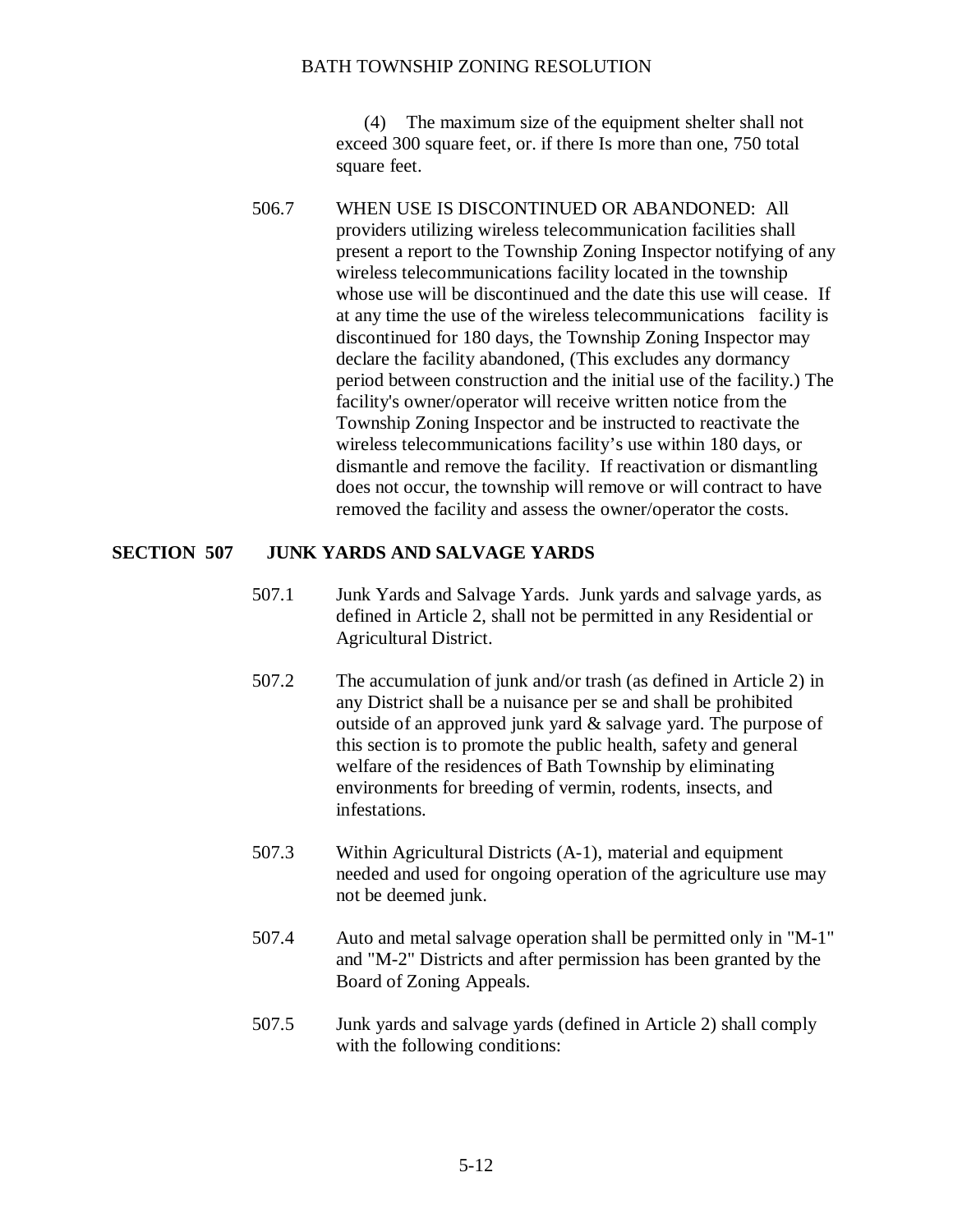a. The operator of the junk yard shall possess the appropriate state and local license(s).

b. The junk yard operation shall possess a plan for the control of insects, rodents, and other disease vectors.

c. No junk yard operation shall be permitted closer than five hundred (500) feet from any Residential District.

d. The area of the site used for the storage of junk shall be completely enclosed by a fence or other suitable means (mounding, screening. or natural or planted vegetation) adequate to obscure the view of junk from any public street and surrounding property as determined by the Board of Zoning Appeals, and to prevent any uncontrolled access by unauthorized persons.

e. Any fence required for screening purposes shall be in accordance with the following requirements:

- (1) Neatly constructed of opaque material,
- (2) Not be less than eight (8) feet in height.
- (3) Maintained in a condition so as to insure it's opaqueness.
- (4) Contain no advertising.

f. Storage of materials shall not exceed the height of the screening.

g. Anything stored or kept in such yards shall be so kept that they will not catch and hold water in which mosquitoes may breed and so that they will not constitute a place or places in which mice or other vermin may live.

 h. Authorization shall be given for the Zoning Inspector and/or a Health Department Employee to visit the site at any time if cause for a violation of the above conditions exist.

507.6 Business in accordance with Article 4 dealing with auto repair, towing, outdoor storage of inoperable vehicles, or related business shall apply to the Bath Township Board of Zoning Appeals for compliance with Article 4 Section 423.12 screening requirements, if more than 10 vehicles are stored or proposed to be stored outside at one time.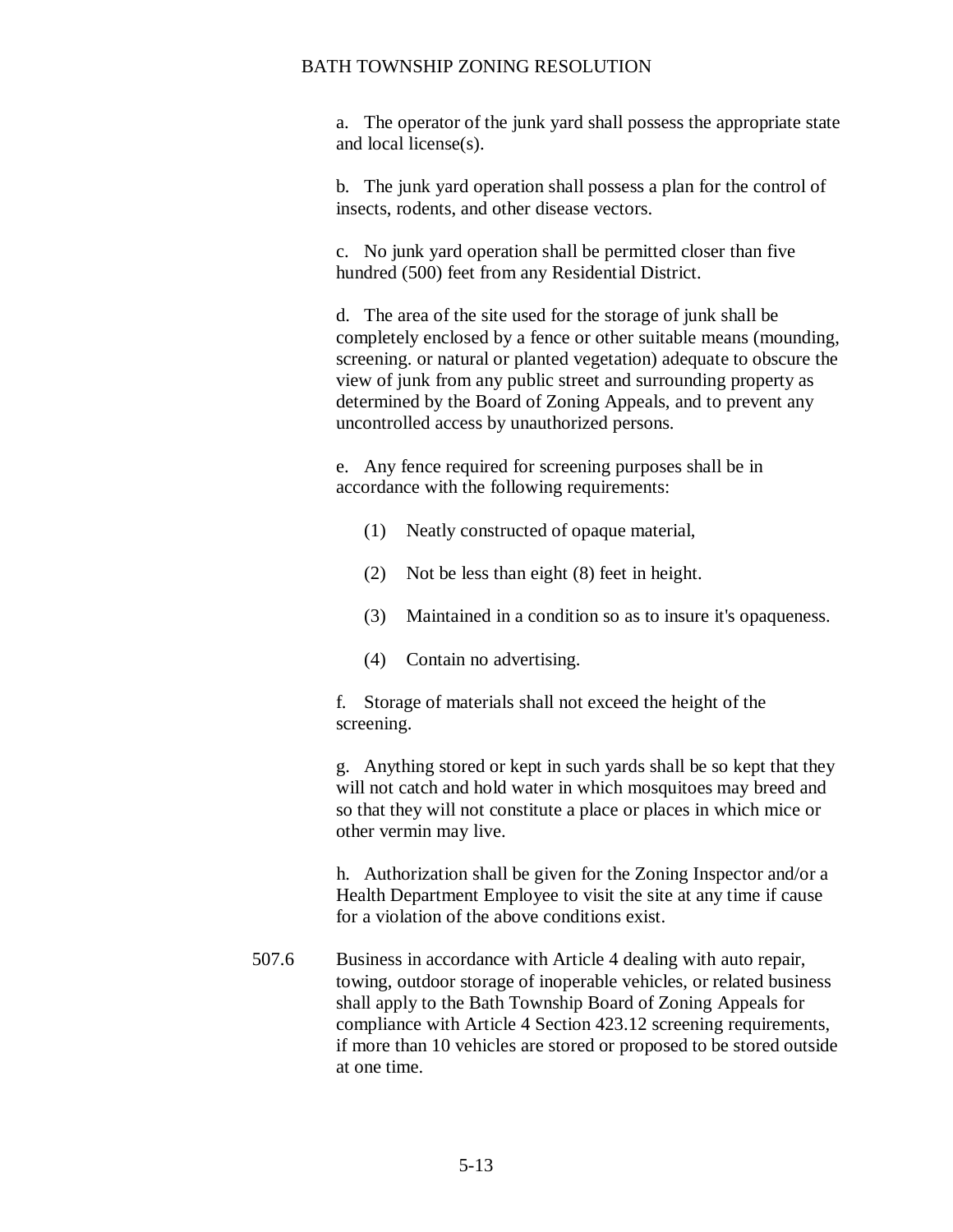## **SECTION 508 PERFORMANCE REQUIREMENTS**

508.1 REQUIREMENTS: No land or structure not otherwise exempt in any District shall be used or occupied in any manner so as to create any dangerous, unhealthy, unsafe, injurious, noxious or otherwise objectionable element or condition so as to adversely affect the surrounding area or adjoining premises. Any use permitted by this resolution may be undertaken and maintained if acceptable measures and safeguards are employed to limit dangerous and objectionable elements to acceptable limits as established under the applicable state, federal, city, township or county enforcement agency. The Zoning Inspector may refer any issue to the appropriate authorities.

# 508.2 ENFORCEMENT REQUIREMENTS:

The Zoning Inspector prior to the issuance of a Zoning Certificate, may require the submission of statements and plans indicating the manner in which dangerous and objectionable elements are to be eliminated or reduced to acceptable limits and tolerances.

### **SECTION 509 MINERAL EXTRACTION, STORAGE AND PROCESSING**

The extraction, storage and processing of minerals shall be conducted in accordance with the requirements of this section.

- 509.1 Extraction, storage and processing of minerals of all types shall be permitted in Districts as specified in the Use Regulations of Article 4 of this Resolution.
- 509.2 All additions to existing mineral processing plants and new mineral processing plants shall employ recognized equipment of the industry in question to minimize objectionable elements or conditions adversely affecting surrounding properties. Operations of the equipment shall comply with the standards promulgated by the industry.

### 509.3 GENERAL

a. Mineral extraction involving the removal of clay or overburden to depth not exceeding six (6) feet may be conducted up to one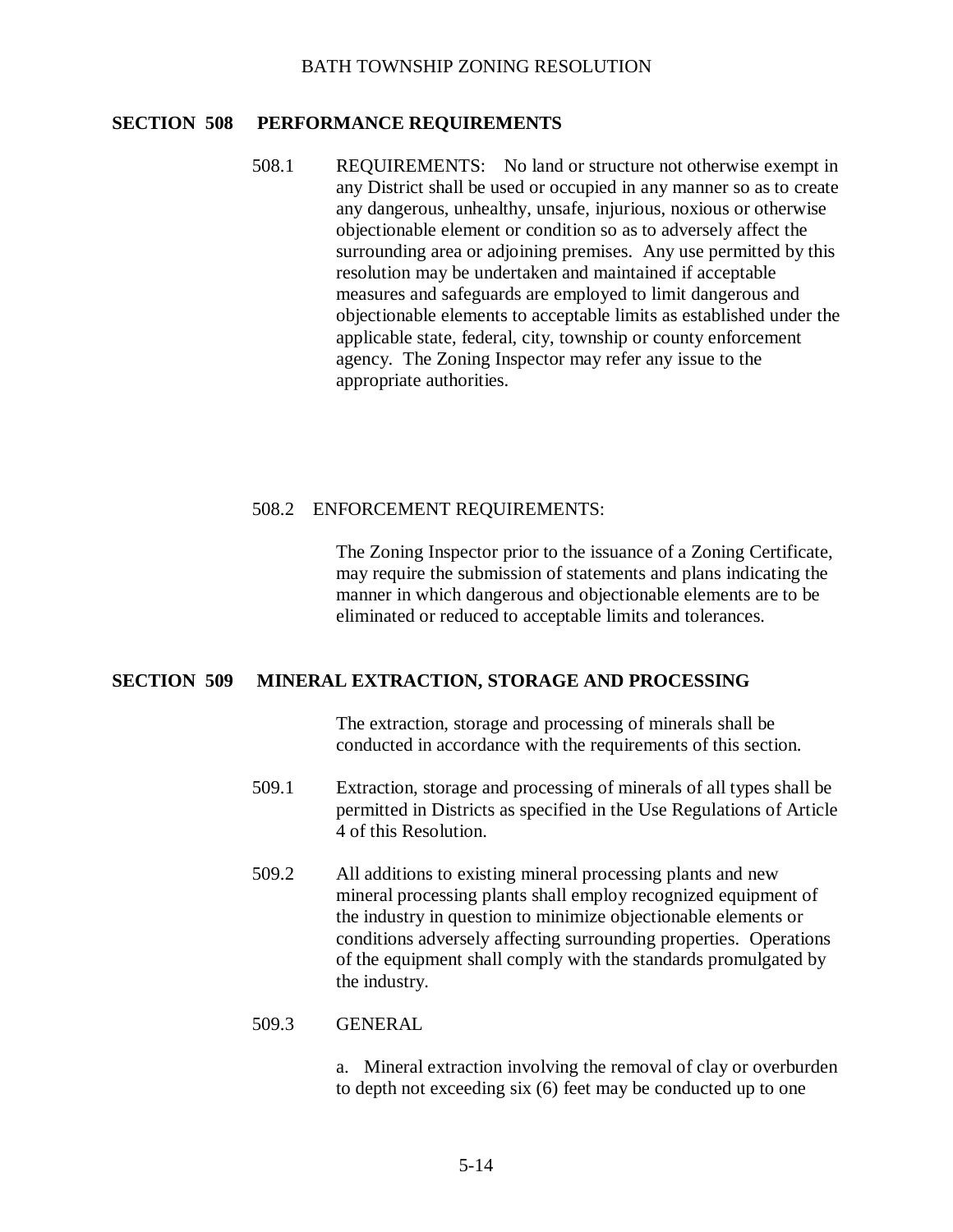hundred (100) feet of a Residential District, provided the operation is conducted over a temporary period not to exceed twelve (12) months and operation of equipment is limited to the extraction process. Temporary operational roads shall not be closer than two hundred (200) feet to an "R" District.

 b. All activities shall be naturally or artificially screened from any public street, existing dwelling unit, or any residentially zoned property.

c. Mineral extraction in "Q or Q-M" District shall not be located closer than five Hundred (500) feet from any property line.

d. Whenever the floor of a quarry is greater than five (5) feet below the average grade of an adjacent public street or any adjacent property, the property containing such quarry shall be completely enclosed by a mound of earth not less than six (6) feet in height, and planted with suitable landscaping, or a fence not less than six (6) feet in height. All plantings or fences shall be sufficient in either case to discourage persons from trespassing upon the property and shall be subject to approval by the Board of Zoning Appeals. Such mound shall be located not less than fifty (50) feet from any street right-of-way or boundary of the quarry property. Such barriers may be excluded where deemed unnecessary by the Board of Zoning Appeals because of the presence of a lake, stream, or other existing natural barrier.

e. The underwater banks of all excavations, which are not backfilled, shall be sloped at a grade of not less than three (3) feet horizontal to one (1) foot vertical and a minimum of six (6) feet below the water line. Spoil banks shall be graded to a level suiting the existing terrain and planted with trees, shrubs, legumes, or grasses where re-vegetation is possible.

f. No new structure may be located closer than two hundred (200) feet from any property line to the Q or Q-M District.

- 509.4 Structures designed and constructed exclusively for mineral extraction for which no future use is contemplated and no other use is practical or feasible shall be demolished and removed within one (1) year after all temporary mining is completed.
- 509.5 At the time of the request for rezoning for mineral extraction purposes, the operator shall file with the Zoning Inspector a detailed map of at least two hundred (200) feet to the inch scale, which clearly shows areas to be mined and the location adjacent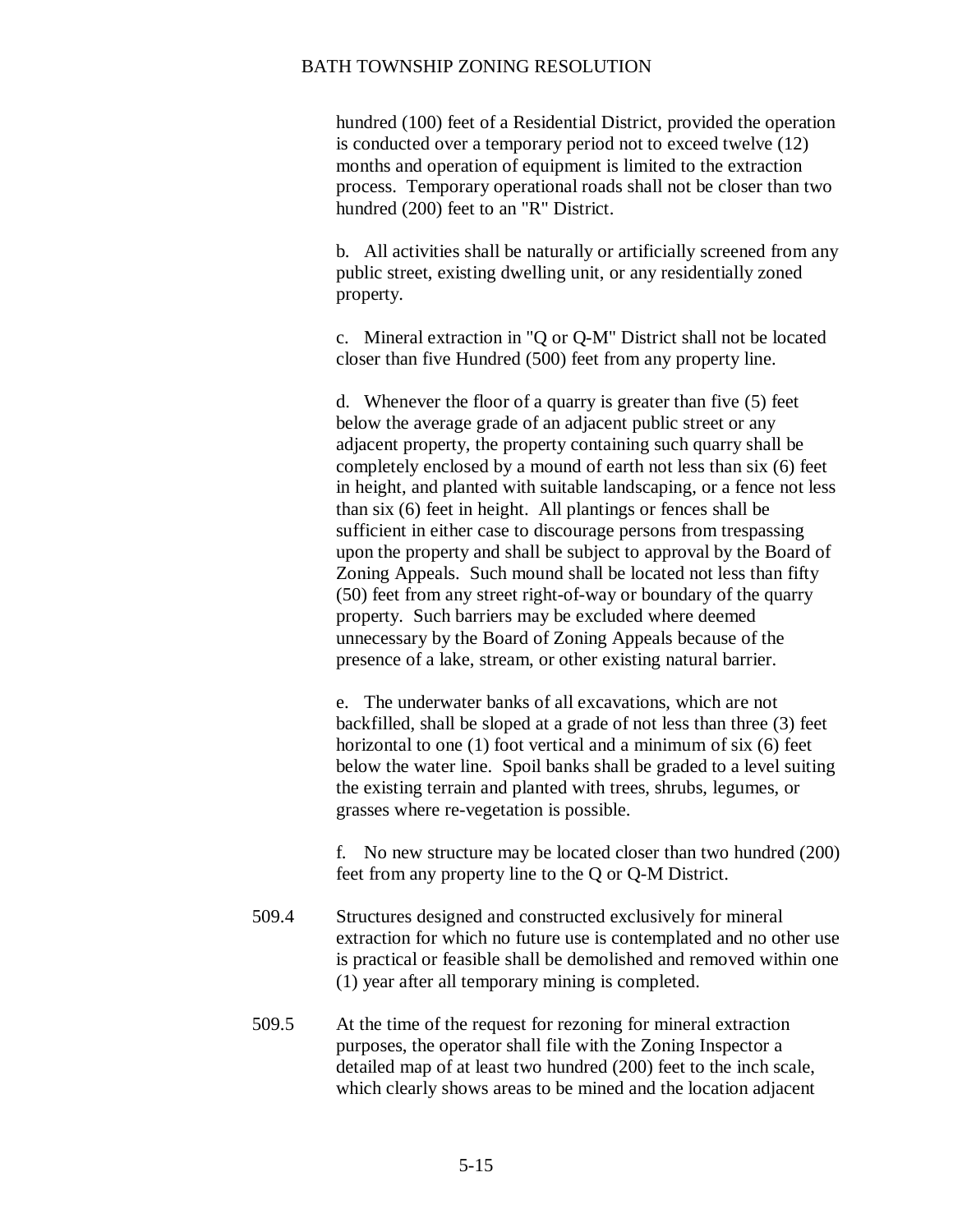properties, roads and natural features. The owner or operator shall submit information on the anticipated depth of excavations and on the depth and probable effect on the existing water table.

- 509.6 Adequate operational controls shall be used to minimize the creation of detrimental ground vibrations, sound, pressure, smoke, noise, odors, or dust; visibility of the areas of mineral extraction and processing shall be indigenously or artificially screened from residences and public road. The operator shall maintain complete records as required by the State of Ohio.
- 509.7 The owner of any land in any of the "Q" Districts or "Q-M" Districts on which, during the preceding twenty four (24) month period, there has been any active quarrying; shall comply with all state regulations on land reclamation.
- 509.8 All proposed mineral extraction operations shall be required to secure a permit for such activities from the Chief of the Division of Reclamation, Ohio Department of Natural Resources.
- 509.9 The type and number per acres of trees, shrubs, ground cover or legume to plant shall be determined in consultation with the County Agricultural Extension Agent.
- 509.10 The location of future roads, drives, drainage courses or other improvements or changes contemplated shall be acceptable to the Greene County Engineer.
- 509.11 Excavation for commercial purposes of topsoil to a depth of not more than three (3) feet shall be permitted in the "Q" and "Q-M" Districts provided the operator submits a plan showing the area in which extraction is to take place and the manner in which the areas are to be restored upon completion of the excavation operation. Excavation of topsoil shall not be conducted closer than thirty (30) feet to a Residential District and excavation completed within one (1) year after commencement of operations. All excavated areas upon completion of operations shall be adequately drained, restored suitably, planted with ground cover or legume in manner determined by the County Agriculture Extension Plan.
- 509.12 The extraction of sand and gravel shall be conducted in accordance with the requirements of this Section.

a. No extraction of sand and gravel shall be carried on, or any stock pile placed closer than fifty (50) feet to any property line.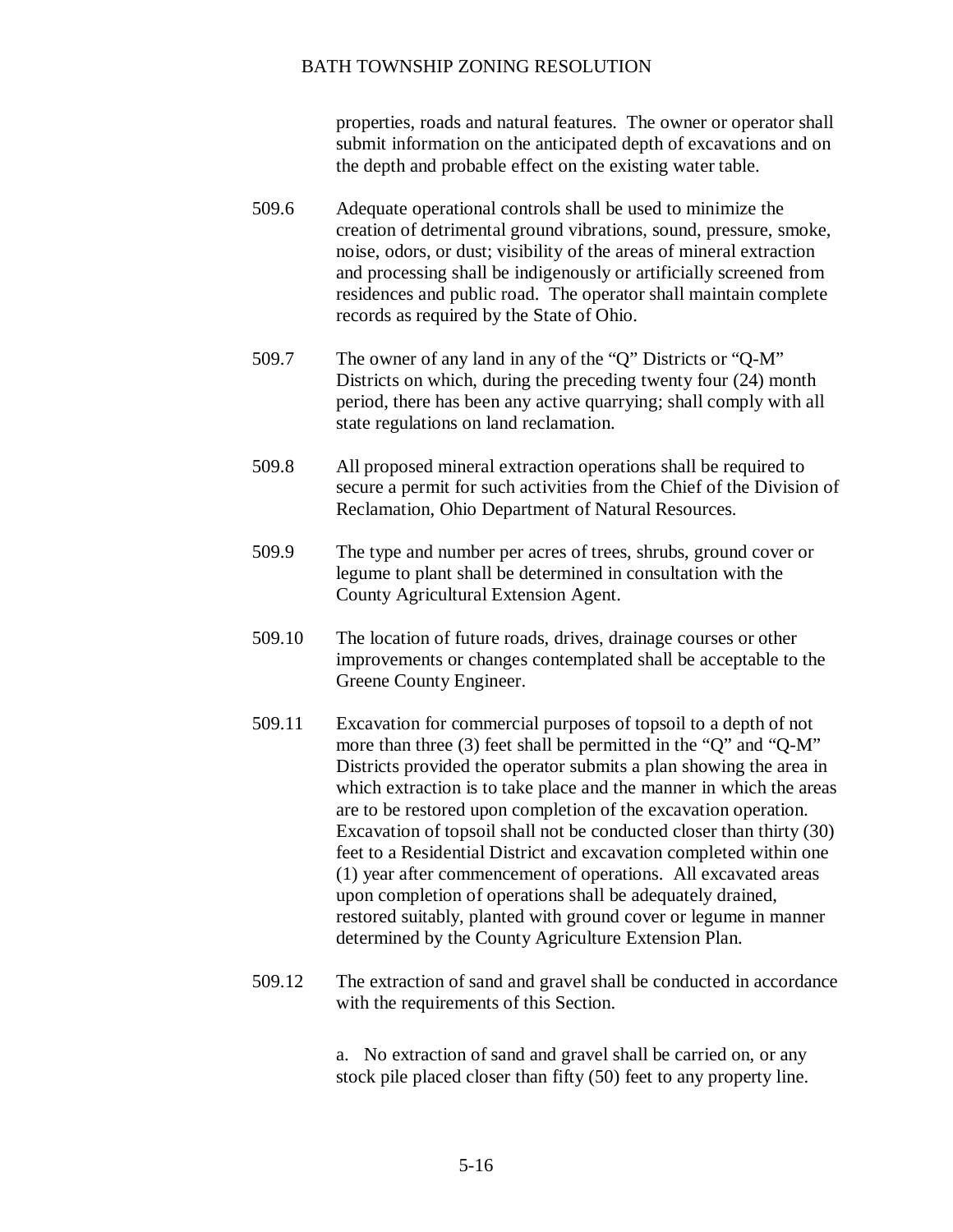b. In the event that the site of the extraction operation is adjacent to the right-of-way of any public street or road, no part of such operation shall take place closer than fifty (50) feet to the nearest line of such right-of-way, except as provided by Section 4153.11 of the Revised Code of Ohio.

c. Fencing shall be erected and maintained around the entire site or portion thereof, in addition to other suitable barriers including earth mounding and trees in accordance with Article 4.

d. All equipment and machinery shall be operated and maintained in such manner as to minimize dust, noise and vibration in accordance with Article 5, Section 508. Access roads shall be maintained in a dust-free condition by surfacing or other treatment as may be specified by the Zoning Inspector.

509.13 An application for a Zoning Certificate for such sand and gravel operation shall set forth the following. In the event the requirements of this Resolution conflict with that of the State of Ohio, the more restrictive shall apply.

> a. Name of the person or corporation conducting the actual removal operation.

b. Type of resources or materials to be removed.

c. Proposed method of removal and whether or not blasting or other use of explosives will be required.

d. General description of the equipment to be used.

e. Method of rehabilitation and reclamation of the extracted-out area.

f. Proof of receipt of all appropriate State of Ohio permits.

g. The nature, scale and intensity of the operations or use involved in or conducted in connection with the mining operations shall be provided with adequate infrastructure to ensure health and safety of the operations and the health, safety and general welfare to the surrounding areas (as defined in Article 2 of this Resolution). The applicant shall provide at the time of application sufficient evidence that the above requirements as well as the requirements in this resolution will be met.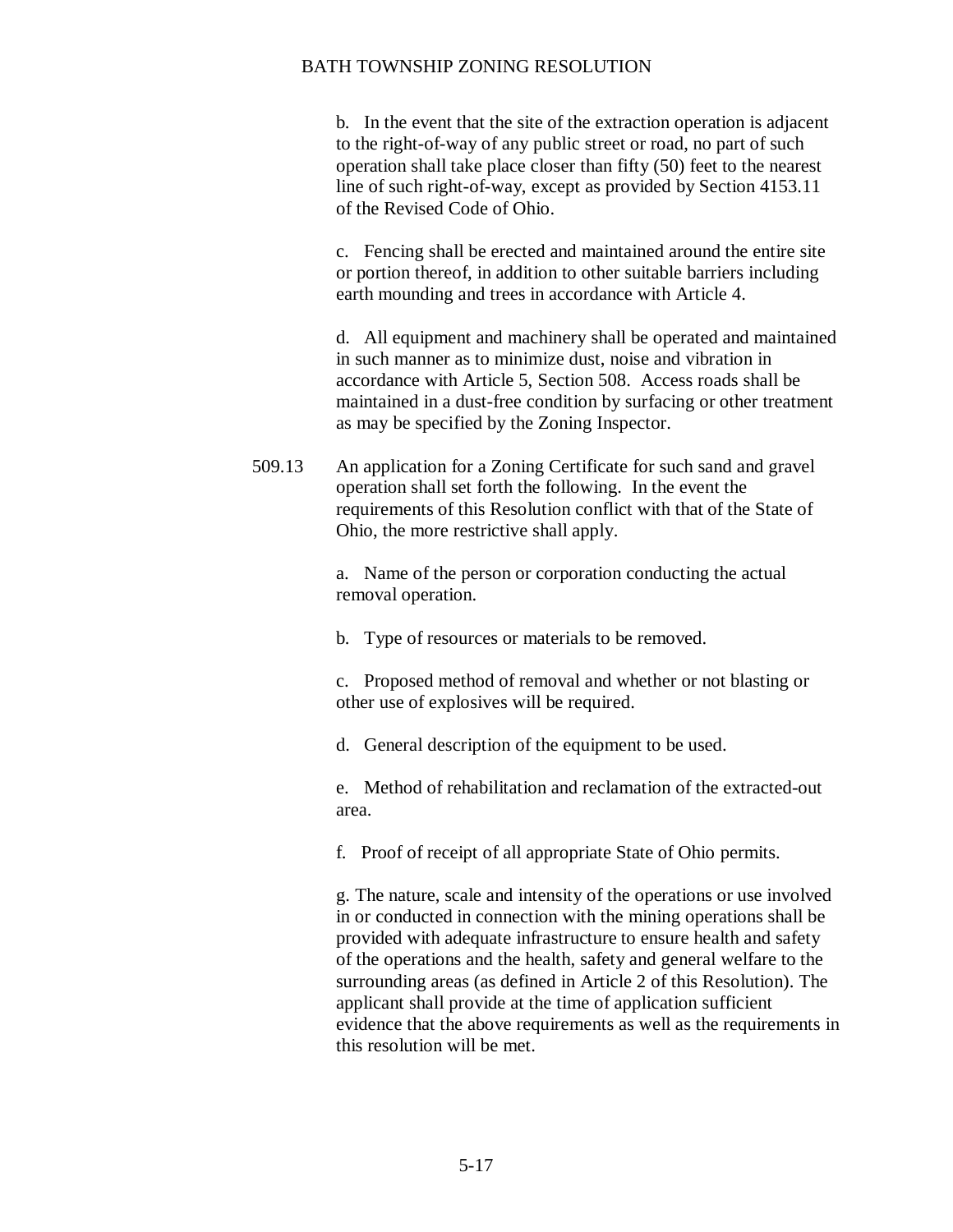509.14 All extracted-out areas shall, within two (2) year length of time, be reclaimed and rehabilitated unless such time is annually extended by the Board of Trustees.

> a. All excavation shall be made either to a water producing depth (such depth to be not less than five feet below the water mark ) or shall be graded or backfilled with non-noxious, non-inflammable and non-combustible solids, to secure:

(1) That the excavated area shall not collect and permit to remain therein, stagnant water; or,

(2) That the surface of such area which is not permanently submerged is graded or backfilled as necessary to reduce the peaks and depressions to produce a gently running surface that will minimize erosion due to rainfall and which will be in substantial conformity to the adjoining land area.

b. The banks of all excavations not backfilled shall be sloped to six (6) feet below the water line at a slope which shall not be less than three (3) foot horizontal to one (1) foot vertical and said bank shall be restored with vegetation in a manner set forth in paragraph (c) hereunder.

c. Vegetation shall be restored by appropriate seeding of grasses or planting of shrubs or trees in all parts of said extracted area where such area is not to be submerged under water as hereinabove provided. Noxious weeds shall not be permitted to prevail.

### **SECTION 510 STORAGE AND DISPLAY OF MATERIAL AND EQUIPMENT**

- 510.1 The open storage and display of material and equipment incident to permitted or conditional uses in "B", "M", "Q", or "Q-M" Districts shall be permitted provided the area used for open storage and display shall be effectively screened from all adjoining "R" District properties by means of walls, fences or plantings. Wall or fences shall be in accordance with Article 4 Section 423.12.
- 510.2 The temporary open storage of contractor's equipment and material shall be permitted on the site upon which structures are being erected or installed for the duration of the construction period. Storage of such equipment and material beyond the date of completion of the project shall be subject to a special permit authorized by the Board of Zoning Appeals.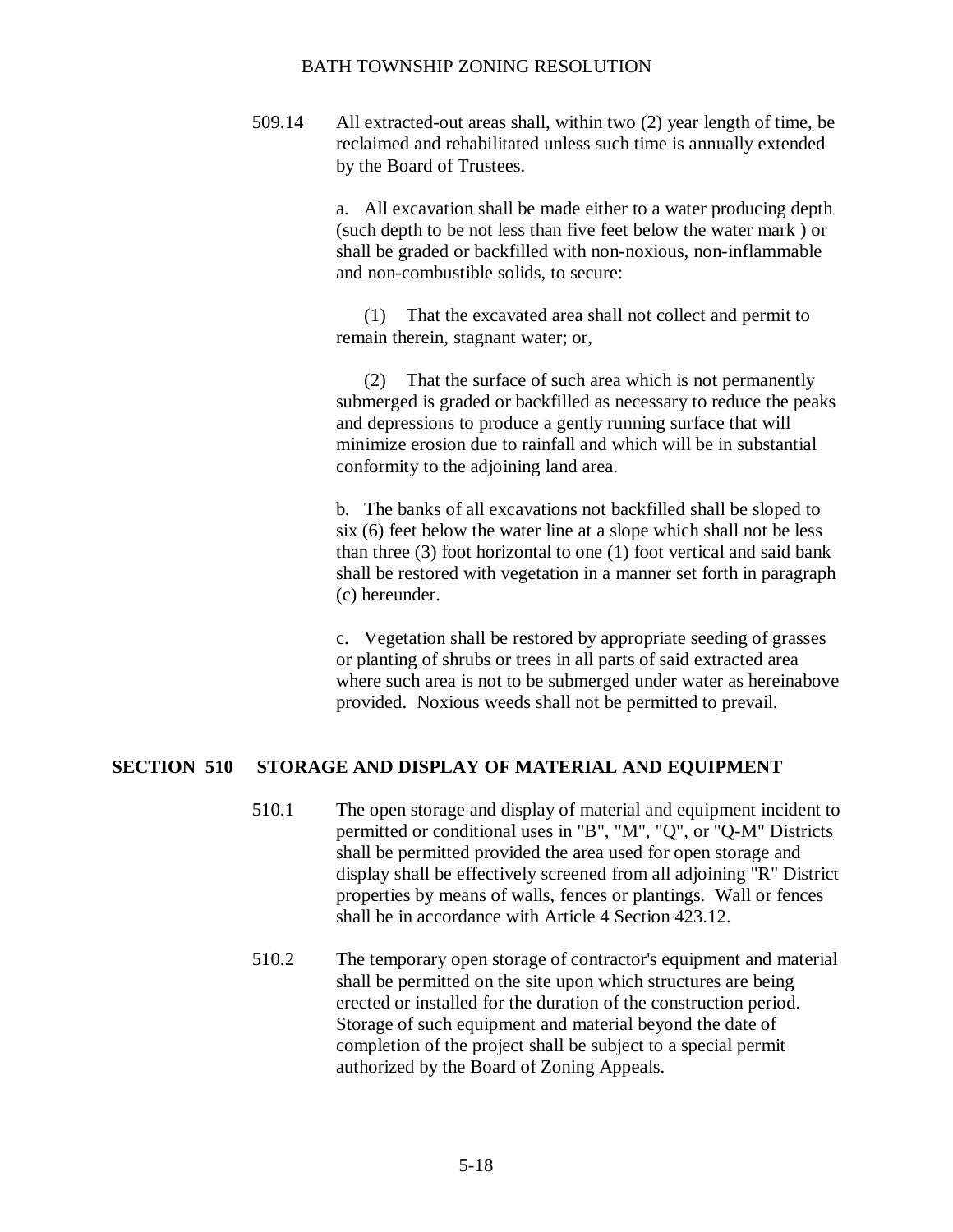# **SECTION 511 REGULATION OF ADULT ENTERTAINMENT FACILITY**

An adult entertainment facility is a conditional use within the B-2 Business District. A conditional use permit shall not be authorized unless the following conditions are met, and comply with any other requirement reasonably thought necessary by the board:

a. Minimum setback from Residential District: No adult entertainment facility shall be established within one thousand (1000) feet of any Residential District

b. Minimum setback from Library and Schools: No adult entertainment facility shall be established within a radius of two thousand (2000) feet from any school, library, or teaching facility, whether public or private, governmental or commercial, which school, library or teaching facility is attended by persons under eighteen (18) years of age.

c. Minimum setback from Park or Recreation Facility: No adult entertainment facility shall be established within a radius of two thousand (2000) feet from any park or recreational facility attended by persons under eighteen (18) years of age.

d. Minimum setback from Churches: No adult entertainment facility shall be established within a radius of two thousand (2000) feet from any church, synagogue, or permanently established place of religious services which is attended by persons under eighteen (18) years of age.

e. Minimum setback from other adult entertainment facility: No adult entertainment facility shall be established within a radius of two thousand (2000) feet of any other adult entertainment facility.

f. Prohibited public display: No advertisements, displays or other promotional materials shall be shown or exhibited so as to be visible to the public from pedestrian sidewalks or walkways, or from other public or semi-public areas.

g. Public view to be prevented: All structure openings, entries, windows, etc. for adult uses shall be located, covered, or serviced in such a manner as to prevent a view into the interior from any public or semi-public area, sidewalk or street. For new construction, the structure shall be oriented so as to minimize any possibility of viewing the interior from public or semi-public areas.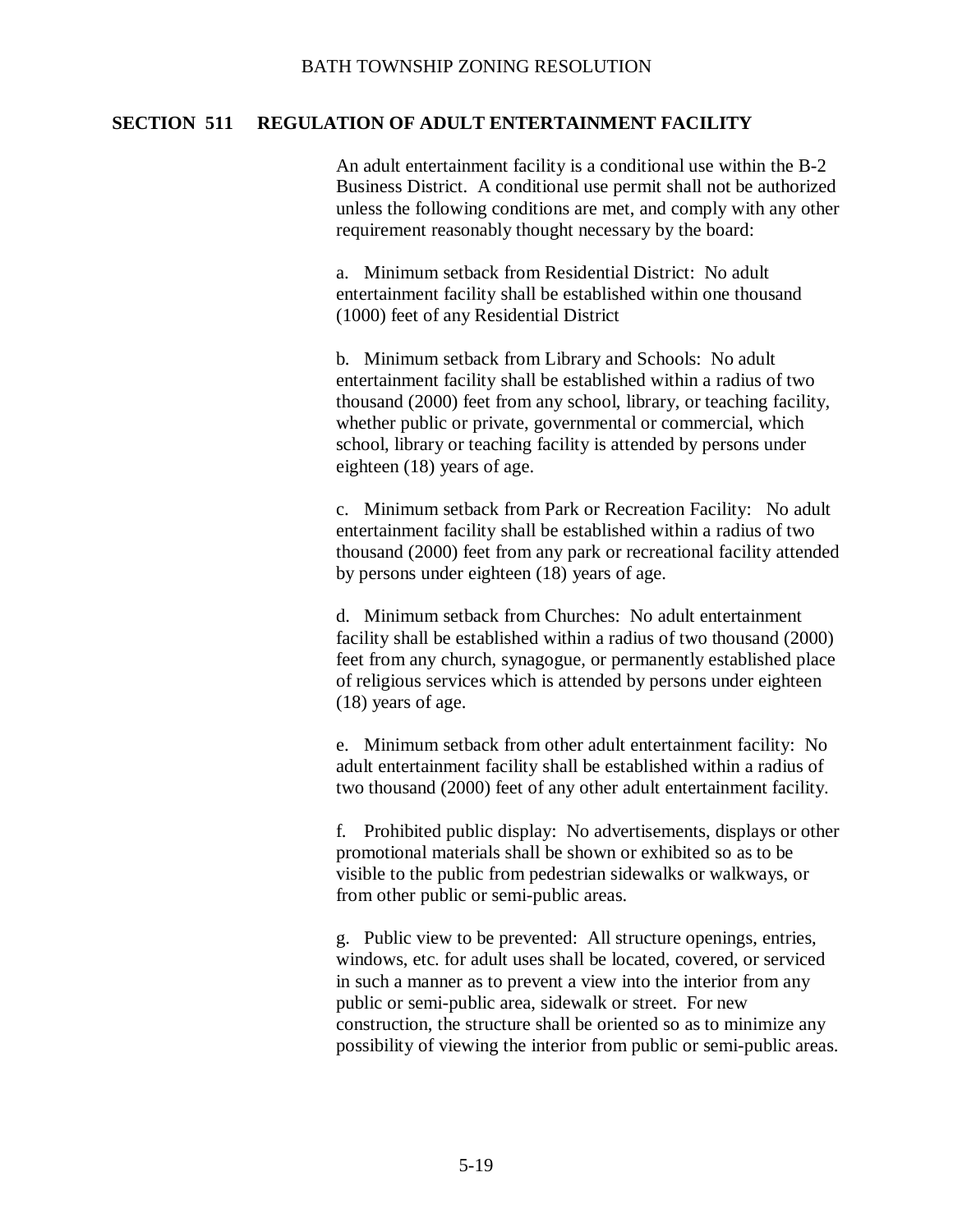h. External audio and visual impact: No screens, loudspeakers or sound equipment shall be used for motion picture theaters (enclosed or drive-in) that can be seen or discerned by the public from public or semi-public areas.

i. Prohibited sale or consumption of alcohol: No sale or consumption of alcoholic beverages shall be permitted on property with an adult entertainment facility.

# **SECTION 512 HOME OCCUPATIONS**

- 512.1 Home occupations shall be incidental to the residential use.
- 512.2 Home occupations shall not exhibit any external evidence of such occupation except for a single work vehicle, and a small sign in accordance with Section 702.1b.
- 512.3 The home occupation shall not impact the surrounding area (as defined in Article 2) significantly different from other residential uses.

# **SECTION 513 ANIMAL HUSBANDRY AND BEES IN RESIDENTIAL DISTRICTS**

- 513.1 Purpose: The regulations of this section are established to regulate the animal husbandry (to include the keeping of any such animal) and bees as permitted by ORC 519.21 (B), in order to manage noise, waste, odors, algae, runoff, etc.
- 513.2 A township zoning resolution, or an amendment to such resolution, may regulate the keeping of farm animals and bees in any platted subdivision approved under section 711.05, 711.09, or 711.10 of the Revised Code, or in any area consisting of fifteen or more lots approved under section 711.131 of the revised code that are contiguous to one another and adjacent to one side of a dedicated public road, and the balance of which are contiguous to one another and adjacent to the opposite side of the dedicated public road.
- 513.3 Lots without a residence: Animal husbandry and keeping of bees shall not be permitted on vacant properties unless the adjacent property has a dwelling occupied by the owner of both properties.
- 513.4 Chickens, Ducks, Rabbits and similar animals: The keeping of these and similar farm animals including cages, coups and enclosures for keeping such animals shall be governed by the following regulations.
	- a. Number of animals per area: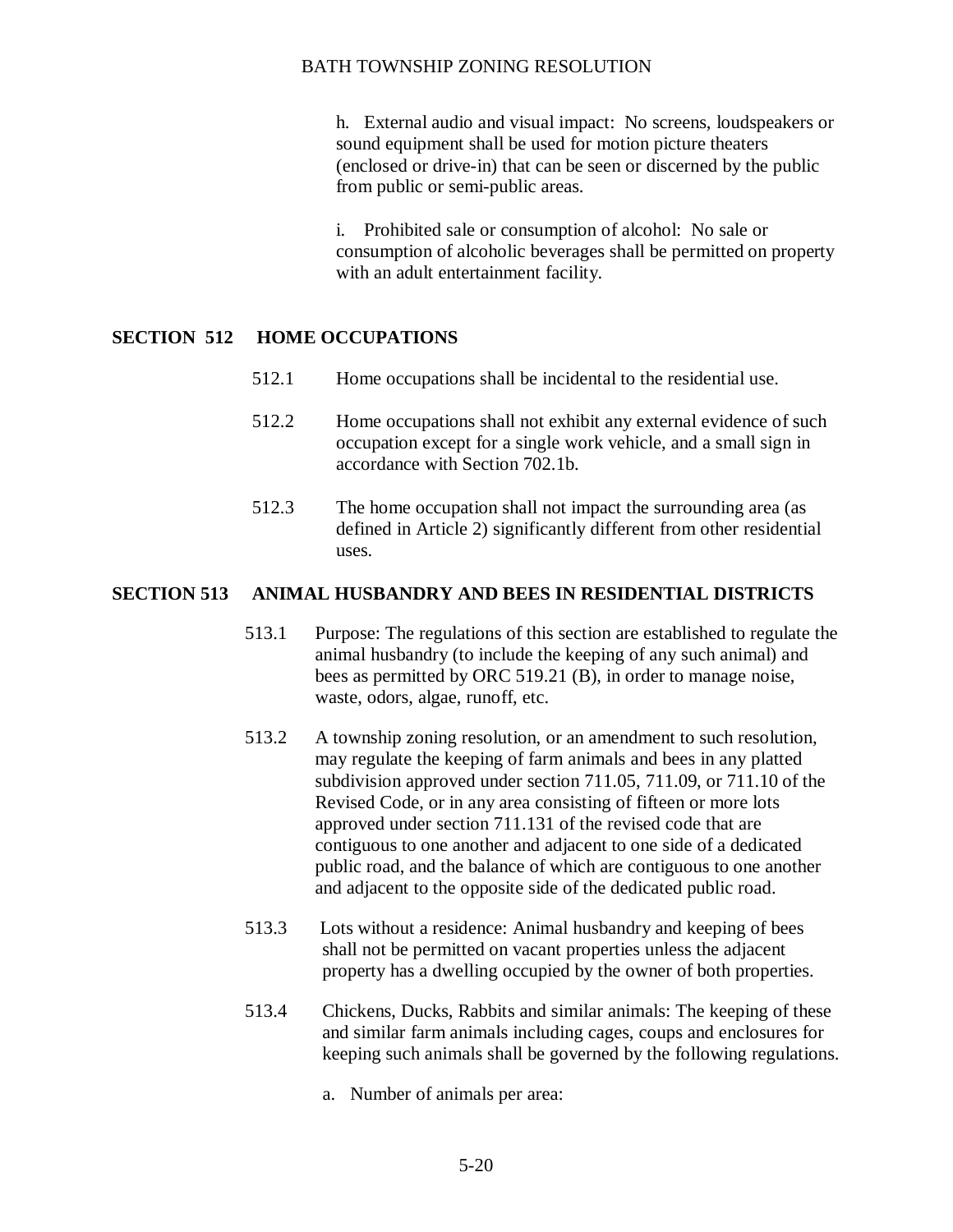- (1) Lots smaller than 0.5 acres, no more than four (4) such animals in any combination.
- (2) Lots 0.5 to less than 1.0 acre, no more than eight (8) such animals in any combination.
- (3) Lots 1.0 acre to less than 2.5 acres, no more than sixteen (16) such animals in any combination.
- (4) Lots 2.5 acres to 5.0 acres, no more than twenty-four (24) such animals in any combination.
- b. All above approved animals shall be provided with a covered predator proof sheltering structure which is to be kept in sound usable condition. Structures shall be thoroughly ventilated, designed to be accessed and cleaned, and of sufficient size to permit free movement of the animals. Any outdoor areas accessible to these animals shall be adequately fenced or otherwise bounded to contain and protect the animals on the property.
- c. Sheltering structures used as noted in B. above not exceeding sixty five (65) sq. ft. will not be considered an accessory structure, and shall be removed once they are no longer being used for purposes of sheltering such animals.
- d. Setbacks: the coops or cages housing such animals shall be located in the rear yard and not located within ten (10) feet of any property line.
- e. No person shall keep roosters, geese, peafowl, or turkeys on lots less than five (5) acres due to potential noise to neighbors.
- 513.5 Goats, Pigs, Sheep and similar animals, and stables or enclosures for the keeping of such animals, shall be governed by the following regulations.
	- a. No goats, pigs, sheep or similar animals shall be kept on a lot smaller than one (1) acre.
	- b. A maximum of two (2) such animals may be kept on those properties  $> 1$  to 2.5 acres, and four (4) such animals on  $>2.5$  to 5 acres.
	- c. Stables or other enclosures for such animals shall be located in the rear yard and set back at least forty (40) feet from any street or adjoining property line and at least one hundred (100) feet from a dwelling on another property.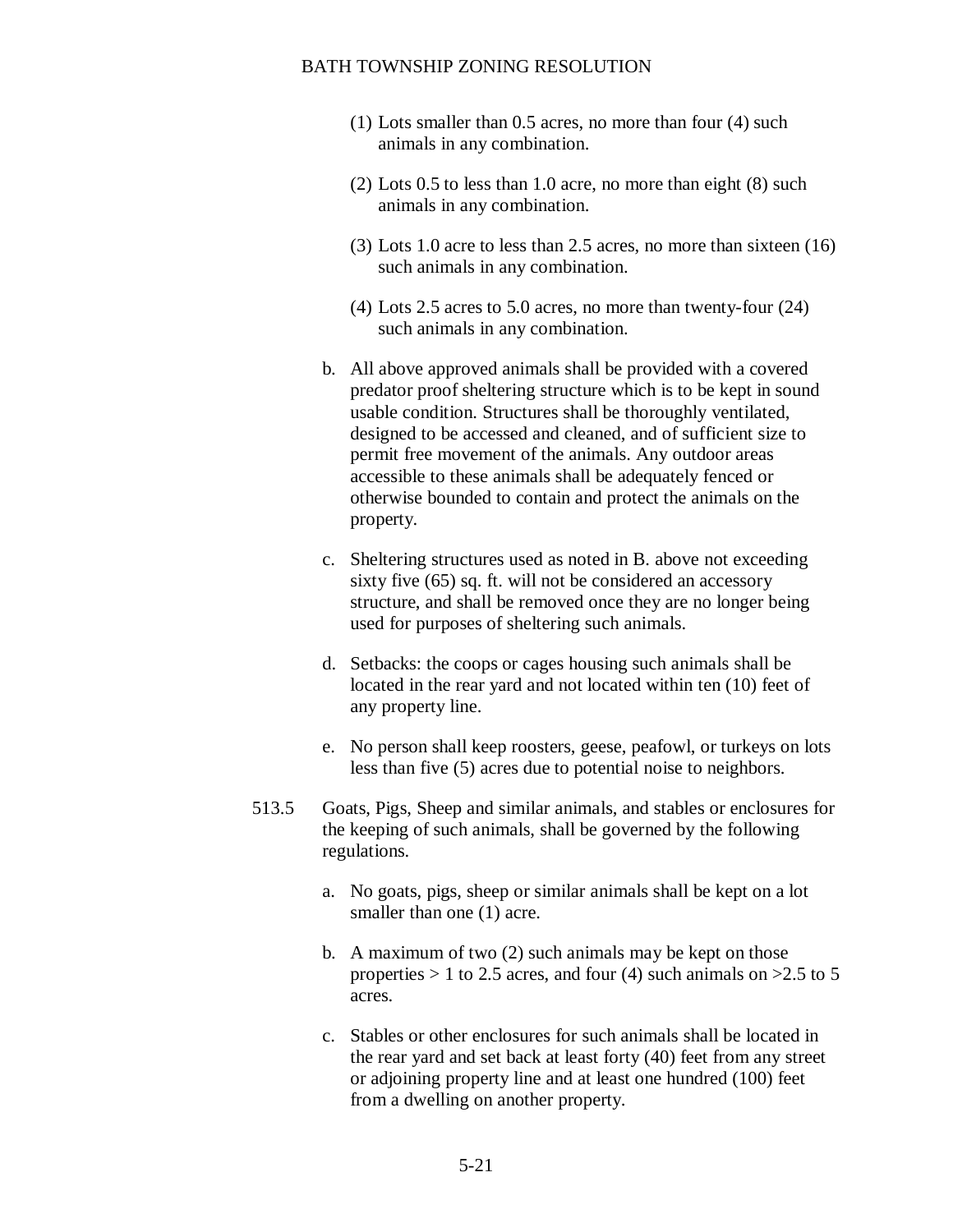- 513.6 Dog boarding & kennel services, horses, cows, alpacas, llamas or similar animals are prohibited on any property except in areas specifically designated (Covenants, Home Owners Associations, etc.) for the keeping of such animals.
- 513.7 Honey Bees: The keeping of honey bees and associated beehives shall be governed by the following regulations:
	- a. Number: No beehives shall be kept on any lot less than 7,500 square feet in area. No more than one (1) beehive shall be kept on any lot 7,500 to 15,000 square feet in area, and no more than one (1) additional beehive is permitted for every additional 5,000 square feet of lot area.

| <b>LOT SIZE</b>   | <b>BEEHIVES PERMITED</b>                |
|-------------------|-----------------------------------------|
| Less than $7,500$ |                                         |
| sq ft             | Zero                                    |
| $7,500 - 15,000$  |                                         |
| sq ft             | One                                     |
|                   | One beehive plus one additional beehive |
| Over 15,000       | for every additional 5,000 sq ft above  |
|                   | $15,000$ sq ft                          |

b. Location and Setbacks: No beehive shall be kept closer than ten (10) feet to any lot line and no behive shall be kept in a front or side yard. The front of any beehive shall face away from the property line of the residential property closest to the beehive. No beehive shall be placed within thirty (30) feet of public sidewalks or roadways.

c. Fences and Shrubs: A solid fence or dense hedge, known as a "flyaway barrier", at least six (6) feet in height, shall be placed along the side of the beehive that contains the entrance to the hive, and shall be located within six (6) feet of the hive and shall extend at least two (2) feet on either side of the hive.

d. Water Supply: A supply of fresh water shall be maintained in a location readily accessible to all bee colonies on the site throughout the day to minimize bees from congregating at neighboring swimming pools or other sources of water on nearby properties.

e. Registration: All beekeepers shall maintain their hives as set forth in the Ohio Revised Code, Chapter 909: Apiaries. This includes obtaining annual registration certificates as noted in Ohio Revised Code 909.02.

f. Prohibitions: No Africanized bees may be kept on a property.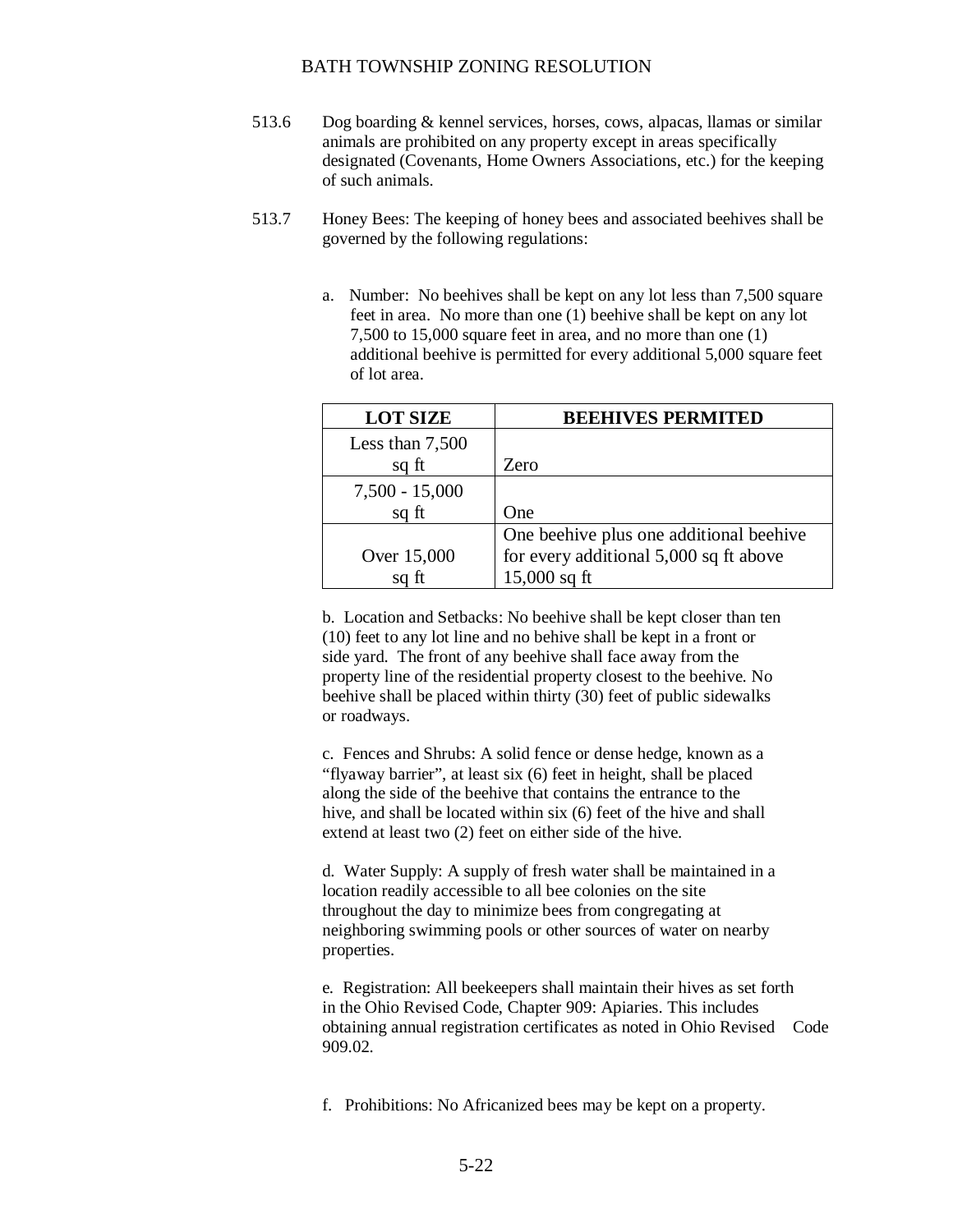# **ARTICLE 6 OFF-STREET PARKING AND LOADING REGULATIONS**

#### **SECTION 600 GENERAL REQUIREMENTS**:

In Districts, in connection with every industrial, business, institutional, recreational, or other non-single family residential uses, there shall be provided, at any time a structure is erected or is enlarged or increased in capacity, or any change in use of an existing structure, off-street parking spaces for vehicles shall be provided in accordance with the following requirements:

- 600.1 A parking plan shall be submitted with any application involving the construction, expansion, or any change in use of an existing structure that requires off street parking. All parking plans shall be subject to review by the Bath Township Zoning Inspector prior to approval of the application. Parking plans shall show, as necessary the following:
	- a. Boundaries of the property
	- b. Parking, loading, and driving aisles
	- c. Access driveways, circulation pattern, and fire lanes
	- d. All existing or proposed structures on the premises
	- e. Drainage in accordance with the Runoff Control, Sediment Abatement Resolution for Greene County, Ohio
	- f. Screening and/or landscaping per Article 4 Section 423.12
	- g. Existing and proposed utility easements
	- h. On-site water supply and wastewater disposal systems, if any
	- i. Any other information necessary to determine compliance with this Resolution.
- 600.2 Each off-street parking space shall have the minimum dimensions of ten (10) feet wide by twenty (20) feet long exclusive of access drives or aisles, and handicapped parking spaces shall not be less than twelve (12) feet wide by twenty (20) feet long exclusive of access drives or aisles. All parking spaces shall be of useable shape and condition.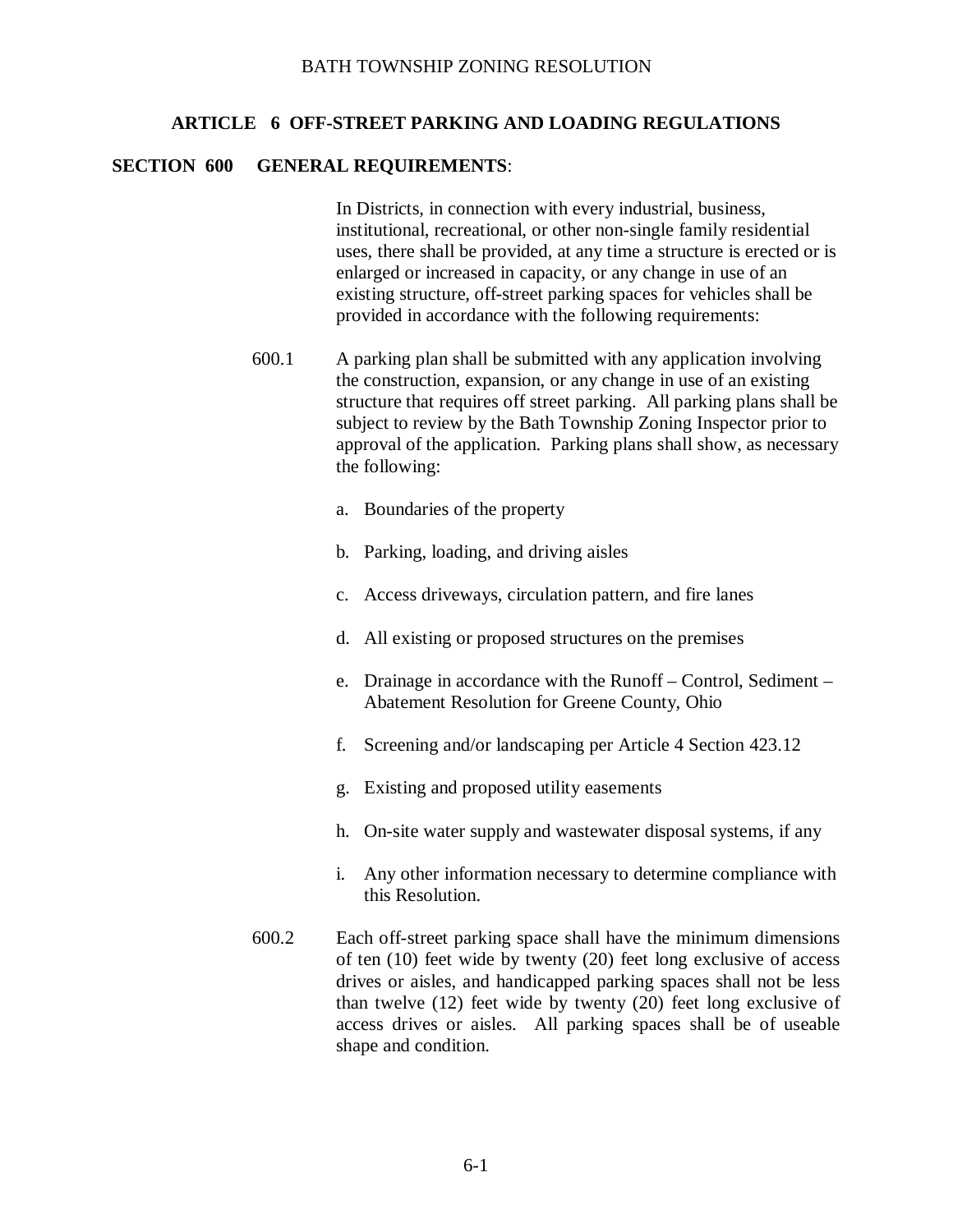- 600.3 There shall be adequate provision for ingress and egress to all parking spaces. There shall be provided an access drive not less than twenty four (24) feet in width leading to the parking or storage areas or loading or unloading spaces required hereunder.
- 600.4 Any area designated as requiring off-street parking in accordance with this Resolution shall not be changed unless approved by the Bath Township Zoning Inspector. Spaces shall be provided in connection with the expansion of any structure or use in accordance with the expanded foot print, increased number of employees, beds or seats, or the increased number of residential units.
- 600.5 Screening shall be installed and permanently maintained along all boundaries of parking areas abutting all "R" District lots. Screening shall be a fence installed in accordance with Article 4 Section 423.12 as a permanent structure or dense vegetation, which shall be a minimum of six (6) feet in height unless specified higher elsewhere in this Resolution, and shall be maintained in good condition per Article 4 Section 423.12.
- 600.6 Any off-street parking area for more than five (5) vehicles shall be graded for proper drainage and surfaced with asphalt or concrete and painted with all-weather pavement markings, or compacted crushed stone. A plan that shows compliance with this Article shall be provided with application for Zoning Certificate.
- 600.7 Lighting used to illuminate off-street parking shall be so arranged as to reflect the light away from adjoining properties.
- 600.8 Handicapped parking shall be in accordance with the American Disabilities Act.
- 600.9 The use of parking spaces shall be used for vehicle parking only. Storage or display of products or services shall be prohibited.
- 600.10 Parking on the front yard or side yard lawns in Districts zoned for residential uses shall be prohibited.

### **SECTION 601 NUMBER OF SPACES REQUIRED**:

The number of off-street parking spaces to be provided shall not be less than the following (for mixed use facilities, each use shall account for its parking):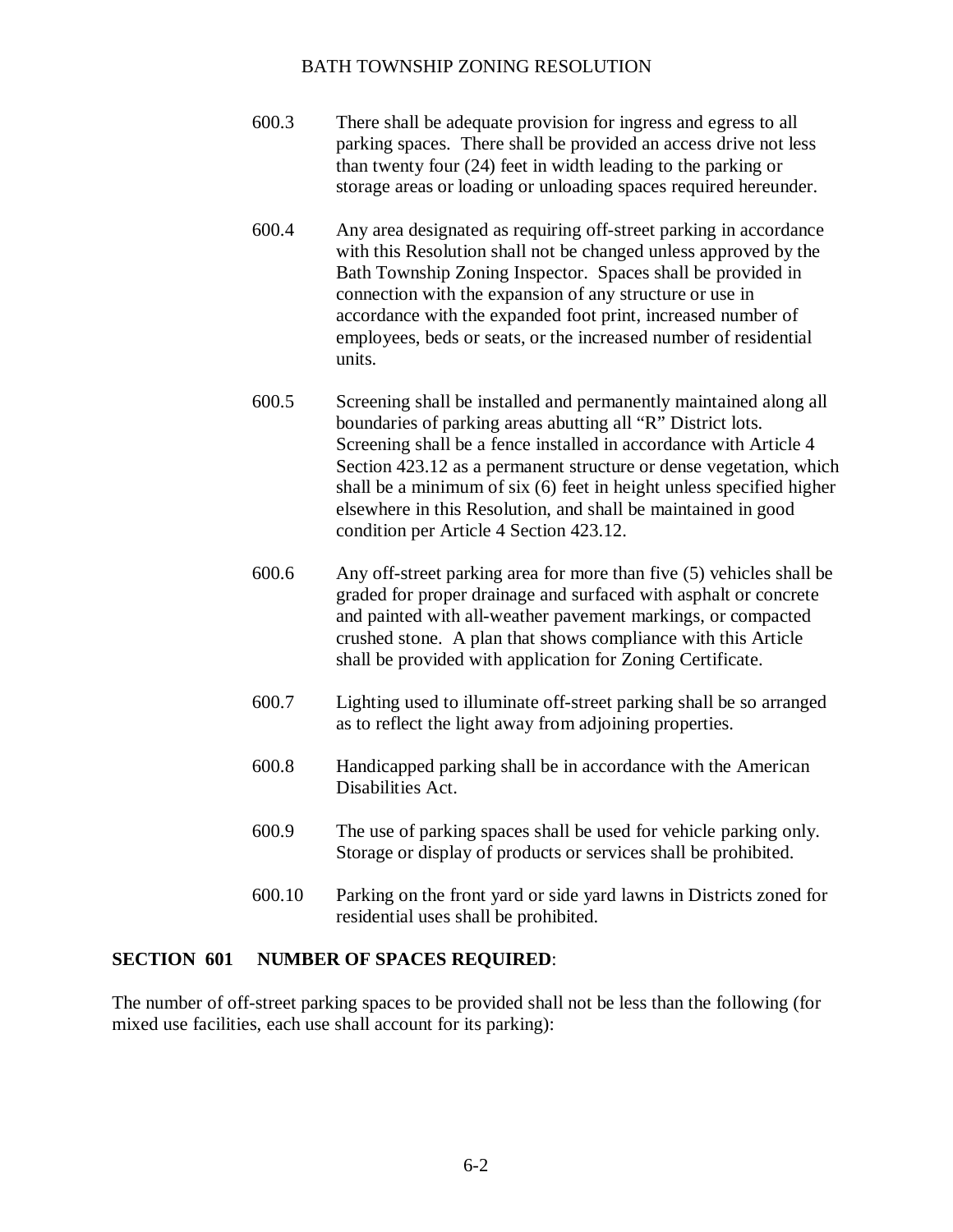Two (2) family dwellings, summer cottages, and mobile homes

Multiple family dwellings, three (3) or more families

Room or boarding house, bed & breakfast, group home

Private club, lodge, meeting hall, community center, nightclub, recreation or amusement establishment, dance hall, assembly or exhibition hall, theater or auditorium, sports arena, stadium or gymnasium, etc.

School/private school (except high school or college)

College, High School, or vocational/technical/business type school

USE PARKING SPACES REQUIRED

Two (2) spaces for each dwelling unit

Two (2) spaces for each unit, plus one (1) space for each four (4) units.

Two (2) spaces for the dwelling, plus one (1) space for each rental room.

Dormitories One (1) space for every one hundred (100) sq. ft. of living space.

Hotel or motel One (1) space for each rental room, and one (1) space for each employee on the largest shift. Adequate space for parking busses and recreational vehicles must be provided to the satisfaction of the Bath Township Zoning Inspector.

> One (1) space for every twenty-five (25) sq. ft. of the structure foot print, all floors, and shall include outdoor assembly areas, plus one (1) for each employee on the largest shift.

Church or temple One (1) space for every three (3) seats in main/largest assembly area, plus one (1) for each vehicle owned/leased by the establishment.

> One (1) space for every eight (8) seats in auditorium or main assembly room, or one (1) for each employee, whichever is greater.

> One (1) space for every eight (8) seats in main auditorium, or one (1) for every three (3) students plus one for each teacher and employee, whichever is greater.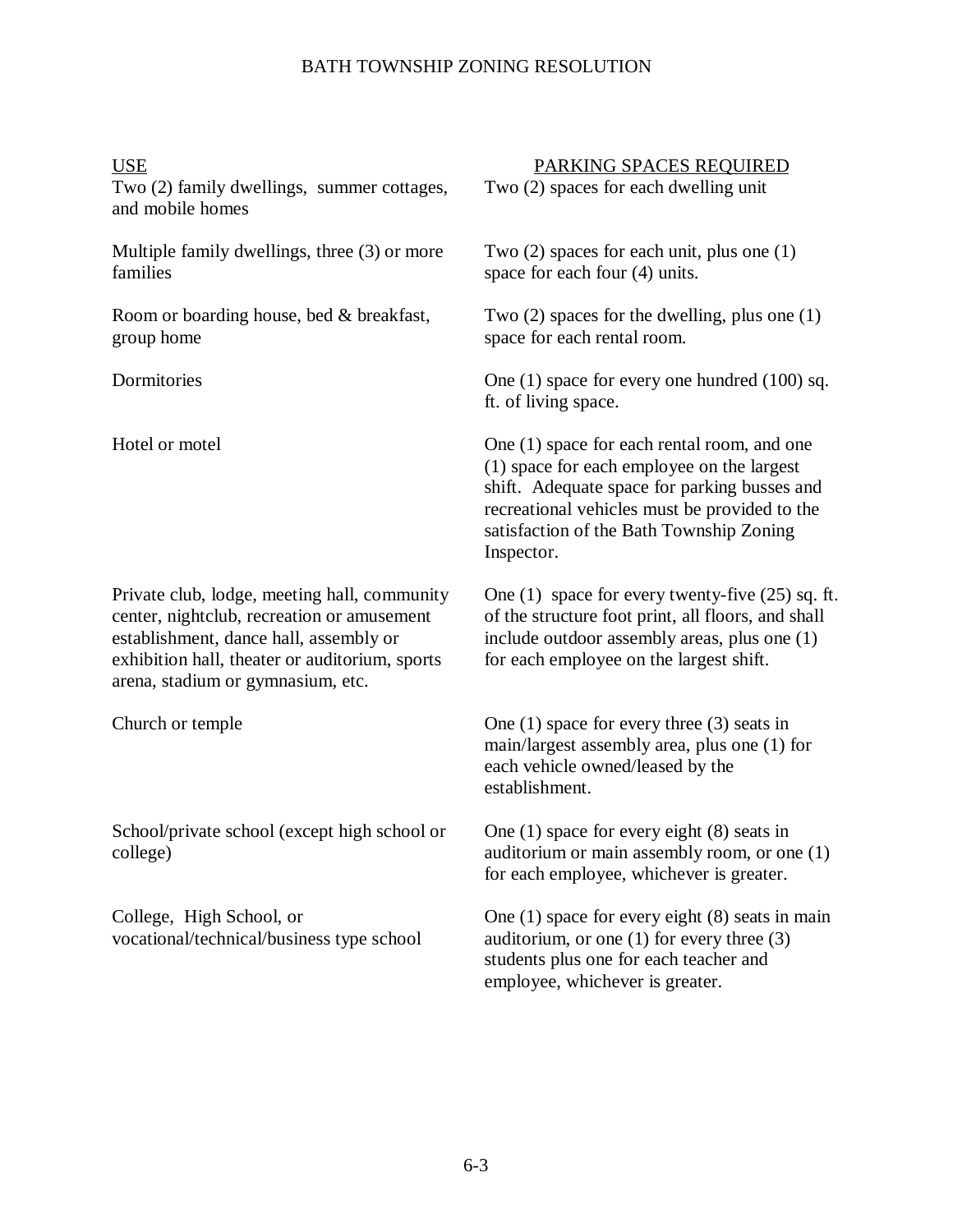| <b>USE</b>                                                                                                                   | PARKING SPACES REQUIRED                                                                                                                                                                                                                                                                      |
|------------------------------------------------------------------------------------------------------------------------------|----------------------------------------------------------------------------------------------------------------------------------------------------------------------------------------------------------------------------------------------------------------------------------------------|
| Library, museum, or art gallery                                                                                              | Ten $(10)$ spaces plus one $(1)$ additional for<br>every three hundred (300) square feet of the<br>structure foot print, all floors, in excess of two<br>thousand $(2000)$ square feet, plus one $(1)$ for<br>each employee.                                                                 |
| Hospital, sanitarium, convalescent home, home<br>for the aged, or similar institution                                        | Two $(2)$ spaces for every three $(3)$ beds, plus<br>one (1) for each employee on the largest shift.                                                                                                                                                                                         |
| Daycare or Nursery                                                                                                           | One $(1)$ space for every four $(4)$ children and<br>one $(1)$ space for each employee, plus one $(1)$<br>space for each owned/leased vehicle by the<br>establishment.                                                                                                                       |
| Wholesale establishments                                                                                                     | One (1) space for every two hundred (200)<br>square feet of the structure foot print, all<br>floors,, or one (1) space for each employee,<br>whichever is greater, plus one $(1)$ space for<br>each vehicle used in the business and kept on<br>the premises during normal working hours     |
| Professional and/or administrative offices                                                                                   | One (1) space for every two hundred (200)<br>square feet of the structure foot print, all<br>floors,, or one (1) space for each employee,<br>whichever is greater, plus one $(1)$ space for<br>each vehicle used in the businesses and kept on<br>the premises during normal working hours.  |
| Medical offices, clinics, or similar type<br>establishments                                                                  | Two (2) spaces for each examination or<br>treatment room plus one (1) for each<br>employee.                                                                                                                                                                                                  |
| Retail store, personal service establishment, or<br>similar type business to include automobile gas<br>stations and services | One $(1)$ space for every one hundred $(100)$<br>square feet of the structure foot print, all<br>floors, and one (1) for each employee on the<br>largest working shift, plus one (1) space for<br>each vehicle used in the business and kept on<br>the premises during normal working hours. |
| Warehouse store, building material store, or<br>similar store for large items                                                | One (1) space for every eight hundred (800)<br>square feet of floor display area, plus one<br>space for each employee.                                                                                                                                                                       |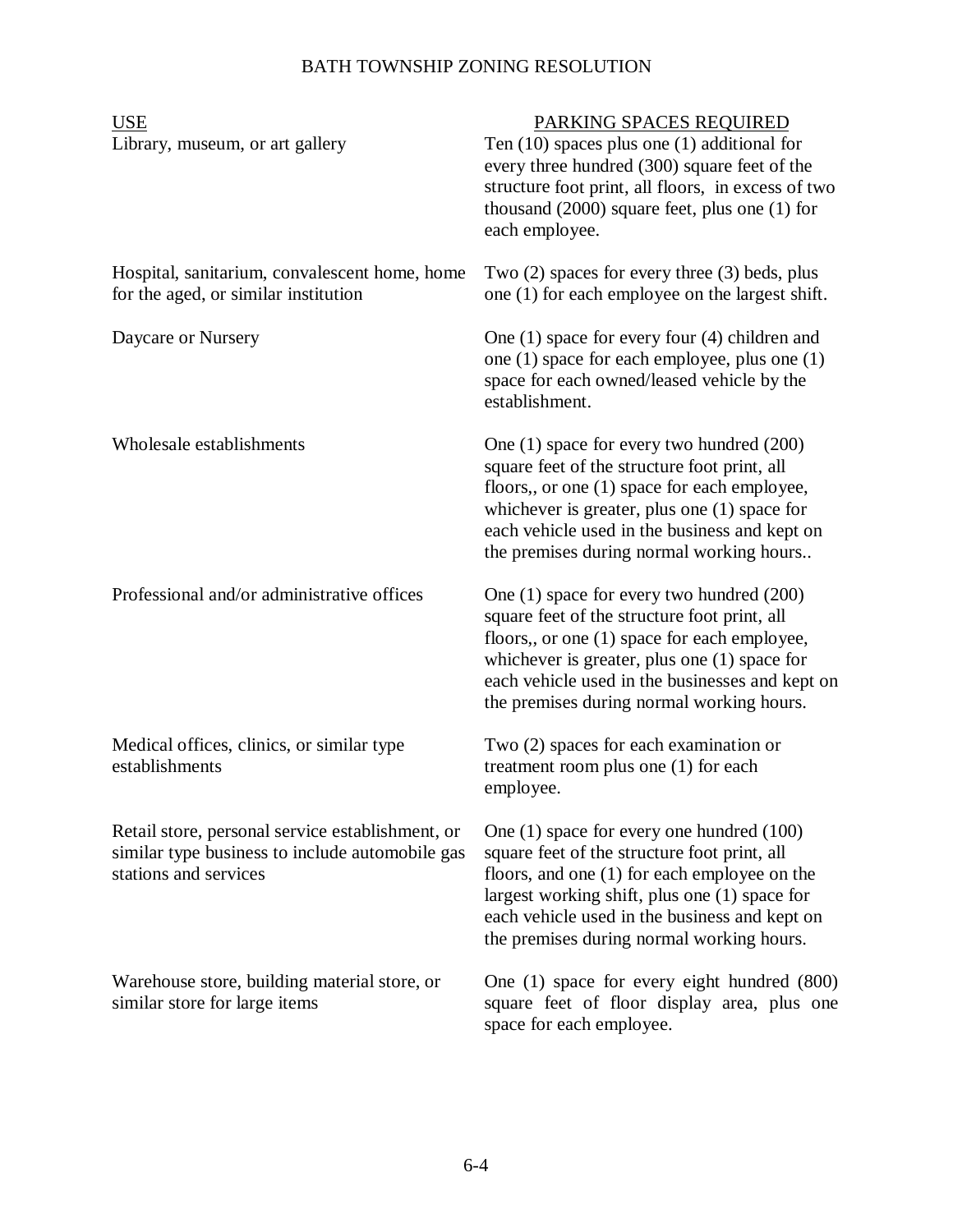| <b>USE</b><br><b>Bowling Alley</b>                                                                                                                       | PARKING SPACES REQUIRED<br>Five $(5)$ spaces for each alley, plus one $(1)$ for<br>each employee based on the largest shift.                                                                                                                                                      |
|----------------------------------------------------------------------------------------------------------------------------------------------------------|-----------------------------------------------------------------------------------------------------------------------------------------------------------------------------------------------------------------------------------------------------------------------------------|
| Sports facility (racket ball courts, driving<br>ranges, etc.)                                                                                            | Two (2) spaces for each court or similar area<br>plus one (1) for each employee on the largest<br>shift.                                                                                                                                                                          |
| Health club or similar establishment                                                                                                                     | One (1) space for every fifty (50) sq. ft. of the<br>structure foot print, all floors,, plus one (1) for<br>each employee based on the largest shift.                                                                                                                             |
| Mortuary or funeral home                                                                                                                                 | One $(1)$ space for every fifty $(50)$ square feet<br>of the structure foot print, all floors,, plus one<br>(1) space for each vehicle used in the business<br>and kept on the premises, plus one (1) for each<br>employee based on the largest shift.                            |
| Restaurants, or cafes                                                                                                                                    | One $(1)$ space for every fifty $(50)$ sq. ft. of the<br>structure foot print, all floors,, plus one (1) for<br>each employee based on the largest shift, plus<br>one (1) space for each vehicle used in the<br>business and kept on the premises during<br>normal working hours. |
| Manufacturing, industrial or mining<br>establishment, research or testing laboratory,<br>creamery, bottling plant, warehouse or similar<br>establishment | One (1) space for each employee on the largest<br>working shift plus space to accommodate all<br>trucks and other vehicles used in connection<br>therewith.                                                                                                                       |

Note: It shall be at the discretion of the Bath Township Zoning Inspector to determine the appropriate type use if not specifically listed.

## **SECTION 602 SPECIAL PARKING PROVISIONS**

602.1 Two or more non-residential uses may jointly provide and use parking spaces when their hours of operation do not overlap. Such provision shall be filed with the application for a Zoning Certificate and approved by the Zoning Inspector.

## **SECTION 603 OFF-STREET LOADING REQUIREMENTS**

603.1 In any District, in connection with every structure or part thereof hereafter erected and having a gross foot print of ten thousand (10,000) square feet or less, which is to be occupied by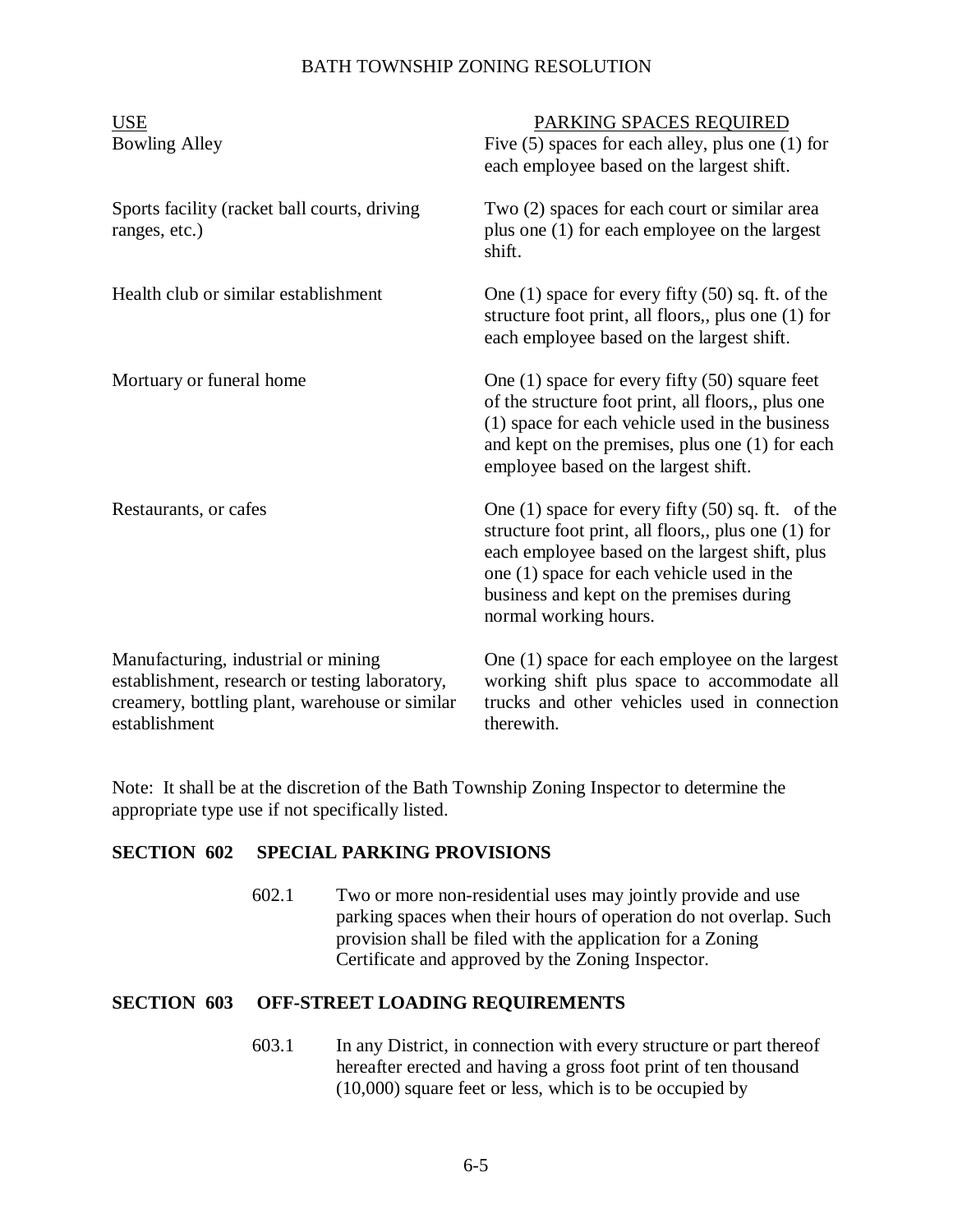manufacturing, storage, warehouse, goods, display, retail store, wholesale store, market, hotel, hospital, mortuary, laundry, dry cleaning or other uses similarly requiring the receipt or distribution by vehicles of material or merchandise, there shall be provided and maintained, on the same lot with such structure, at least one (1) off-street loading space plus one (1) additional such loading space for each twenty thousand (20,000) square feet or major fraction thereof of gross foot print so used in excess of ten thousand (10,000) square feet.

- 603.2 Each loading space shall be not less than twelve (12) feet in width, sixty (60) feet in length, and fourteen (14) feet in height.
- 603.3 Subject to the limitations in Article 4, such space may occupy all or any part of any required lot space.
- 603.4 No loading space shall be located closer than fifty (50) feet to any other lot in any "R" District, unless entirely within a completely enclosed structure or unless screened on all sides which adjoin or face the "R" District by a wall or fence or uniformly planted vegetation buffer, not less than six (6) feet in height and shall be maintained in good condition.

#### **SECTION 604 DRIVEWAYS**

- 604.1 Driveways shall be a minimum of ten (10) feet from the property line.
- 604.2 Driveways shall not cause any traffic safety issues with ingress and egress.
- 604.3 Driveway locations shall be acceptable to the Greene County Engineer, Township Road Superintendent or Ohio Department of Transportation dependent upon road jurisdiction.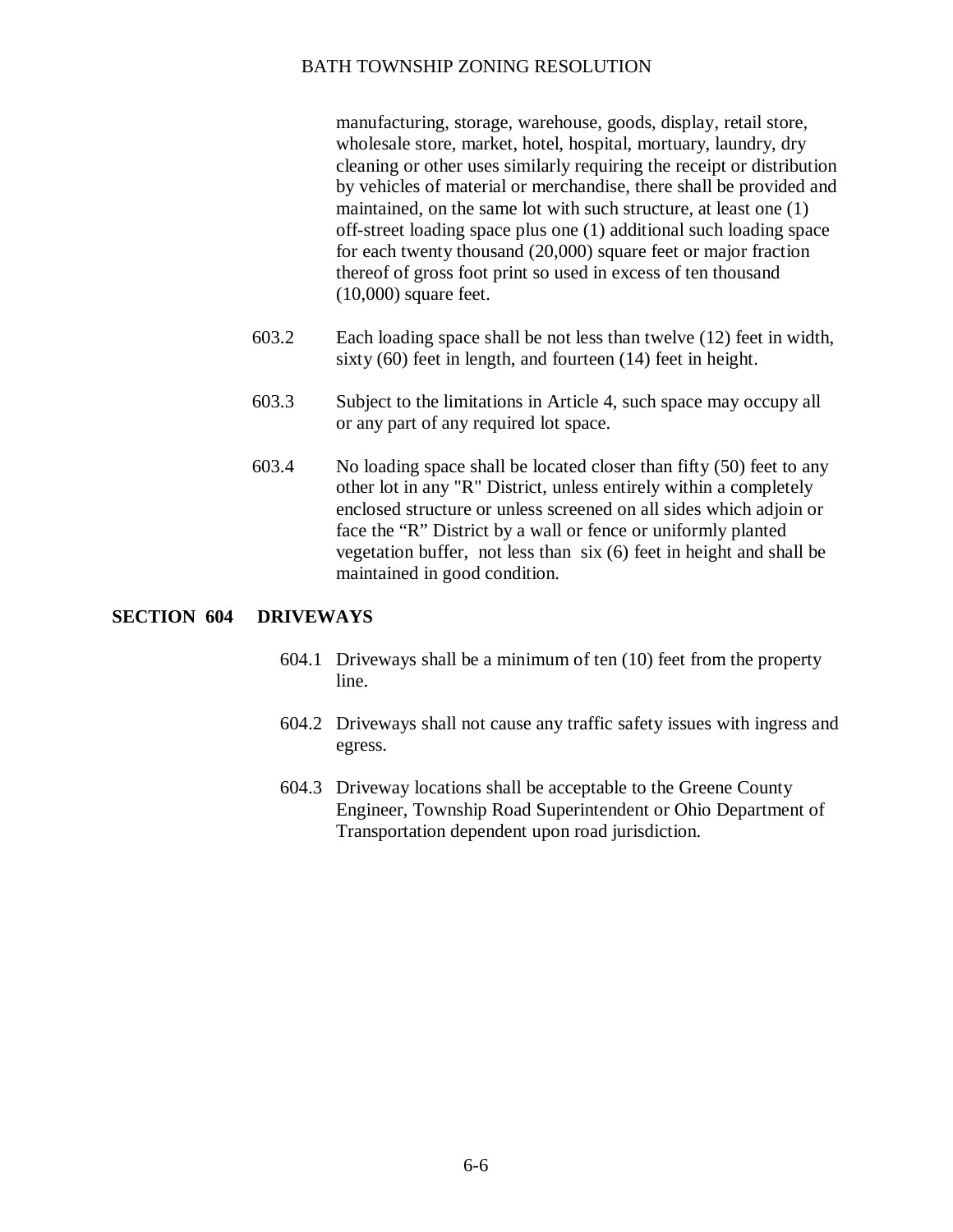## **ARTICLE 7 SIGNS**

## **SECTION 700 SIGNS AND OUTDOOR ADVERTISING STRUCTURES**

In addition to the requirements of this Resolution, all outdoor advertising, business signs, billboard signs, advertising signs, billboard or signboard signs, are herein referred to as "signs", shall meet any applicable state requirements such as set forth in Chapter 5516 of the ORC. Signs are permitted in all Districts for advertising purposes of goods and/or services conducted on the property for which the sign is placed (on-premises).

## **SECTION 701 PROHIBITED PERMANENT AND TEMPORARY SIGNS AND SIGN STRUCTURES**

- 701.1 Abandoned signs (left in disrepair or unsafe as determined by the Township for more than ninety (90) days from official Township notice) unless otherwise specified in this resolution.
- 701.2 Billboards
- 701.3 Beacons and searchlights except for emergency, health, safety and general welfare purposes
- 701.4 Blinking, flashing and intermittent lighting
- 701.5 Moving, animated or rotating signs and spinning devices or strings of spinning devices
- 701.6 Pennants, banners, streamers, and similar devices
- 701.7 All helium, gas and air balloons located on or anchored to structures, vehicles, the ground, or to anything connected to or on the ground
- 701.8 Portable signs except as authorized under temporary signs
- 701.9 Projecting signs (a sign that is wholly or partly dependent upon a structure for support and which projects more than two (2) feet from the face of the structure)
- 701.10 Roof signs
- 701.11 Signs attached to any tree, utility pole, fence, bench, trash receptacle, or vending machine (advertisement of said vending product is permitted)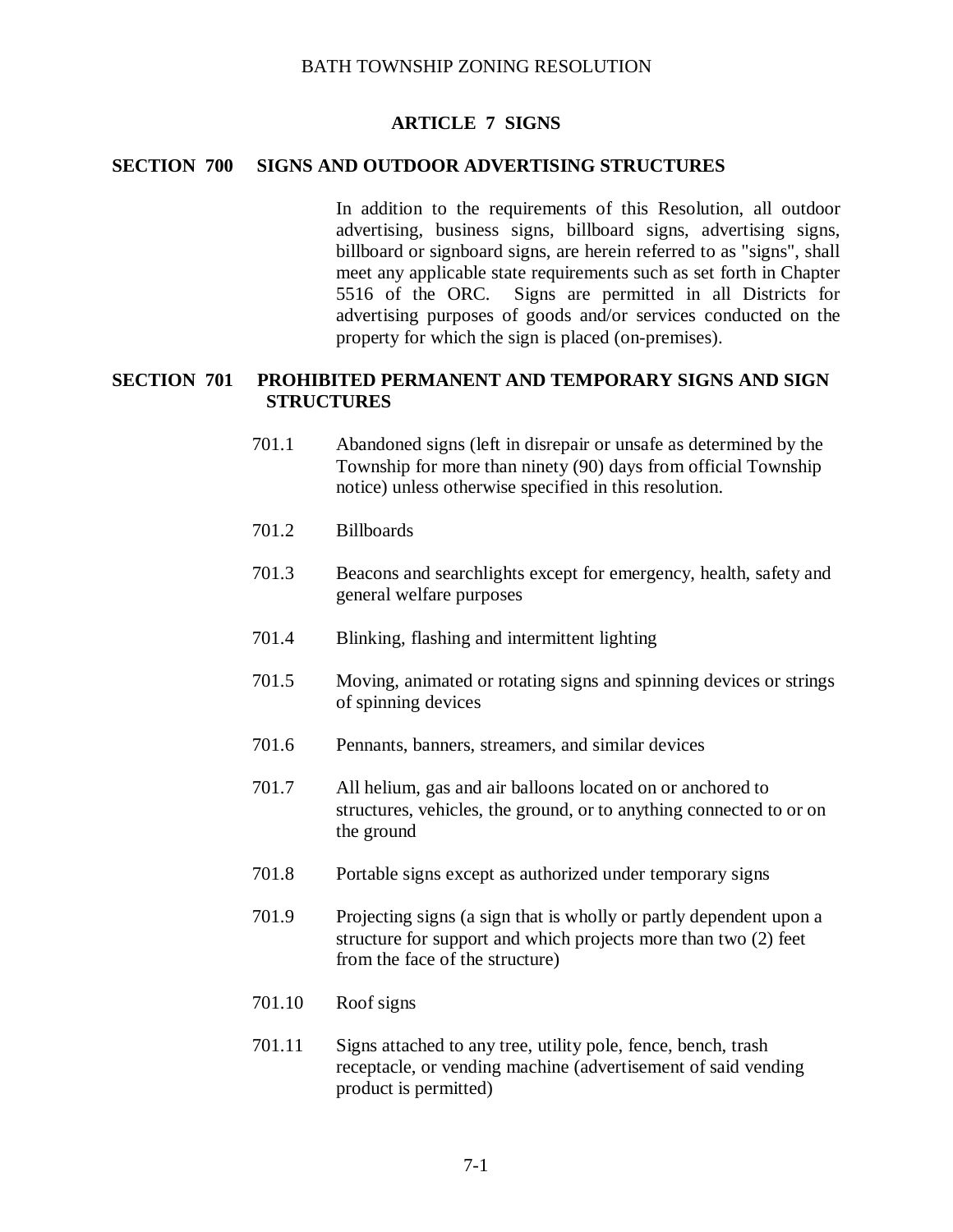- 701.12 Signs for which a permit has not been issued by the Township
- 701.13 Signs attached to or painted on accessory structures except those attached to automatic teller machines or similar structures, (advertisement of said vending product is permitted)
- 701.14 Any signs which by reason of its size, shape, location, coloring or manner of illumination

a. Constitute a traffic hazard or detriment to traffic safety by obstructing the vision of drivers or by obstructing or detracting from the visibility of any traffic sign or control device on public streets and roads

b. May be-confused with a traffic control sign, signal or device or the light of an emergency or road equipment vehicle

- 701.15 Signs that make use of words, phrases, symbols or characters in such a manner as to interfere with, mislead or confuse traffic
- 701.16 Signs which obstruct free ingress and egress from a required door, window, fire escape, or other required exit way
- 701.17 Signs or parts thereof, which are erected within or above a public right-of-way
- 701.18 Signs that convey text and/or visual information that may be prohibited under the obscenity statutes of Ohio
- 701.19 Window signs in Business Districts that cover more than fifty (50) percent of total window area
- 701.20 Dangerous or defective signs signs that are deemed by the Township to be unsafe or are a hazard due to poor construction or damage.

## **SECTION 702 GENERAL SIGN PROVISIONS**

702.1 Signs advertising a sale, rental or lease of the premises on which the sign is located shall be permitted on any property and shall not exceed the following size limitation:

> a. Agriculture: Twelve (12) square feet in area of sign face each side and six (6) feet in height from existing grade to top of sign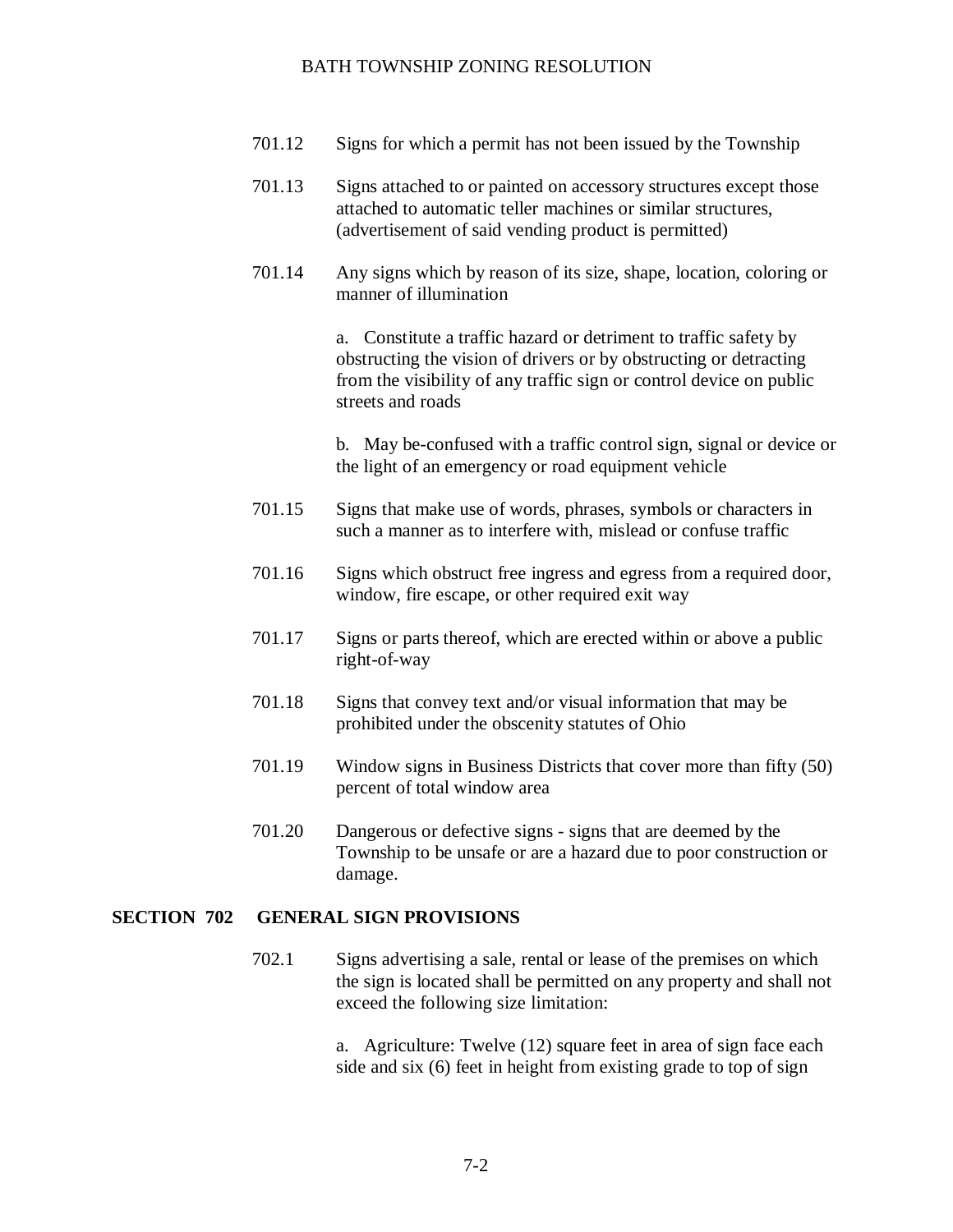b. Residential Districts: Four (4) square feet each side in area of sign face and four (4) feet in height from existing grade to top of sign

c. Business and Industrial: In accordance with Section 703 of this Resolution

- 702.2 Bulletin boards and signs for a church, schools, community or other public or semi-public institutional structure uses shall be permitted provided the area of such bulletin board or sign shall not exceed thirty (30) square feet in area of sign face and eight (8) feet in height from existing grade to the top of the sign.
- 702.3 No structure wall shall be used for the display of advertising, except that pertaining to the use carried on within such structure or on premises.
- 702.4 Temporary signs announcing the construction of a structure, the architect, the builders, contractors, etc., shall not exceed fifty (50) square feet in area of sign face and less than twelve (12) feet in height and may be erected for the period of sixty (60) days, plus the construction period not to exceed one (1) year after date of issuance of permit after which the sign shall be removed from the premises. Applications for a single one (1) year extension are permitted.
- 702.5 All signs shall include a legible name, address, and phone number of the party or parties responsible for the sign.

## **SECTION 703 BUSINESS OR INDUSTIUAL DISTRICT SIGNS**

- 703.1 In a Business or Industrial District, each business shall be permitted one (1) flat or wall sign and one freestanding sign. Projections of wall signs shall not exceed two (2) feet measured from the face of the main wall of the structure.
- 703.2 The area of all advertising signs for any single business enterprise shall be limited according to the widths of the structure or part of the structure occupied by such enterprise. For the purpose of this section, widths shall be measured along the structure face nearest parallel to the street line. In the case of a corner lot, either frontage may be used (but not both) in determining maximum area for the sign. All advertising signs for any single business enterprise may have an area equivalent to one and one-half (1  $\frac{1}{2}$ ) square feet of sign area for each lineal foot of width of a structure, or part of a structure occupied by such enterprise. The height of all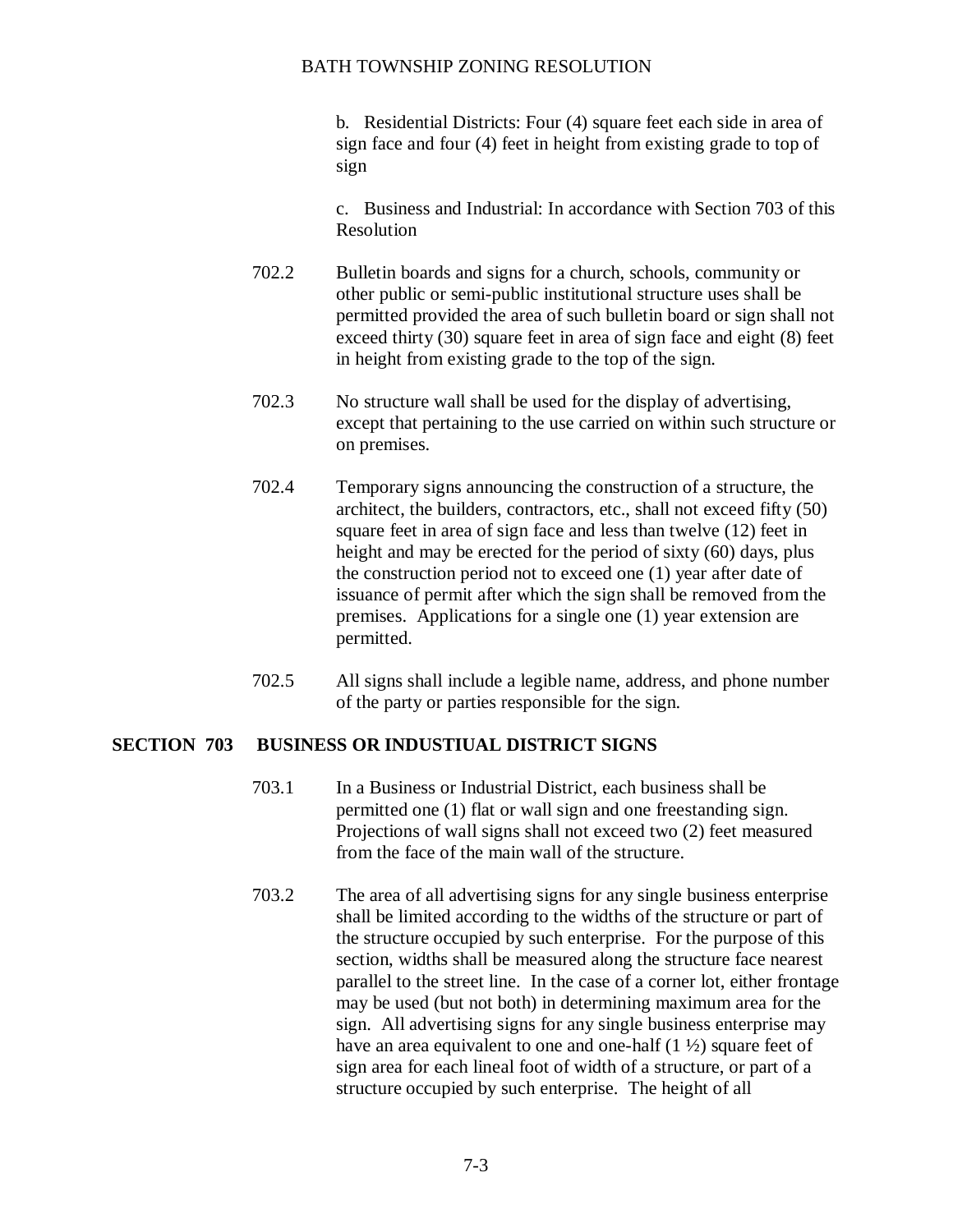freestanding signs, unless specified otherwise in this Resolution, shall not exceed the height of the structure in which the primary business is conducted or thirty (30) feet, whichever is less.

- 703.3 A single freestanding sign may be erected to serve a group of business establishments. There shall be only one freestanding sign for each structure, regardless of the number of businesses conducted in said structure. These freestanding signs shall not exceed thirty (30) feet in height, and shall have a maximum total sign area of one hundred (100) square feet per side for single or double sided and located not closer than ten (10) feet to any street right-of-way line and not closer than fifty (50) feet to any adjoining lot line. Pole signs of symbolic design shall be permitted for business establishments provided no part of such sign shall project into the right-of-way of any street or highway.
- 703.4 No portion of any sign shall be less than one hundred (100) feet from any "R" or "A" District lot line.

## **SECTION 704 SETBACK REQUIREMENTS**

Except as provided elsewhere in this Resolution, signs and outdoor advertising structures where permitted shall be set back from the established right-of-way line (where a right-of-way line has not been established, it shall be twenty-five (25) feet from and parallel to the centerline of the roadway) of any street or highway at least ten (10) feet to front or leading edge of sign, except for the following modifications:

- 704.1 For every square foot by which sign or outdoor advertising structure exceeds eighty (80) square feet, such setback from the established right-of-way line shall be increased by one-half (1/2) foot but need not exceed one hundred (100) feet.
- 704.2 At the intersection of any state or federal highway with a major or secondary street, the setback of any sign or outdoor advertising structure shall not be less than one hundred (100) feet from the established right-of-way of each highway or street.
- 704.3 All signs shall be set back at least fifteen (15) feet from any adjoining property line.

#### **SECTION 705 SPECIAL PROVISIONS**

The following special provisions shall be observed in the erection or placement of signs and outdoor advertising structures: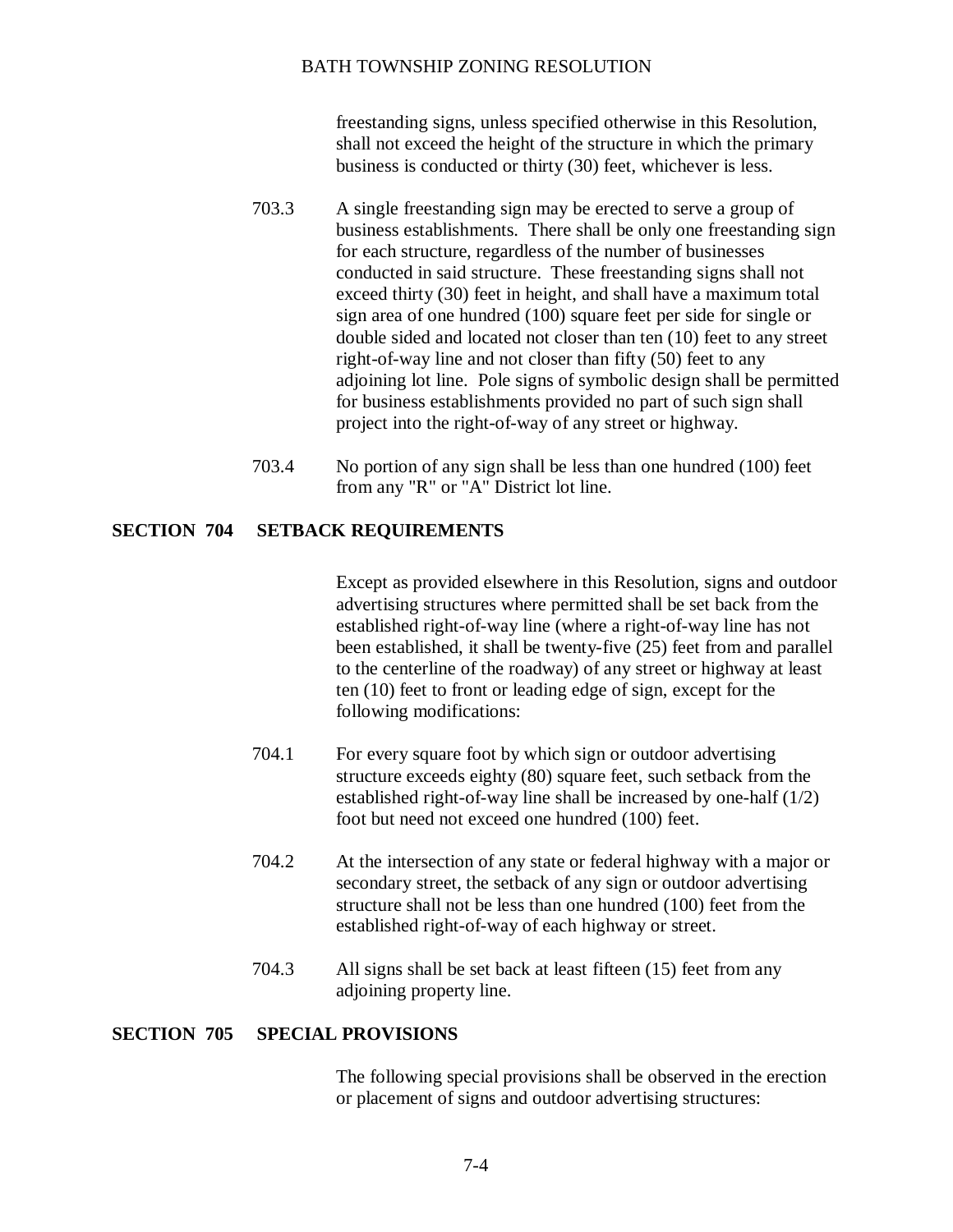## 705.1 Political Signs

a. Political signs are permitted within the deeded property lines with the permission of the property owner, and

b. Shall be a maximum thirty-two (32) square feet each side in area of sign face and a maximum four (4) feet in height from existing grade to top of sign and

c. Shall meet the setback requirements of Section 704 of this Resolution.

## **SECTION 706 ILLUMINATION**

706.1 The following provisions shall be observed in the illumination of signs and advertising structures:

> a. All signs and advertising structures in Business and Industrial Districts, except as hereinafter modified, may be illuminated internally or by reflected light provided the source of light is not directly visible and is so arranged to reflect away from the adjoining premises and shall project downward onto the sign to minimize skyward light scatter. Illumination shall not be so placed as to cause confusion or a hazard to traffic, or conflict with traffic control signs or lights.

b. Sign illumination is prohibited in Residential and Agriculture Districts except for signs and bulletin boards for a church, school or any other public or semi-public, religious or educational institution.

## **SECTION 707 SUBDIVISION SIGNS**

707.1 Upon application to the Zoning Inspector, a permit may be issued as a special exception to the terms of this resolution allowing a land-sales sign, provided that:

a. The sign shall not be illuminated.

b. The sign shall not exceed forty (40) square feet each side in area for the sign face and twelve (12) feet in height from existing grade to the top of the sign.

c. Not more than one (1) such sign shall be placed along single road frontage of any property in single and separate ownership,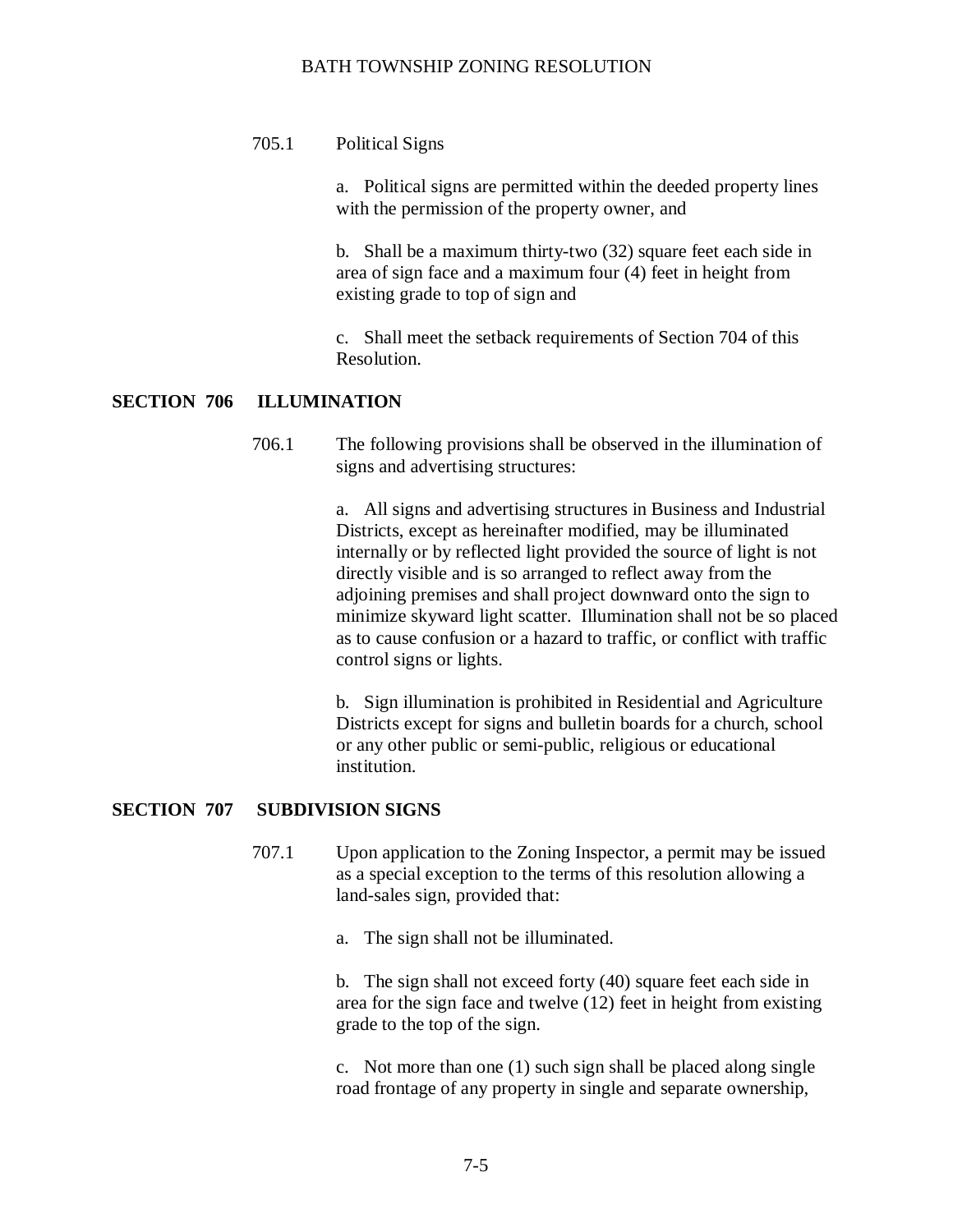provided that not more than two (2) such signs may be permitted in any single development.

d. A certificate for the erection, construction, or maintenance of said sign shall expire within one year.

e. An application in accordance with Section 707 of this Resolution for that development has been submitted to the Township for approval.

## **SECTION 708 EXISTING NON-CONFORMING SIGNS**

- 708.1 Any sign lawfully existing on the effective date of this Resolution which does not conform to all standards and regulations of this Resolution and Section 5516 of the ORC shall be deemed to be non-conforming.
- 708.2 Rules for Non-Conforming Signs:

a. A non-conforming sign shall not be replaced by another nonconforming sign except with the substitution or interchange of poster panels, painted boards or de-mountable material.

b. Minor repairs and maintenance of non-conforming signs such as repainting, electrical repairs and light bulb replacement shall be permitted. No structural repairs or changes in the size or shape of the sign shall be permitted except to make the sign comply with this Resolution.

c. If a non-conforming sign is damaged by more than one-half (1/2) of its replacement value, it shall be removed and shall not be repaired or replaced except in conformance with this Resolution.

d. Any non-conforming sign, which is altered, relocated or replaced, shall comply with all provisions of this Resolution as if it were a new sign.

## **SECTION 709 CERTIFICATE**

709.1 A separate certificate shall be required for the erection of signs regulated in this Resolution, except that no certificate shall be required for:

> a. Temporary real estate signs with an area of (12) square feet or less for the sale or lease of property for which the sign is erected.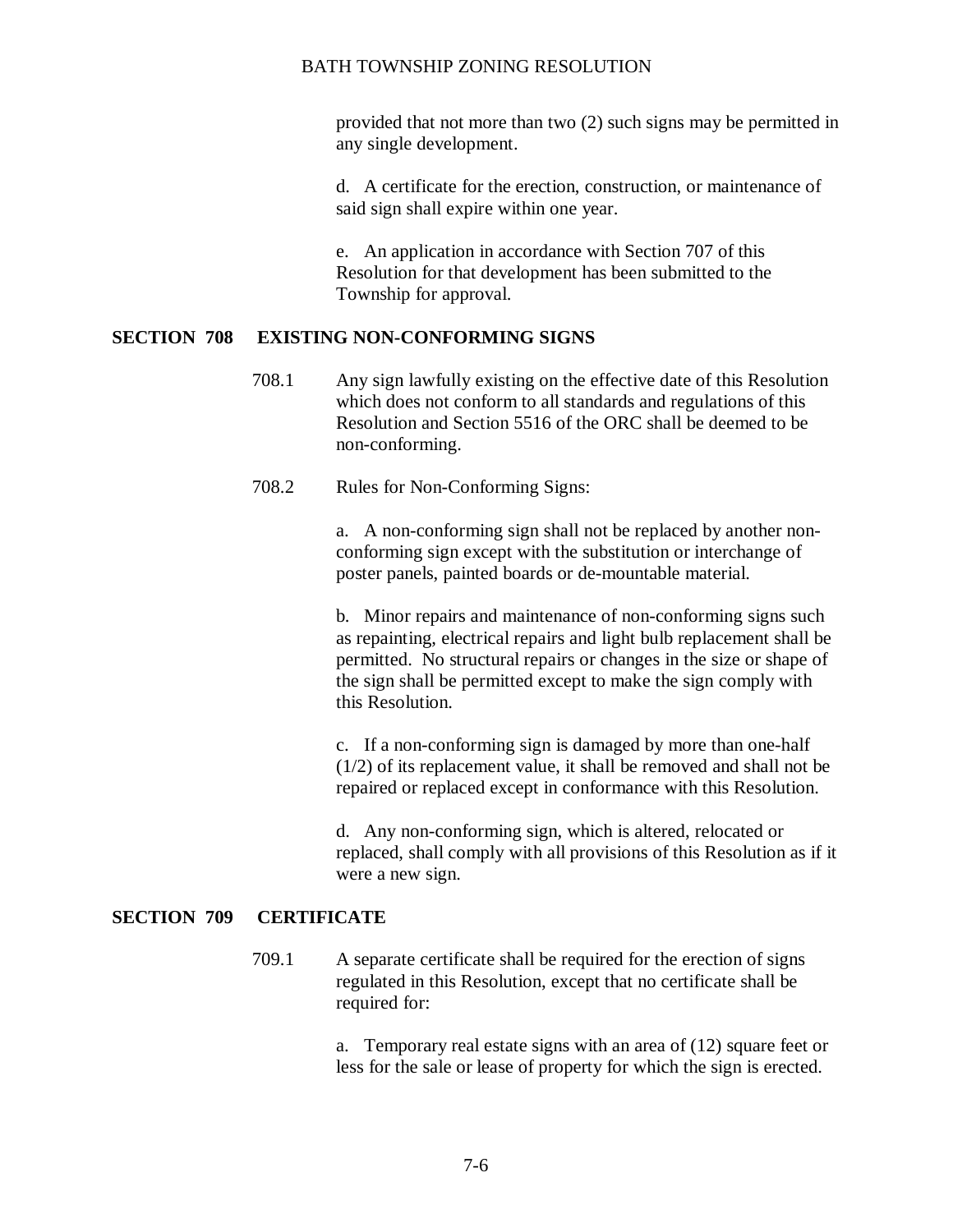b. Small announcement signs with an area of less than two (2) square feet announcing a temporary condition or event (e.g. garage sales). Such signs shall be posted no longer than thirty (30) days and removed by the person or persons responsible for posting the sign within one (1) day after the event.

- c. Political signs meeting Section 705.1 of this Resolution.
- 709.2 Each application for a sign certificate shall be accompanied by a drawing showing the design proposed, the size, character and color or letters, lines and symbols, method of illumination; the exact location of the sign in relation to the structure and property, and details and specifications for construction. A fee as established by the Bath Township Board of Trustees shall accompany each application for a sign certificate.

## **SECTION 710 EXEMPTIONS**

Public offices, traffic control signs and other official signs and notices are exempt from the provisions of this Section.

#### **SECTION 711 VIOLATIONS**

- 711.1 Any sign that is contrary to the requirements of this Resolution shall be deemed an illegal sign.
- 711.2 The Township Zoning Inspector or representative shall cause to be removed any illegal temporary or permanent sign or signs constituting a public nuisance in that it endangers the public safety, such as a sign which has been abandoned, dangerous, materially, electrically, or structurally defective. The Township Zoning Inspector or representative shall also cause to be removed any sign (except a valid non-conforming sign) for which no permit has been issued or a sign which is not in compliance with the permit issued. Before removing any such sign, the Township Zoning Inspector or representative shall first prepare and serve upon the property owner or occupant notice which describes the sign and specifics of the violations involved. This notice shall require that the sign in violation be removed or violations corrected within the next twenty-four (24) hours. If no emergency exists and the notice is not complied with, the Township Zoning Inspector or representative will institute legal proceedings for removal of the sign.
- 711.3 All notices issued by the Township Zoning Inspector or representative maybe served by certified mail or delivery to the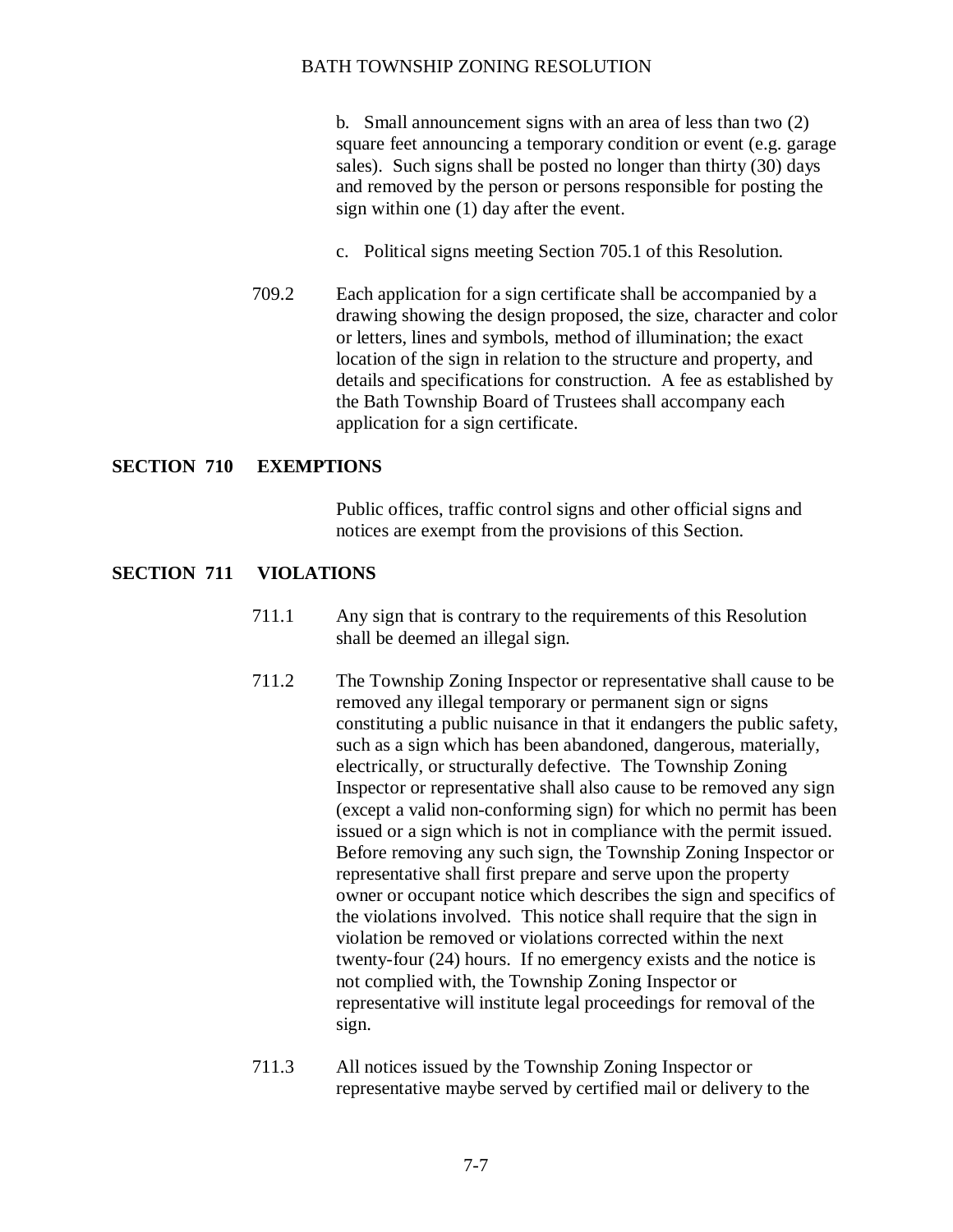property owner, current occupant, to a person temporarily or permanently in charge of the establishment or the sign owner in case of temporary signs. Any time periods provided in this section shall be deemed to commence on the date of the service of the notice.

- 711.4 The property owner and current occupant shall be jointly and severally obligated to reimburse the Township immediately for all expenses incurred in removing any sign including, but not limited to expenses incurred by the Township. If the violations are corrected and removal obligations paid, the property owner, the occupant or owner of the sign may reclaim the sign from the Township. The sign shall become the property of the Township after thirty (30) days if removal costs are not paid or if violations are not corrected. Thereafter, the sign shall be disposed of in any manner deemed appropriate by the Township.
- 711.5 Signs placed on public right-of-ways warrant an immediate removal by the Township. Such removal authority shall be exercised in a nondiscriminatory manner.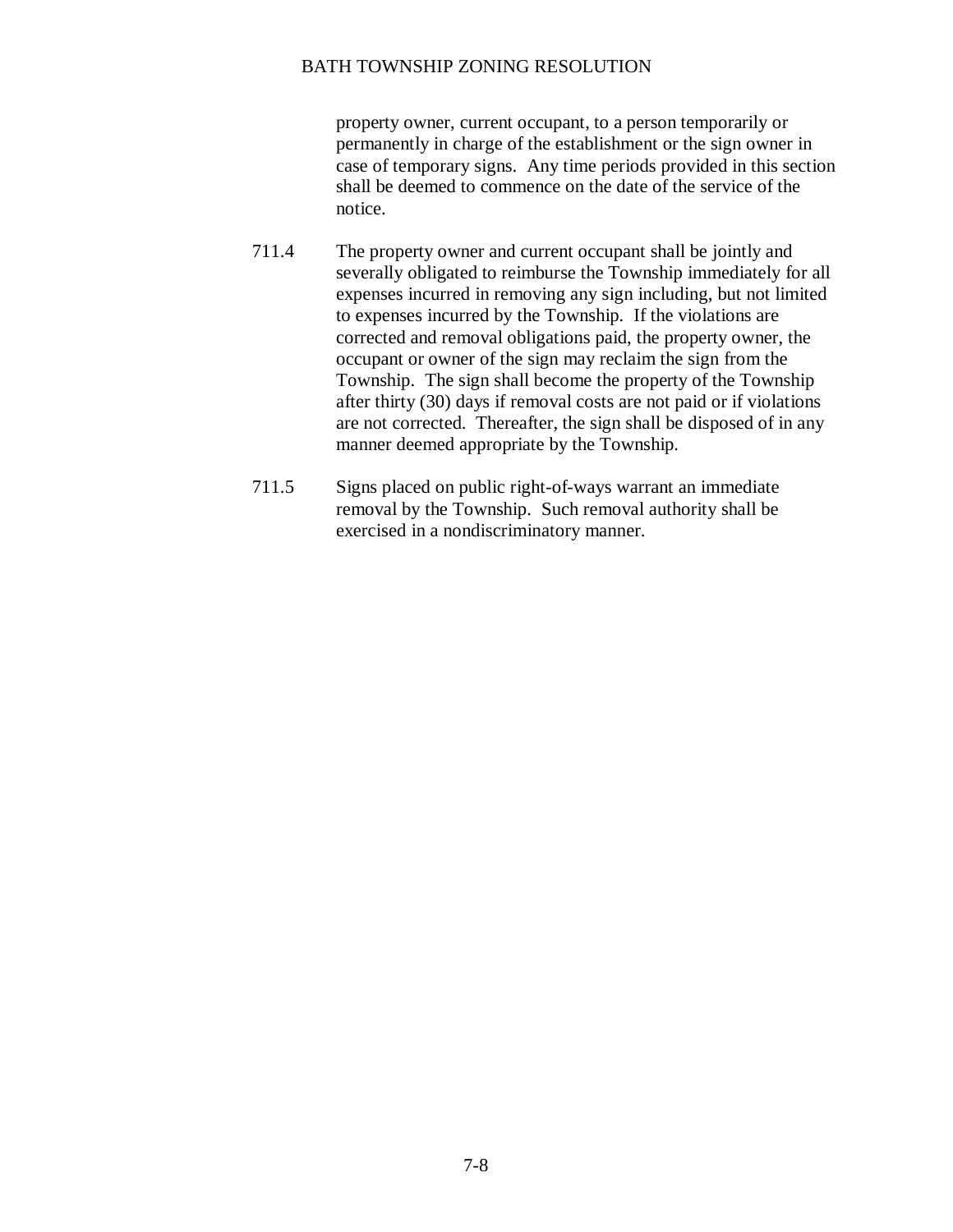#### **ARTICLE 8 NON-CONFORMITIES**

## **SECTION 800 SECTION INTENT & DEFINITIONS:**

Where there exists within the Districts established by the current Resolution or amendments that may later be adopted, lots, structures, or uses of land and structures which were lawful before the original Resolution was passed or subsequently amended, but which would currently be prohibited or more restricted under the terms of the Resolution or amendment thereto: It is the intent of the Resolution to permit these nonconformities to continue until they are removed, but not to encourage their continuance. It is further the intent of the Resolution that nonconformities shall not be enlarged upon, expanded, or extended, nor be used as grounds for adding other structures or uses prohibited elsewhere in the same District.

- 800.1 Nonconforming Lot Dimension/frontage/area: A lot existing at the time of enactment of the Zoning Resolution or any amendment which does not conform to the lot area and frontage requirements of the District in which it is located.
- 800.2 Nonconforming Use of Land: A use of land lawfully existing at the time of enactment of the Zoning Resolution or any amendment thereto but which does not conform to the use regulations of the District in which it is situated.
- 800.3 Nonconforming Structure: A structure lawfully existing at the time of enactment of the Zoning Resolution or any amendment, which does not conform to the regulations of the District in which it is situated or other applicable provisions of the Zoning Resolution.
- 800.4 Illegal lots: Lots created not in conformance with the Bath Township Zoning Resolution shall be prohibited.
- 800.5 Illegal Use: Uses created any time before or after this Resolution that do not comply with this Resolution shall be prohibited.

#### **SECTION 801 NONCONFORMIING LOTS OF RECORD**

801.1 Dimension/Frontage/Area: All nonconforming lots of record shall be in accordance with the following provisions:

> a. Single Nonconforming Lots of Record: In any District in which single-family dwellings are permitted, a single-family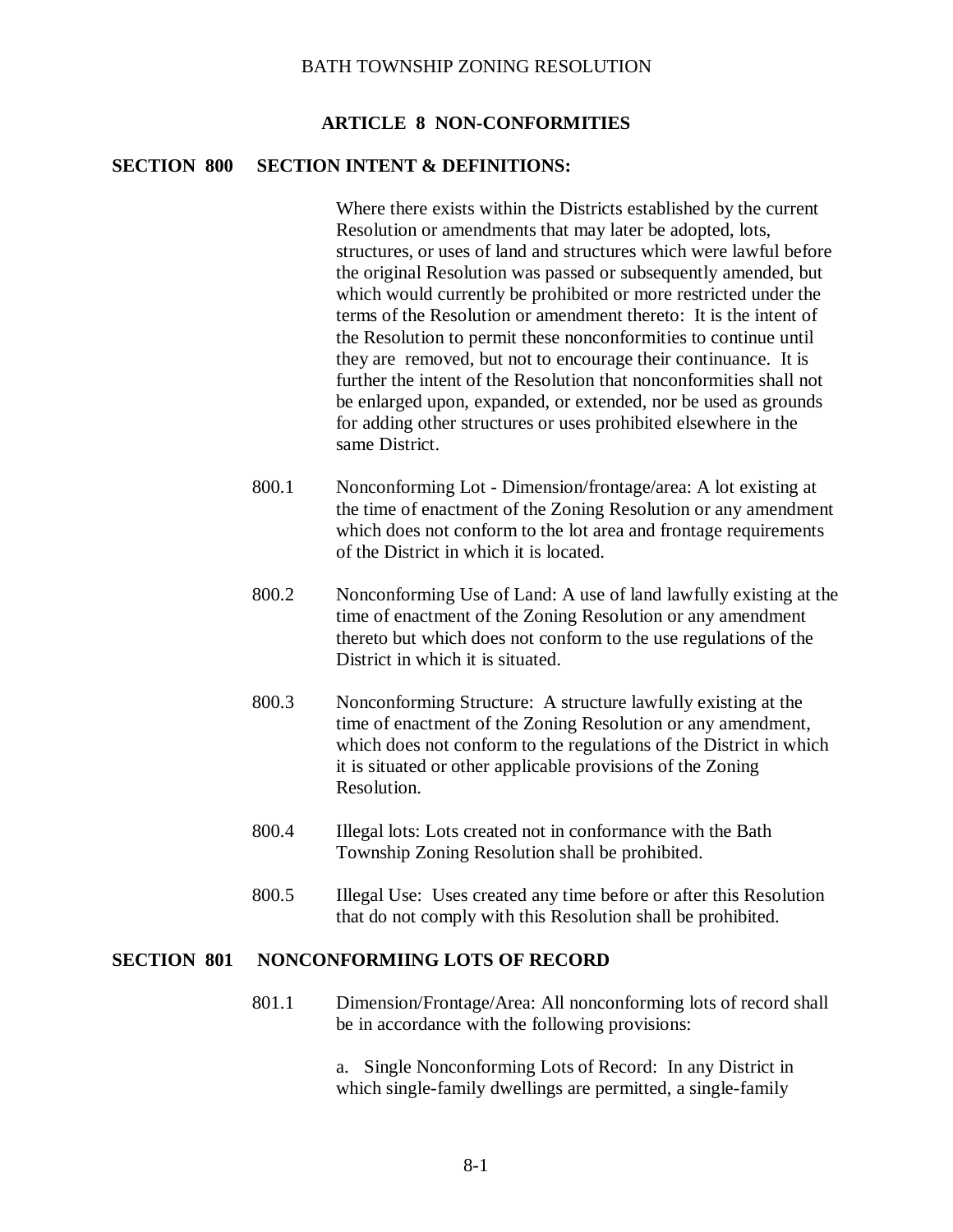dwelling may be erected on any single lot of record at the effective date of adoption of this amendment, notwithstanding limitations imposed by other provisions of the Zoning Resolution. This provision shall apply even though such lot fails to meet the requirements for area or width, or both, that are generally applicable in the District. Yard dimensions and requirements other than those applying to area or width, or both, of the lot shall conform to the regulations for the District in which such lot is located, or a variance of yard requirements from the required standards shall be obtained only through action of the Board of Zoning Appeals.

## **SECTION 802 NONCONFORMING USES OF LAND**

- 802.1 Where, at the time of adoption or amendment of the Zoning Resolution, lawful uses of land exist which would not be permitted by the current or any previous regulations imposed by the Zoning Resolution, the uses may be continued so long as they remain otherwise lawful, provided.
- 802.2 No such nonconforming uses shall be enlarged or increased or extended to occupy a greater area of land than was occupied at the effective date of adoption or amendment of the Zoning Resolution.
- 802.3 Any nonconforming use may be extended throughout any parts of a structure which were manifestly arranged or designed for such use at the time of adoption of any amendments of the Zoning Resolution, but no such use shall be extended to occupy any land outside such structure.
- 802.4 No such non-conforming uses shall be moved in whole or in part to any portion of the lot or parcel other than that occupied by such uses at the effective date of adoption or amendment of the Zoning Resolution unless it increases conformity with these regulations.
- 802.5 If any such nonconforming uses of land are voluntarily discontinued for a period of more than two (2) years, any subsequent use of such land shall conform to the regulations specified by the Zoning Resolution for the District in which such land is located.
- 802.6 Additional structures not conforming to the requirements of the Zoning Resolution shall not be erected in connection with such nonconforming use of land.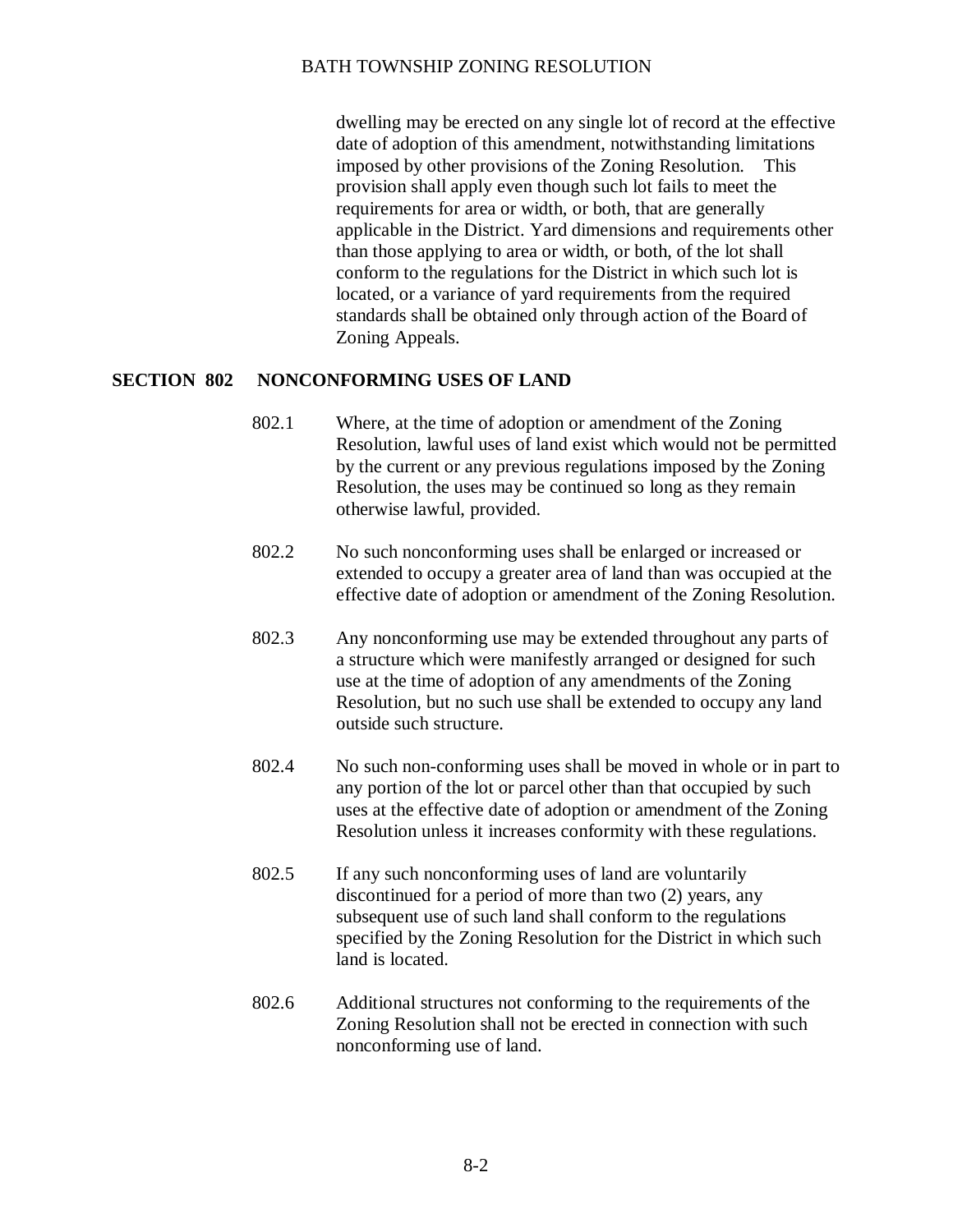#### **SECTION 803 NONCONFORMING STRUCTURES**

803.1 Where a lawful structure exists at the effective date of adoption of the Zoning Resolution that could not be built under the terms of the Zoning Resolution by reason of restrictions on area, heights, yards, its location on the lot, bulk, or other requirements concerning the structure, such structure may be continued so long as it remains otherwise lawful, subject to the following regulations.

> a. No such nonconforming structure may be enlarged or altered in a way which increases its nonconformity, but any structure or portion thereof may be altered to decrease its nonconformity.

> b. Should such nonconforming structure be destroyed by any means (including demolition), for one hundred percent (100%) or more of its most current assessed value as recorded in the Office of the Greene County Auditor, it shall not be reconstructed except by granting of a variance by the Zoning Board of Appeals.

> c. Should such nonconforming structure be damaged by any cause (including demolition), with damages determined to be less than one hundred percent (100%) of its most current assessed value as recorded in the Office of the Greene County Auditor, the destroyed portion may be reconstructed provided that the bulk, height, and area requirements shall not be in excess of those which existed prior to said damage.

> d. Should such structure be moved for any reason for any distance whatever, it shall thereafter conform to the regulations for the District in which it is located after it is moved.

e. To avoid undue hardship, nothing in the Zoning Resolution shall be deemed to require a change in the plans, construction, or designated use of any structure on which actual construction was lawfully begun prior to the effective date of adoption or amendment of the Zoning Resolution and upon which actual structure construction has been carried on diligently.

f. On any nonconforming structure or portion of a structure containing a nonconforming use, work may be done on ordinary repairs, or on repair or replacement of nonbearing walls, fixtures, wiring, or plumbing provided that the cubic content existing when it became nonconforming shall not be increased. Upon the order of any official charged with protecting the public safety, nothing in this Section shall be deemed to prevent the strengthening or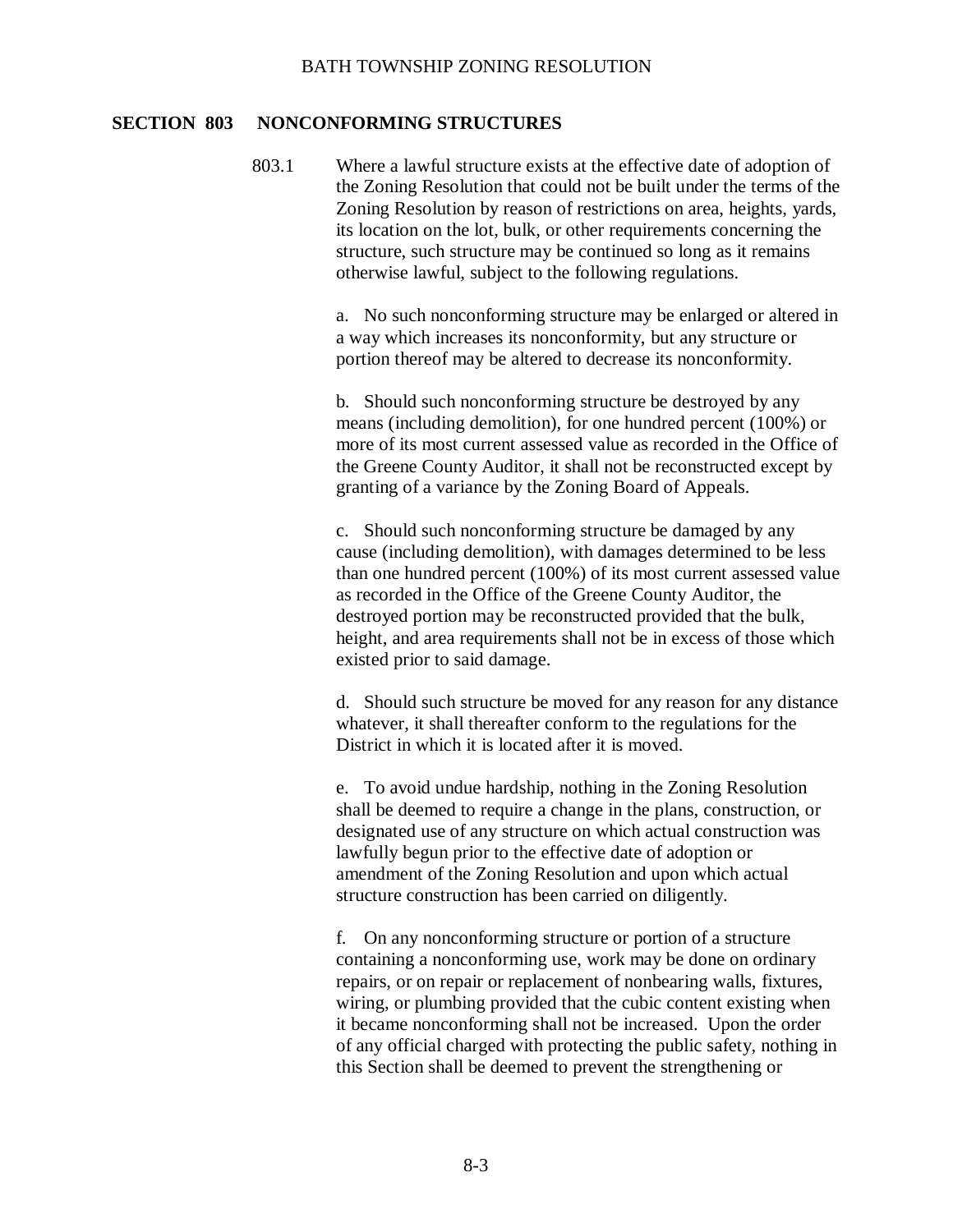restoring to a safe condition any structure or part thereof declared to be unsafe by such official.

803.2 When a nonconforming use of a structure, or structure and premises in combination, is voluntarily discontinued or abandoned for more than two (2) years, except when government action impedes access to the premises, the structure or structure and premises in combination, shall not thereafter be used except in conformity with the regulations of the District in which it is located and all other applicable provisions of the Zoning Resolution.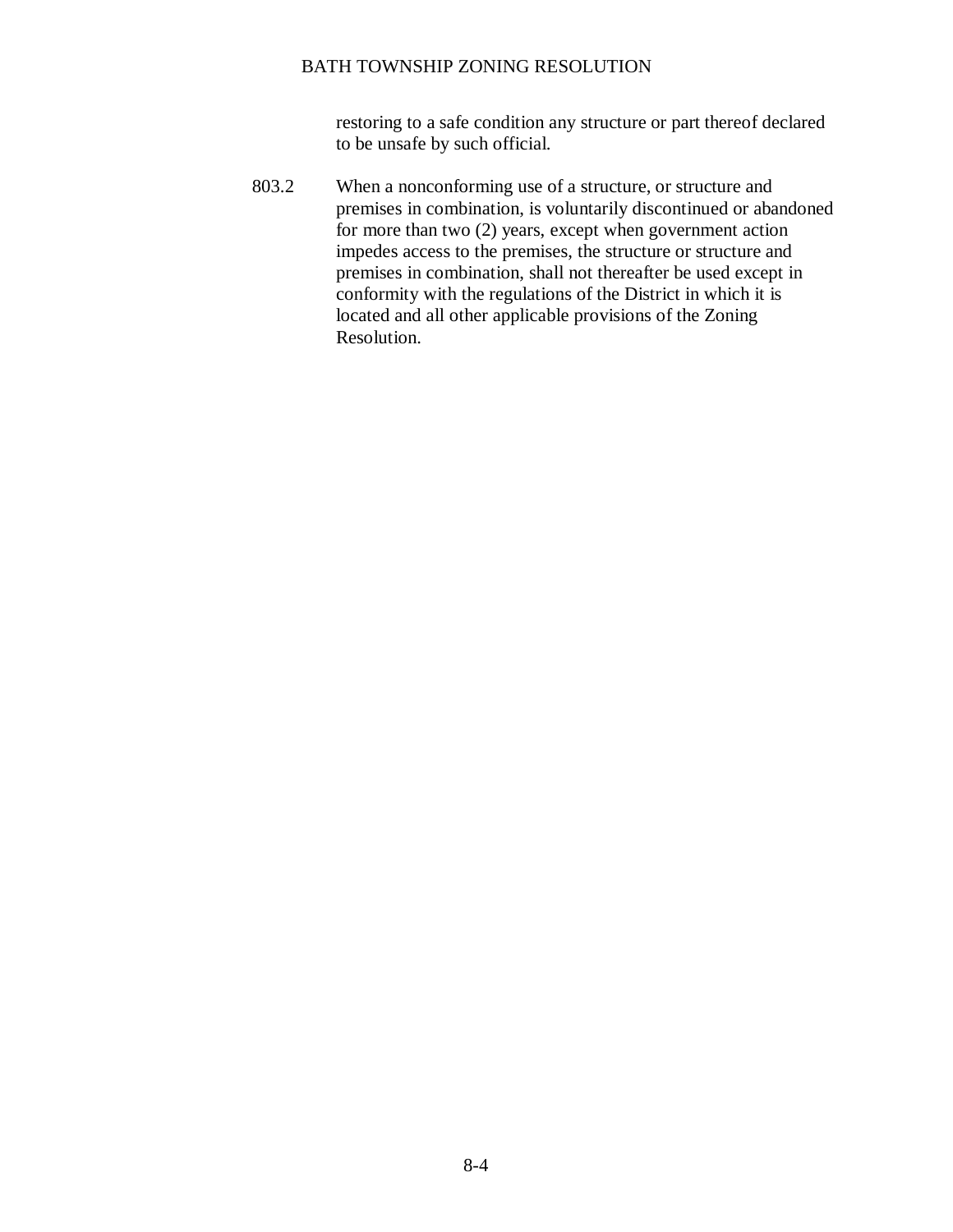#### **ARTICLE 9 ADMINISTRATIVE BODIES AND THEIR DUTIES**

## **SECTION 900 TOWNSHIP ORGANIZATION**

The Bath Township Administrative bodies as described below shall be established and governed in accordance with the Township Laws of Ohio Section 519.

#### **SECTION 901 BOARD OF TRUSTEES**

It is the intent of this Resolution that all questions of interpretation and enforcement shall be first presented to the Zoning Inspector, and that such questions shall be presented to the Board of Zoning Appeals only on appeal from the decision of the Zoning Inspector, and that recourse from the decisions of the Board of Zoning Appeals shall be to the courts as provided by law. It is further the intent if this Resolution that the duties of the Township Trustees, in connection with this Resolution, shall not include hearing and deciding questions of interpretation and enforcement that may arise. The procedure for deciding such questions shall be as stated in Article 10.

901.1 Duties: The Township Trustees shall be responsible for the following duties, relative to zoning in Bath Township:

> a. To appoint a Zoning Inspector, members of the Township Zoning Commission, and members of the Board of Zoning Appeals;

b. To establish a schedule of fees for issuing Zoning Permits, appeals, variances, conditional use permits, processing amendments, and any other zoning actions requiring postage, legal advertising, inspections, or general process of applications;

c. To consider and adopt, reject or modify all proposed amendments to this Resolution as provide in Article 10.

#### **SECTION 902 ZONING COMMISSION**

#### 902.1 CREATION, MEMBERSHIP, APPOINTMENT

a. The Board of Township Trustees of Bath Township proceeding under sections 519.01 to 519.99 inclusive, of the Revised Code, shall create and establish a Township Zoning Commission. The Commission shall be composed of five (5) members and two (2) alternates (optional) who reside in the unincorporated area of the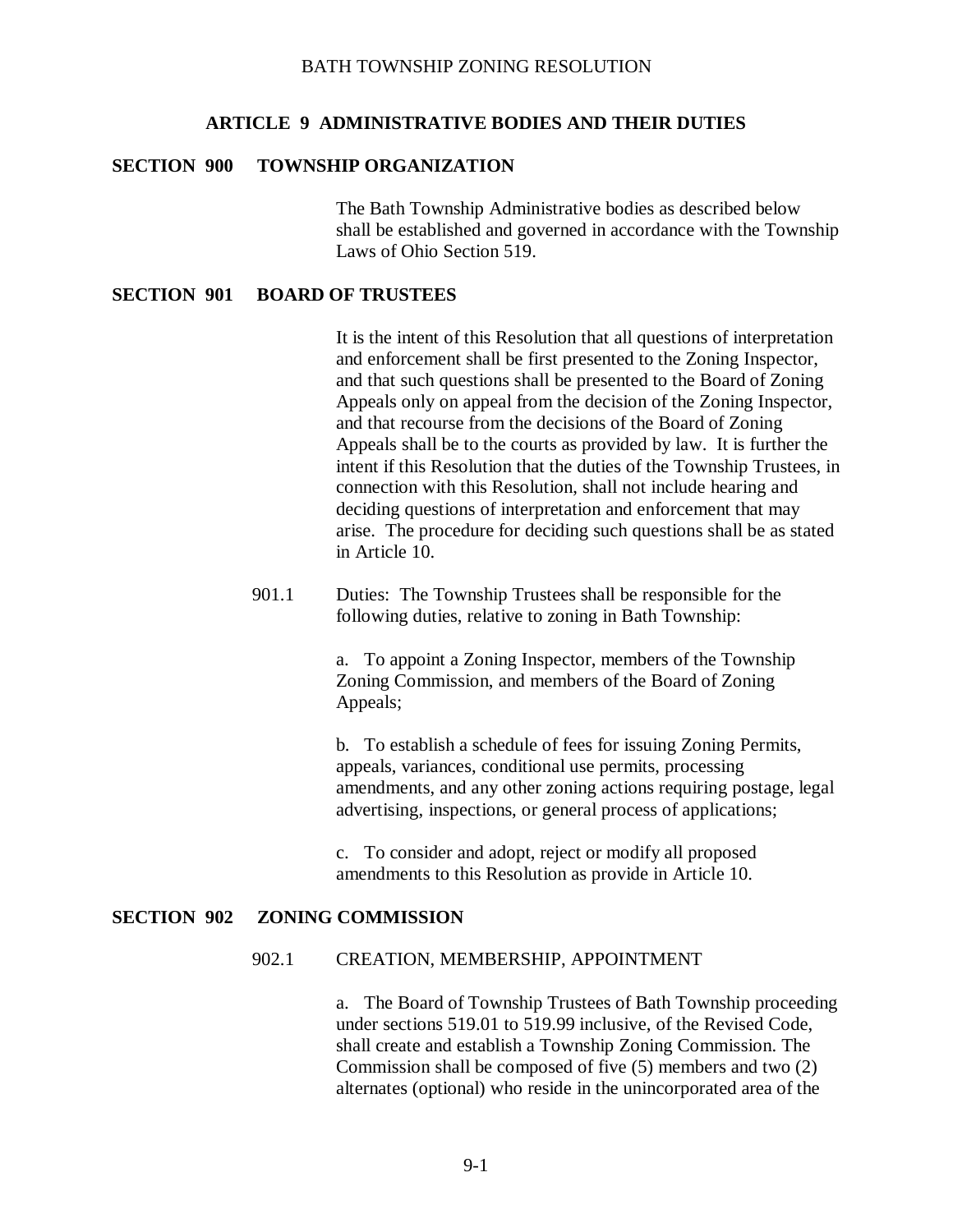township, to be appointed by the Board of Township Trustees, and the terms of the members and alternates shall be of such length and so arranged that the term of one member will expire each year. The Trustees may remove Zoning Commission members in accordance with 519.04 upon their discretion based on performance of duties.

## 902.2 ORGANIZATION

a. The Zoning Commission shall elect its own officers annually and shall adopt the rules necessary for the conduct of its affairs in keeping with the provisions of this Resolution. None of the members of the Zoning Commission shall concurrently serve as a member of the Board of Zoning Appeals.

b. Meetings shall be held at the call of the Chairman and at such other times as the Zoning Commission may determine. All meetings shall be open to the public. The Zoning Commission shall keep minutes of its proceedings and shall keep records of its examinations and other official actions, all of which shall be a public record.

c. A majority of the Zoning Commission shall constitute a quorum for conducting business.

d. An alternate Zoning Commission member may be assigned at the Zoning Commission Chair's discretion, to substitute for any absent Zoning Commission member. Alternate members may only vote when substituting for an absent member.

## 902.3 OFFICIAL ACTION

a. The Zoning Commission shall act by resolution or motion on which a majority of the members present at the meeting must concur in any action before the Commission. The results of such resolution or motion shall be forwarded to the Board of Trustees for its action, except as may otherwise be provided herein.

b. If an issue cannot gain a simple majority vote at a meeting, the vote fails, and then said issue may be continued until the next meeting if such a motion is made. A motion or resolution can only be voted upon by members who are present at the meeting. The Zoning Commission Chairperson or acting Chairperson shall not vote unless there is a tie vote.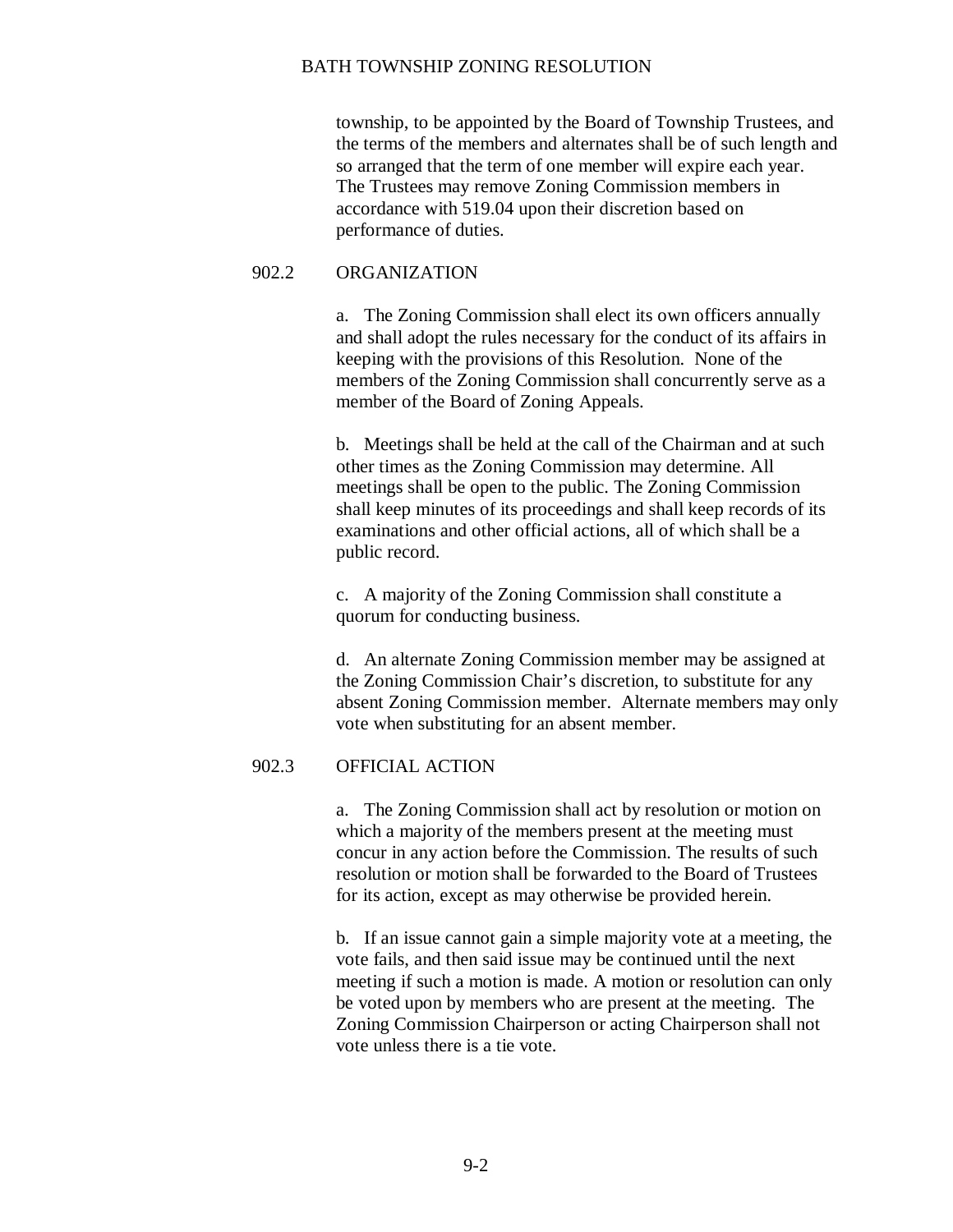#### 902.4 LAND USE

a. The Zoning Commission may request from the Greene County Regional Planning and Coordinating Commission planning information, or to make available to the Zoning Commission a Zoning Plan, including text and maps, for the unincorporated area of the township or any portion of the same.

b. The Zoning Commission shall review the Greene County Land Use Plan every two (2) years, and recommend appropriate modifications to the Zoning Resolution. Recommendations shall be presented to the Trustees.

#### 902.5 COMPENSATION

a. The Zoning Commission may, within the limits of the moneys appropriated by the Board of Trustees for the purpose, employ or contract with such planning consultants and executive and other assistants as it deems necessary. The Zoning Commission shall organize, adopt rules for the transaction of its business, and keep a record of its actions and determinations. Members of the Zoning Commission may be allowed their expenses, or such compensation, or both, as the Board may approve and provide. No Township Trustee shall be employed by the Zoning Commission.

## **SECTION 903 BOARD OF ZONING APPEALS**

## 903.1 CREATION, MEMBERSHIP, APPOINTMENT

a. The Board of Township Trustees shall appoint a Township Board of Zoning Appeals of five (5) members and two (2) alternates (optional) who shall reside in the unincorporated area of the township. The term of each member shall be five (5) years, beginning January 1st, except that the terms of the original members shall be of such length and so arranged that the term of one (1) member will expire each year. Each member shall serve until his successor is appointed and qualified. The Board shall organize annually and elect a president and vice president at the regularly scheduled January meeting. Vacancies shall be filled by the Board of Trustees and shall be for the respective unexpired term. The members of the Board of Zoning Appeals may receive such compensation as the Board of Trustees provides.

b. Three or more of the five (5) Board of Appeals members shall constitute a quorum for conducting business. All board actions shall be in the form of a resolution. The Board shall adopt from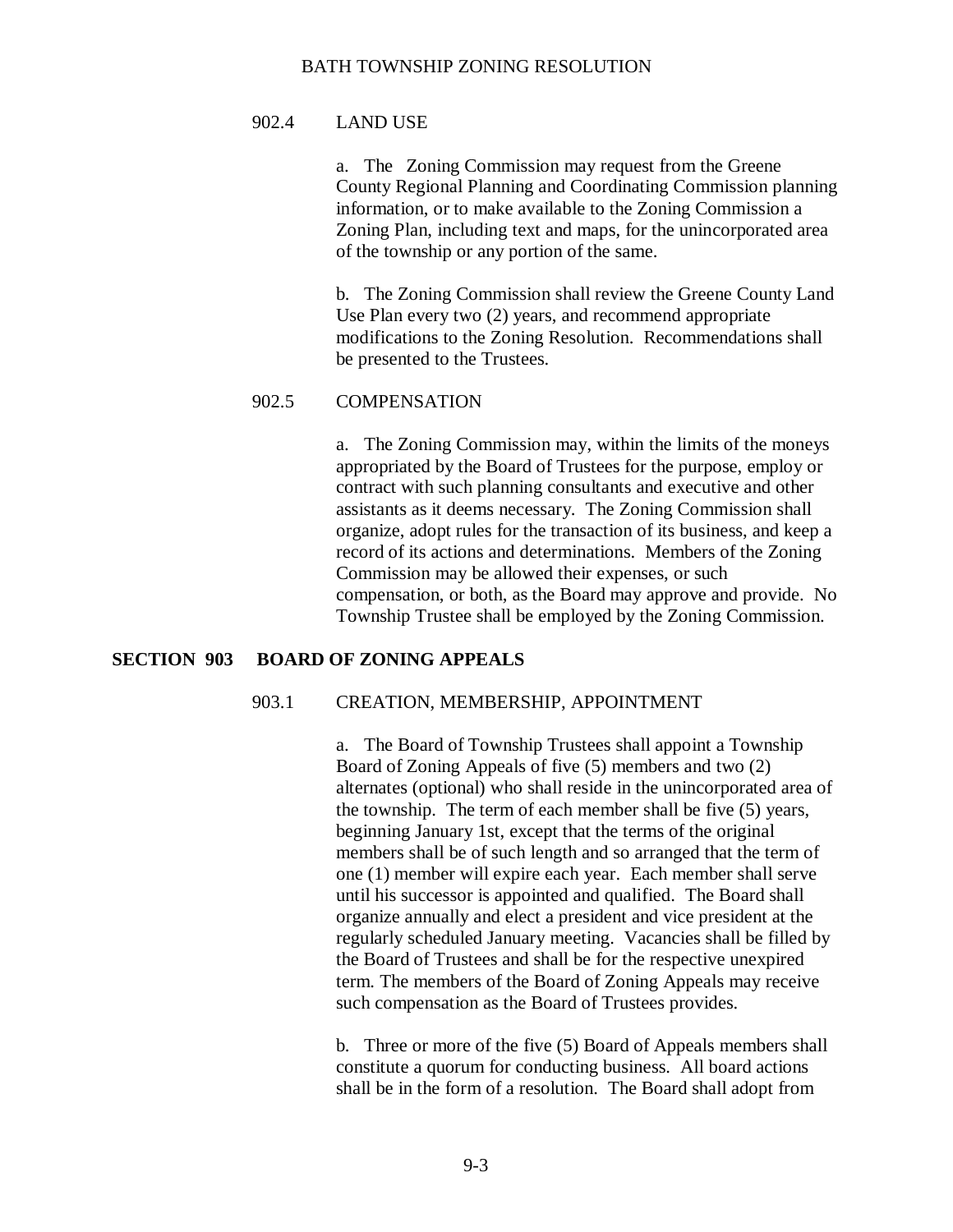time to time such rules and regulations as it may deem necessary to carry into effect the provisions of this Resolution. The Trustees may remove Board of Zoning Appeals members in accordance with Section 519.13 on the ORC upon their discretion based on performance of duties.

c. An alternate Board of Zoning Appeals member may be assigned at the Board of Zoning Appeals Chair's discretion, to substitute for any absent Board of Zoning Appeals member. Alternate members may only vote when substituting for an absent member.

903.2 HEARINGS, RULES, ETC.: The hearings of the Board of Zoning Appeals shall be public. The Board of Zoning Appeals shall fix a reasonable time for the public hearing, allow at least ten (10) days notice to the owners of record of property within a minimum of five hundred (500) feet of the property line in question before the day of such hearing (owners notified by the Zoning Inspector) and, and decide the Appeal within a reasonable time after it is submitted. Upon the hearing, the applicant or appointed representative, with written authorization from the property owner, shall appear in person. The Board may go into executive session for discussion but not for vote on any case before it, as provided by law. The Board shall hear testimony from any other parties in interest upon their being sworn in.

> a. Based on the nature, scale, and intensity of the operations or use for which is being applied, the Zoning Inspector shall determine if the surrounding area shall be expanded for the purposes of notification to the surrounding property owners.

b. If an issue cannot gain a simple majority vote at a hearing, the vote fails, and then said issue may be continued until the next meeting if such a motion is made. A motion or resolution can only be voted upon by members who are present at the meeting. The Board of Zoning Appeals Chairperson or acting Chairperson shall not vote unless there is a tie vote.

903.3 MINUTES AND RECORDS: The Board of Zoning Appeals shall keep minutes of its proceeding showing the vote of each member on each question; or if absent or failing to vote, indicating such fact; and keep records of its examinations and other official actions, all of which shall be immediately filed in the office of the Board of Trustees and shall be a public record.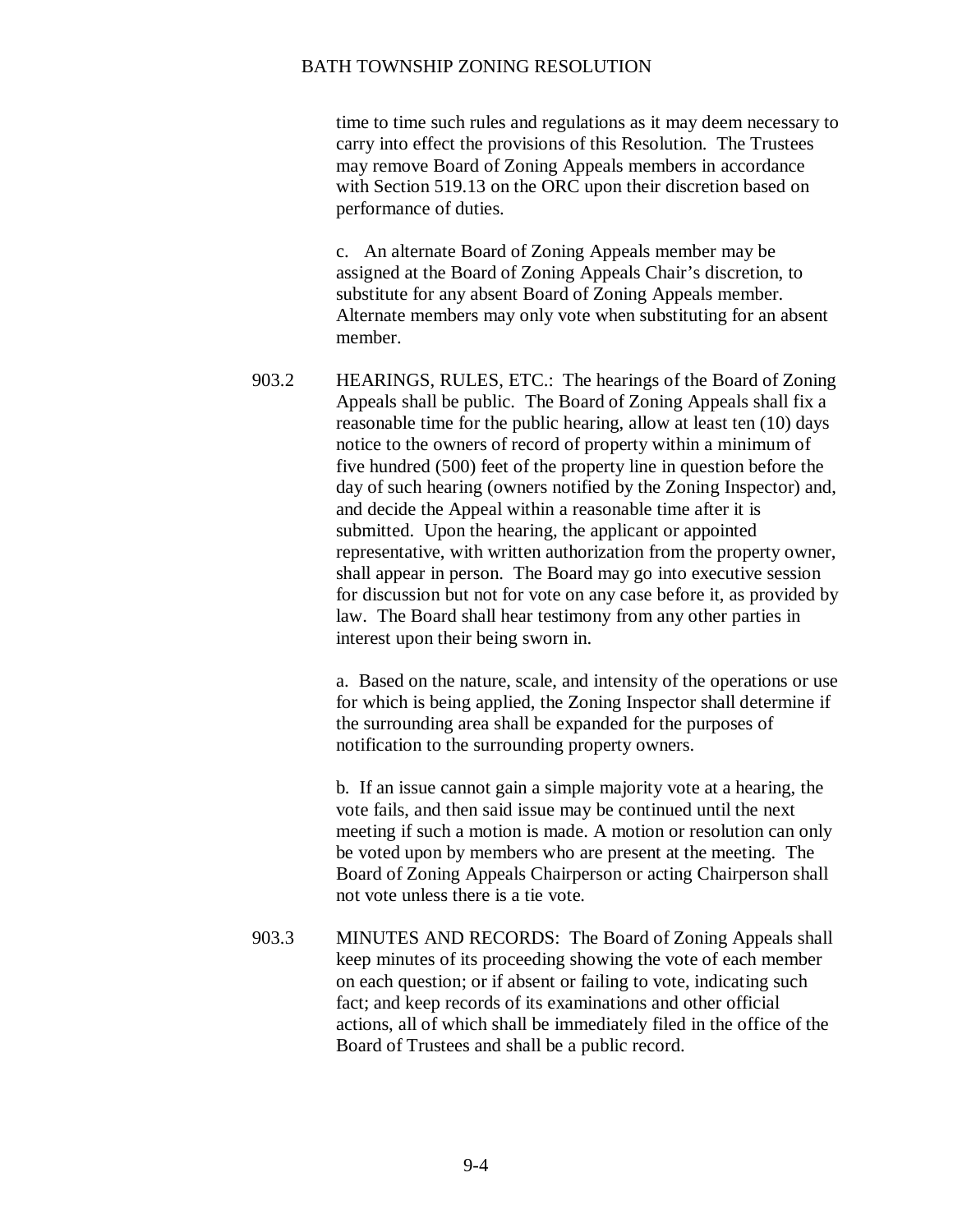- 903.4 WITNESSES, OATHS, ETC.; The Board of Zoning Appeals shall have the power to subpoena witnesses, administer oaths, and may require the production of documents as required.
- 903.5 DEPARTMENTAL ASSISTANCE: The Board may call upon departments of the county and local governments for assistance in the performance of its duties.

## **SECTION 904 ZONING INSPECTOR**

904.1 It shall be the duty of the Zoning Inspector, who shall be appointed by the Board of Trustees, to enforce this Resolution. It shall also be the duty of all officials and employees of the Township to assist the Zoning Inspector by reporting to him/her upon seeing new construction, reconstruction, or land uses or upon seeing violations. The Zoning Inspector shall be responsible for the following duties:

> a. Review of all applications for Zoning Certificates within the township to insure they conform to all applicable provisions of this Resolution, then a Zoning Certificates shall be issued, and a record of all such Zoning Certificates maintained.

b. Attend Bath Township Board of Zoning Appeals and Zoning Commission meetings.

c. Act as staff for the Board of Zoning Appeals and Zoning Commission.

d. Conduct on-site inspections to insure the actual construction will conform to the Zoning Certificate.

e. Upon finding that any of the provision of this Resolution are being violated, take the necessary action necessary to correct such violation.

f. May order discontinuance of illegal uses of land or structures.

g. May order removal of illegal structures or illegal additions or structural alterations.

h. Review all subdivision plats in order to determine if the plat conforms to all applicable provisions of this Resolution.

i. Perform other particular duties as designated by the Township Trustees, Board of Zoning Appeals and Zoning Commission.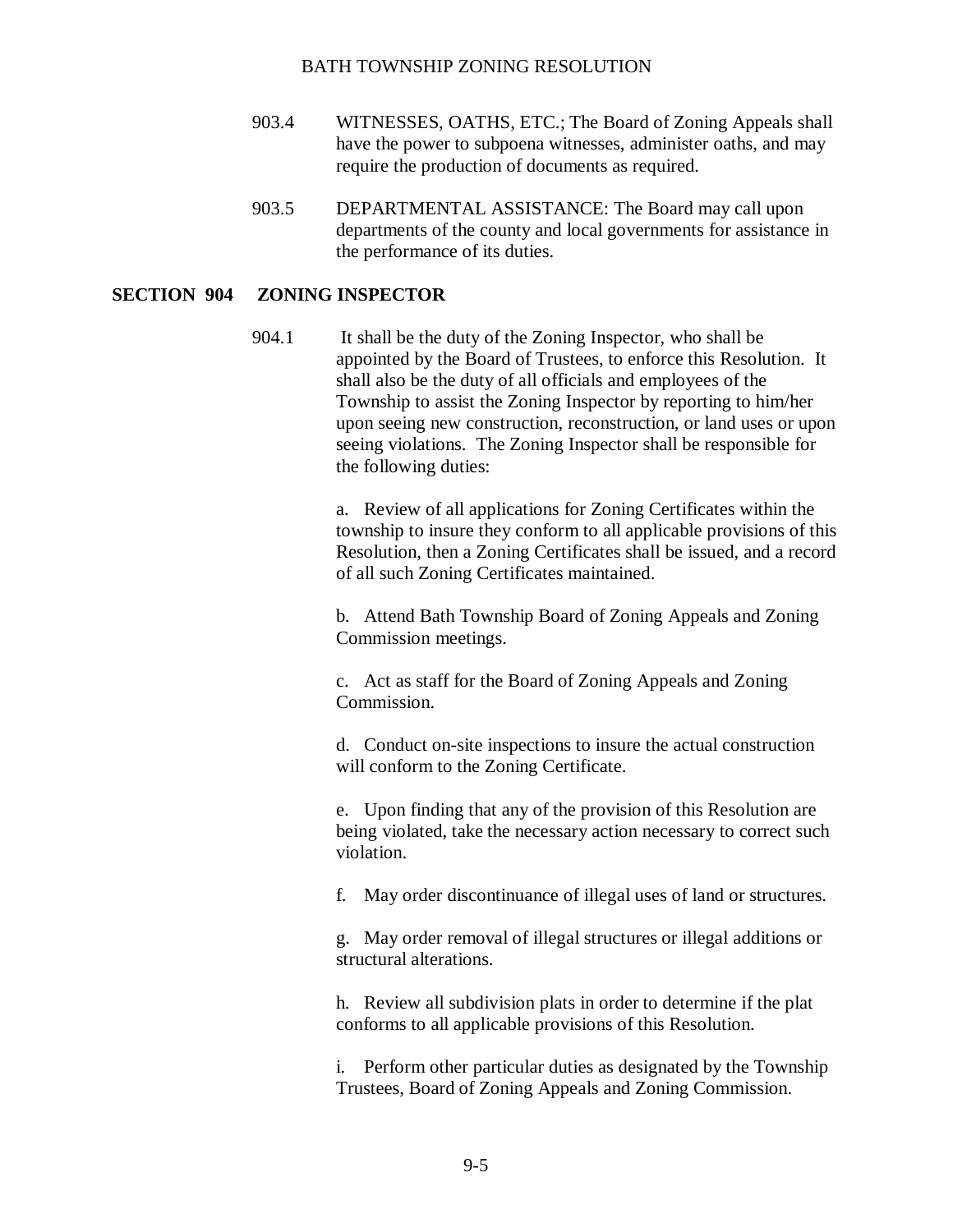j. Provide a monthly report that includes new issued Zoning Certificates, complaints, and other issues pertaining to the Township and Resolution to the Township Trustees, Board of Zoning Appeals and Zoning Commission.

- k. Report emergency situations to the proper authorities.
- 904.2 Appeal for the decision of the Zoning Inspector may be made to the Board of Zoning Appeals, as provided in Article 10.

#### 904.3 RECORDS AND REPORTS

a. The Bath Township Zoning Inspector shall keep suitable records on file in the Bath Township Office. The records shall contain the location and character of every structure or other work for which a certificate is issued. A log will be maintained by the Township Zoning Inspector recording all zoning complaints and corrective actions taken. All original notes or records made by the Township Zoning Inspector or by those identified in Section 1000.1 shall be signed and properly filed for permanent record.

b. At the beginning of each calendar month, the Township Zoning Inspector shall prepare and file with the Township Trustees, a report covering all the activities of his office during the preceding calendar month. This report shall include for the period covered: the number, type and kind of structure or other works for which certificates have been issued; the basis therefore and the fees collected therefore. When requested by the Township Trustees, an interim report for the partial month and conveying the same information shall be furnished.

c. At the beginning of each calendar year, the Township Zoning Inspector shall prepare and file with the Township Trustees an annual report summarizing the activities of his office during the preceding calendar year and containing his comments, recommendations and other pertinent matters in connection therewith.

#### **SECTION 905 ZONING CLERK**

905.1 The Zoning Clerk shall be hired by the Board of Trustees, and shall perform the following duties:

> a. Prepares legal advertisements for the Board of Zoning Appeals and the Zoning Commission public hearings and public meetings,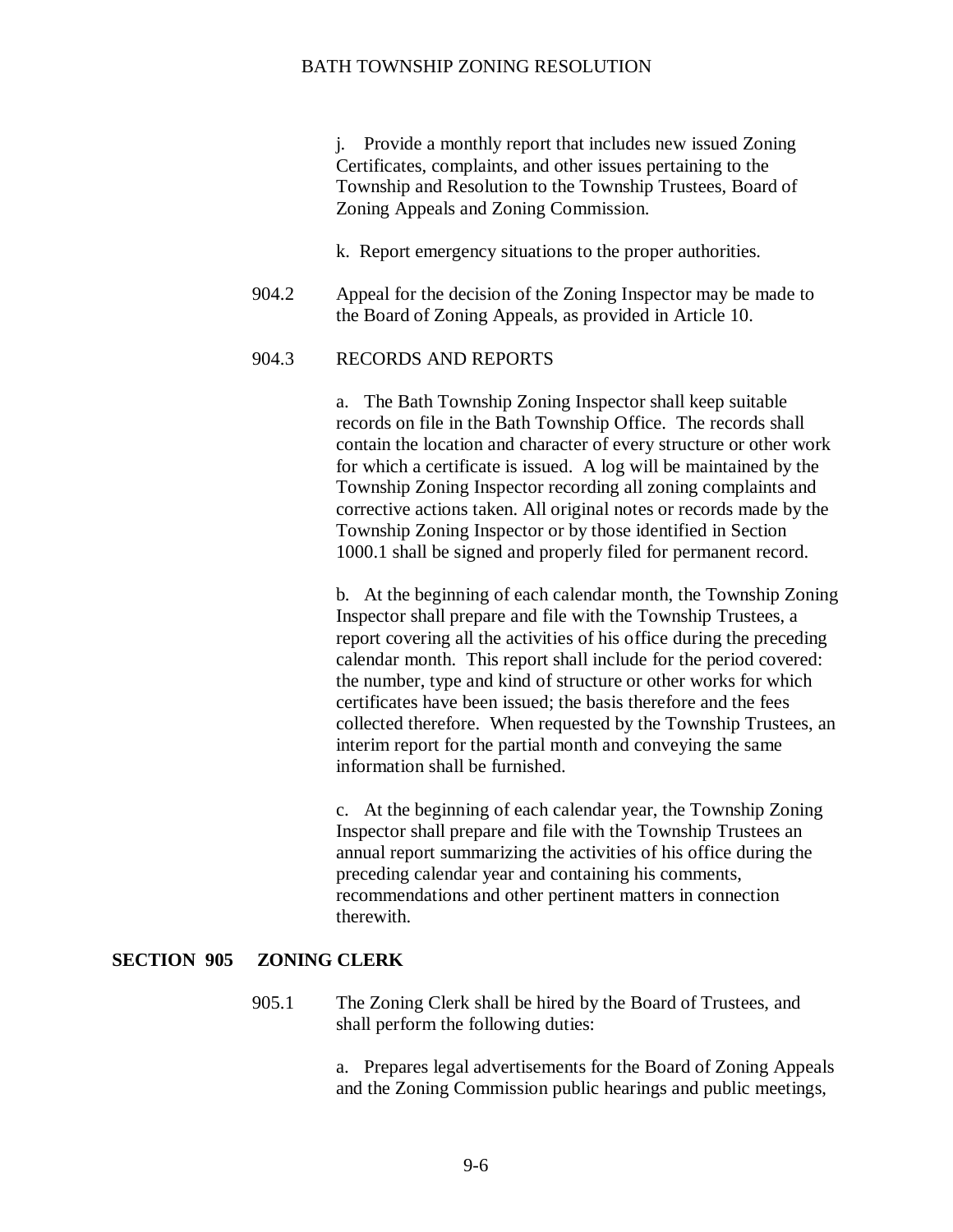and notifies surrounding property owners (as prescribed in the Zoning Resolution) for zoning cases.

b. Prepares the agenda and records the minutes of Board of Zoning Appeals and Zoning Commission meetings.

c. Attends Board of Zoning Appeals and Zoning Commission meetings, records proceedings, and reads notices of public hearings.

d. Prepares, submits and records Resolution in zoning cases before the Board of Zoning Appeals and Zoning Commission.

e. Assists in preparation for Board of Zoning Appeals and Zoning Commission meetings.

f. Responds to public information requests from the public concerning information about upcoming meetings, and minutes of past meetings, and handles miscellaneous public inquiries.

g. Disseminates information and meeting agendas in both print and electronic formats, as appropriate, to the Board of Zoning Appeals, Zoning Commission and the Zoning Inspector.

h. Performs other duties as required.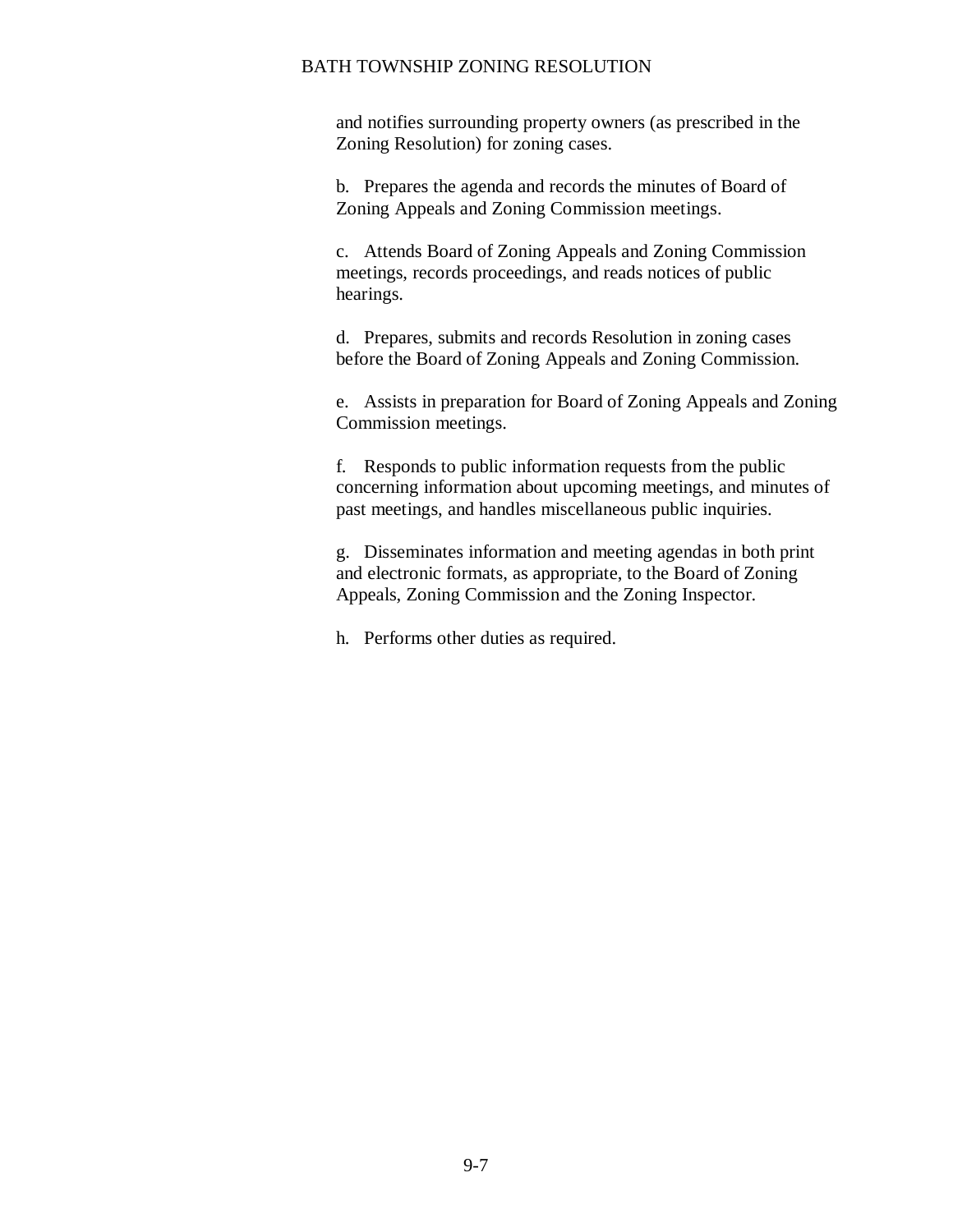#### **ARTICLE 10 PROCEDURES**

## **SECTION 1001 ZONING CERTIFICATES**

- 1001.1 It shall be unlawful for an owner to use or to permit the use of any structure or land, or part thereof, hereafter created, erected, changed, converted or enlarged, wholly or partly, until a Zoning Certificate has been issued by the Zoning Inspector. It shall be the duty of the Zoning Inspector to issue a Certificate, provided he/she is satisfied that the structure(s) or land and the proposed use thereof conform with all the requirements of this Resolution. No Certificate for excavation, construction or reconstruction shall be issued by the Zoning Inspector unless plans, specifications and the intended use conform to the provisions of this Resolution. Applicants for agriculture exempt structures shall apply to the Township Zoning Inspector, who shall provide a no-cost Zoning Certificate.
- 1001.2 Upon written request from the owner, the Zoning Inspector shall issue a Zoning Certificate for any lawful uses of structure(s) or land existing at the time of enactment of this Resolution certifying, after inspection, the extent and kind of use made of the structure or premises and whether such use conforms to the provisions of this Resolution. A charge shall be made for issuing a Zoning Certificate in accordance with this section.

#### 1001.3 CERTIFICATE LIMITATIONS

a. Any certificate issued by the Township Zoning Inspector under provisions of this Resolution, shall expire by limitation when no construction is started within six (6) months from the date of issuance. All construction shall be completed within one (1) year or within an approved extension by the Zoning Inspector.

#### 1001.4 REVOCATION OF CERTIFICATES

a. The Township Zoning Inspector may revoke any certificate of approval issued under the provisions of this Resolution or may stop the work for any of the following reasons:

(1) Whenever there in a violation of any of the provisions of this Resolution.

(2) Whenever the continuance of any work becomes dangerous to life or property.

(3) Whenever there is a violation of any condition on which the issuance of the certificate or approval was based.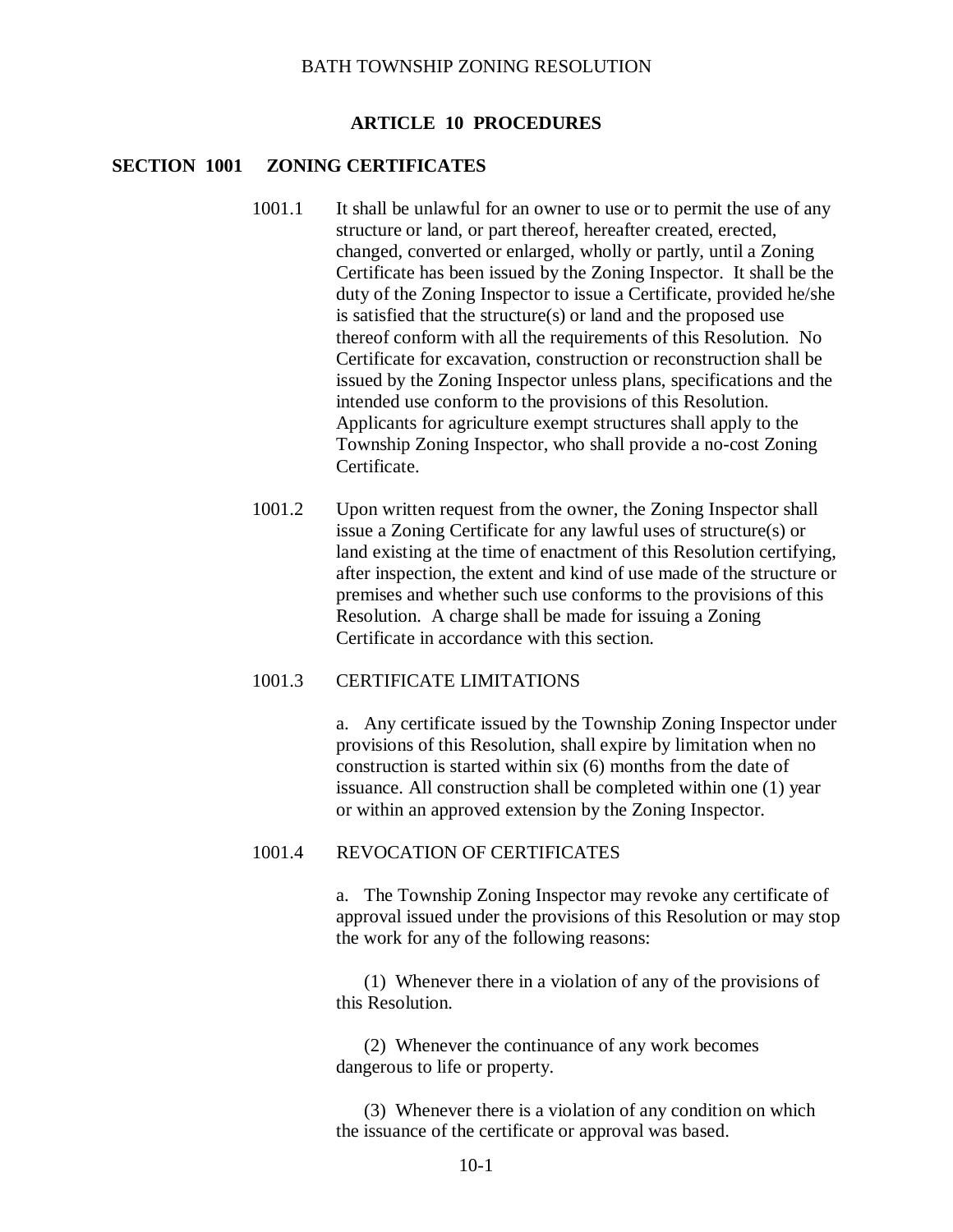(4) Whenever, in the opinion of the Township Zoning Inspector with the concurrence of the Township Trustees, the person having charge of the work is incompetent.

(5) Whenever any false statement or misrepresentation has been made in the application, plans or specifications on which the issuance of the certificate or approval was based.

b. The notice of revocation of the certificate shall, in every instance, be in writing and shall be served upon the owner. A revocation notice shall also be posted on the premises in question by the Township Zoning Inspector. After the notice is received or posted, it shall be unlawful for any person to proceed with any operation until such operations are brought into conformance with the Zoning Certificate and approved by the Zoning Inspector. No part of the fees for such certificate shall be returned.

## 1001.5 CONDITIONS UNDER WHICH CERTIFICATES ARE REQUIRED

a. No structure shall be erected, moved, added to, or structurally altered without a Zoning Certificate issued by the Zoning Inspector. No Zoning Certificate shall be issued except in conformity with the provisions of this Resolution. No Certificate is required for any structure to be used for bona fide agricultural, public or parochial school purposes.

#### 1001.6 APPLICATION AND ISSUANCE OF ZONING CERTIFICATES

a. Written applications shall be made for a Zoning Certificate for the construction of a new structure or the alteration of an existing structure. Said certificate shall be issued within ten (10) days after a written request for the same has been made to the Zoning Inspector or his agent, provided such construction or alteration is in conformity with the provisions of the Resolution.

b. Written application for a Zoning Certificate for the use of vacant land, or for a change in the use of land or structure as herein provided, shall be made to the Zoning Inspector. If the proposed use is in conformity with the provisions of this Resolution, the certificate therefore shall be issued within fifteen (15) days after the application for the same has been made.

c. Every application for a Zoning Certificate shall be accompanied by: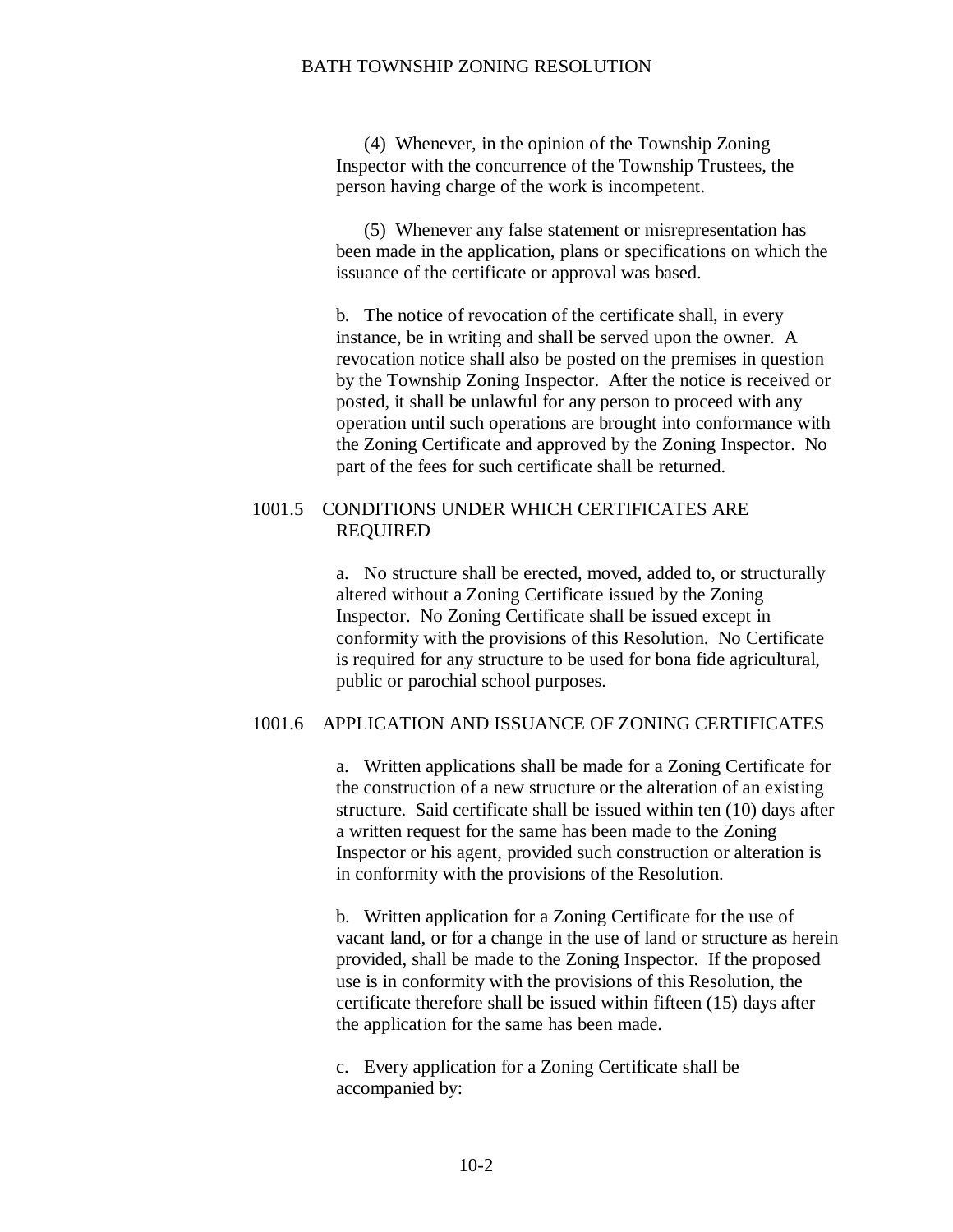(1) One complete set of construction drawings to scale, dimensioned, with square footage, with all elevations, floor plans, wall sections, and a foundation plan.

(2) Plot plan or site plan, to scale, with property dimensions, north arrow, with dimensions for the proposed structure or addition to all property lines at the closest point of the structure to the closest property line. Ensure all fireplaces, bay windows, decks (with stairs shown), parking areas, and driveways are on both the construction drawing and site plan.

(3) If the site does not have public wastewater collection, a Greene County Combined Health District on-site wastewater collections permit with layout is needed.

(4) Name, address and phone number of owner of the property.

(5) Name, address and phone number of contractor.

(6) Identify who is to be contacted if additional information is needed or to pick up the Certificate.

(7) Pool Certificates – Need to show apron or deck on site plan, with setbacks from deck/apron to property lines and fence location on the site plan (with description or specification of fence, to include heights, type of material, spacing, etc.) and location of gates and locks.

(8) Non-residential sites – Require a parking plan with parking dimensions, landscaping plan, drainage calculations, etc.

(9) Agricultural exemption – Require a letter identifying the use of the structure, items to be stored in the structure, what the agricultural use of the property is (such as – what crops are planted, what animals are being raised, etc.) A site plan and construction drawing if possible is required.

(10) Use compliance – Require a letter describing the nature of the business in detail, a parking plan, number of employees, number of business vehicles, square footage, etc.

(11) Front yard setbacks must be from the right-of-way.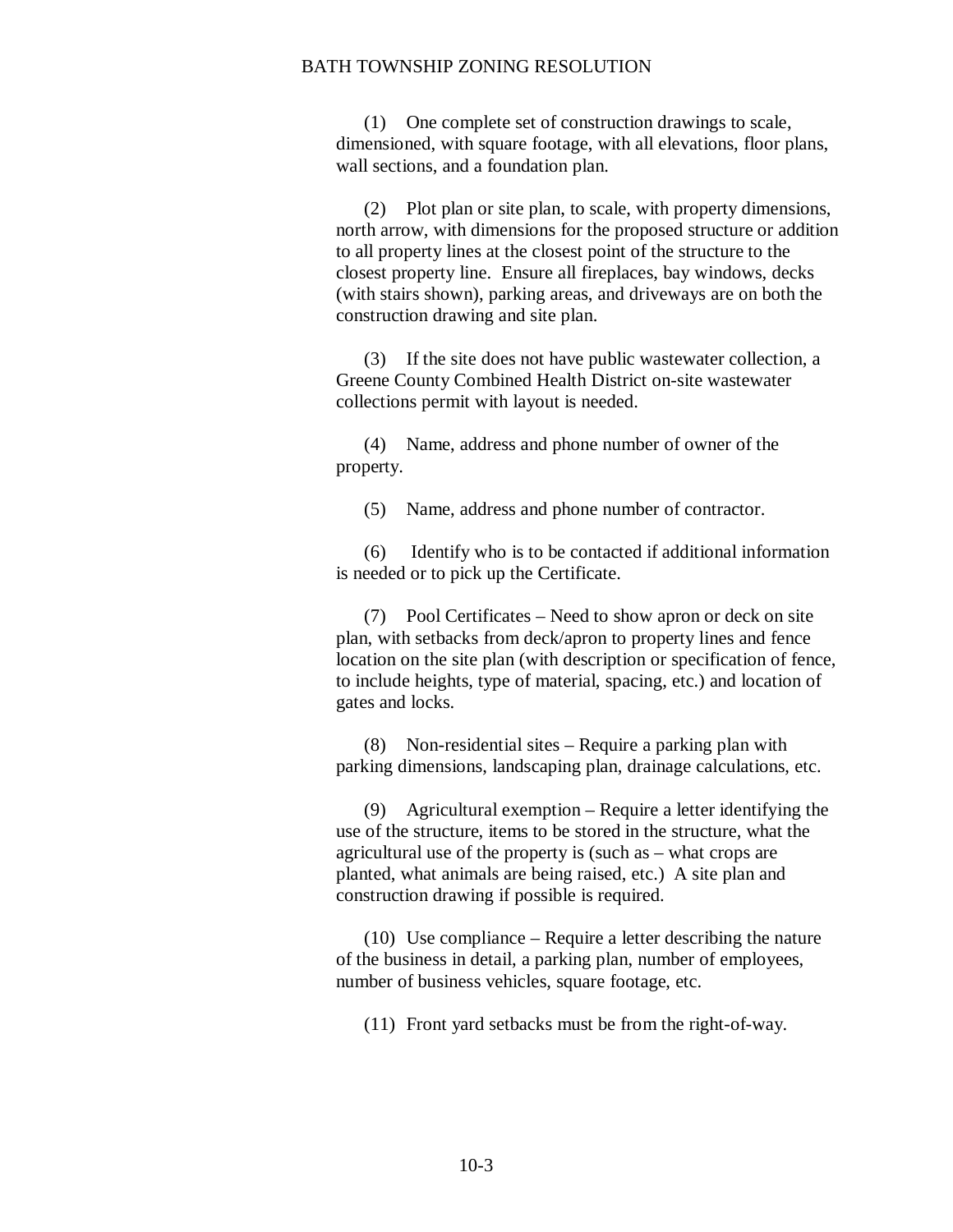#### 1001.7 FEE FOR ZONING CERTIFICATES

a. Each application shall be accompanied by a fee as established by the Board of Township Trustees.

b. Application fees shall not be refunded in any case.

c. The Zoning Inspector shall forthwith deposit all fees with the Township Fiscal Officer who shall apply such fees to the credit of the General Revenue Fund of the Township.

#### 1001.8 VIOLATION AND PENALITIES

a. It shall be unlawful to locate, erect, construct, reconstruct, enlarge, change, maintain or use any structure or land in violation of any regulation in or any provisions of this Resolution or any amendment or supplement thereto adopted by the Board of Trustees. Any owner of the property where the violation of this Resolution occurs shall be brought to the attention to the County Prosecutor for appropriate action, and the maximum fine shall not be more than five hundred (\$500) for each offense. Each and every day during which such illegal location, erection, construction, reconstruction, enlargement, change, maintenance or uses continues may be deemed a separate offense.

## 1001.9 VIOLATION - REMEDIES

a. In case any structure is or is proposed to be located, erected, constructed, reconstructed, enlarged, changed, maintained or used, or any land is or is proposed to be used in violation of this Resolution or any amendment or supplement thereto, the Zoning Inspector, the County Prosecutor, or any adjacent or neighboring property owner who would be especially damaged by such violation, in addition to other remedies provided by laws, may institute injunction, mandates, abatement, or any other appropriate action, actions, proceedings or proceedings to prevent, enjoin, abate or remove such unlawful location, erection, construction, reconstruction, enlargement, change, maintenance or use.

#### **SECTION 1002 APPEALS**

- 1002.1 Appeals shall be made to and before the Board of Zoning Appeals. Such Appeals shall be taken within twenty (20) days after the decision of the Zoning Inspector. The Zoning Inspector shall transmit to the Board all the papers constituting the record.
- 1002.2 The Board of Zoning Appeals shall hear and decide appeals and issues of interpretation where it is alleged there is an error in the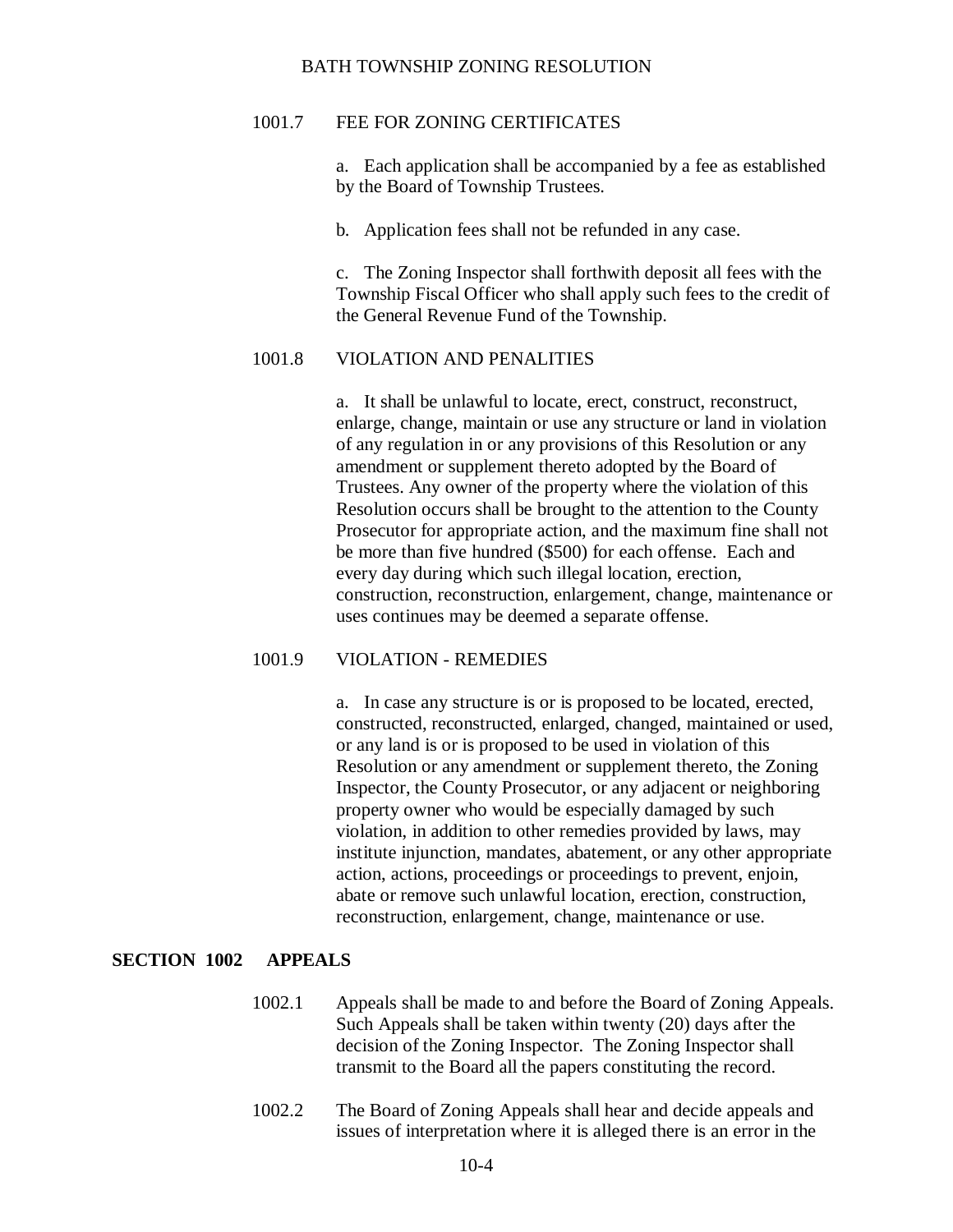interpretation of the Bath Township Zoning Resolution in any order, requirement, decision or determination made by the Zoning Inspector in the enforcement of this Resolution or any amendments thereto.

- 1002.3 The Board may reverse or affirm, wholly or partly, or may modify the order, requirements, or decision, and shall have all powers of the Zoning Inspector from whom the appeal is taken. Any party adversely affected by a decision of the Board may appeal to the Court of Common Pleas of Greene County.
- 1002.4 Each application for appeal shall be accompanied by a fee as established by the Board of Township Trustees.

#### **SECTION 1003 VARIANCES**

The Board of Zoning Appeals shall have the following powers and duties:

1003.1 The board shall have the power to hear and decide on variances where there is unnecessary hardships (as described below), and authorize such variances from the provisions or requirements of this Resolution, provided that:

> a. That there are unique physical circumstances or conditions, including irregularity, narrowness, or shallowness of lot size or shape, or exceptional topographical or physical conditions generally created by the provisions of this Resolution in the neighborhood or District in which the property is located;

b. That because of such physical circumstances or conditions, there is no possibility that the property can be developed in strict conformity with the provisions of this Resolution and that the authorization of a variance is therefore necessary to enable the reasonable use of the property;

c. That such unnecessary hardship has not been created by the applicant;

d. That the variance, if authorized, will not alter the essential character of the neighborhood or District in which the property is located, nor substantially or permanently impair the appropriate use of development of adjacent property, nor be detrimental to the public welfare; and

e. That the variance, if authorized, will represent the minimum variance that will afford relief and will represent the least modification possible of the regulation in issue.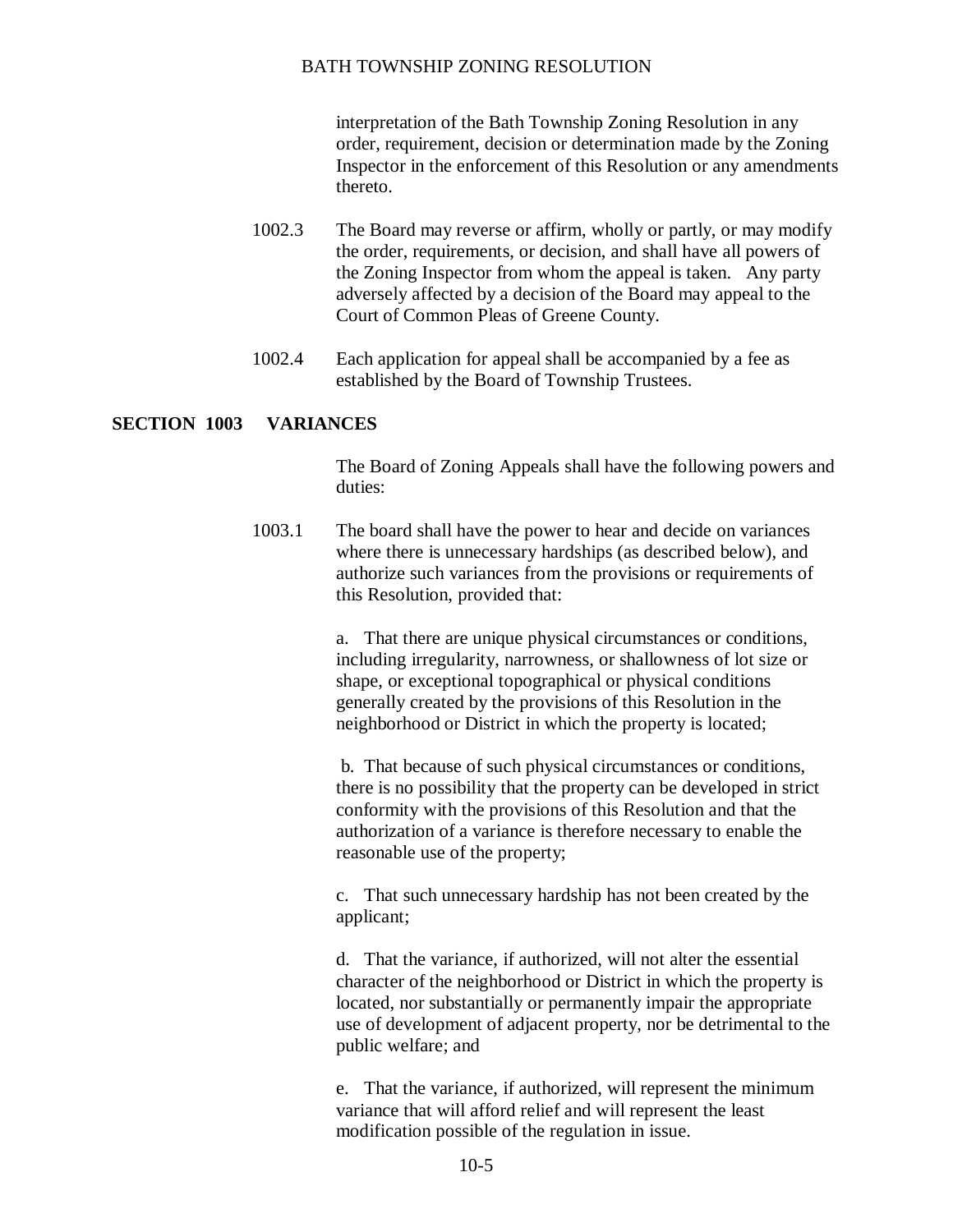- 1003.2 Any Variance for a land use not specifically provided by this Resolution shall be denied by the Township Zoning Inspector. A petition for a change in zoning classification to permit such a use may be made to the Zoning Commission. The Board shall determine if uses not specifically mentioned in this Resolution are similar to uses permitted within a District. A public hearing is not required for Similar Use Determination.
- 1003.3 A Land Use Variance shall not be granted. A Zoning Resolution Change (Map or Text) is a proper remedy.
- 1003.4 Each application for a Variance shall be accompanied by a fee as established by the Board of Township Trustees.

#### **SECTION 1004 CONDITIONAL USES**

.

- 1004.1 Under the authorization granted in Chapter 519 of the ORC, Bath Township Board of Zoning Appeals shall hear and authorize conditional uses according to the terms of this Resolution. The Board shall have the power to decide applications for conditional uses in those cases specified in Article 4 of this Resolution. In considering such applications, the Board shall give due regard to the nature and condition of all adjacent uses and structures; and may impose additional requirements and conditions as the Board may deem necessary for the protection of adjacent properties and the public health, safety and general welfare including specific limitations as to future expansion. Any requirement and/or conditions imposed by the Board shall not be less restrictive than those contained herein for the specific District involved. Such uses will comply with all conditions and standards for the location or operations of the use as specified by this Zoning Resolution, and all specific conditions dictated by the Board of Zoning Appeals.
- 1004.2 For conditional uses in all Districts except "B" and "M":

a. The location and size of the use, the nature and intensity of the operations involved in or conducted in connection with it, its site layout, and its relation to streets giving access to it shall be such (based on County or State recommendations) that both pedestrian and vehicular traffic to and from the use and the assembly of persons in connection with it will not be hazardous, inconvenient or conflict with the normal traffic on residential streets, both at the time and as the same may be expected to increase with any prospective increase in the population of the area, taking into account convenient routes or pedestrian traffic, particularly of children, relation to main traffic thoroughfares and to street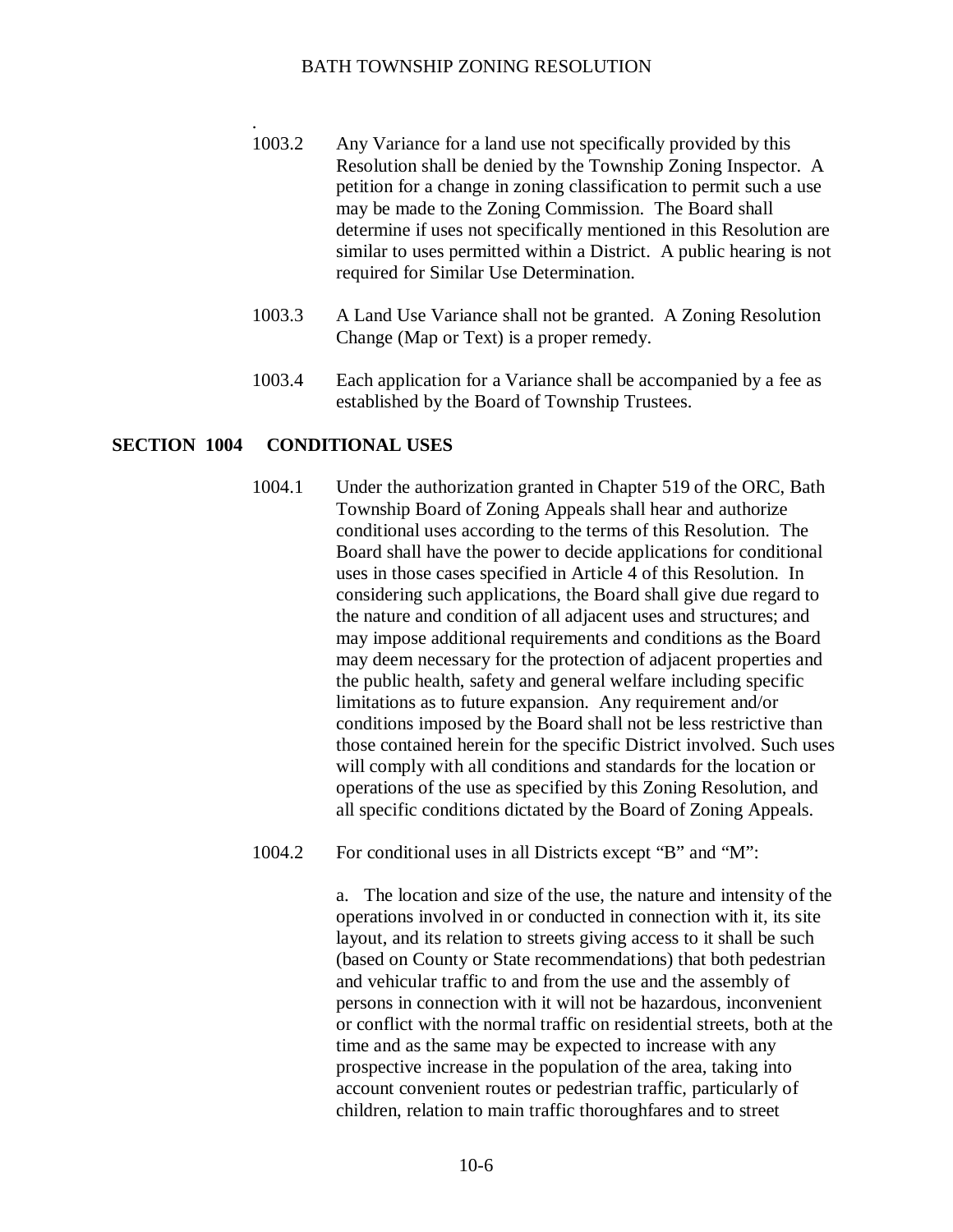intersections, and the general character and intensity development of the area.

b. The location and height of structures, the location, nature, and height of walls and fences, and the nature and extent of landscaping on the site shall be such that the use will not hinder or discourage the appropriate development and use of adjacent land and structures.

c. The nature, scale and intensity of the operations or use involved in or conducted in connection with the conditional use shall be provided with adequate infrastructure to ensure health and safety of the operations or use and the health, safety and general welfare of the surrounding areas (as defined in Article 2 of this Resolution ). The nature, scale, and intensity of the operations or use shall be consistent with the surrounding areas. The nature, scale, and intensity of the operations or use shall meet all applicable State, County, and local government requirements applicable to such operation or use. The applicant shall provide at the time of application sufficient evidence that the above requirements as well as the requirements in this resolution will be met.

#### 1004.3 For conditional uses in "B" and "M" Districts:

a. The location and size of the use, the nature and intensity of the operations involved in or conducted in connection with it, its site layout, and its relation to streets giving access to it shall be such (based on County State, or Federal recommendations) that vehicular traffic to and from the use will not be more hazardous than the normal traffic of the District, both at the time and as the same may be expected to increase with increasing development of the Township area, taking into account vehicular turning movements in relation to routes of traffic flow, relation to street intersections, sight distances, and relation to pedestrian traffic.

b. The nature, location, size and site layout of the use shall be such that it will be a harmonious part of the Business or Industrial District in which it is situated, taking into account prevailing shopping habits, convenience of access by prospective patrons, the physical and economic relationships of one type of use to another, and characteristic groupings of uses in the Commercial or Industrial District.

c. The nature, scale, and intensity of the operations or use involved in or conducted in connection with the conditional use shall be provided with adequate infrastructure to ensure health and safety of the operations or use and the health, safety and general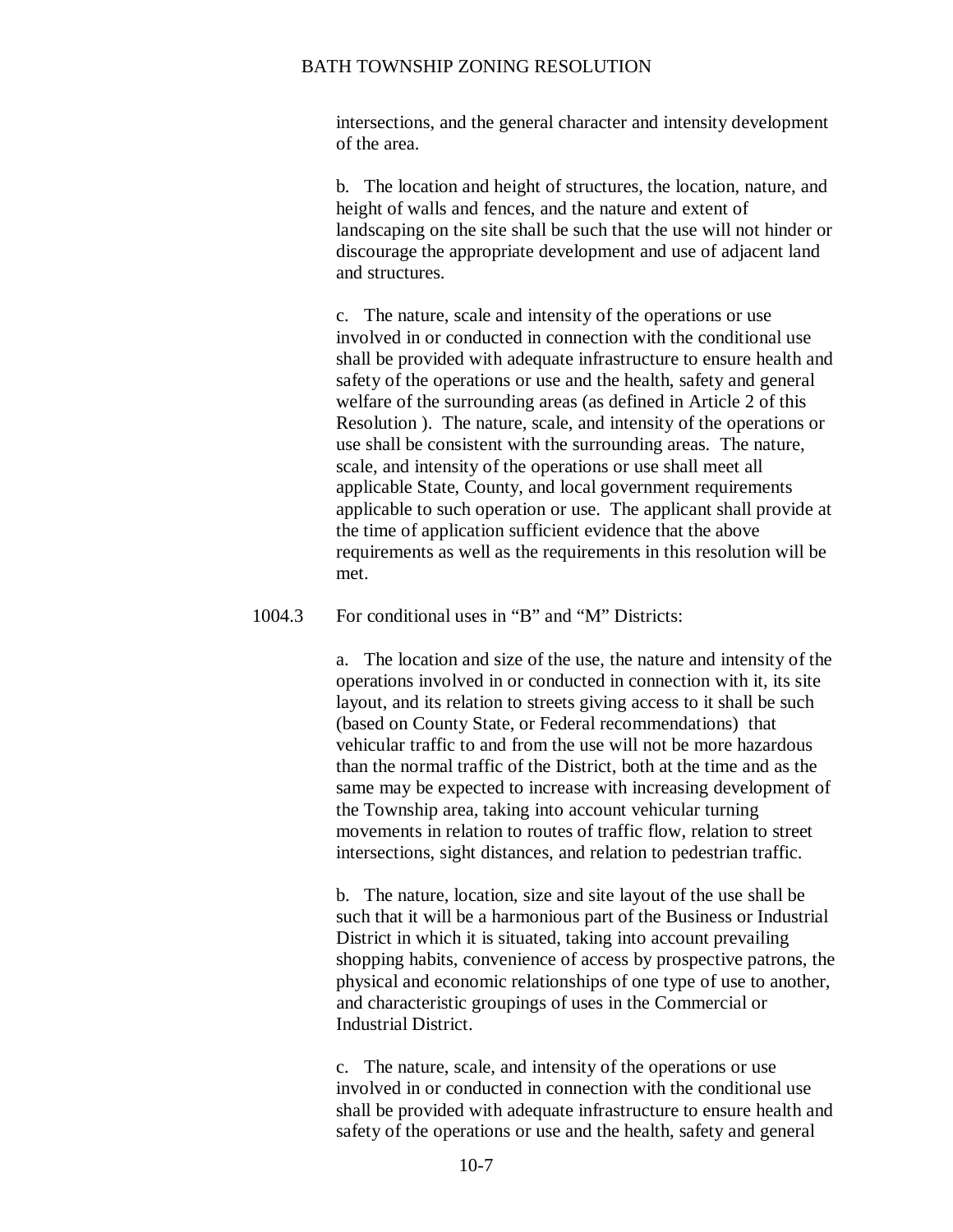welfare of the surrounding areas. The nature, scale, and intensity of the operations or use shall be consistent with the surrounding areas (as defined in Article 2 of this Resolution). The nature, scale, and intensity of the operations or use shall meet all applicable State, County, and local government requirements applicable to such operation or use. The applicant shall provide at the time of application sufficient evidence that the above requirements as well as the requirements in this resolution will be met.

1004.4 Each application shall be accompanied by a fee as established by the Board of Township Trustees.

## **SECTION 1005 PROCEDURE FOR CHANGING THE ZONING RESOLUTION**

The Bath Township Trustees may from time to time amend, supplement, change or repeal this Resolution to the manner prescribed by Section 519.12 of the ORC and in accord with the following:

- 1005.1 A proposed amendment may be initiated by the Bath Township Zoning Commission, the Bath Township Trustees, or by filing an application to the Bath Township Zoning Inspector. Applications for any change to this Zoning Resolution shall be submitted to the Zoning Inspector, at the Bath Township office, upon such forms, and shall be accompanied by such data, information, and fees (as may be prescribed by this Resolution) for that purpose so as to assure the fullest practical presentation of facts for the permanent record. Each such application shall be signed the owners or authorized agent (as documented in writing by the owners and notarized) of owner of property within the area proposed to be reclassified, verifying to the truth and correctness of all facts and information presented with the applications. Applications for amendments initiated by the Zoning Commission shall be accompanied by its motion pertaining to such proposed amendment.
- 1005.2 INTERPRETATION OF DISTRICT MAP: Where the street or lot layout actually on the ground, or as recorded, differs from the street and lot lines as shown on the Zoning Map, the Commission, after notice to the owners of the property and after public hearing, may institute proceedings in accordance with this Resolution to change the map to conform therewith.
- 1005.3 AMENDMENT LIMITATIONS: Petitions for Zoning Amendment concerning any parcel of property, portion thereof, or use thereon shall not be accepted for consideration more than once during any consecutive twelve (12) month period.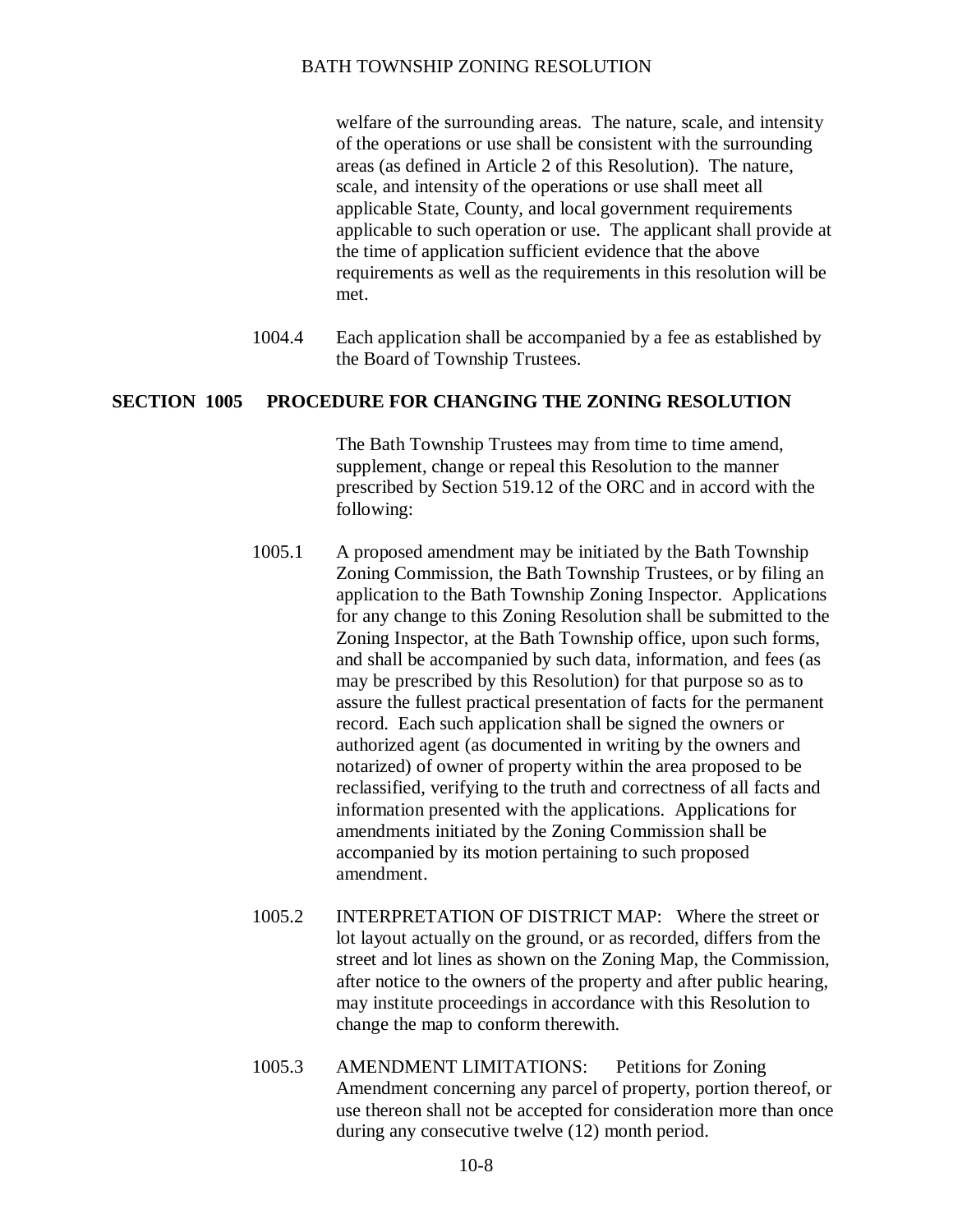- 1005.4 REFERRAL OF PROPOSED CHANGE TO COUNTY OR REGIONAL PLANNING COMMISSION: Within five (5) days after the application for change in the Resolution or Districts, the Zoning Commission shall transmit a copy thereof, together with text and map pertaining thereto, to the County or Regional Planning Commission. The County or Regional Planning Commission shall recommend the approval or denial of the proposed amendment or supplement or the approval of some modification thereof and shall submit such recommendation to the Zoning Commission. Such recommendation shall be considered at the public hearing held by the Zoning Commission on such proposed amendment or supplement.
- 1005.5 PUBLIC HEARING BY COMMISSION: Before submitting its recommendation of a proposed amendment to the Board of Township Trustees, the Commission shall hold a public hearing thereon, notice of which shall be given by publication in newspaper of general circulation in the Township at least ten (10) days before the date of the hearing. The notices shall state the place or places and times at which the proposed amendment to the Resolution, including the text and maps, may be examined, during the ten (10) day period prior to hearing.
- 1005.6 NOTICE TO PROPERTY OWNERS: Pursuant to Section 519.12 of the ORC and pursuant to the Zoning Resolutions of Bath Township, Greene County, Ohio. In addition to the published notice as hereinbefore specified, if the proposed amendment or supplement intends to rezone or redistrict ten (10) or less parcels of land, the Commission shall give notice of the time, place and purpose of public hearings to be held by it on proposed amendment or supplements by mailing a certified letter not less than twenty (20) days nor more than forty (40) days prior to the date of the hearing, to the owners of all properties lying within and contiguous to and directly across the street from such areas proposed to be rezoned or redistricted, within five hundred (500) feet (whichever is greater), or an expanded area based on the extent of the proposed change, at the discretion of the Zoning Inspector , to the addresses of such owners appearing on the County Auditor's current tax list or the Treasurer's mailing list and to such other list or lists that may be specified by the Board of County Commissioners. The failure to notify, as provided in this Section, shall not invalidate any recommendations adopted hereunder; it being the intention of this Section to provide, as far as may be possible, due notice to the persons substantially interested in the proposed change that an application is pending before the Commission proposing to make a change in the Zoning District map or the regulations set forth in the Resolution. Interested persons may appear and voice their opinion